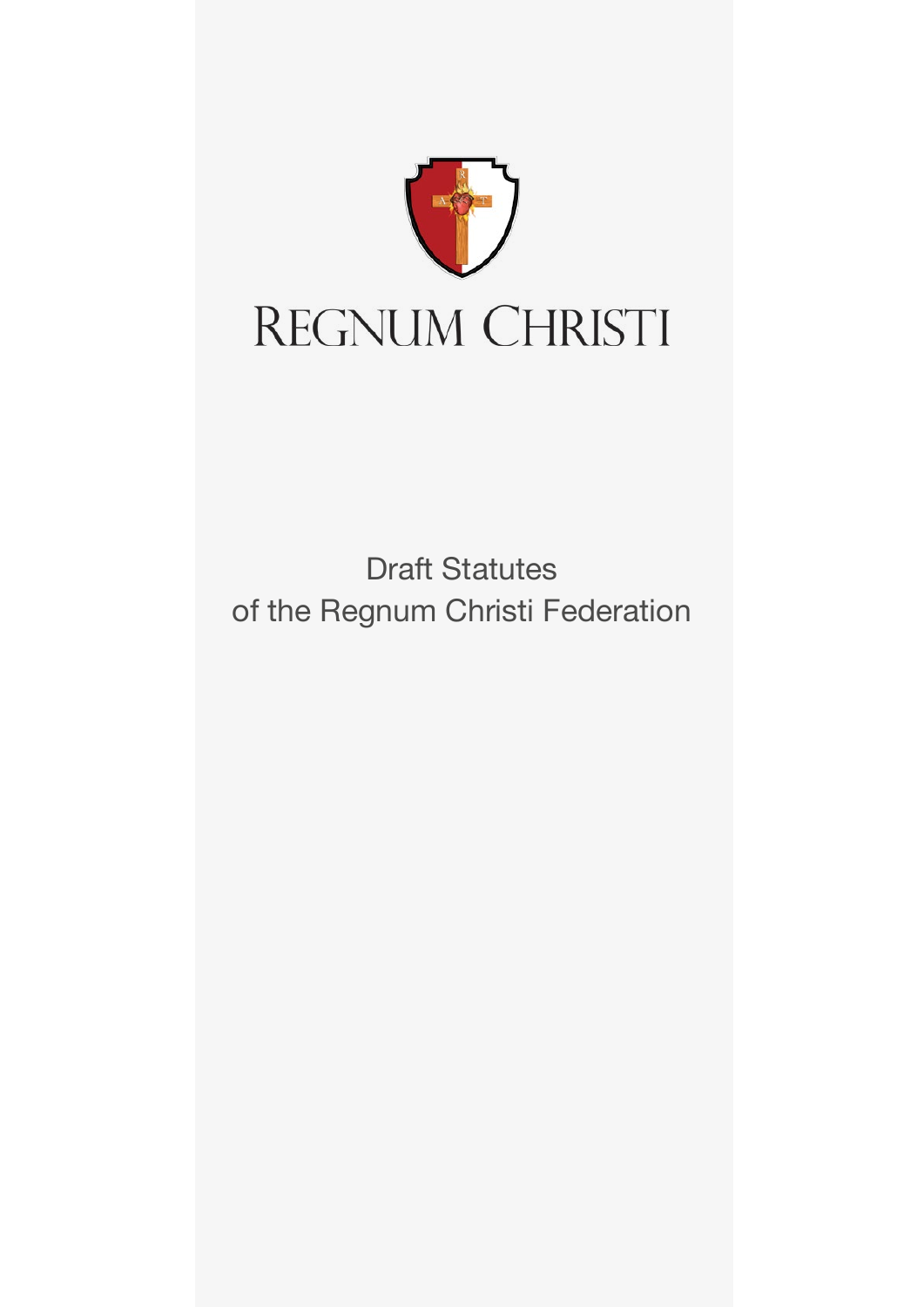# Index

| First Part. Identity, spirit and mission of the Regnum Christi Federation17            |  |
|----------------------------------------------------------------------------------------|--|
|                                                                                        |  |
|                                                                                        |  |
|                                                                                        |  |
|                                                                                        |  |
|                                                                                        |  |
|                                                                                        |  |
|                                                                                        |  |
|                                                                                        |  |
|                                                                                        |  |
|                                                                                        |  |
|                                                                                        |  |
| Second Part. Organization, governance and administration of                            |  |
|                                                                                        |  |
|                                                                                        |  |
|                                                                                        |  |
|                                                                                        |  |
|                                                                                        |  |
|                                                                                        |  |
|                                                                                        |  |
|                                                                                        |  |
|                                                                                        |  |
|                                                                                        |  |
|                                                                                        |  |
|                                                                                        |  |
|                                                                                        |  |
|                                                                                        |  |
|                                                                                        |  |
|                                                                                        |  |
| Appendix 3. The process of revision and approval ad experimentum of the Draft Statutes |  |
|                                                                                        |  |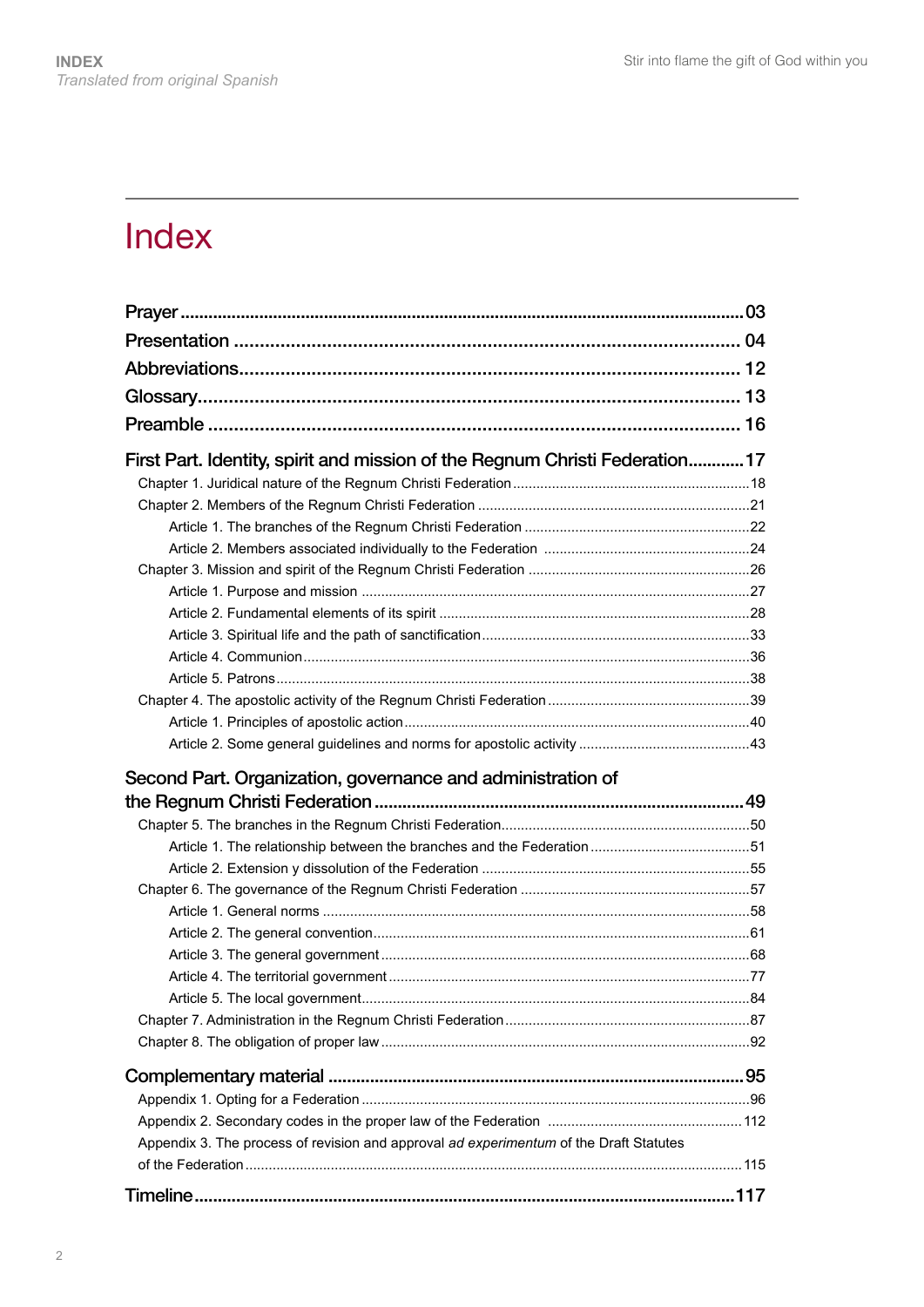# Prayer

Lord Jesus, our King and faithful Friend, you have called us to be part of this spiritual family, born from your Heart.

In obedience to your Church, we live this special moment of grace for the Regnum Christi Movement.

We feel called to an authentic renewal, which is born from a desire for holiness and a passion to evangelize, as our love for you impels us.

Today, Lord Jesus, we call your name with greater intensity. We are yours; we abandon ourselves to you with total confidence.

You wish that we give glory to God by working for the coming of your Kingdom in all hearts and in society.

Help us to better know your will for us at this moment of our history.

Send us an abundant outpouring of your Spirit, so that, in a spirit of prayer and under the gaze of your most holy Mother, we may contemplate our charism with new eyes and be able to incarnate it and articulate it more fully.

Amen.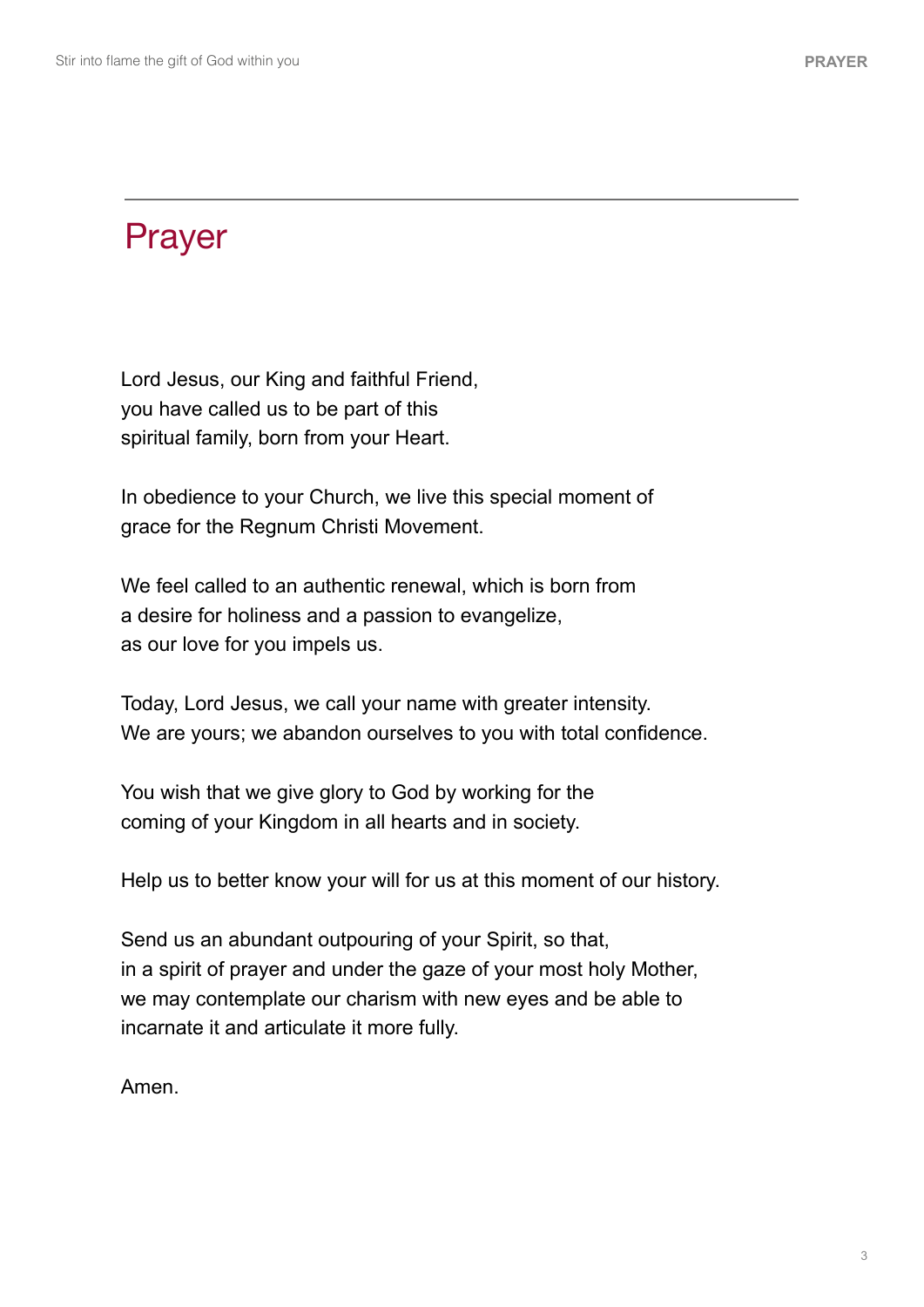# Presentation

This document presents the Draft Statutes of the Regnum Christi Federation, which will be the discussion material for the Extraordinary Chapter and General Assemblies of 2018. This text was approved by the general directive committee, under the general director and with the counsel of our Pontifical Assistant, Fr. Gianfranco Ghirlanda, SI. The accompanying material was written by a team led by Fr. Sylvester Heereman, LC.

# 1. Why write a second draft of the Statutes?

The general directive committee has prepared this new text in order to offer the Extraordinary Chapter and General Assemblies of 2018 a working document that incorporates amendments to the first draft. These amendments have for the most

part been drafted considering the discernment carried out in the joint and branch territorial assemblies, as well as the guidelines given to the three general moderators by the Congregation for the Institutes of Consecrated Life and Societies of Apostolic Life (hereafter in the text "CIVCSVA") and communicated in a [letter on](http://www.regnumchristi.org/rcstatutes/wp-content/uploads/2017/12/DG-LC-797-2017-English_Translation.pdf) [December 18, 2017](http://www.regnumchristi.org/rcstatutes/wp-content/uploads/2017/12/DG-LC-797-2017-English_Translation.pdf).



# 2. Recommendations from the territorial assemblies

The general directive committee has thoroughly analyzed the minutes from the joint and branch territorial assemblies. Although the assemblies were only of advisory nature, they have offered valuable and useful information. The decisions made by the general committee in the drafting of this new text are based on the recommendations given by the territorial assemblies.

A synthetic evaluation of the main results of the territorial assemblies is presented below. In addition, see the [minutes of the joint territorial](http://www.regnumchristi.org/rcstatutes/es/resultados-de-las-asambleas-territoriales-comunes/) [assemblies at this link](http://www.regnumchristi.org/rcstatutes/es/resultados-de-las-asambleas-territoriales-comunes/). The delegates of the Chapter and General Assemblies will have access to all the material produced by the joint and branch territorial assemblies.

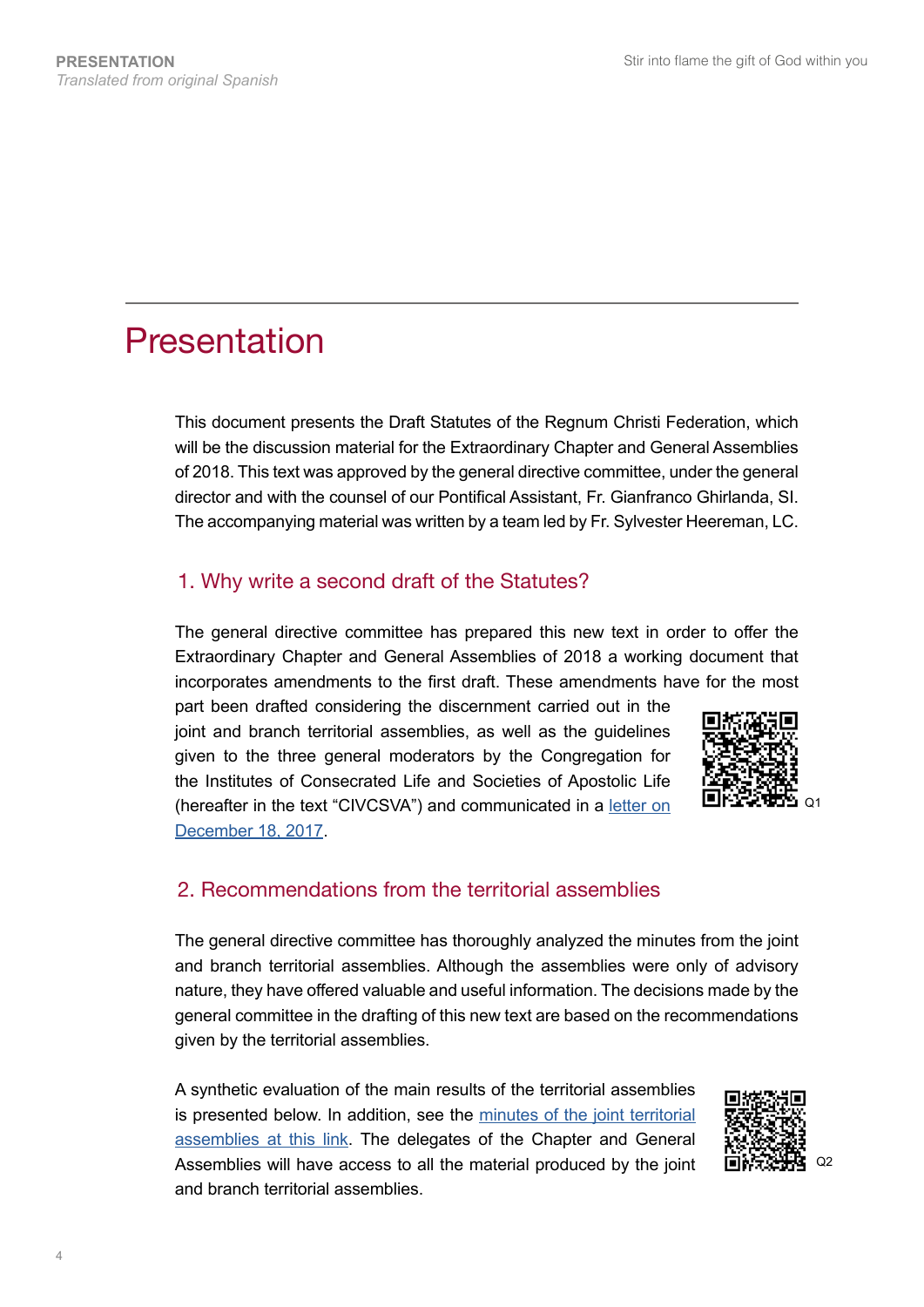### **a) Consensus**

The territorial assemblies reflect a broad consensus concerning the charismatic identity of Regnum Christi as an ecclesial reality composed of different vocations that live a common charism according to their own specific identity. Also, that these different vocations make up a single family, or body, in which they share spirituality and mission. The principles of co-responsibility and the participation of all vocations in what is held in common are widely accepted.

The assemblies' votes on the [first part of the old draft](http://www.regnumchristi.org/rcstatutes/wp-content/uploads/2017/07/BEGRC-170727-DG-RC-0370-2017.pdf) ("identity and mission of Regnum Christi") have been predominantly negative, but upon analysis of their proposals, the vast majority were not conceptual, but terminological proposals. Several times, they requested a rewording using "familiar expressions" and terms "that

refer to our experience"; for example, using the terminology of texts from the 2004 Regnum Christi Statutes, the Constitutions of the Legion of Christ, the Statutes of the Consecrated Women of Regnum Christi or the Statutes of the Lay Consecrated Men of Regnum Christi. There was a frequent request for expressions conveying "greater ardor and passion", as well as the request to avoid expressions that seem to lower the ideal of sanctity or the greatness of the mission. There were also requests to remove the generic formulations of Christian spirituality as well as seemingly defensive expressions that appear to be reactions to past problems. There were also, of course, proposals that went beyond terminology and wording. The main proposals were the recurring request to include the "formation of apostles, Christian leaders" as a main charismatic element and to use the expression "*militia Christi"* or militancy to synthesize the proper style of Regnum Christi members.

Regarding the [third part of the first draft](http://www.regnumchristi.org/rcstatutes/wp-content/uploads/2017/07/BEGRC-170727-DG-RC-0370-2017.pdf) ("Organization, governance and administration of Regnum Christi"), there was a unanimous consensus on the need to have general and territorial governing bodies composed of members of all vocations, which have authority at least over section life. It was almost unanimously



accepted that Regnum Christi as a whole has a juridical configuration that includes all vocations. The proposal that this juridical configuration be a federation of the three consecrated branches to which the lay members are individually associated was accepted by eight of the nine joint assemblies and by all but one of the branch assemblies. Even so, several assemblies asked that we proceed with caution and gradually so as not to make irreversible steps ahead of time.

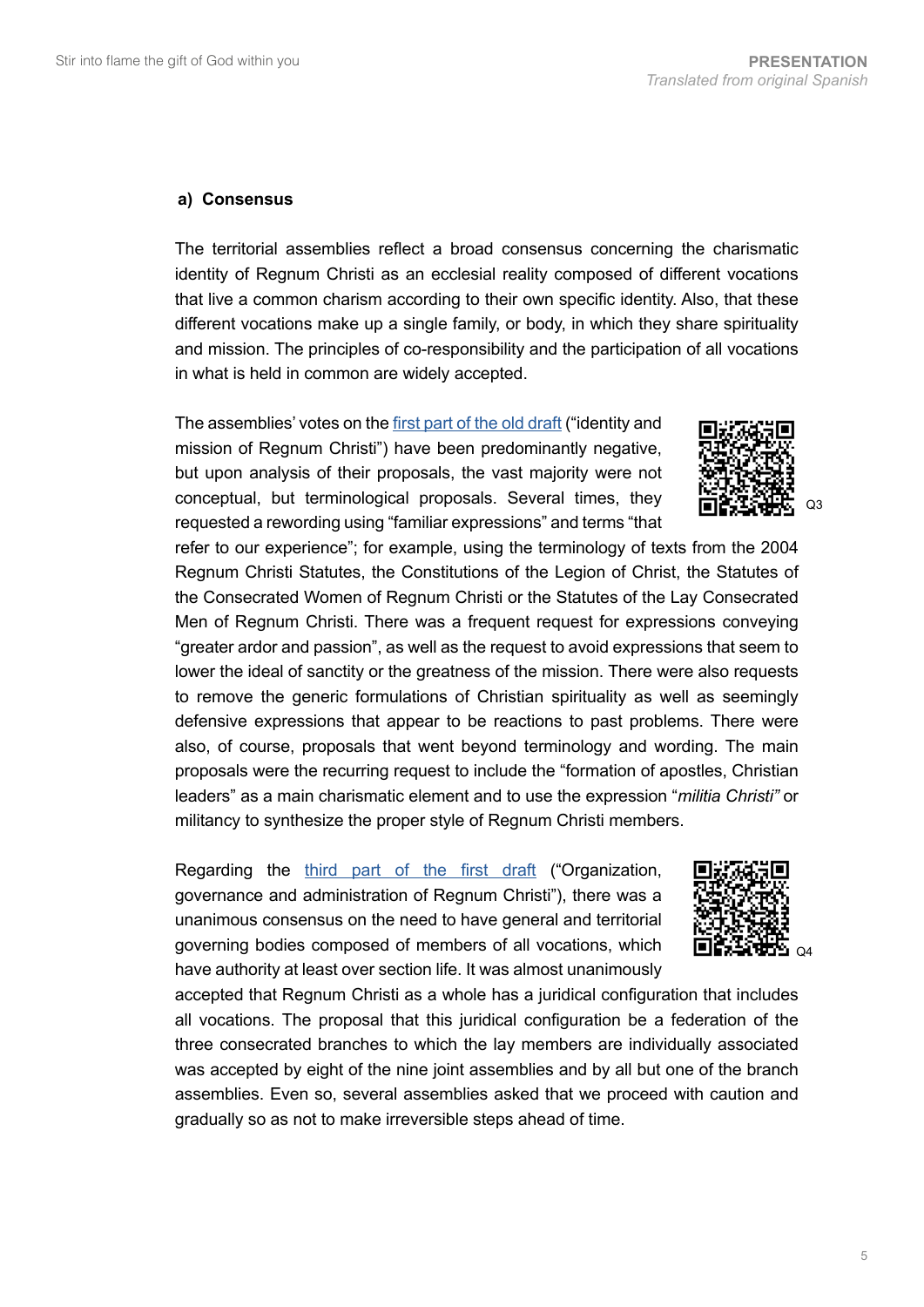### **b) Topics on which there is no clear consensus**

It was generally accepted that the Statutes allow for apostolic activity of both the Federation and the branches, but there was divergence on whether the current works are to be directed by the Federation or by the branches. Seven joint assemblies, all the assemblies of the consecrated women and the lay consecrated men, and four assemblies of Legionaries were in favor of existing works being directed by the Federation in principle. One joint assembly and one assembly of Legionaries did not reach a majority vote for any of the options, while the remaining joint assembly and four assemblies of Legionaries, voted against it. One assembly of Legionaries abstained from this vote.

The other topic on which there was no consensus in the results from the territorial assemblies was that of the presidency in the Federation. The answers received regarding the figure of the general and territorial director were not sufficiently convergent.

# 3. The Extraordinary General Assembly of the Lay Consecrated Men

The Lay Consecrated Men of Regnum Christi had their Extraordinary General

Assembly at the end of this past December. The Assembly decided to request that the Holy See establish the Lay Consecrated Men as a lay society of apostolic life, so as to be able to enter into a federation approved by the CIVCSVA, together with the Legion and the Consecrated Women. See the [final communiqué of the Assembly](http://laicosconsagradosrc.org/comunicado-asamblea-general-extraordinaria/)  [at this link.](http://laicosconsagradosrc.org/comunicado-asamblea-general-extraordinaria/)



# 4. What are the changes in this second draft of the Statutes?

### **a) The place of the lay members**

This new draft, as in the previous one, provides for the fact that the lay members will individually associate with the Federation and participate in the governing bodies of the Federation. However, according to the [guidelines received from the CIVCSVA](http://www.regnumchristi.org/rcstatutes/wp-content/uploads/2017/12/DG-LC-797-2017-English_Translation.pdf), and in order



Q6

that the Federation can be under its jurisdiction, this draft presents three important novelties:

- lay members are no longer considered as a "branch" of the Federation, but as "faithful associated" to the Federation, who participate in the spirituality and mission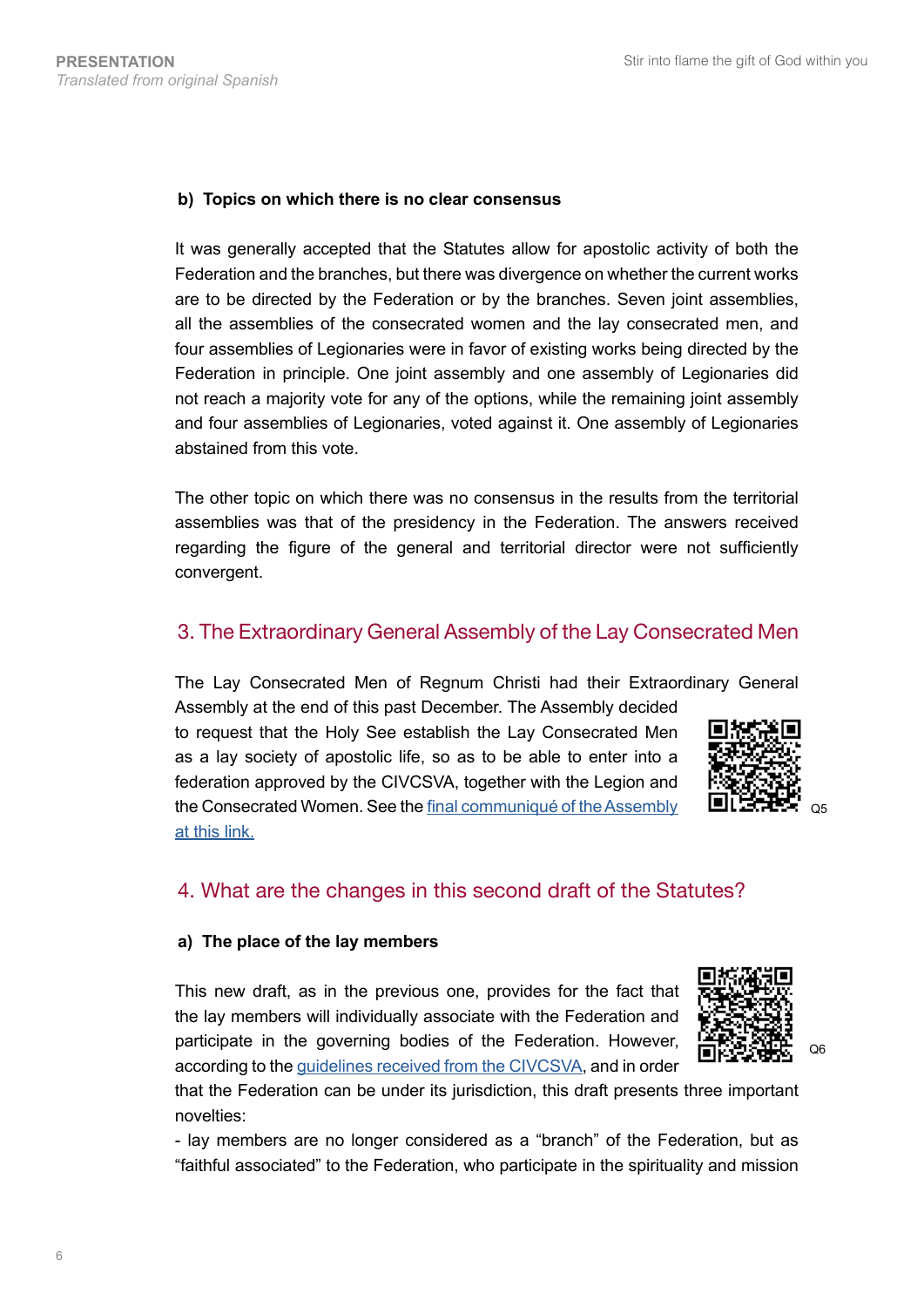### of Regnum Christi.

- the [second part of the previous draft](http://www.regnumchristi.org/rcstatutes/wp-content/uploads/2017/07/BEGRC-170727-DG-RC-0370-2017.pdf) ("The Regnum Christi lay members who do not take on the evangelical counsels by a sacred bond") has been transferred to Regulations.

- the participation of lay members in government bodies at a general and territorial level is expressed through a consultative vote.

The reason for these changes is that the CIVCSVA, which is a dicastery for institutes of consecrated life and societies of apostolic life, does not have the power to recognize ecclesial aggregations of lay people without a special consecration, with the exception

of associations according to Canon 303 of the Code of Canon Law. For more details on this subject, see Appendix 1 "Alternatives for the canonical configuration of Regnum Christi" (Pages 96-111). Accordingly, the three chapters from the [second part of the previous](http://www.regnumchristi.org/rcstatutes/wp-content/uploads/2017/07/BEGRC-170727-DG-RC-0370-2017.pdf)  [draft](http://www.regnumchristi.org/rcstatutes/wp-content/uploads/2017/07/BEGRC-170727-DG-RC-0370-2017.pdf) ("The life of a Regnum Christi lay member", "Incorporation and departure of lay members" and "Modes of self-giving in the Regnum

Christi lay members"), as well as details on the participation of the lay members in the different governing bodies of the Federation (modes of election and appointment, duration of positions, etc.), will be collected in future Regulations of the Federation and approved by the general convention. The draft of these Regulations is expected to be presented to the Extraordinary General Assembly this April.

# **b) New terminology**

This new draft differs from the previous one by some changes in terminology for greater clarity and precision in juridical matters because of the new situation we are in since receiving the [guidelines](http://www.regnumchristi.org/rcstatutes/wp-content/uploads/2017/12/DG-LC-797-2017-English_Translation.pdf)  [from the CIVCSVA](http://www.regnumchristi.org/rcstatutes/wp-content/uploads/2017/12/DG-LC-797-2017-English_Translation.pdf) last December. While this terminology may initially sound strange, we believe it is necessary.

This draft does not use the expression "the Regnum Christi Movement", but simply "Regnum Christi". The term "Movement" is not used, to avoid confusion with the ecclesial aggregations commonly referred to as movements, since these are usually configured as associations of the faithful which ordinarily depend on the Pontifical Council for the Laity, Family and Life, and not on the CIVCSVA. Although the word "movement" is not used here, Regnum Christi does not cease to be one. It can still be called a "movement" in common use, as it is a group that brings together faithful of different vocations and states of life that share the same charism, which is characteristic of movements.





 $O<sub>9</sub>$ 

Q8

 $O<sub>7</sub>$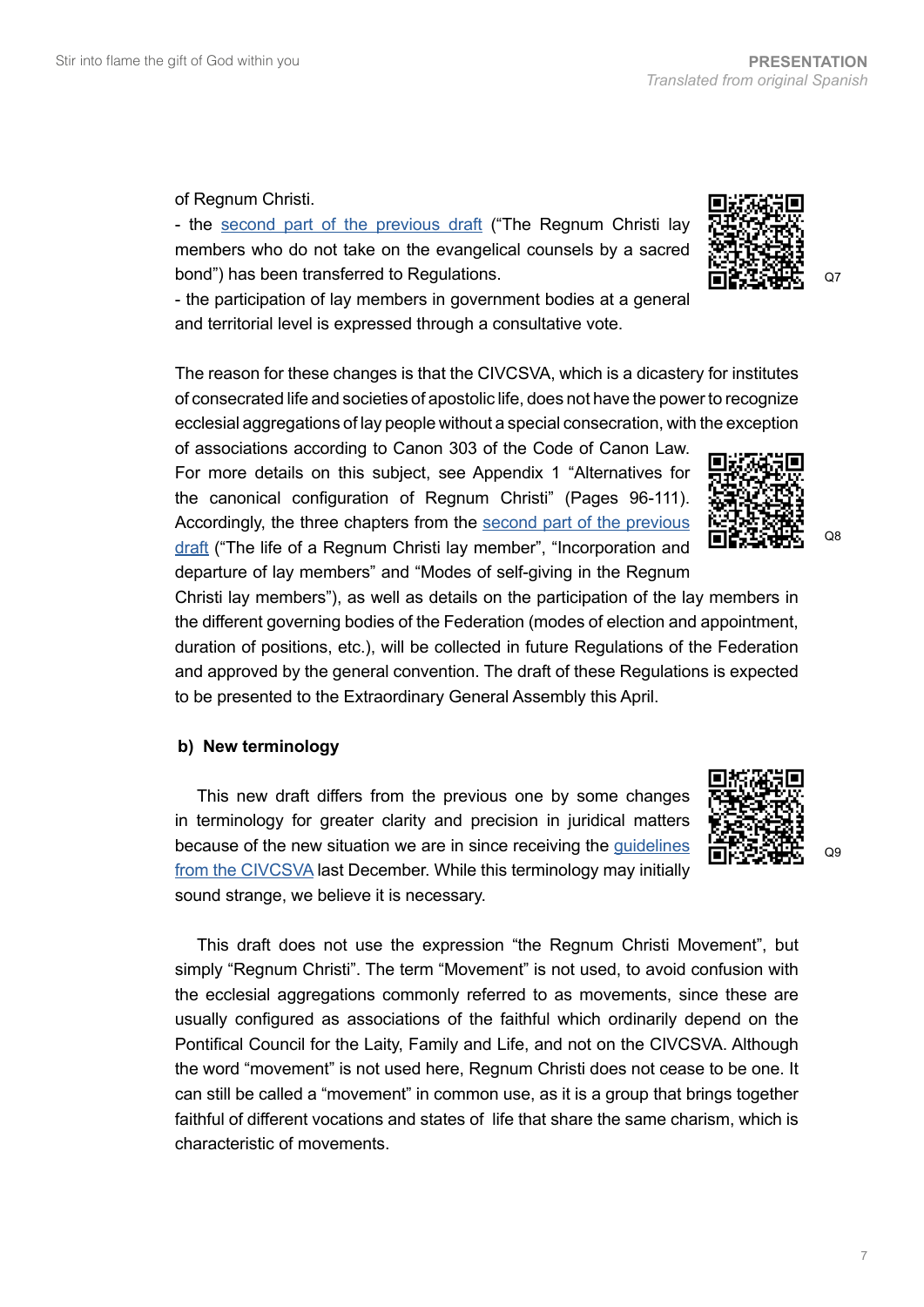This text distinguishes between the Federation and Regnum Christi, with the following reasoning for the distinction:

1.° What is Regnum Christi? It is a group of faithful who share the same charism, composed of the Legion of Christ, the Consecrated Women of Regnum Christi, the Lay Consecrated Men of Regnum Christi, other lay Catholics and diocesan priests. 2.° Regnum Christi exists as an ecclesial reality *de facto* before the Federation was constituted.

3.° In order for this *de facto* reality to be a reality according to Church law and have recognized governing bodies that permit joint action, it is proposed that the three parts of Regnum Christi that have a juridical personality come to form a Federation, and that the other faithful who share the charism associate individually with this **Federation** 

4.° What is the Federation in relation to Regnum Christi? The Federation is the juridical form that Regnum Christi takes in order to act and express itself.

The Statutes of the Federation are what are presented to the Holy See for approval; therefore, the subjects of rights and duties under these Statutes are the Federation and its branches. This explains why sometimes this text speaks of the Federation and not of Regnum Christi, for example, chapter titles and nos. 9 and 10.

Another change in the terminology is that the term "to associate" is used to define the way in which the Federation bonds individually with other persons. The concept and terminology is used analogously with CIC canon 725 "*An institute can associate to itself by some bond determined in the constitutions other members of the Christian faithful who are to strive for evangelical perfection according to the spirit of the institute and are to participate in its mission.*" Unlike in the previous draft, the term "incorporate" is not used because, juridically, only the juridical persons of the branches are members incorporated into the Federation. On the other hand, the fact that the term "to associate" is used should not suggest that the Regnum Christi laypeople, in associating themselves with the Federation, constitute an association of the faithful in the sense of CIC 298-329, even though the terminology is the same.

Thirdly, this draft speaks of "the branches of the Federation" and no longer "the consecrated branches" as it is the Congregation of the Legionaries of Christ - a clerical religious institute - and the Consecrated Women of Regnum Christi and Lay Consecrated Men of Regnum Christi - societies of apostolic life - who are the only branches that make up the Federation in the moment it is constituted. For the same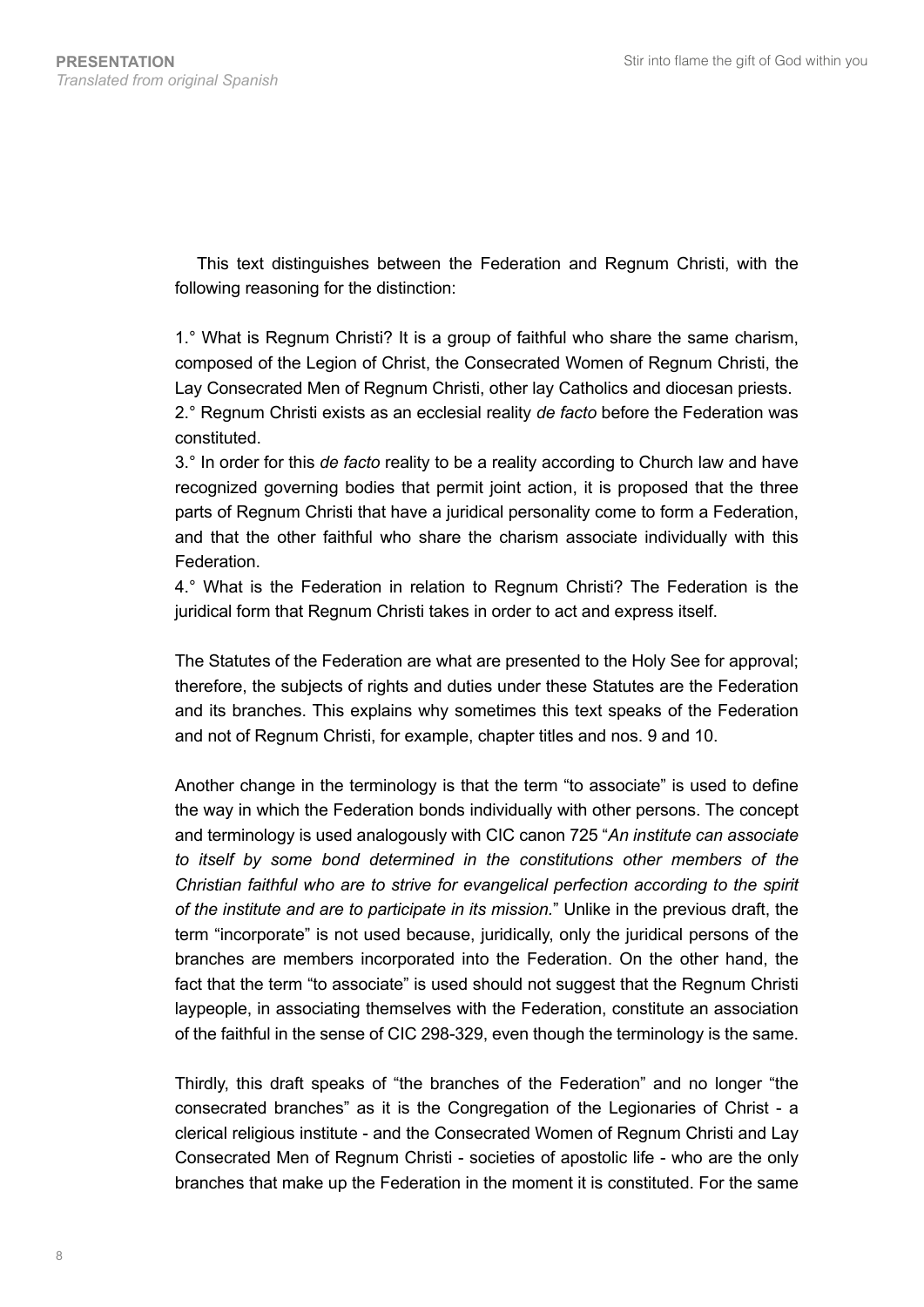reason, the draft speaks of "members of the branches", instead of "consecrated members". Furthermore, it should be noted that societies of apostolic life are not institutes of consecrated life in a canonical sense, so it is more correct to simply speak of "branches".

Finally, this draft uses the expression "Regnum Christi members" to refer to the group of physical persons who are members of the branches and of the faithful associated individually with the Federation.

The definitions and explanations of the main terms that this draft uses in a specific or technical sense can be found in the Glossary (pages 13-15).

### **c) Use of the term "charism"**

The wording in this draft is intended to be terminologically and conceptually consistent when speaking of the charism.

This text refers to the charism when it speaks about that "experience of the Spirit"<sup>1</sup>, which raises "a profound desire to be conformed to Christ in order to give witness to some aspect of His mystery"?, granted to the founder and transmitted to the disciples themselves to live and develop. It refers, therefore, to the specific spiritual gift that is at the origin of Regnum Christi and that is lived by the different vocations according to their own specific identity. As a gift of the Holy Spirit, it cannot be defined in an exact way nor be fully described in a normative text.

The text speaks of "charismatic patrimony", an expression taken from *[Iuvenescit ecclesia](http://www.vatican.va/roman_curia/congregations/cfaith/documents/rc_con_cfaith_doc_20160516_iuvenescit-ecclesia_en.html)* 10, to refer to the institutional features that have been generated from the charism and that the Statutes must define. The expression is used analogously with CIC canon 578, which speaks of the "patrimony of institutes of consecrated life,"



Q10

which consists of its "nature, purpose, spirit, character and sound traditions." This patrimony must be codified in the Statutes.

This draft speaks sometimes of the spirit or mission of Regnum Christi, referring to these facets of our charismatic patrimony.

<sup>&</sup>lt;sup>1</sup> See *Mutuae relations* 11: "The very *charism of the Founders* appears as an "experience of the Spirit," transmitted to their disciples to be lived, safeguarded, deepened and constantly developed by them, in harmony with the Body of Christ continually in the process of growth."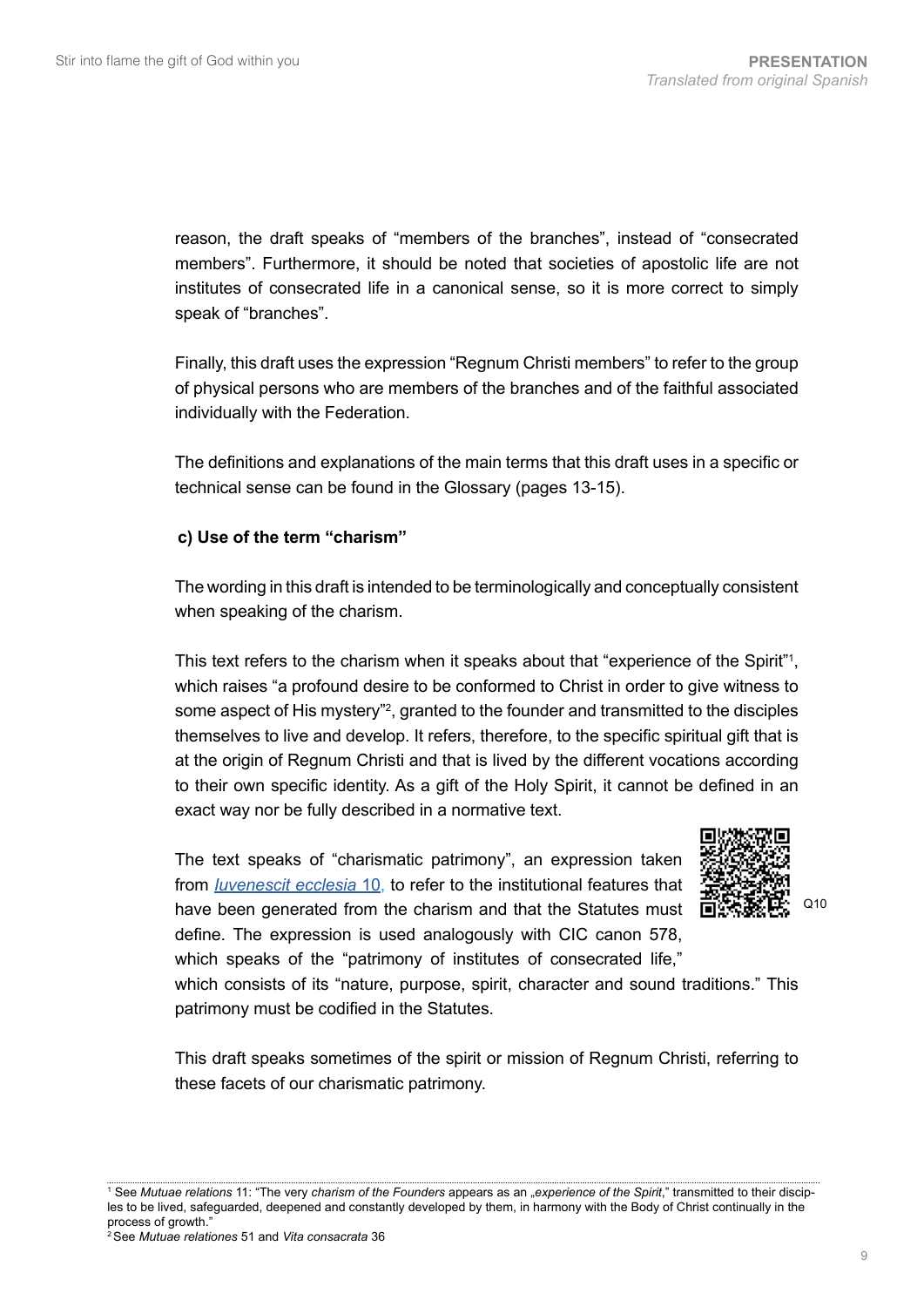### **d) Wording improvements in the first part**

The rewording of the first part is intended to help the Statutes reflect particular aspects of the spirit and mission of Regnum Christi more clearly, which has led to summarizing, or even omitting, some numbers from the previous draft that had content common to all Christian spirituality. Wording has also been simplified to clarify the specific content of each number.

### **e) Proposals for simplifying the part of government and organization**

One of the concerns raised regarding the proposal for a Federation, and which was reflected upon in some territorial assemblies, was that its management is too complex and makes it difficult to resolve matters quickly. Because of this, the new text slightly lightens the structure and organization; the number of committee members is reduced and the composition of the general committee is changed in order to respect the authority of the general moderator of each branch. The designation of the general administrator has been modified from an election to an appointment and some bodies included in the previous version (the general plenary meeting and the territorial directors meeting) have been removed.

# 5. Open topics

As mentioned in point 2 of this presentation, there are two major topics where there is no solid consensus: the definition of the presidency at a general and territorial level and the allocation of existing apostolic activity to the Federation or the branches, as presented in Appendix [7 of the previous draft](http://www.regnumchristi.org/rcstatutes/wp-content/uploads/2017/07/Anexo%207%20170728%20(DG-RC%200448-2017).pdf) ("The direction of apostolic activity and a sustainability model").



Q11

The minutes of the territorial assemblies and the general plenary meetings, especially the one held at the end of January 2018, reveal that both issues are closely linked. The different opinions on these matters are based on arguments of various kinds: some seem to be based on different conceptions about the identity of Regnum Christi; others are of a more practical nature, while others are of a completely circumstantial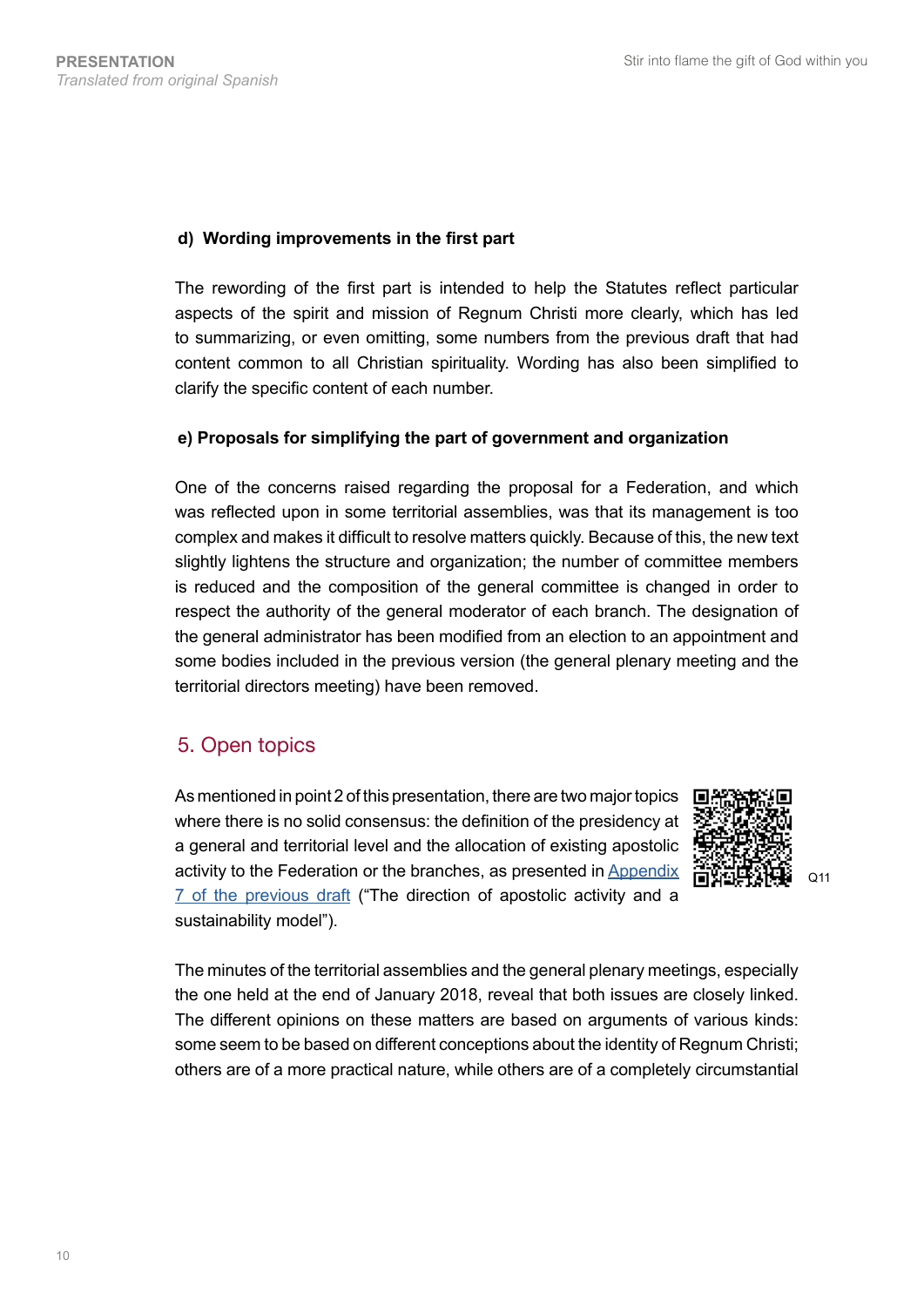nature. Given this great diversity of opinions, the general directive committee has opted, at this time, to not continue developing the patrimony and sustainability model, outlined in [Appendix 7 of the](http://www.regnumchristi.org/rcstatutes/wp-content/uploads/2017/07/Anexo%207%20170728%20(DG-RC%200448-2017).pdf)  [first draft](http://www.regnumchristi.org/rcstatutes/wp-content/uploads/2017/07/Anexo%207%20170728%20(DG-RC%200448-2017).pdf). It will be necessary to have clarity and consensus on the fundamental principles that are still under discussion today,



Q12

before being able to develop the economic and operational implications of any option regarding the allocation of existing apostolic activity. Therefore, the first session of the Extraordinary General Chapter and Assemblies in April will focus reflection on these fundamental principles. They will hopefully reach a common base that will permit further reflection on the more practical matters and thus adequately prepare for the decisions that will need to be made in the second session to be held at the end of November 2018.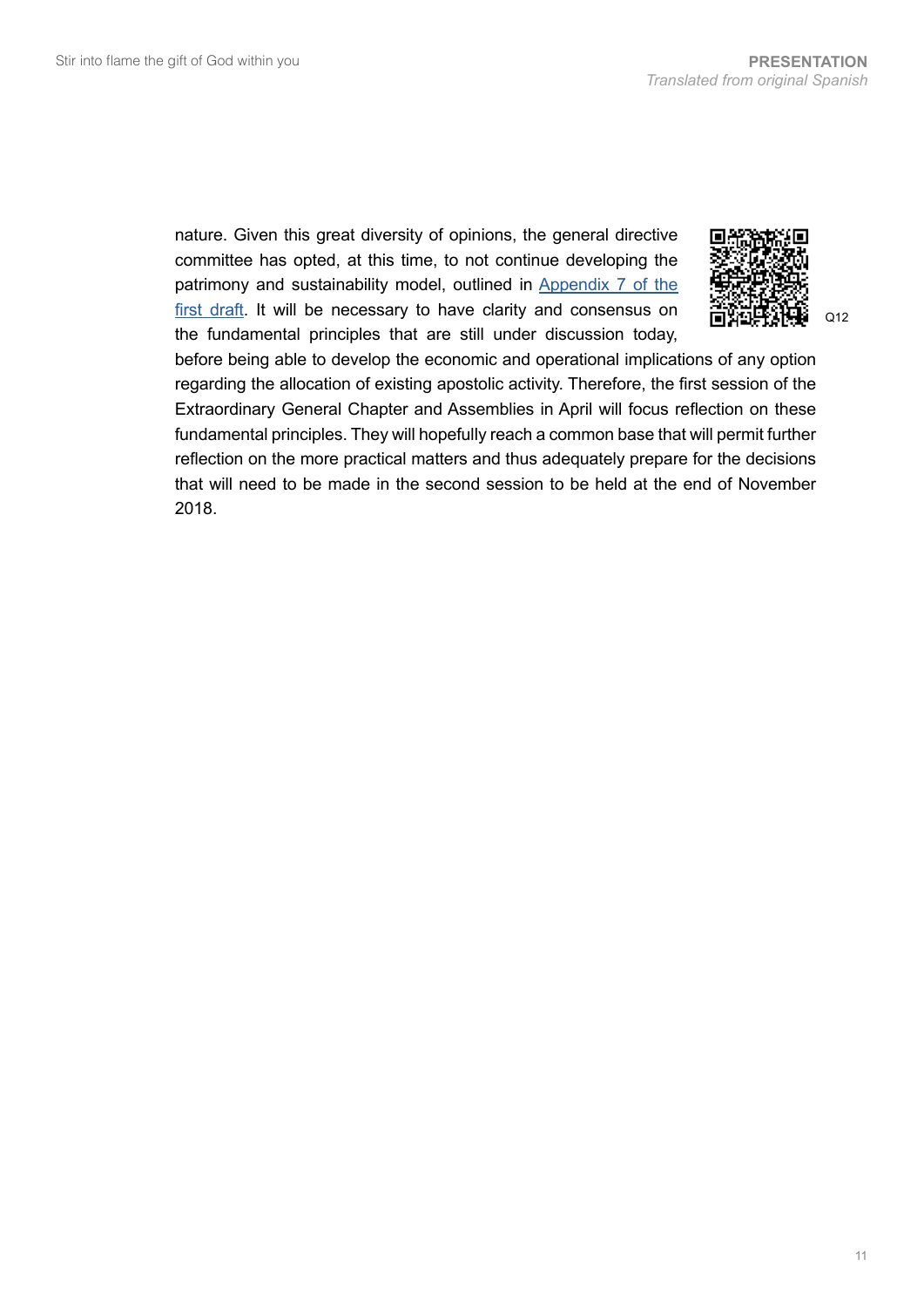# Abbreviations

| LG             | Lumen gentium                                                                                         |
|----------------|-------------------------------------------------------------------------------------------------------|
| GS             | Gaudium et spes                                                                                       |
| <b>CCC</b>     | Catechism of the Catholic Church                                                                      |
| <b>CIC</b>     | Code of Canon Law                                                                                     |
| <b>CL</b>      | Christifideles laici                                                                                  |
| EG             | Evangelii gaudium                                                                                     |
| EN             | Evangelii nuntiandi                                                                                   |
| ΙE             | luvenescit ecclesia                                                                                   |
| <b>DGSRC1</b>  | <b>Draft General Statutes of Regnum Christi (first version)</b> <sup>Q13</sup>                        |
| <b>ICL</b>     | Document from the International Convention of the lay members <sup>Q14</sup>                          |
| <b>CLC</b>     | Constitutions of the Legion of Christ <sup>015</sup>                                                  |
| <b>SCRC</b>    | Statutes of the Consecrated Women of Regnum Christi <sup>Q16</sup>                                    |
| <b>SLCRC</b>   | Statutes of the Lay Consecrated Men of Regnum Christi <sup>Q17</sup>                                  |
| <b>SRC2004</b> | <b>Statutes of the Regnum Christi Movement Q18</b><br>(approved by the Holy See 2004)                 |
| <b>SRRC</b>    | Statutes and Regulations of the Regnum Christi Movement<br>(approved by the general director in 2006) |
| <b>RCMH</b>    | Regnum Christi Member Handbook<br>(published by the general director in 2008)                         |

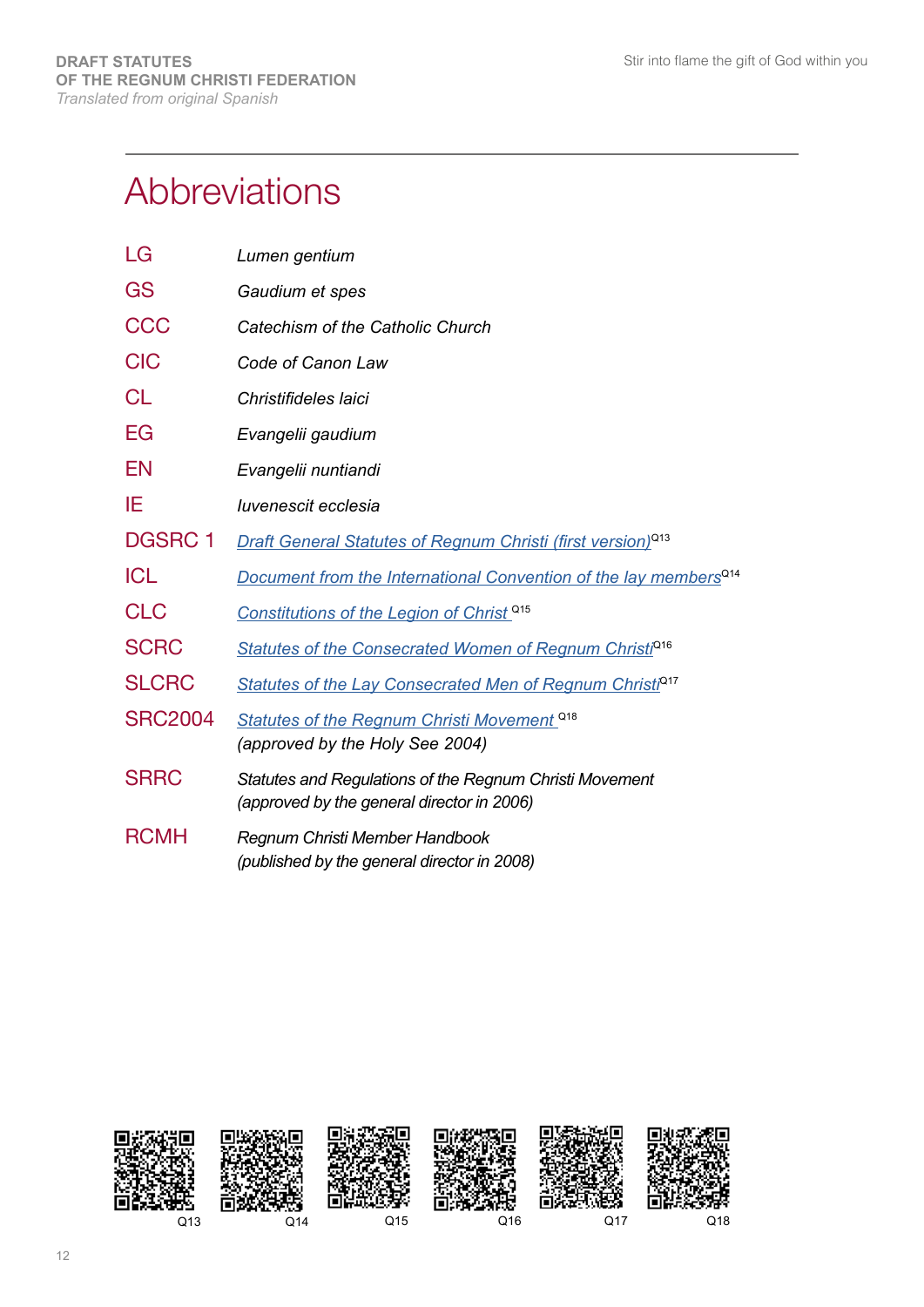# **Glossary**

# Apostolic activity

It is used as a generic category which includes apostolic works, programs and events.

# Ordinary and extraordinary administration

Acts of ordinary administration are those which administrators can validly carry out, while acts of extraordinary administration required written authorization from the competent authority. The Statutes should indicate which acts exceed the limit and mode of ordinary administration (see CIC 1281).

### Approval *ad experimentum* of Statutes

Approval *ad experimentum* means that the General Statutes are approved for a trial period determined by the Holy See. During the trial period, the Statutes are in full force and are therefore binding for the members. At the end of the period, the text would be examined in the light of the experience lived, and a decision would be made to either ratify the text as it stands or amend it before final approval.

# Assignment of mission and appointment

The "assignment of mission" is the act by which the competent director of a branch assigns a member of their branch to an apostolic mission; it is thus distinguished from "appointment", which is the act by which the competent authority of the Federation or the branch confers the role.

# Ecclesiastical goods

All temporal goods belonging to the universal Church, the Apostolic See or other public juridical persons in the Church are ecclesiastical goods and are governed by canon law, as well as by their own Statutes. The temporal goods of a private juridical person are not ecclesiastical goods and are governed by their own Statutes and not by canon law, unless expressly stated otherwise (see CIC 1257).

# Secondary code

A code of proper law on a level inferior to the Statutes (see appendix 2: "Secondary codes in the proper law of the Federation" (pages 112-114).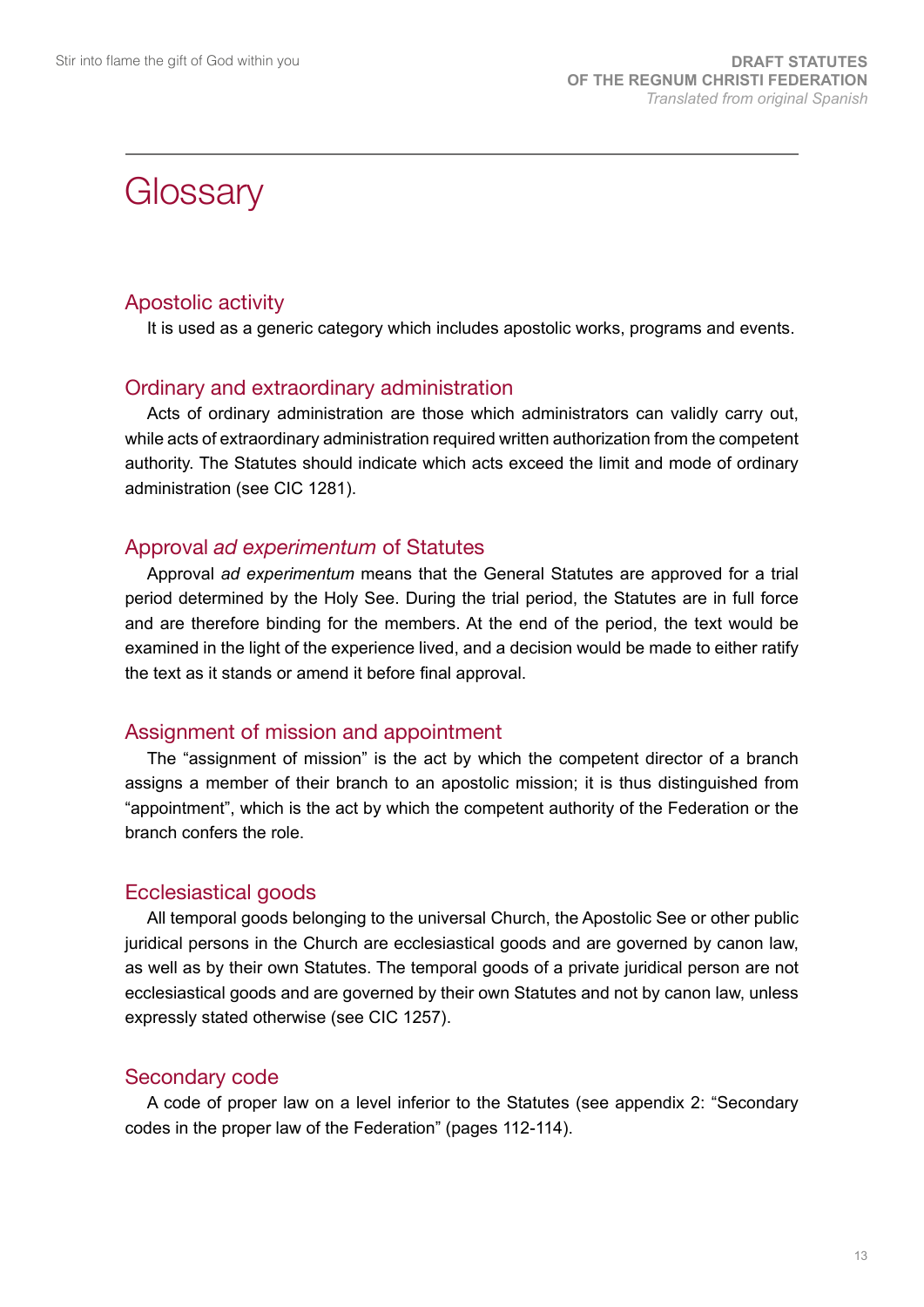### Proper law

The set of norms contained in the Statutes and secondary codes of an institution. Proper law is distinguished from "universal law" or "common law", which is found in the codes valid for the whole Church, especially in the Code of Canon Law (see appendix 2: "Secondary codes in the proper law of the Federation" (pages 112-114).

# Exercise of patrimonial rights

Actions that are proper to an owner, for example, alienation, mortgage, etc.

### Regnum Christi laypeople

Laypeople associated individually to the Federation. This term replaces "first and second degree members". (cf. Presentation, pages 6-7).

### Regnum Christi members

The members of the clerical religious institute of the Legionaries of Christ, the [society of apostolic life] Consecrated Women of Regnum Christi and the [society of apostolic life] Lay Consecrated Men of Regnum Christi, and the faithful associated individually to the Federation.

### General or territorial moderators of the consecrated branches

The general or territorial directors of the established branches.

(Note: in English "directors" is used as a translation for both "directores" and "responsables").

### Secondary legislation

A generic term to refer to the future secondary codes (see appendix 2: "Secondary codes in the proper law of the Federation" (pages 112-114).

# Supreme body

That which holds the highest authority in an institution. The supreme body of the Legion of Christ is the "General Chapter". The supreme body of both the [society] of the Lay Consecrated Men of Regnum Christi and that of the [society] of the Consecrated Women of Regnum Christi is called the "General Assembly". The draft Statutes propose to call the supreme body of the Federation the "General Convention".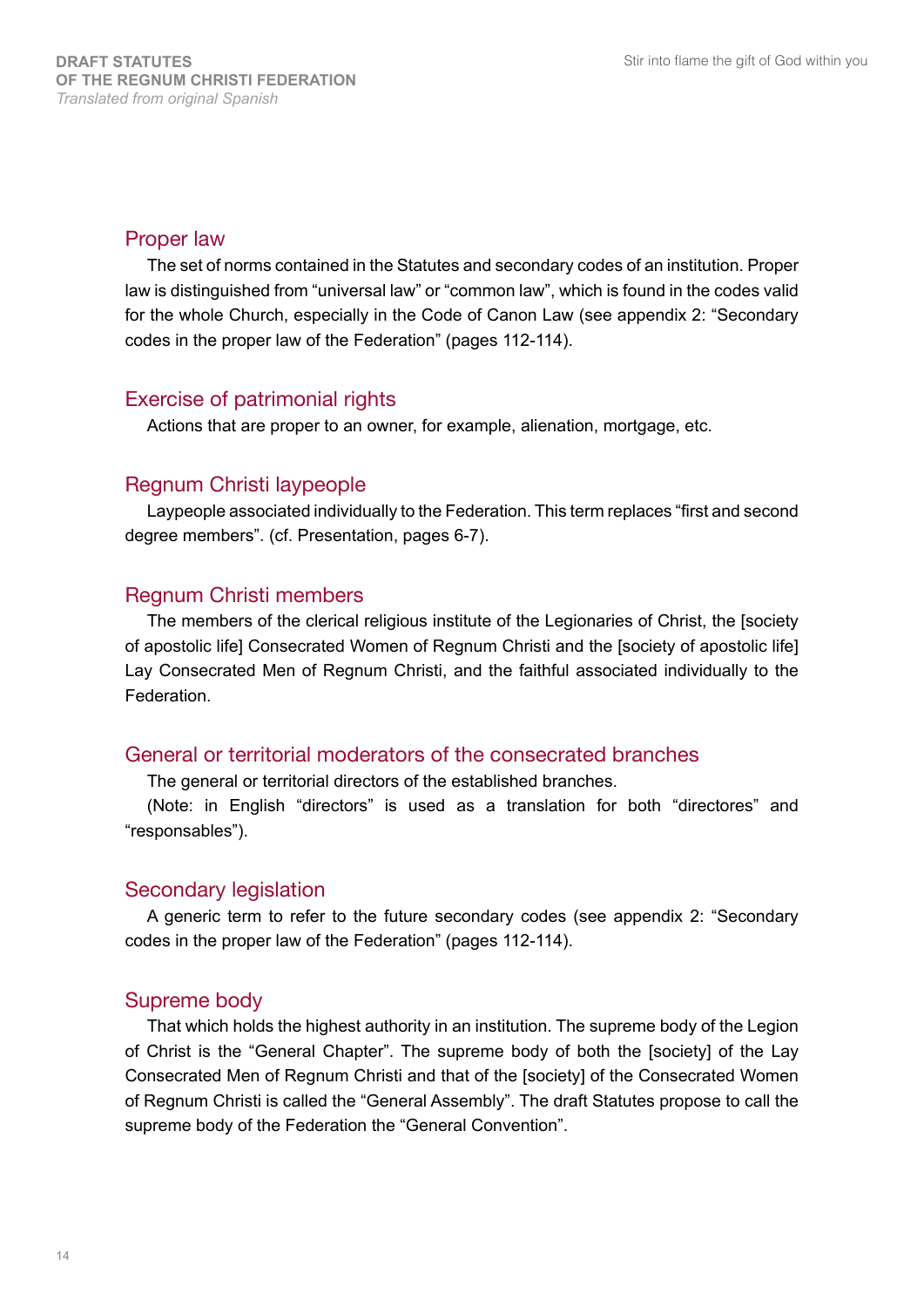### Charismatic patrimony

Institutional characteristics (nature, purpose, spirit, character and healthy traditions) generated by a charism.

### Patrimony (material)

The whole of movable and immovable goods, rights and assets and liabilities of the juridical person, considered as a single unit.

### Stable patrimony

"The Code of Canon Law does not expressly define it; it presupposes the notion of a classical concept, elaborated by canonist doctrine as the goods which are 'legitimately designated' (CIC 1291) to the juridical person as a permanent portion -whether instrumental or profitable goods- to facilitate the attainment of institutional purposes and guarantee economic self-sufficiency.

In general, stable patrimony is considered to be: the goods that form part of the founding portion of the entity; the goods that have come to the entity itself, if established by the donor; and the goods that administration assigns to the entity. In order for an asset to become part of the stable patrimony of the juridical person, it requires "legitimate designation" (CIC 1291)" .

### Branches of the Federation

The Congregation of the Legionaries of Christ, the [society] of the Consecrated Women of Regnum Christi and the [society] of the Lay Consecrated Men of Regnum Christi.

# Regnum Christi

The clerical religious institute of the Legionaries of Christ, the [society of apostolic life] of the Consecrated Women of Regnum Christi and the [society of apostolic life] of the Lay Consecrated Men of Regnum Christi constituted together in a Federation, together with the faithful associated individually to it.

<sup>1</sup> CIVCSVA, Circular letter *Guidelines for the Management of Institutes of Consecrated LIfe and Societies of Apostolic Life*, August 2, 2014.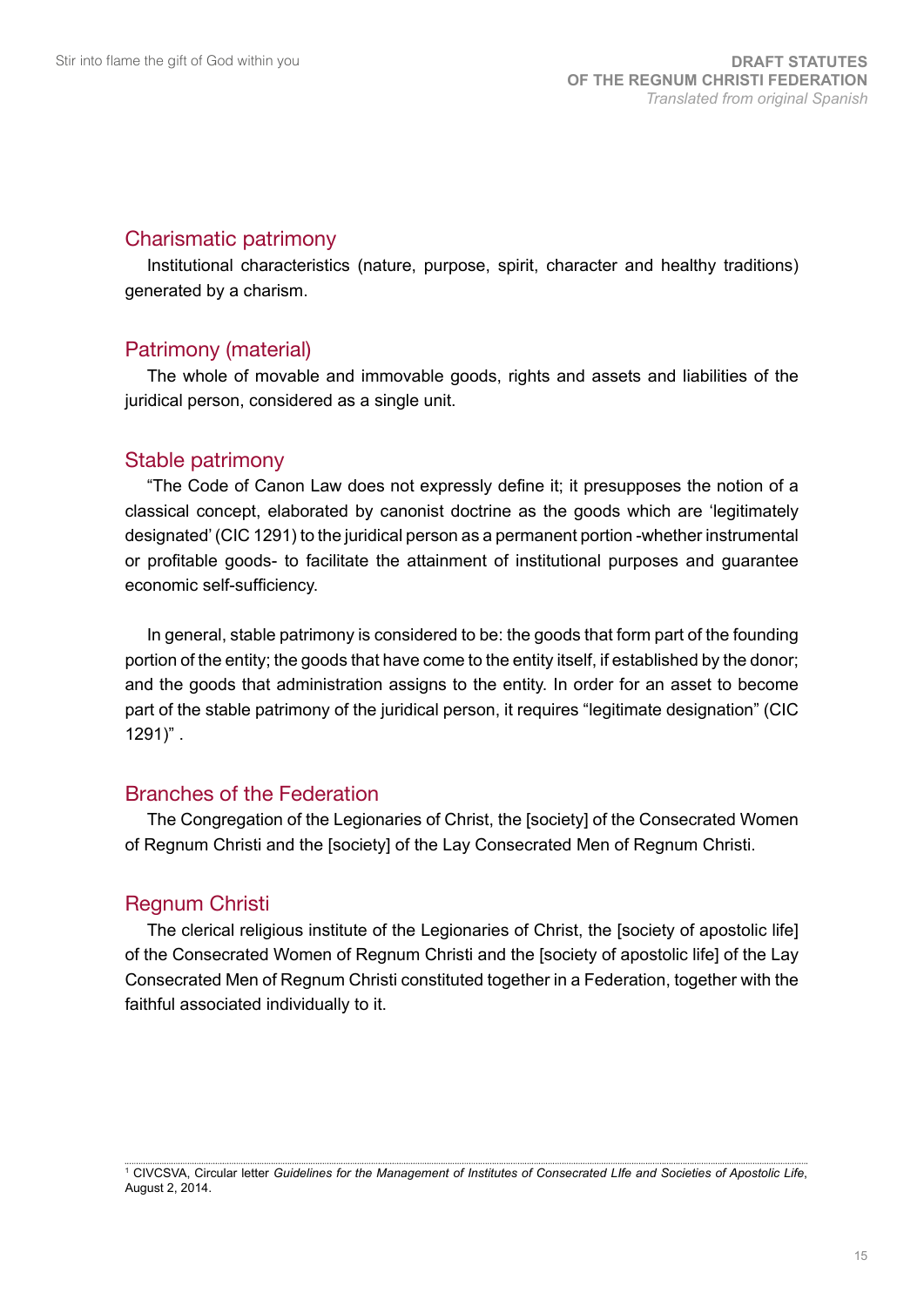# Preamble

[The future Statutes will eventually have a preamble that explains, among other things, why the federation was constituted and how it relates to the larger charismatic reality of Regnum Christi]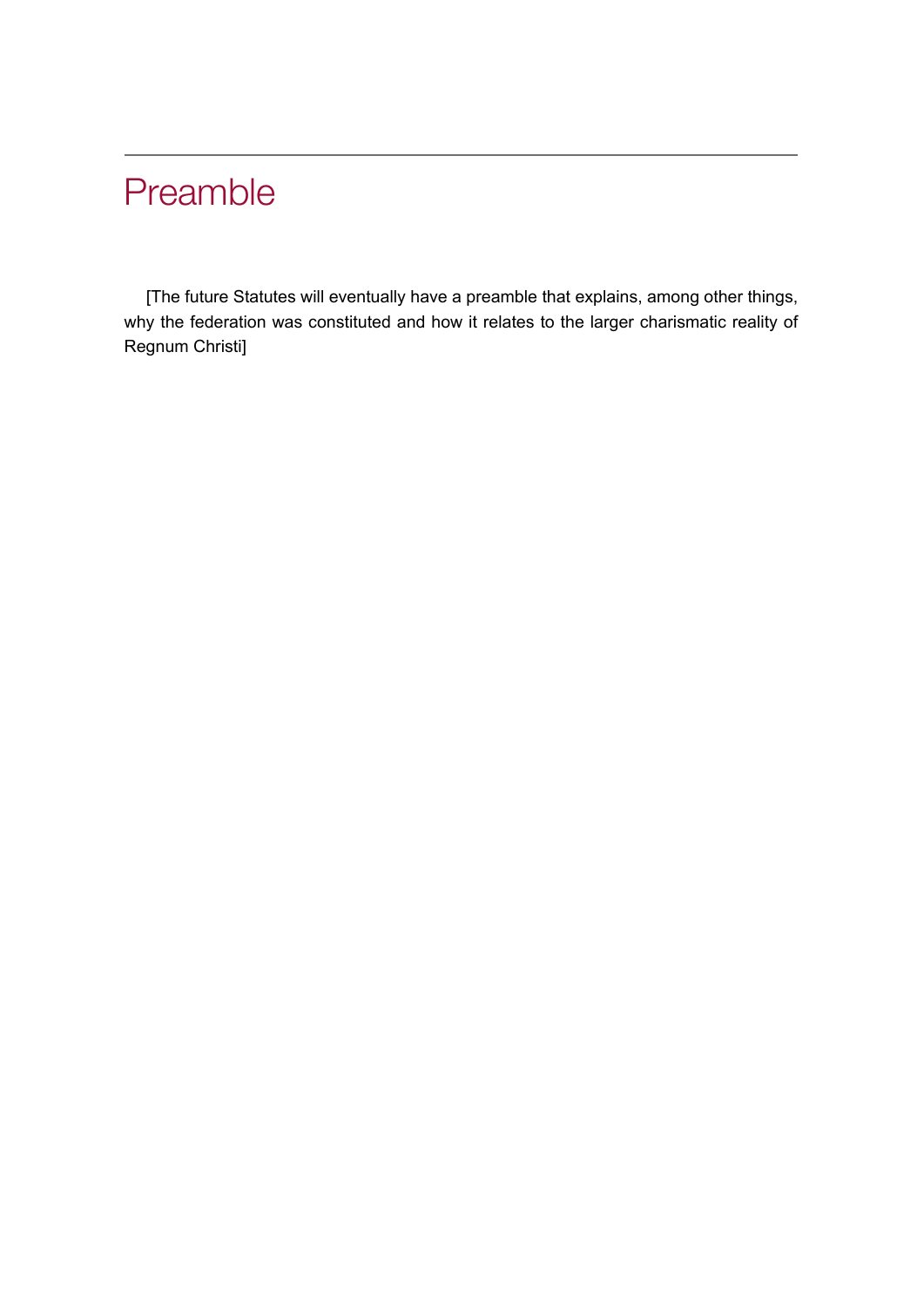# First part

Identity, spirit and mission of the Regnum Christi Federation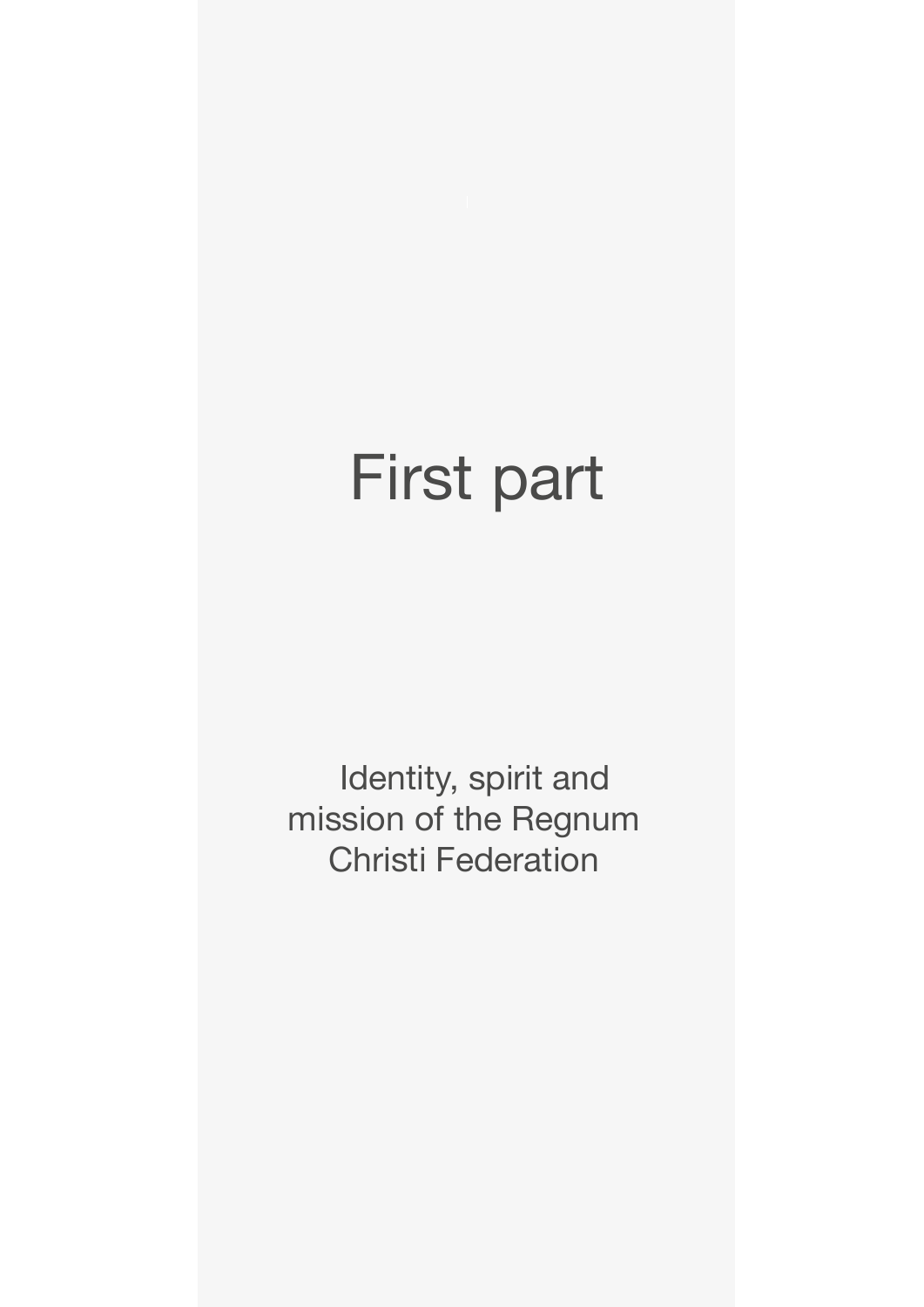# CHAPTER 1

# Juridical nature of the Regnum Christi Federation

The numbers in this chapter define the canonical nature of the Federation using juridical terminology. They are not intended to describe the spirit, purpose and mission of Regnum Christi; these are developed throughout chapter 3 (pages 26-38).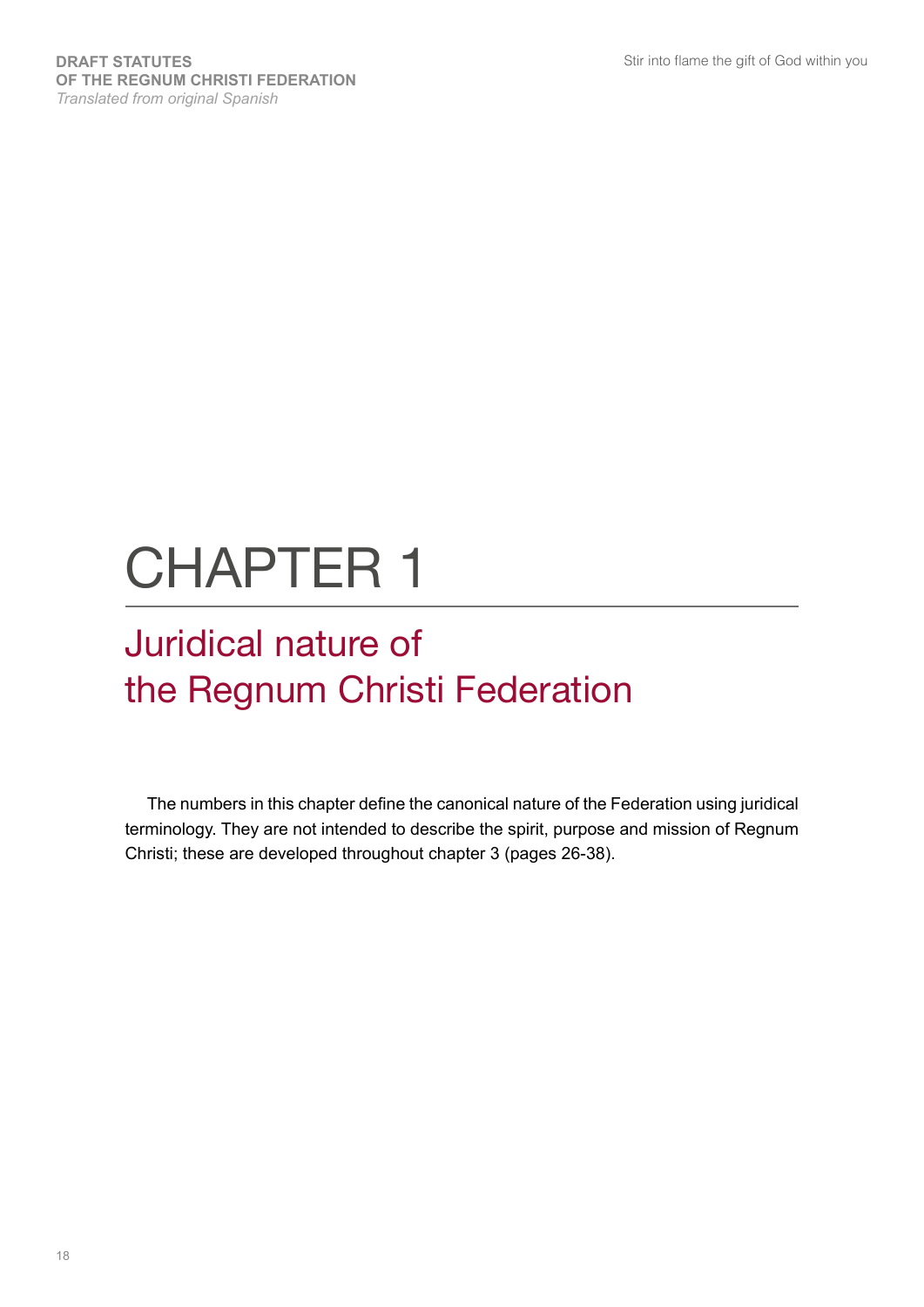**1.** §1. The Congregation of the Legionaries of Christ, a clerical religious institute, [the Consecrated Women of Regnum Christi, a society of apostolic life], and [the Lay Consecrated Men of Regnum Christi, a society of apostolic life], constitute a federation, with the purpose of jointly safeguarding and promoting the common charismatic patrimony and apostolic activity.

§2. The Regnum Christi Federation is a public juridical person.

§3. The Congregation of the Legionaries of Christ, a clerical religious institute, [the Consecrated Women of Regnum Christi, a society of apostolic life], and [the Lay Consecrated Men of Regnum Christi, a society of apostolic life], are each governed by their own proper law. In respect to the Federation, they have autonomy in everything that pertains to the incorporation, formation, mission assignments and resignation of their members; in the living of the evangelical counsels and community lifestyle; in government and direction of their own apostolic activity; as well as in the administration of their assets and the responsibility to assure their sustainability.

### *Number from the first draft:*

§2. The Regnum Christi Movement is juridically constituted as a federation between the clerical religious institute of the Legionaries of Christ, the Association of the Consecrated Women of Regnum Christi and the Association of the Lay Consecrated Men of Regnum Christi. Other Regnum Christi members incorporate into the federation as individuals.

### *Number from the first draft:*

1§5. The Federation is a public juridical person.

### *Note:*

Regarding the proposal that the Consecrated Women of Regnum Christi and the Lay Consecrated Men of Regnum Christi be configured as societies of apostolic life, and regarding the names of these societies, see the comments to nos. 4 and 5.

### *Number from the first draft:*

1§4. The branches, maintaining their just autonomy, form a federation, to live their vocation as members of a Movement, carry out their apostolic mission in the Church and guard and develop their identity and spirituality.

78§1. The consecrated branches are governed by their own proper law and are autonomous in fidelity to the common charism and their specific identity. They are conscious of belonging to the Movement and are coresponsible for the good of the whole body of Regnum Christi.

78§2. The consecrated branches are autonomous in electing their governing bodies, defining the lifestyle proper to them, giving their members formation and apostolic assignments, as well as the administration of their assets and the responsibility to assure their sustainability.

78§3. Those with authority in the consecrated branches should carry out the duties corresponding to their responsibilities, respecting the proper law of the Federation and in dialogue with those who hold positions of authority in the Federation. They should maintain a fraternal spirit in relation to the other branches.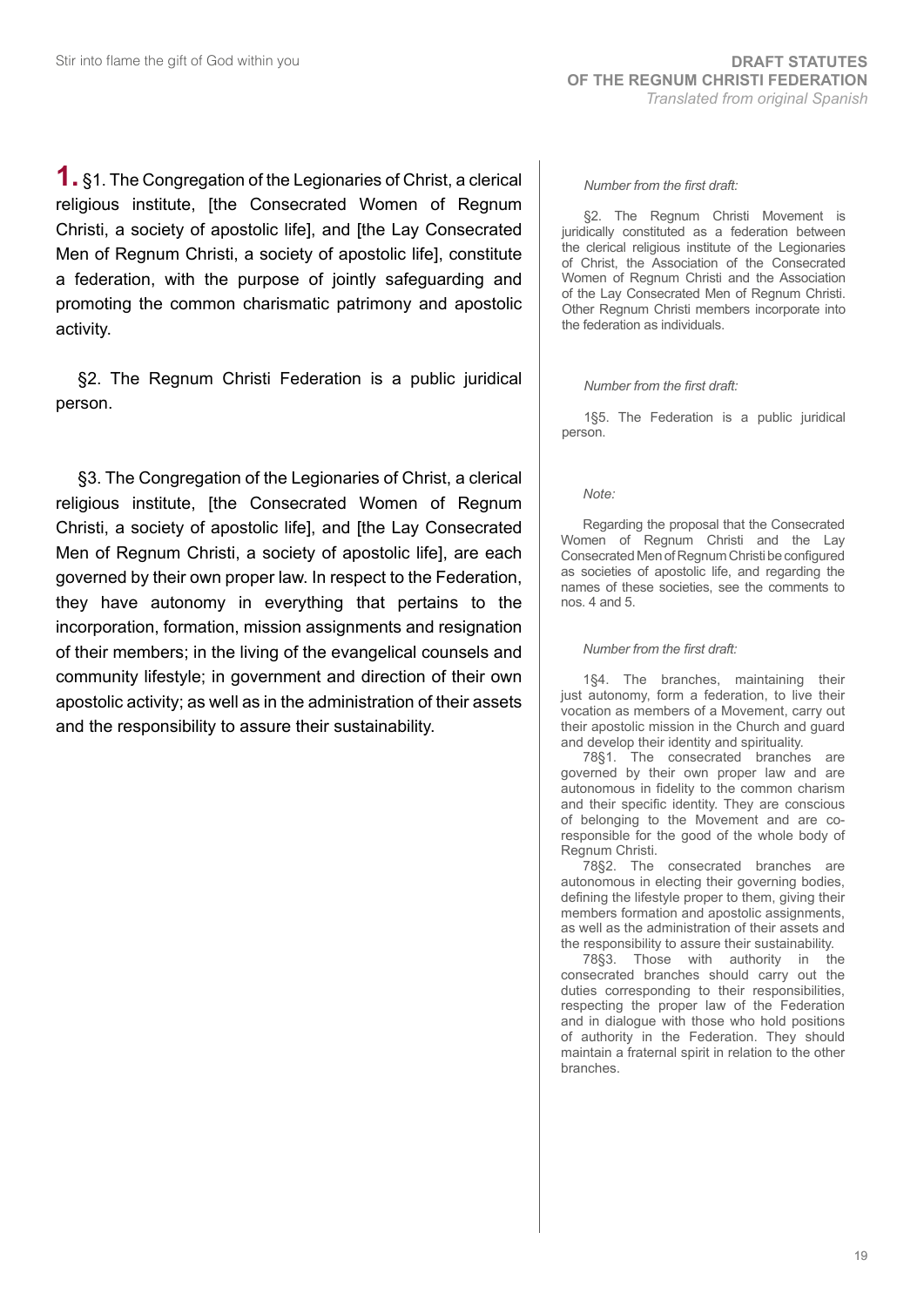### *Number from the first draft:*

79§1. The branch of the lay members is directed by the authorities of the Federation. Members of this branch participate in these governing bodies according to proper law.

79§3. Sections and lay members, to the extent of their possibilities, should contribute to the support of the Movement.

#### *Note:*

Regarding the bond of the Regnum Christi laypeople to the Federation, see the Presentation (pages 6-7).

#### *Number from the first draft:*

79§2. The competent authority in the Federation must consult the lay members in a timely way, according to secondary norms, before amending the Statutes or secondary codes that specifically refer to how the lay members live their vocation to Regnum Christi.

#### *Note:*

3§1 clarifies the relationship between the Federation and Regnum Christi, as explained in the Presentation to this text (pages 7-9).

The expressions "spiritual family" and "apostolic body" are images that express well some of the characteristics proper to a movement and are part of the self-awareness of Regnum Christi, even if they are not specific canonical figures: "To express the nature of Regnum Christi we have used two images that can help: the body and the family. The image of a body expresses the inseparability of the parts that can only achieve their purpose if they are united, and which has Christ for its head. The image of a family underlines the fact that our common Father is God, as well as the equal dignity, mutual affection and interdependence of the members. Both images illustrate the participation of all in what belongs to all." [\(CC2014 26\).](http://legrc.org/regnum_db/archivosWord_db/la_lc_en_el_rc.pdf)

**2.** §1. The Regnum Christi Federation associates individually with other faithful who are called to fully live the charism, with the purpose of safeguarding and promoting their vocation, and collaboration in the apostolic activity of the Federation.

§2. The way in which these faithful live the charism is defined in regulations of the Federation, approved by the general convention.

§3. The associated faithful participate in the governing bodies on the general and territorial levels of the Federation by consultative vote, in accordance with the proper law of the Federation.

§4. The responsible authority in the Federation must consult the associated faithful in a timely way, according to secondary norms, before amending or proposing norms for the Statutes or secondary codes that specifically refer to how they live the charism or participate in the governing bodies of the Federation.

**3.** §1. The Congregation of the Legionaries of Christ, a clerical religious institute, [the Consecrated Women of Regnum Christi, a society of apostolic life], and [the Lay Consecrated Men of Regnum Christi, a society of apostolic life], constituted as a federation, together with the other faithful individually associated with it, make up "Regnum Christi", a spiritual family and apostolic body.

§2. The members of the Congregation of the Legionaries of Christ, a clerical religious institute, of [the Consecrated Women of Regnum Christi, a society of apostolic life], of [the Lay Consecrated Men of Regnum Christi, a society of apostolic life] and the faithful individually associated with the Federation are called "Regnum Christi members".

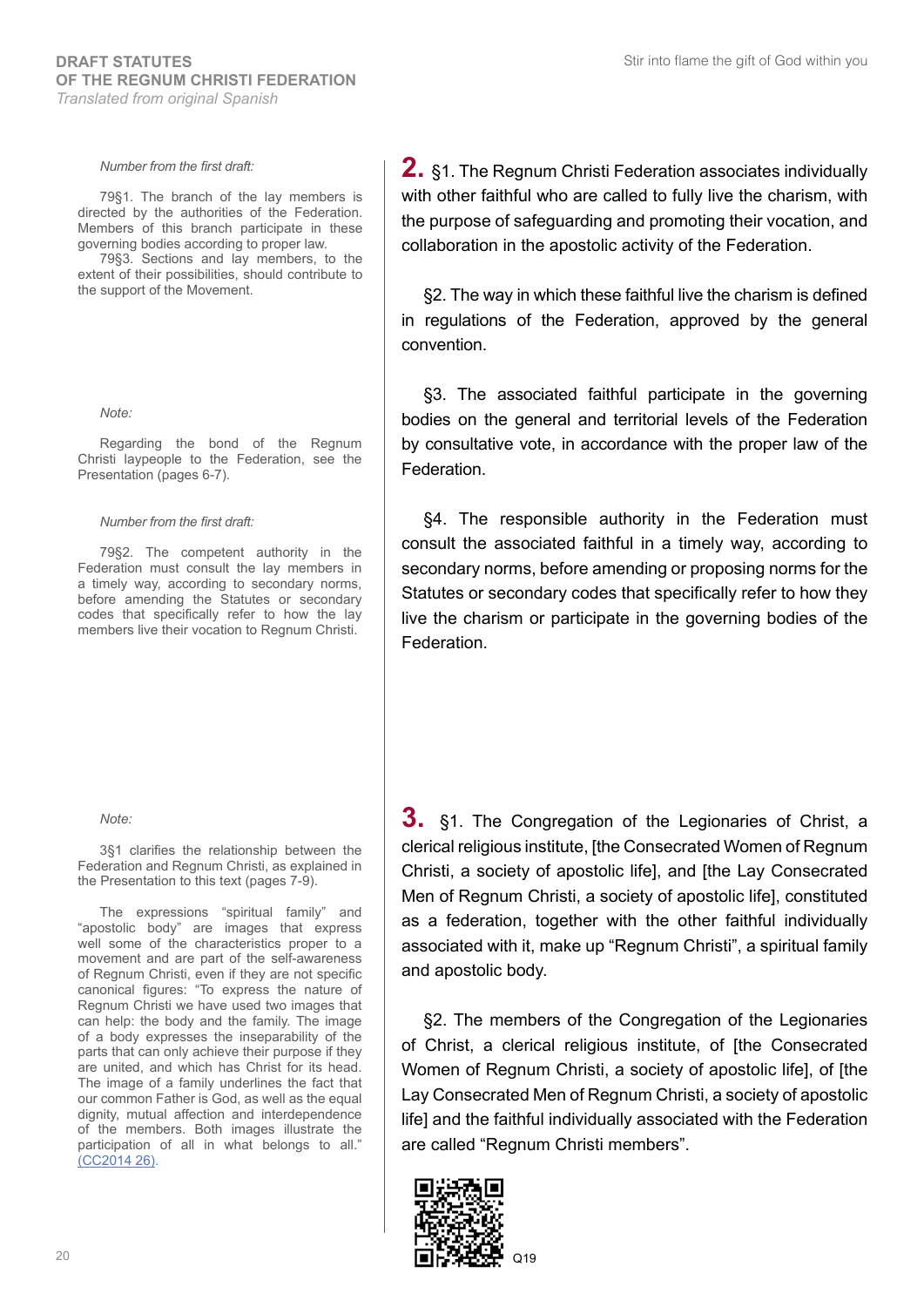# CHAPTER 2

# Members of the Regnum Christi Federation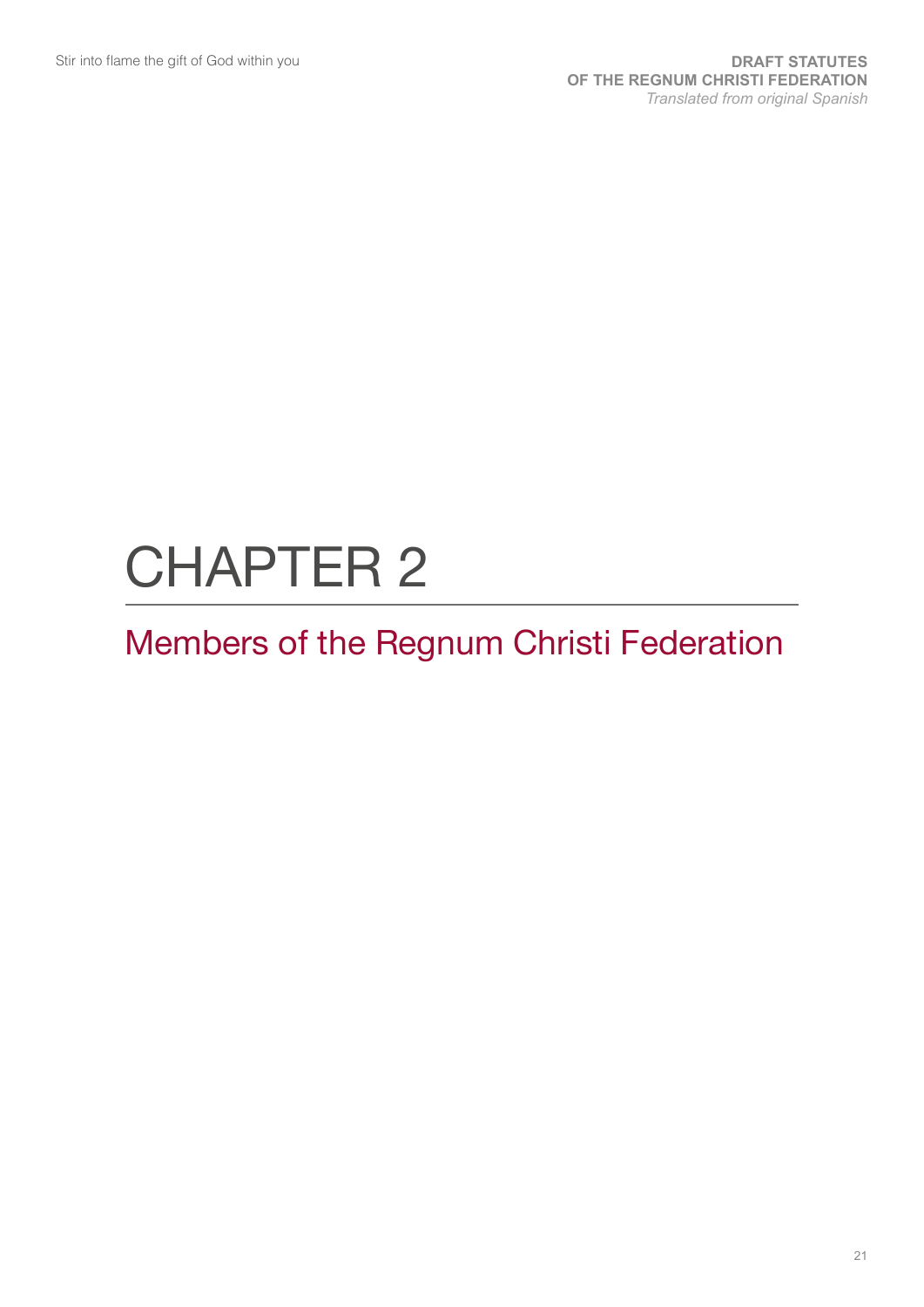# Article 1. The branches of the Regnum Christi Federation

#### *Note:*

The approval of the numbers in this article is the responsibility of the supreme governing body of the branch to which the number refers. For the sake of mutual enrichment, it is suggested that after a first revision in the first sessions of the Chapter and Assemblies of the consecrated women and the lay consecrated men, there be a time of interchange among branches during the joint General Assembly. Subsequently, in the second session of the Chapter and General Assemblies, each branch must decide and approve their respective number.

#### *Note:*

The proposed juridical configuration of the Consecrated Women of Regnum Christi as a society of apostolic life is a topic that will be discussed in the first session of the Extraordinary General Assembly of that branch. The same Assembly will have to propose a name to the Holy See for approval. For more information, see the letter that the general director sent to the [consecrated women this past December 19th.](http://www.regnumchristi.org/rcstatutes/wp-content/uploads/2018/02/Prot-DG-CRC-2098-2017-Sobre-la-configuracion-juridica-CRC.pdf)



*Sources:*

SCRC 2 and 4.

### *Number from the first draft:*

6§1. The consecrated women of Regnum Christi are women who respond freely to a divine vocation to consecrate themselves to God by embracing the evangelical counsels of poverty, chastity and obedience in the lay state through private vows. They are dedicated entirely to the service of the Church and mankind according to the charism of Regnum Christi and they ordinarily live a fraternal life in common.

§2. They bring to the Movement the charism of their lay consecration, being an eschatological sign amidst temporal realities through their spousal consecration to Christ, their testimony and proclamation of his merciful love for everyone and their evangelizing action in the world as apostles and spiritual mothers.

 The Consecrated Women of Regnum Christi [a Society of Apostolic Life]

**4.** §1. The Consecrated Women of Regnum Christi are a [lay society of apostolic life of pontifical right] that forms part of the Federation. Each consecrated woman is a member of the Federation by virtue of her belonging to the [Society], and lives the charism according to its proper law and the proper law of the Federation.

§2. The consecrated women of Regnum Christi are women who respond freely to a divine vocation to consecrate themselves to God in the lay state by embracing the evangelical counsels of poverty, chastity and obedience through private vows. They are entirely dedicated to the service of the Church and mankind according to the charism, and they ordinarily live a fraternal life in common.

§3. They bring to Regnum Christi the gift of their lay consecration, thus being an eschatological sign amidst temporal realities in virtue of their spousal consecration to Christ; their testimony and proclamation of the Lord's merciful love for all mankind; and an evangelizing action in the world, that comes from their spiritual motherhood, with the ardent soul of an apostle.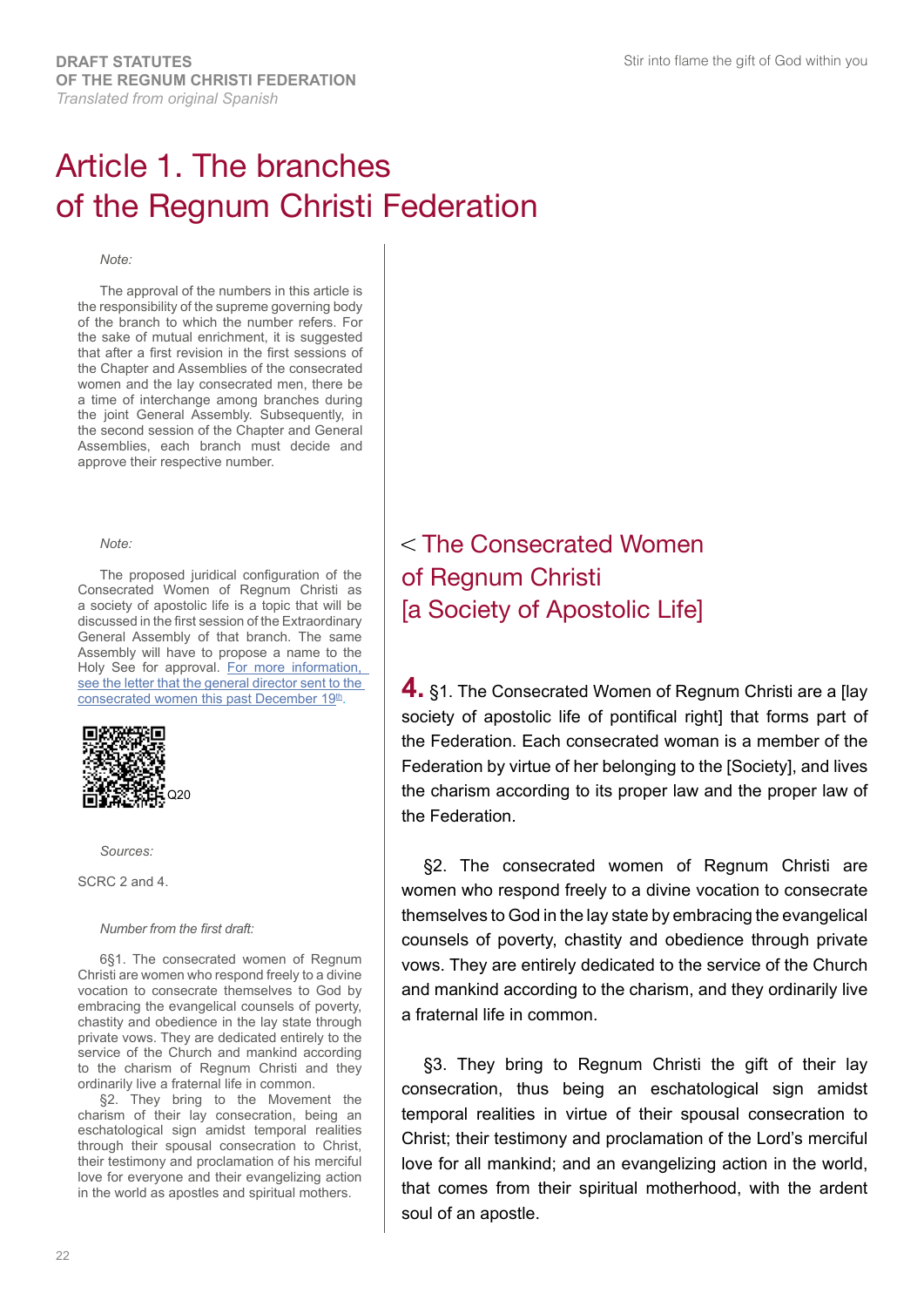# The Lay Consecrated Men of Regnum Christi [a Society of Apostolic Life]

**5.** §1. The Lay Consecrated Men of Regnum Christi are a [lay society of apostolic life of pontifical right] that forms part of the Federation. Each consecrated man is a member of the Federation by virtue of his belonging to the [Society], and lives the charism according to its proper law and the proper law of the Federation.

§2. The lay consecrated men of Regnum Christi are men who respond freely to a divine vocation to consecrate themselves to God by embracing the evangelical counsels of poverty, chastity and obedience in the lay state, through private vows. They are dedicated entirely to the service of the Church and mankind according to the charism, and they ordinarily live in community.

§3. They bring to Regnum Christi the gift of their lay secular consecration through the prophetic testimony of being in the world without being of the world; the evangelization of temporal realities; their availability; charity; professional abilities and joy in the service of the Regnum Christi Federation, the Church and all people; as well as the promotion of fraternal communion among all Regnum Christi members. They live the mystery of Christ consecrated to the Father and close to his brothers and sisters, as just another member of his People. They proclaim the Kingdom with their words, work and the offering of their life.

### *Note:*

The content of this number has been approved by the Extraordinary General Assembly of the Lay Consecrated Men of Regnum Christi, held in December 2017-January 2018. It corresponds to the Holy See to approve their establishment as a society of apostolic life and the approval of their name. For more information, you can consult the [communique of](http://laicosconsagradosrc.org/comunicado-asamblea-general-extraordinaria/)  [their Assembly \(in Spanish\).](http://laicosconsagradosrc.org/comunicado-asamblea-general-extraordinaria/)



*Sources:*

SLCRC 2, 4 and 9; Communiqué of the Extraordinary General Assembly of the Lay Consecrated Men of Regnum Christi.

#### *Number from the first draft:*

7§1. The lay consecrated men of Regnum Christi are men who respond freely to a divine vocation to consecrate themselves to God by embracing the evangelical counsels of poverty, chastity and obedience in the lay state through private vows. They are dedicated entirely to the service of the Church and mankind according to the charism of Regnum Christi and they ordinarily live in community.

§2. They bring to the Movement the charism of their lay, secular consecration, through which they live the mystery of Christ consecrated to the Father and close to his brothers and sisters, as just another member of his People. They proclaim the Kingdom to them with their words, work and the offering of their life.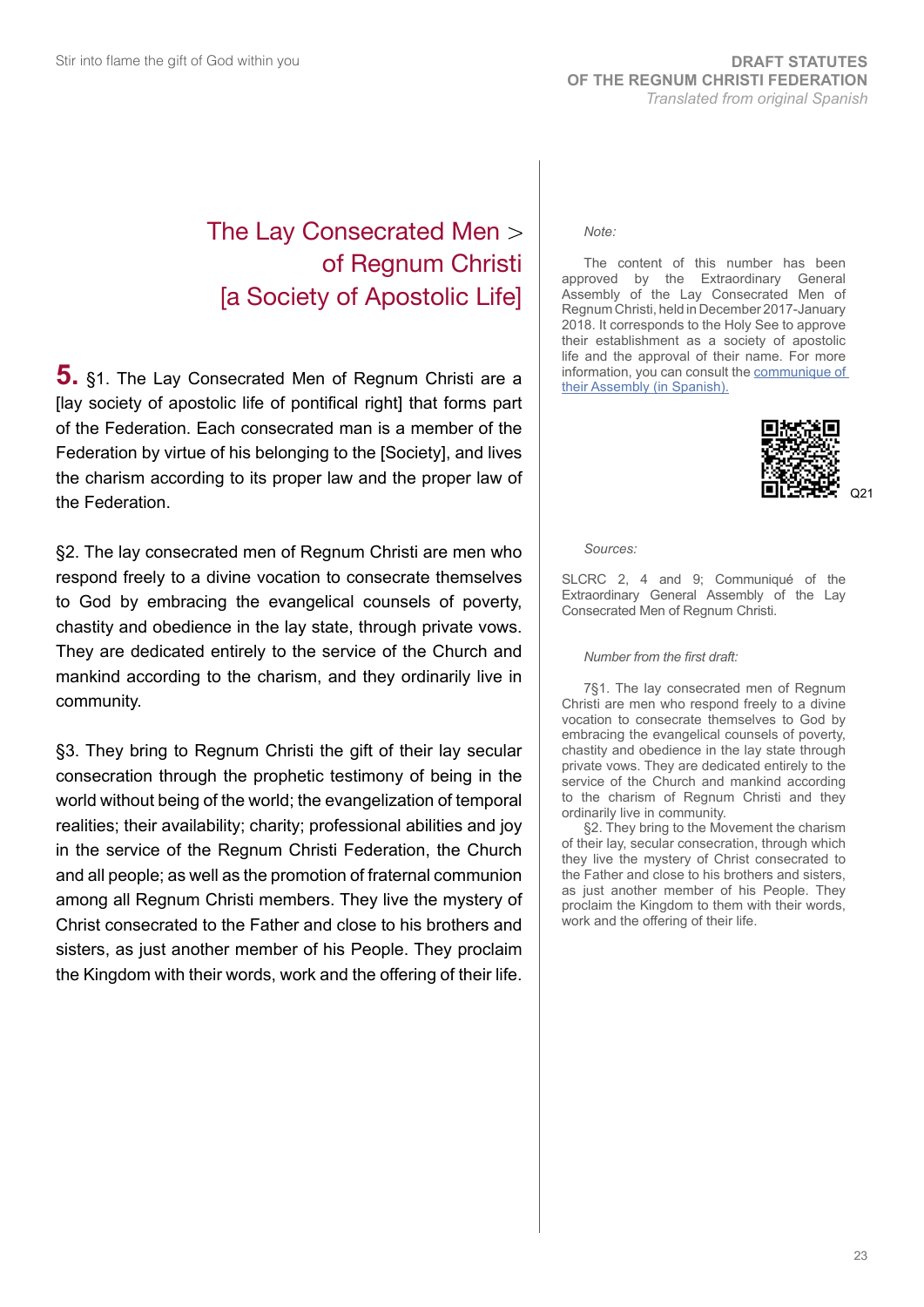#### *Sources:*

CLC 1§1 y 2§2.

*Number from the first draft:*

8§1. The Legionaries of Christ are religious priests and candidates for the priesthood who live the charism of Regnum Christi, seeking holiness by following Christ in the public profession of the evangelical counsels, fraternal life in common and ardent apostolic action.

§2. They bring to the Movement the charism of their religious consecration, by which they make visible the goods of the future life, the gift of the ordained ministry and their apostolate.

# The Congregation of the Legionaries of Christ

**6.** §1. The Congregation of the Legionaries of Christ is a religious clerical institute of pontifical right and forms part of the Federation. Each legionary is a member of the Federation by virtue of his belonging to the Congregation, and lives the charism according to its proper law and the proper law of the Federation.

§2. The Legionaries of Christ are religious priests and candidates for the priesthood who live the charism, seeking their sanctification by following Christ in the public profession of the evangelical counsels, fraternal life in common and ardent apostolic action.

§3. They bring to Regnum Christi the gift of their religious consecration by which they make visible the goods of the future life, their priestly ministry, their spiritual fatherhood, and their apostolic work.

# Article 2. Those associated individually to the Federation

*Note:*

"Apostolic action" has been included in §3.

*Sources:* 

ICL 13

*Number from the first draft:*

5§1. Regnum Christi lay members are Catholics who personally accept and live a divine vocation to live their baptismal commitments in the midst of temporal realities according to the charism of Regnum Christi.

# The Regnum Christi laypeople

**7.** §1. The Regnum Christi laypeople are Catholics who personally embrace a divine vocation to live their baptismal commitments in the midst of temporal realities according to the charism.

§2. The Regnum Christi laypeople are individually associated with the Federation, according to its regulations.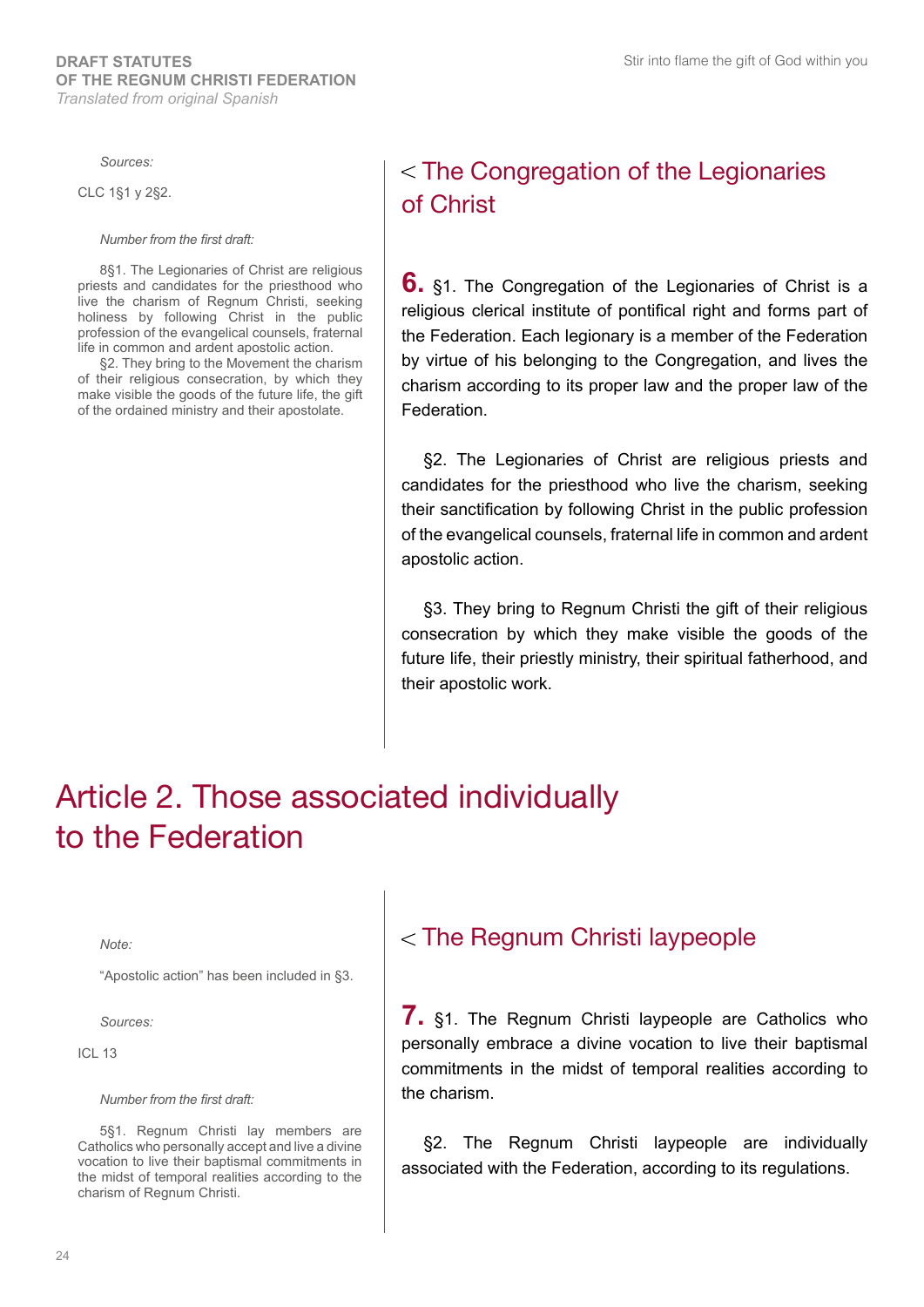§3. They bring to Regnum Christi their secular nature and their apostolic action, by which they extend Christ's presence in the world and transform human realities, especially in their family, professional, and social life, in accordance with the Gospel.

# Diocesan priests and seminarians

**8.** §1. Regnum Christi diocesan priests and seminarians are diocesan clergy and seminarians who personally embrace a call to live their priestly vocation according to the charism.

§2. The Regnum Christi diocesan priests and seminarians are individually associated to the Federation, according to its regulations.

§3. They participate in the spirituality, means of sanctification, and formative and apostolic resources that Regnum Christi offers.

§2. They bring to the Movement their secular nature, by which they extend Christ's presence in the world and radiate the light of the Gospel in their family, professional and social life.

*Note:*

In the previous version of this text, diocesan priests and seminarians were not listed as members of Regnum Christi, but rather as persons who benefit from the charism. The note to that number explained why it was seen more suitable for them to have that form of relationship with Regnum Christi.

The present draft does consider the possibility that diocesan priests and seminarians associate individually to the Federation in the same way as the Regnum Christi laypeople.

The letter *[Iuvenescit ecclesia](http://www.vatican.va/roman_curia/congregations/cfaith/documents/rc_con_cfaith_doc_20160516_iuvenescit-ecclesia_en.html)* no. 22b refers to the relationship that ordained ministers or candidates for the priesthood can have with the movements or ecclesial aggregations for mutual enrichment.



*Sources:* 

ICL 14

*Number from the first draft:*

10. Diocesan clergy and seminarians may join Regnum Christi as affiliated members and participate in its spirituality, means of sanctification and formative and apostolic resources.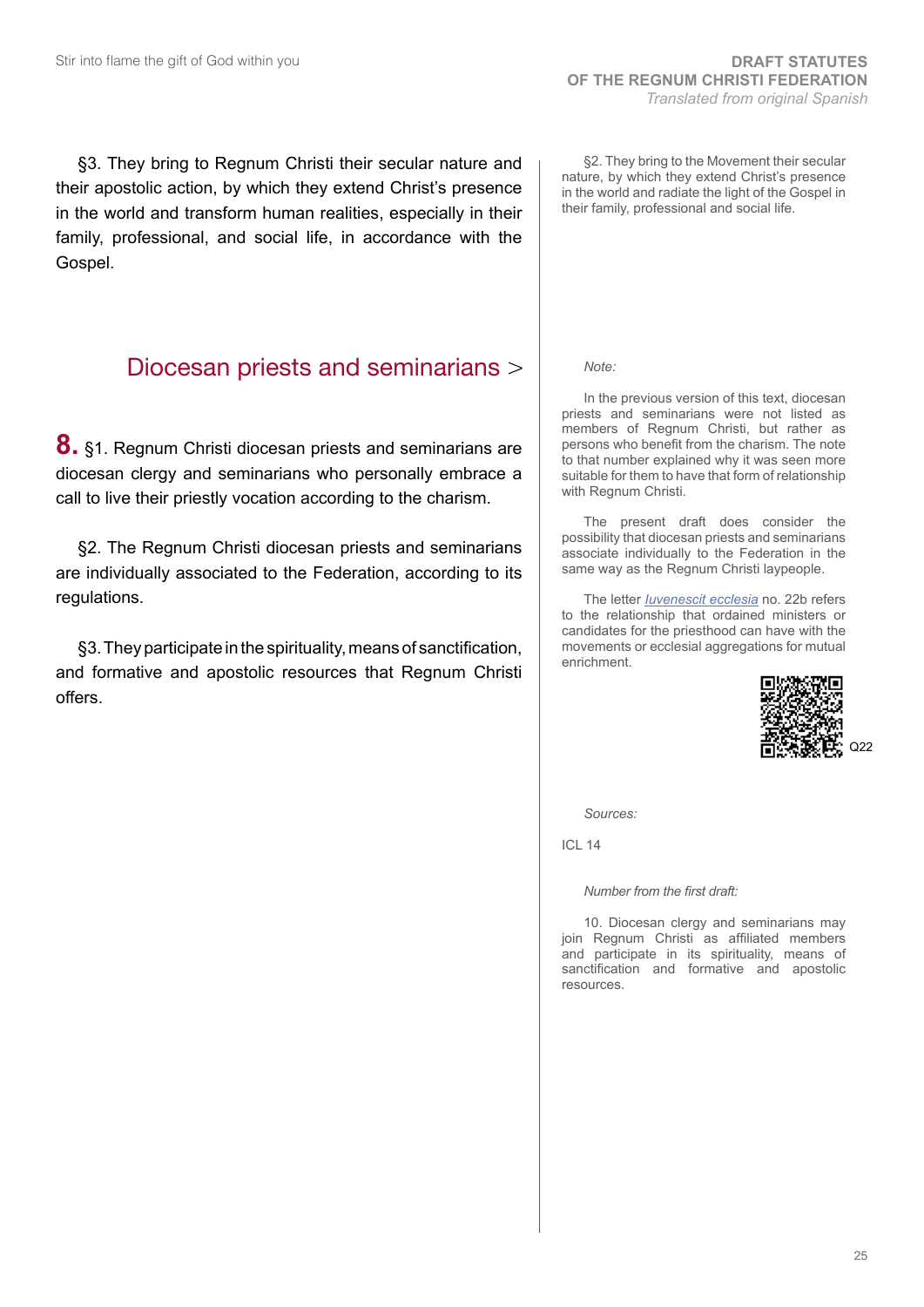# CHAPTER 3

# Mission and spirit of the Regnum Christi Federation

Considering recommendations received from the territorial assemblies, this chapter has received important changes in its structure, drafting and contents in relation to the first draft.

Regarding its structure, the chapter is now divided into four articles. The first presents the purpose and mission of the Regnum Christi Federation, that is, its reason for being in the Church. The second article presents the fundamental lines of our spirit, that is, the features that guide our way of living our relationship with God, humanity and the world. The third article contains numbers on the spiritual life and the Regnum Christi members' path of growth: elements common to all Christian life that are presented with an emphasis on the specific way in which Regnum Christi members feel called to live them. The fourth article contains the numbers on communion.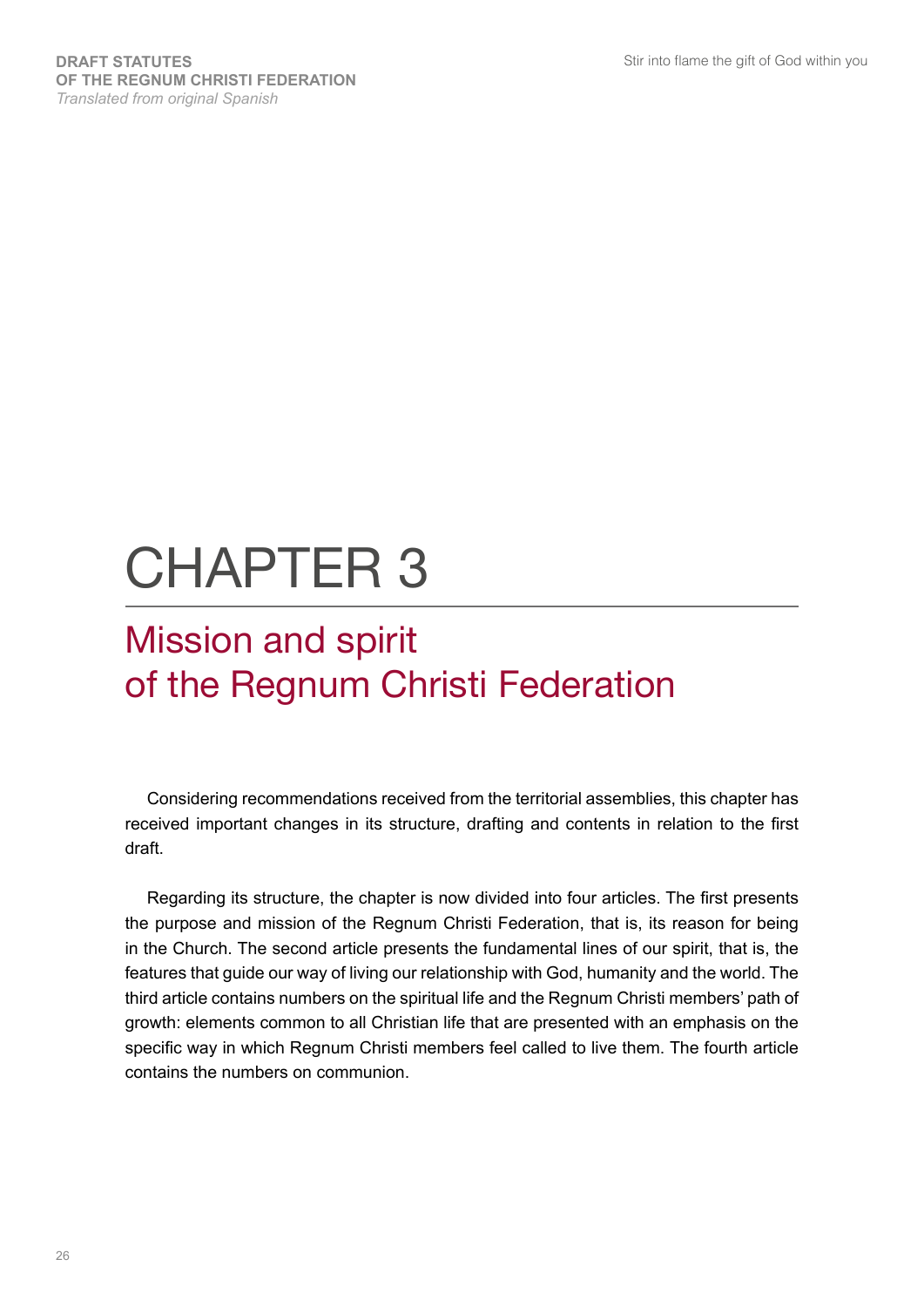# Article 1. Purpose and mission

# General purpose

**9.** The Federation seeks to give glory to God and make the Kingdom of Christ present among men, by the sanctification of Regnum Christi members in the state and condition of life to which God has called them, and through personal and community apostolic action.

# Mission >

**10.** In their mission to form apostles, Christian leaders at the service of the Church, Regnum Christi members make Christ present as he goes out to people and reveals the love of his Heart to them, gathers and forms them as apostles, sends them out and accompanies them as they collaborate in the evangelization of people and of society.

### *Note:*

This number retakes the structure and basic contents in no. 1 of the 2004 Statutes, and adds at the beginning the search for God's glory as the ultimate goal. It maintains the expression "make the Kingdom of Christ present", as does the first draft.

*Source:* 

SRC2004 1.

### *Number from the first draft:*

2. The purpose of the Regnum Christi Movement is to give glory to God and to help Christ to reign in the hearts of its members and of others, and in society. Movement members do this by fulfilling the duties proper to their state and condition of life and by receiving and spreading the light of the Gospel in their personal, family, professional and social life, in accordance with their condition as baptized persons.

### *Note:*

This number includes the concept of "forming apostles, Christian leaders", as requested by several territorial assemblies.

*Sources:* 

ICL 2 and 3; CLC 4; SRC2004 1, 2 §3

#### *Number from the first draft:*

3. The mission of Regnum Christi members is to make Christ present, as he goes out to people and reveals the love of his Heart to them, gathers and forms them as apostles, sends them out and accompanies them as they collaborate in the evangelization of people and of society.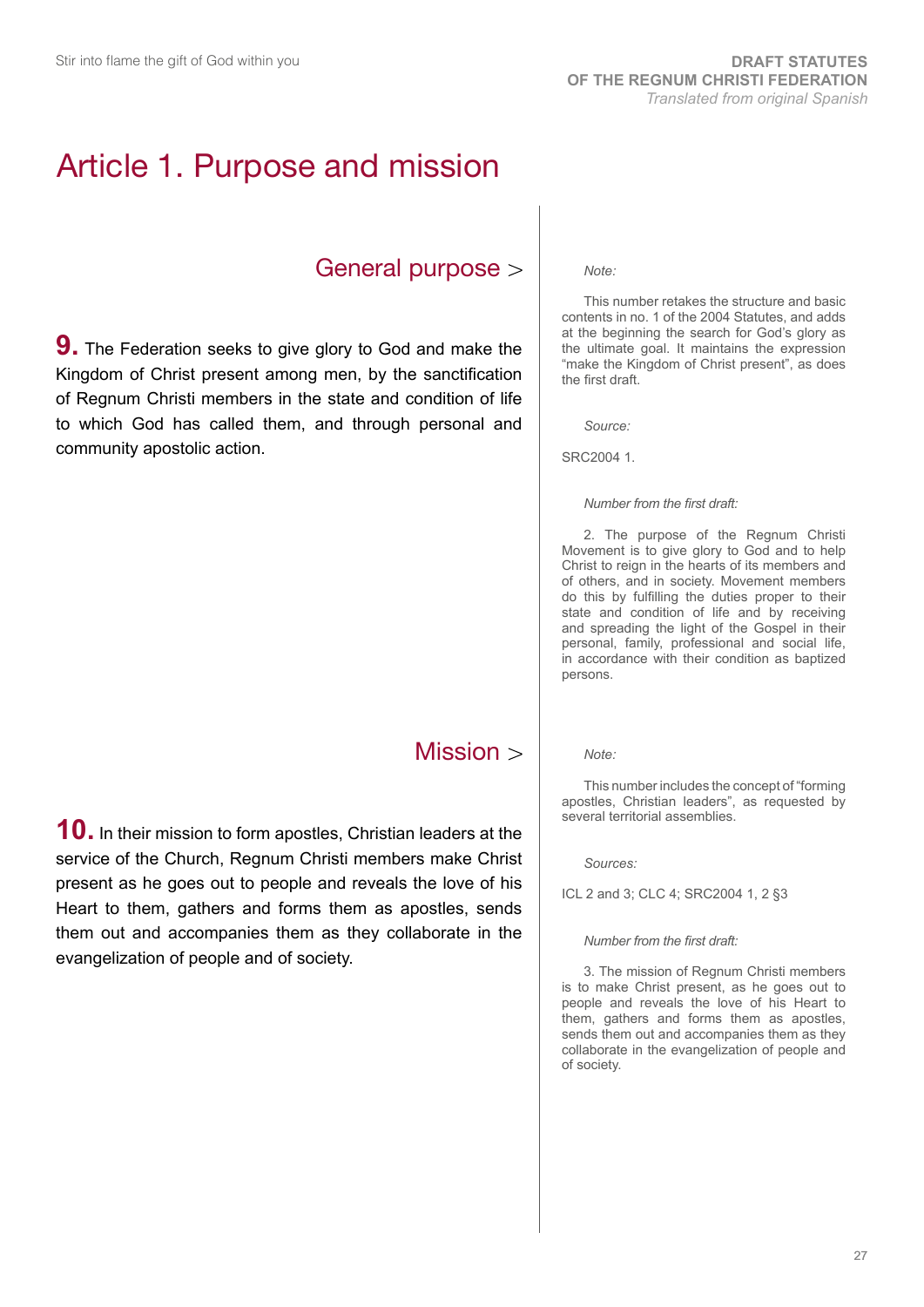# $\epsilon$  Principal ways to carry out the mission

**11.** Regnum Christi members seek to respond to the main needs of evangelization wherever they find themselves and without excluding any kind of apostolate. They undertake initiatives and establish apostolic works aimed especially at proclaiming the faith and spreading Catholic doctrine; the Christian formation and education of children and adolescents; promoting marriage and the family; vocational ministry; evangelizing professional and cultural environments and social media; promoting social justice and practicing the works of mercy.

# Article 2. Fundamental elements of its spirit

*Note:*

In the previous draft, the spirituality chapter began with a number entitled «Foundation of the spirituality of Regnum Christi.» According to requests from the territorial assemblies, this chapter now begins with a number on Christcenteredness, and the five loves are derived from this. For this reason, the previous number titled «Foundation of the spirituality of Regnum Christi» has been omitted.

Previous number 12:

The spirituality of Regnum Christi is founded in the contemplation and following of Christ, who reveals the merciful love of his Heart from his Incarnation up to the culminating moment of the Crucifixion and Resurrection, and proclaims and establishes the Kingdom of God. By calling us to share his mission he shows us the transcendence of the vocation of each Christian, who is a child of God in Christ, and sent to evangelize his brothers and sisters.

*Sources:*

ICL 7; SCRC 8; SRC2004 34, 35 and 39; RCMH 69-78.

# Christ-centeredness

**12.** §1. The spirituality of Regnum Christi members is eminently Christ-centered. It is born from the experience of the personal, real, passionate and faithful love of Jesus Christ, and develops in a relationship of friendship with him. Through the action of the Holy Spirit, we are sons in the Son (see Gal. 4:4-7), and Christ becomes the center, criteria and model of life. Regnum Christi members learn to encounter him in the Gospel, the Eucharist, the Cross and their neighbor.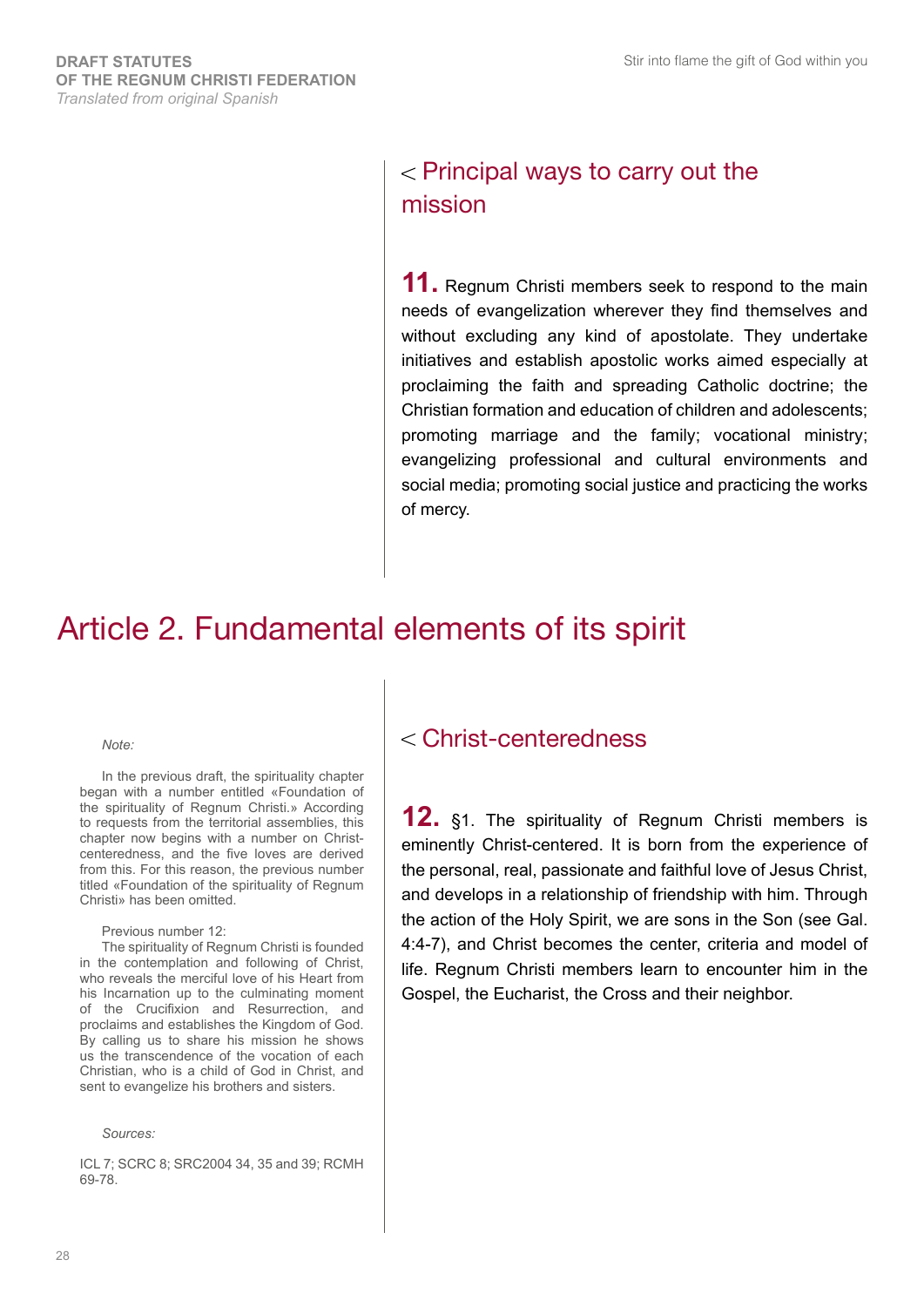§2. Christ, in revealing the love that burns in his Heart, invites us to love him and that which he loves: the Father who sent him to redeem us; the Blessed Virgin Mary, his mother and ours; the Church—his Mystical Body—and the Pope; all people, his brothers and sisters, for whom he gave his life; and Regnum Christi as a way or means to make his Kingdom present in our hearts and in society.

# Love for Mary

**13.** The Blessed Virgin Mary was given to us as our mother at the foot of the cross, through the beloved disciple. For this reason, Regnum Christi members love her with a detailed filial love, entrust themselves to her care, and seek to imitate her in her virtues. She, the Queen of Apostles, forms the heart of the apostle of the Kingdom and intercedes for the fruits of their apostolate.

# Love for all people

**14.** Regnum Christi members make their own the sentiments of Christ who "loved his own in the world and loved them to the end." *(Jn. 13:1)*, and thus they:

1°. recognize the dignity and sacred value of each person;

2°. seek to go out to meet their material and spiritual needs;

3°. seek to collaborate with Christ so that their brothers and sisters may know him, find the fullness of life in him, and reach eternal salvation.

### *Number from the first draft:*

14. The spirituality of Regnum Christi is eminently Christ-centered. Each member lives it from an experience of the personal, real, passionate and faithful love of Christ, and therefore in a relationship of friendship with him. This friendship is animated by the Holy Spirit, and increasingly unites them to Christ, in whom we are children of the Father. Movement members encounter, experience and love Christ in the Gospel, the Eucharist, the Cross and their neighbor. He is the center, criteria and model for their personal and apostolic life.

*Sources:*

SRC2004 37; CLC 15; SRRC 100.

### *Number from the first draft:*

15. The Blessed Virgin is the consummate example and most eloquent witness of the new creature arising from the redemptive power of Christ and was given to us as our mother while she stood by the cross. Therefore, Regnum Christi members:

1.º entrust their life to her motherly care and feel her closeness in all their efforts. As Mother and Queen of the Apostles, she cooperated in a unique way in the Savior's work, and all can learn much from her;

2.º seek to love her tenderly as her children, invoking her in their needs and imitating her virtues.

*Notes:*

The territorial assemblies requested that love for all people have its own number and not simply be mentioned in the number that speaks of the Regnum Christi member's loves.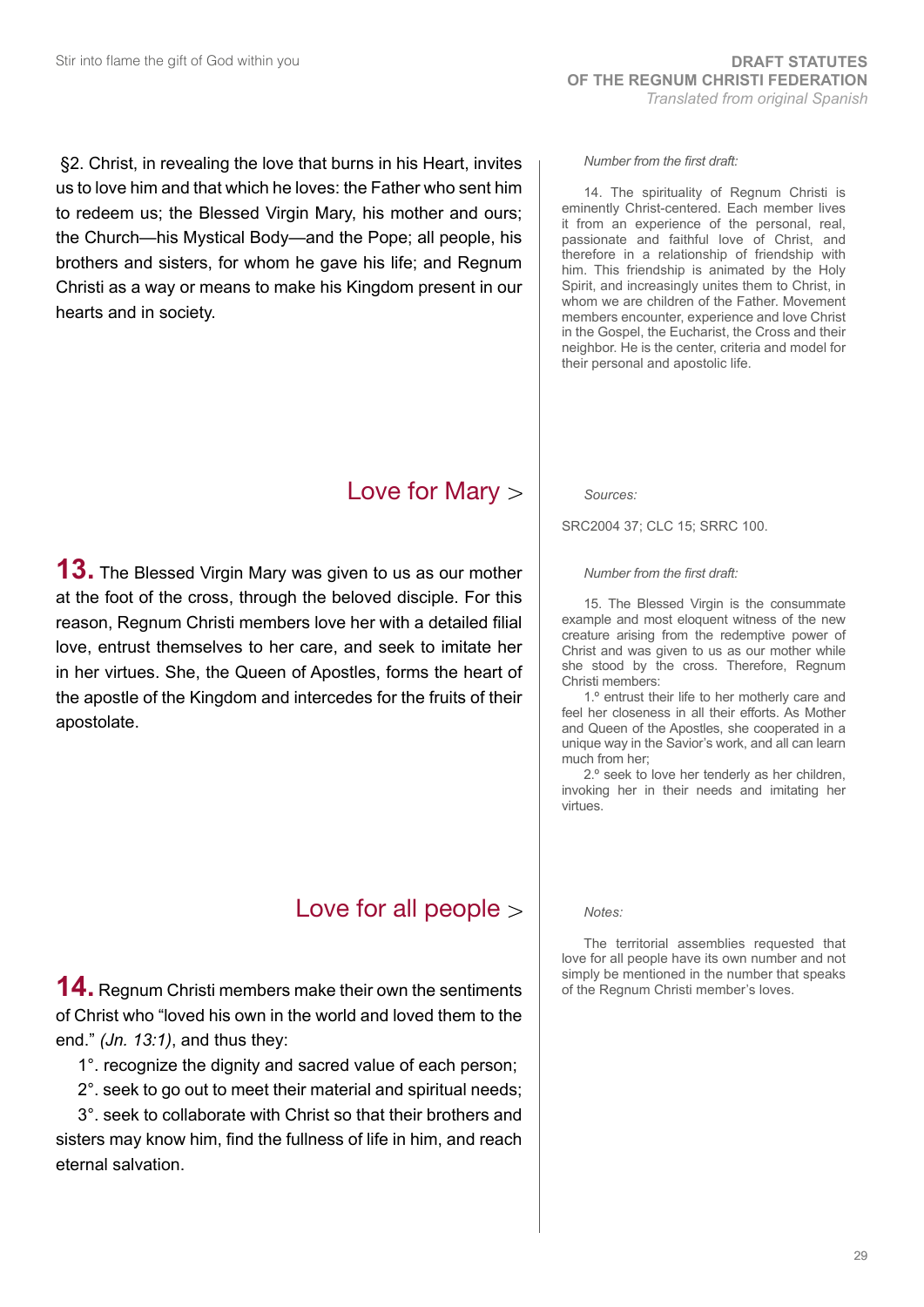*Sources:*

*Sources:*

ICL 12; CLC 16; SCRC 11; SLCRC 8 y 15.

### *Number from the first draft:*

16. The Regnum Christi Movement finds its meaning in the Church and in its mission, which is the seed and beginning of the Kingdom on earth and the Mystical Body of Christ. Therefore, its members:

1.º recognize that they are consecrated through baptism as "living stones" of the Church, which they love with a filial love and seek to build up;

2.º adhere to the Roman Pontiff with love and obedience. They seek to know, live and spread his teachings and bear witness to their adherence to his primacy and magisterium;

3.º live their Christian life within their own parish. They live in filial communion with the bishop and in fraternal communion with the other Catholics and ecclesial communities;

4.º Since Regnum Christi is the spiritual family to which the Lord has called them, they have a great appreciation for their vocation to the Movement and cultivate a growing gratitude to God for it.

*Sources:*

ICL 8; CLC 11; SRC2004 36.

#### *Number from the first draft:*

13§1. The Movement is inspired and directed by the ideal of bearing witness to, proclaiming, and expanding the Kingdom of Christ. Its motto "Christ our King, Thy Kingdom Come!" expresses this longing. Therefore, Regnum Christi members, following the inspirations of the Holy Spirit:

# ICL 12; CLC 14; SCRC 13; SLCRC 14.  $\vert$  < Love for the Church and the Pope

**15.** Regnum Christi members love the Church, the seed and beginning of the Kingdom on earth. They know they are a living part of her, and collaborate in her evangelizing mission. They adhere to the Pope with love and obedience; know and spread his teachings; and support his initiatives.

# Love for Regnum Christi

**16.** Members love Regnum Christi as a divine gift by which they meet Christ; grow in friendship and intimacy with him; and are his apostles in communion with the other members.

# $<$  The Kingdom of Christ

**17.** The Regnum Christi Federation is inspired and directed by the ideal of bearing witness to, proclaiming, and expanding the Kingdom of Christ. Its motto "Christ our King, Thy Kingdom come!" expresses this longing. Therefore, Regnum Christi members:

1.º seek to clothe themselves with Christ in their hearts and works, so that he may reign in their lives through a progressive configuration with him;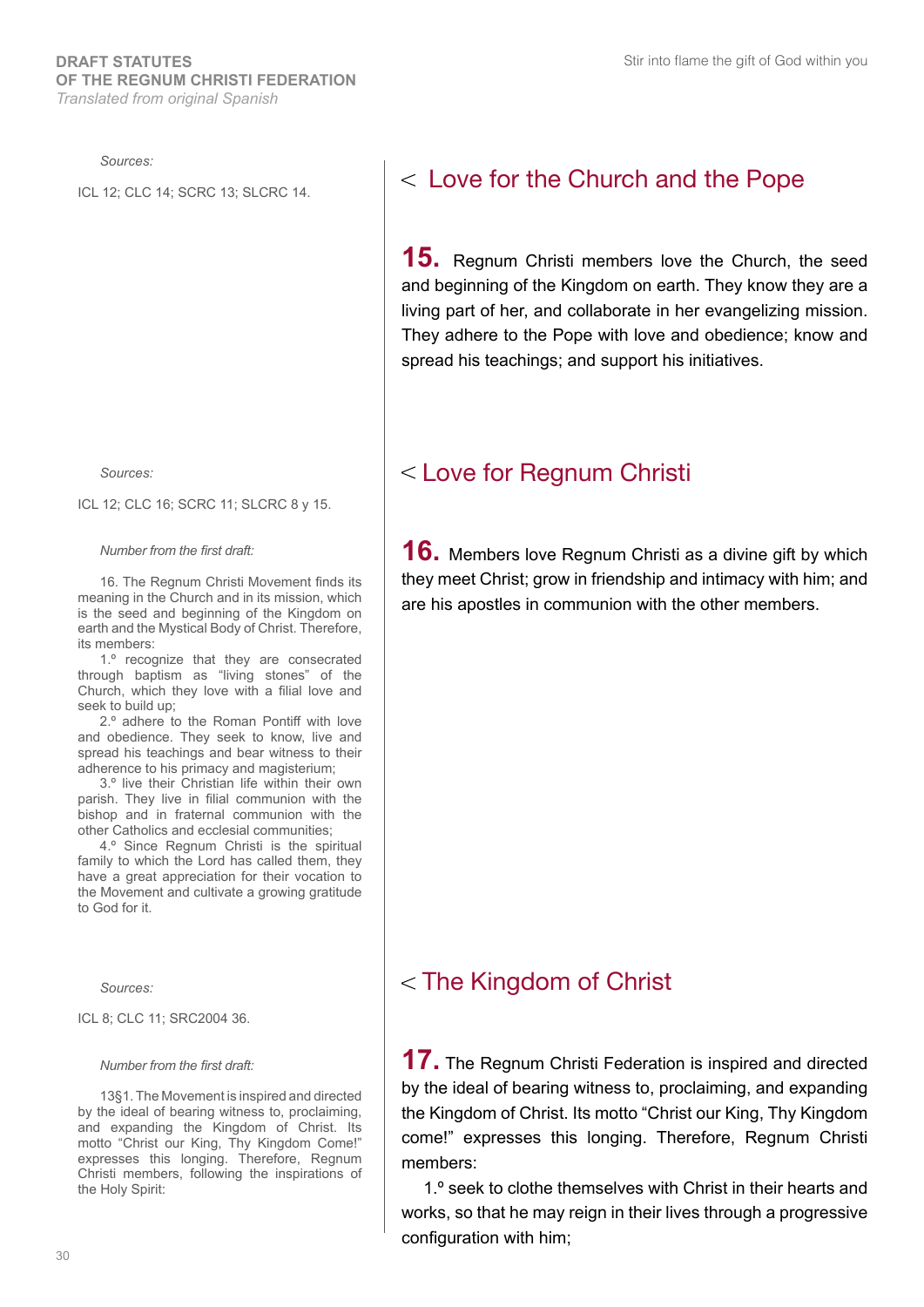2.º allow themselves to be permeated and moved by Christ's love for humanity, seeking that he may reign in the hearts of all people and society.

# Contemplative and evangelizing

**18.** Regnum Christi members are contemplative and evangelizing:

1.° Contemplative, because they discover Christ's presence and love in their own hearts, in their neighbor and in the world. They seek to be men and women of interior life, lovers of prayer, and they recognize the primacy of the action of God in their own sanctification and in the apostolate;

2.° Evangelizing, because, impelled by the desire of Christ to enkindle the fire of the Father's love in all hearts, they live as missionary disciples who seek to proclaim the Kingdom and bring the light of the Gospel to the whole world.

1.º seek to clothe themselves with Christ in their hearts and works, so that he may reign in their lives through a progressive configuration with Him, and

2.º allow themselves to be permeated and moved by Christ's love for all people, seeking that he may reign in the heart of all people and society.

### *Note:*

Review of the contributions from the territorial assemblies revealed that within the term "evangelizing" they hoped to find the characteristics of the concept "conquering" expressed. This draft proposes to include some of these features in the new number on "*militia Christi*".

Several assemblies requested that the expression "missionary disciple" be removed and replaced by «apostle.» As the term «apostle» is used throughout this draft, it is proposed to keep this other formulation here. While expressing the same reality, it underlines the fact that, to be an apostle, one must be a disciple.

Some assemblies requested to add the word "ardently" to the term "evangelizing". It has been preferred not to use this adjective here, even though it appears in other issues of the text, because it seems to place more emphasis on "evangelizing" than on "contemplative".

*Sources*:

ICL 9; CLC 12; SCRC 9; SLCRC 11; EG 119-121.

*Number from the first draft:*

17. The spirit of Regnum Christi is contemplative and evangelizing:

1.º Contemplative, because Movement members discover Christ's presence and love in their own hearts, in their neighbor and in the world. They seek to be men and women of interior life, lovers of prayer, and recognize the primacy of God's action in their own sanctification and in the apostolate;

2.º Evangelizing, because the members live as missionary disciples who seek to give their best in their dedication to evangelization, impelled by the desire of Christ to enkindle the fire of the Father's love in the hearts of all people.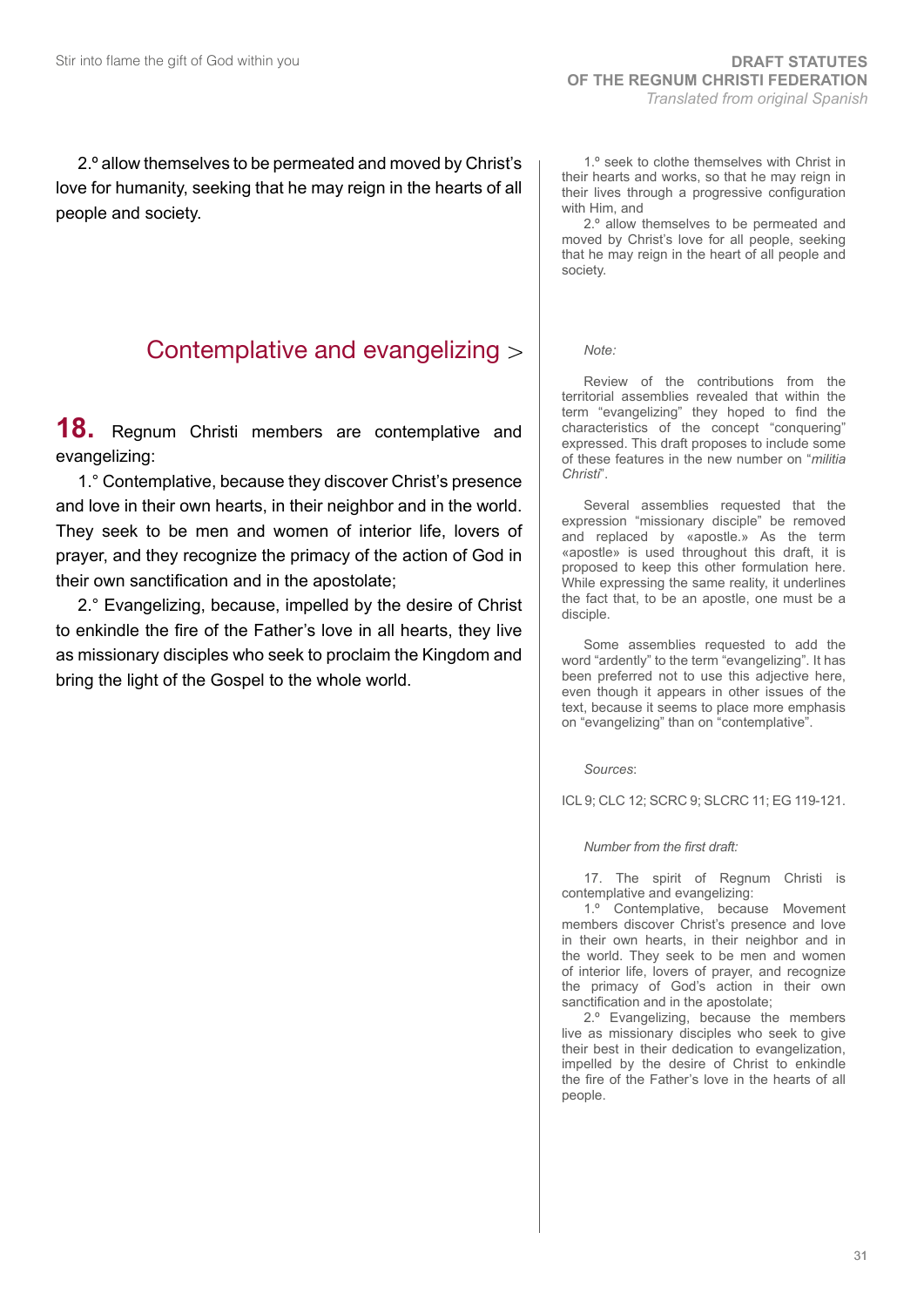*Sources:* 

RCMH 164-167.

*Number from the first draft:*

19. Communion with God in time is a foretaste of eternity and makes the Kingdom of heaven present in the here and now. Regnum Christi members are conscious of the brevity of their life and so treat their time as a gift that was given to enable them to adhere lovingly to the Father's plan of salvation, and thus fulfill their vocation. They trust in Christ, the Lord of history, and therefore live the present with passion, remember the past with gratitude and open themselves to the future with hope.

*Sources:*

SRC2004 60.

#### *Number from the first draft:*

24§2. The Christian who knows he is loved by the Father has his source of joy in communion with the Triune God, whom he knows by faith and loves with the charity given to him by God. This joy demands having total confidence in God and always giving preference to the Kingdom and its justice. Whoever welcomes the reign of Christ with gratitude and joy in the Lord will be able to experience the sweet and comforting joy of evangelizing.

### *Note:*

This new number includes some ideas from the "spiritual combat and apostolic generosity" number of the previous version and adds an introduction that speaks explicitly of what the source of "militia Christi" is. It also includes other features requested by the territorial assemblies.

#### *Number from the first draft:*

18§1. Regnum Christi members embrace the Holy Spirit's gift of fortitude. They strive to put this virtue into practice and therefore accept spiritual combat as part of following Christ. They confront life with determination and persevere in seeking to do good.

# $<$  Value time in the light of eternity

**19.** Communion with God in time is a foretaste of eternity and makes the Kingdom of heaven present in the here and now. Regnum Christi members are conscious of the brevity of their life and so treat their time as a gift they have received to enable them to adhere lovingly to the Father's plan of salvation, and thus fulfill their vocation.

# $<$  Jov

**20.** Joy is a characteristic of the spirit that animates Regnum Christi members. It springs from a personal encounter with the living Christ, who by his incarnation, passion, death and resurrection overcomes the reign of sin and death, frees us from slavery and restores us to communion of life with him. Through this experience, members give themselves to the joyful proclamation of the Good News of the Kingdom by inviting others to "share in their master's joy" (see Mt. 25:23).

# *«Militia Christi»*

21. The personal experience of Christ's love produces in the hearts of Regnum Christi members an interior urgency to give themselves passionately so as to make his Kingdom present: *«caritas Christi urget nos»* (2 Cor 5:14). This passion results in a way of living that we call *militia Christi* and that is characterized by:

1°. accepting spiritual combat as part of following Christ that struggle marked by perseverance and trust in the Lord who frees us from the evil one.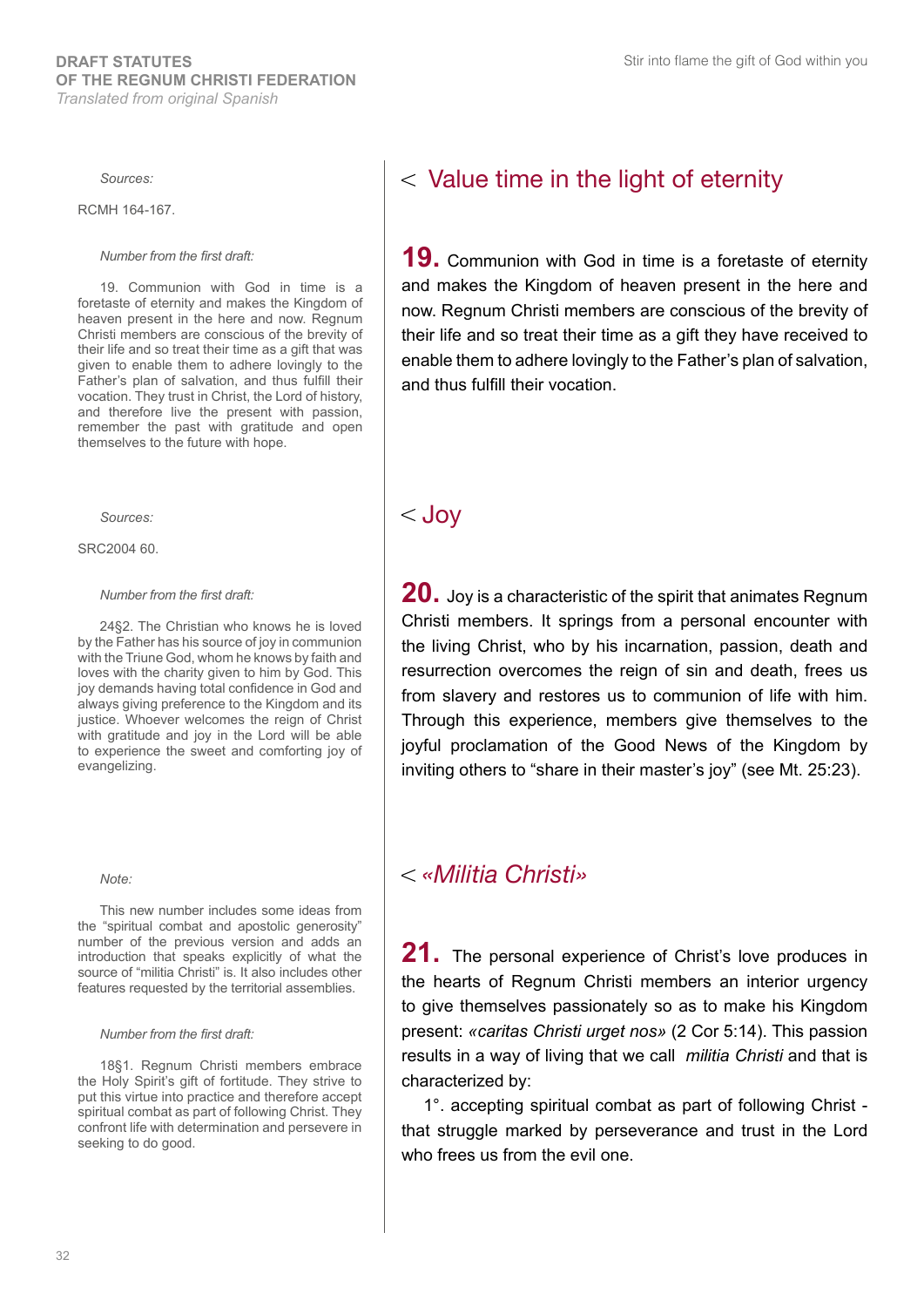2°. undertaking those actions that make the Kingdom present in greater depth and extension, with a generous heart, enthusiasm, and creativity.

3°. going out to meet the most pressing needs of the world and the Church.

4°. facing challenges in one's personal life and in the apostolate with strength and courage.

5°. making the most of the opportunities that arise in life to proclaim the love of Christ with Christian boldness.

6°. fulfilling the responsibilities one has taken on and striving to give the best of oneself both in formation and in work.

§2. Spiritual combat is above all interior and waged first of all in prayer. It is a struggle marked by perseverance and trust in the Lord, who frees us from the Evil One and aids us in our weakness.

§3. Fortitude is also cultivated through personal discipline in the sincere fulfillment of the responsibilities one has taken on and by striving for excellence both in formation and in one's work.

§4. Apostolically, this same spirit appears as a confident boldness that offers a brave witness in carrying the mission.

§5. When lived as Christ did as the new man, this fortitude springs from love and is incompatible with laziness, conformism and mediocrity, attitudes contrary to the spirit of the parable of the talents.

# Article 3. Spiritual life and the path of sanctification

# The Holy Spirit

**22.** The Holy Spirit, consoler and gentle guest of the soul, is the guide and artisan of our transformation into Christ, and of apostolic fruitfulness. Therefore, through listening and spiritual discernment, Regnum Christi members cultivate an intimate relationship with him and seek to be docile to his inspirations in order to walk with *parressia* on the path of God's will.

# Liturgical life

**23.** Regnum Christi members seek to make their whole life, including the apostolate, a continual liturgy to the glory of God. In this way they are integrated into the life of the risen Christ, which is a continuous praise and offering to the Father. This liturgical life has its center in the Eucharist and its fruit is communion with God and their brothers and sisters.

Spirit, they can discern the signs of the times and be receptive to whatever He shows them for their life and mission. They proclaim with *parressia* the presence of the Kingdom among us, in such a way that the people with whom they live feel attracted to it.

26. By being open to the action of the Holy

*Note:* 

*Sources:* 

SRC2004 35; CCC 2778.

*Number from the first draft:*

Various assemblies requested including the Eucharist as an essential element in the spiritual life of the Regnum Christi member. This new number accepts this request and includes it in the context of the liturgy

*Sources:* 

SRC2004 45.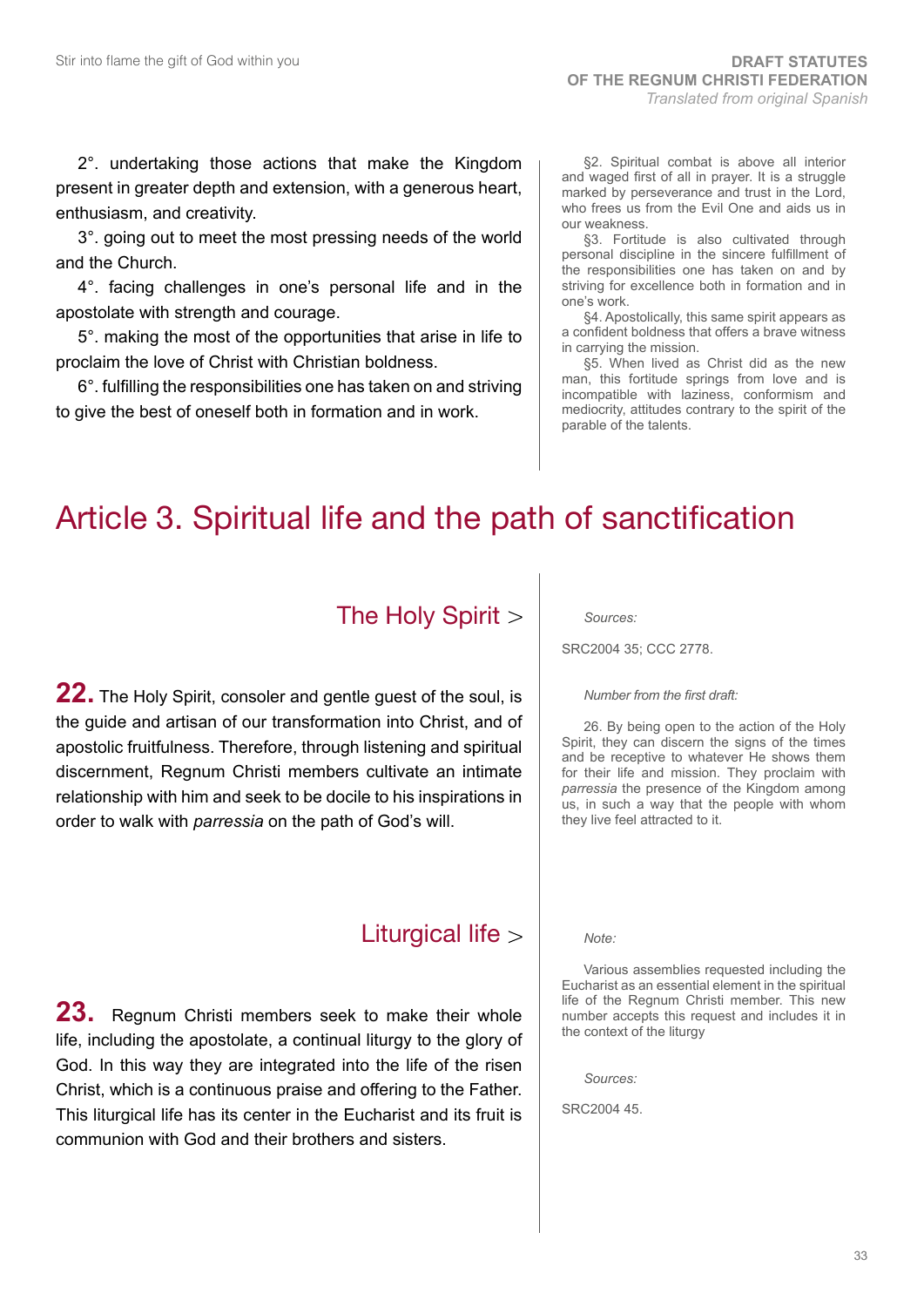### *Sources:*

SRRC 49.

*Number from the first draft:*

24 §1. They build their interior and apostolic life on the theological virtues, living with a luminous, active faith, a firm, joyful hope and a universal, generous charity.

#### *Note:*

This number has been modified; it presents charity as the queen virtue and simplifies the expressions of charity that were in the previous version of the number.

*Sources:* 

ICL 11; RCMH 36; SRC2004 40; SCRC 10; CLC 10.

*Number from the first draft:*

25. Movement members follow Christ's example in certain characteristic expressions of charity by:

1.º being generous in their self-giving to God and others, with prompt, simple and creative service. One of the best expressions of love is giving of one's time;

2.º being merciful to all, especially to those who are most in need. They are moved by the needs of others and practice spiritual and corporal works of mercy;

3.º practicing charity in thoughts and words that come from a meek and humble heart, and speaking well of others whenever possible. Without neglecting justice, they avoid slander, and practice and promote apologizing, forgiveness, reconciliation and peace;

4.º treating others in a polite, pleasant, friendly, kind and simple way, which shows their appreciation for the dignity that they and others have as children of God.

*Sources:*

SRRC 53 y 56.

#### *Number from the first draft:*

27 §1. They seek to imitate the humility of Christ, who lived constantly aware of having received everything from the Father's hands. They live with simplicity and with a constant and unshakable confidence in his love, accepting their condition as creatures and as children in need of mercy and grace.

# Theological virtues

**24.** Regnum Christi members build their interior and apostolic life on the theological virtues, living with a luminous and active faith; firm and joyful hope; and universal and generous charity.

# $<$  Fraternal charity

**25.** §1. Embracing Christ's new commandment: "love one another as I have loved you" (see Jn. 13:34), Regnum Christi members consider charity as the queen of all virtues and the seal of authenticity for any Christian life.

§2. Charity entails universal and delicate self-giving to one's neighbor; creative and selfless service; treating people with kindness and simplicity; being merciful with people's weaknesses; speaking well of others without neglecting justice; forgiveness and reconciliation.

# $<$  Humility and sincerity

**26.** §1. Regnum Christi members seek to imitate the humility of Christ, who lived constantly aware of having received everything from the Father's hands. They live with simplicity and with a constant and unshakable confidence in his love, accepting their condition as creatures and as children in need of mercy and grace.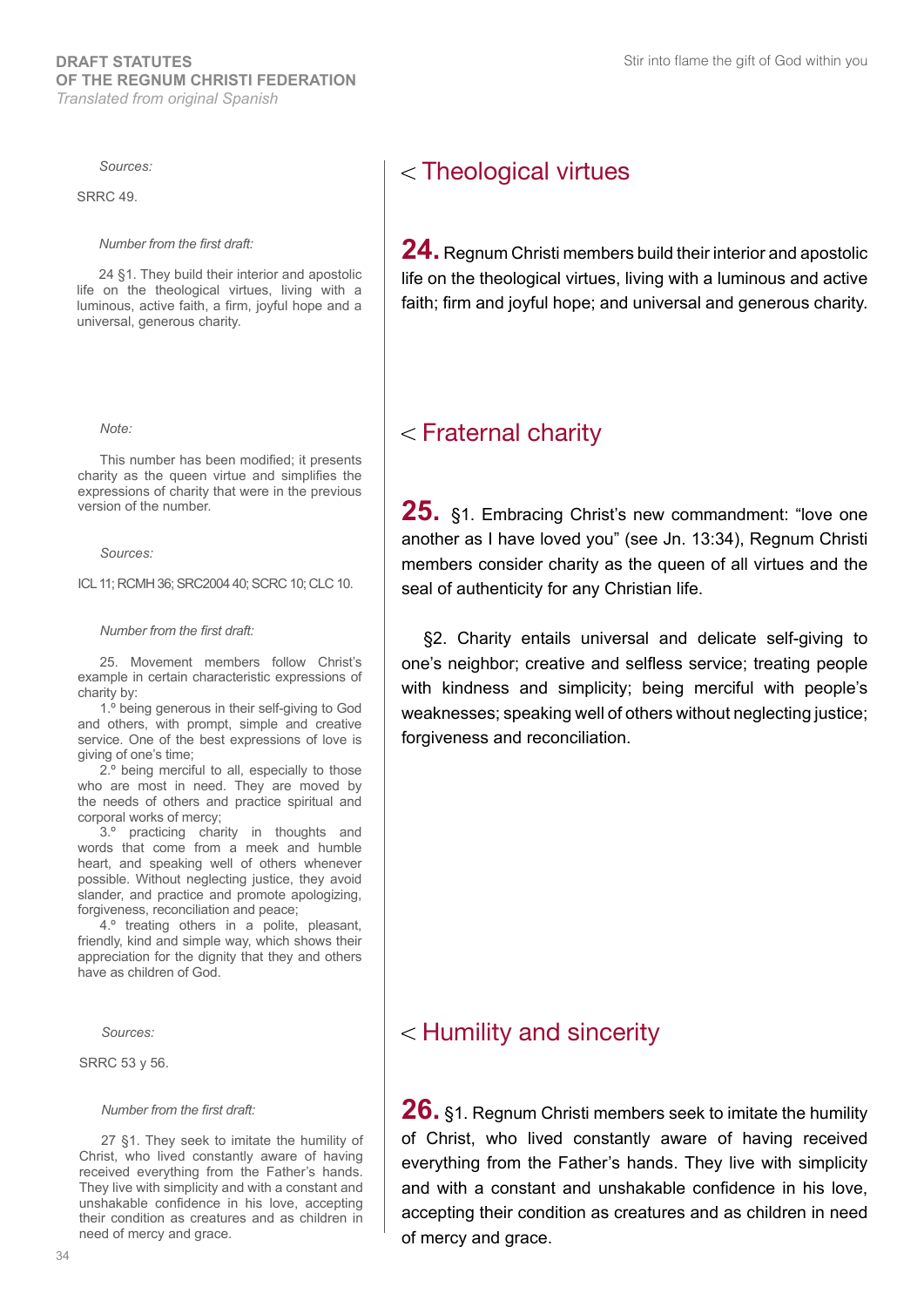§2. Regnum Christi members cultivate sincerity in their relationships with God and with their brothers and sisters. They strive for ever-increasing coherence between their faith and works. They are faithful to their word and act according to a conscience formed in the principles of right reason and the Gospel.

# Human and social virtues  $\rightarrow$

**27.** Regnum Christi members greatly value the human and social virtues since Christ, in his incarnation, bestowed dignity on all that is human as "the new man" (see Col. 3:10). They therefore exercise the virtue of prudence; are responsible in their obligations; and educate their intelligence, will and affectivity.

§2. They cultivate sincerity in their relationships with God and with their brothers and sisters. They strive for ever-increasing coherence between their faith and works. They are faithful to their word and act according to a conscience formed in the principles of right reason and the Gospel.

*Note:*

The number on "Chastity, poverty and obedience" from the previous version has been eliminated because it is not considered specific to our spirituality.

Previous no. 28:

By virtue of the universal call to holiness, all Movement members are called to identify themselves with Christ, taking on his sentiments and also imitating his life of chastity, poverty and obedience according to their state in life. Therefore, with the grace of God:

1.º they love the virtue of chastity in the form proper to their state of life, which enables love to mature up to the point of achieving intimacy of hearts in Christ, and permits us to have a foretaste the sweetness of eternal communion with God and our brothers and sisters;

2.º they grow in the virtue of Christian poverty, which consists in detaching their heart from creatures, in living with simplicity and sobriety, and in sharing their goods, knowing God has given them all;

3.º they grow in the virtue of obedience to God, which involves the habitual exercise of spiritual discernment guided by the commandments of God's law, the duties of their state in life, Church teachings, just norms dictated by the civil and ecclesiastical authorities, and personal commitments acquired freely before God.

*Sources:* 

SRC2004 55 and 56; SRRC 126-134.

#### *Number from the first draft:*

29. Seeing Christ as the new man, Movement members greatly value the human and social virtues. They therefore exercise the virtue of prudence, are responsible in their obligations, live solidarity, educate their intelligence, will and affectivity, and, inspired by social charity, apply the principles of Catholic social doctrine in their lives.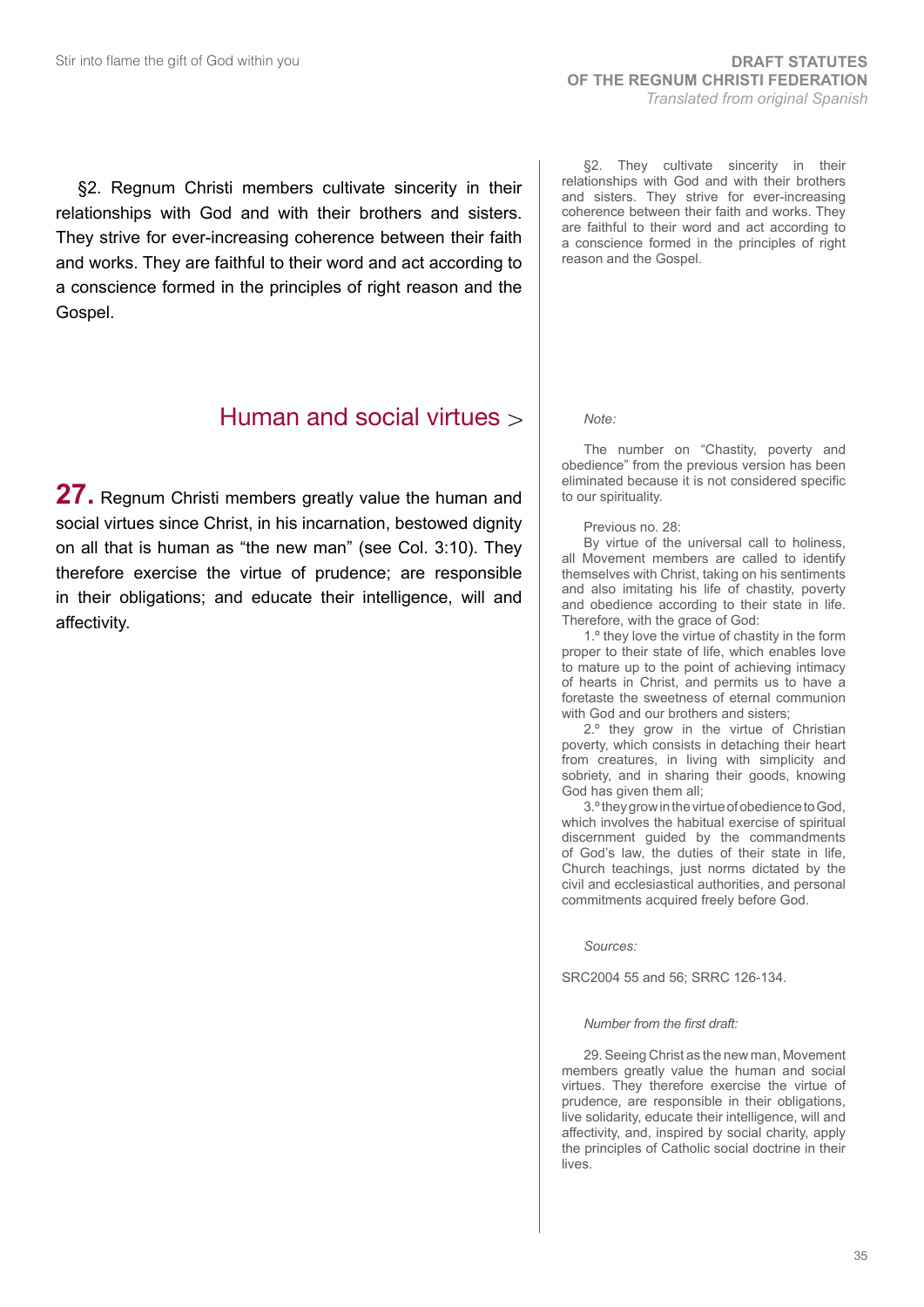# Article 4. Communion

*Note:* 

A new version of the number has been drafted using the CLC no. 17, with a Trinitarian foundation.

*Sources:* 

SRC2004 6 and 42; CLC 17.

#### *Number from the first draft:*

20. Every human being is called to share in the divine life, that is, in Trinitarian communion. The Church extends in the world the mission of the Son to reconcile man with God and, in Himself, to make brothers and sisters of all people. Because of this, in the Church, communion is missionary and the mission is for communion. Regnum Christi fulfills its mission in communion and builds communion in the mission.

*Note:* 

The wording of this number affirms the coresponsibility of all Regnum Christi members without stating that they are all equally coresponsible, as the previous draft did. While it is correct to affirm that responsibility for safeguarding the charismatic patrimony is the same for all the vocations that make up Regnum Christi, this is not the case for individual persons, as the function that is exercised or the time of incorporation, for example, are elements that decrease or accentuate the degree of responsibility of each one.

*Fuente*:

ERC2004 10.

#### *Number from the first draft:*

21§1. All members and branches of the Movement are equal in dignity and coresponsibility for safeguarding the charism, which they live in the form proper to them according to their respective states and conditions of life.

§2. There is a relationship of complementarity among the various branches or forms of life that make up the Movement. Therefore, the members of each branch or way of life:

1.º embody and develop their particular identity;

2.º know and value the identity of the members of the other branches, as well as their specific contribution to the Regnum Christi mission.

# $<$  Communion

**28.** Gathered by the Father, Son and Holy Spirit in one large and unique family, and united in a common vocation, Regnum Christi members foster *esprit de corps* and the union of hearts. They promote communion and collaboration among all, aware that communion is missionary and that the mission is for communion.

# Unity in diversity

**29.** §1. All Regnum Christi members are equal in dignity and co-responsible for safeguarding the charismatic patrimony.

§2. There is a relationship of complementarity among the various vocations that make up Regnum Christi, as each one contributes to the body what is particular to its own state and condition of life. Therefore, the members of each branch or way of life:

1°. embody and develop their particular identity;

2°. know and value the identity of each vocation, as well as its specific contribution to the common mission.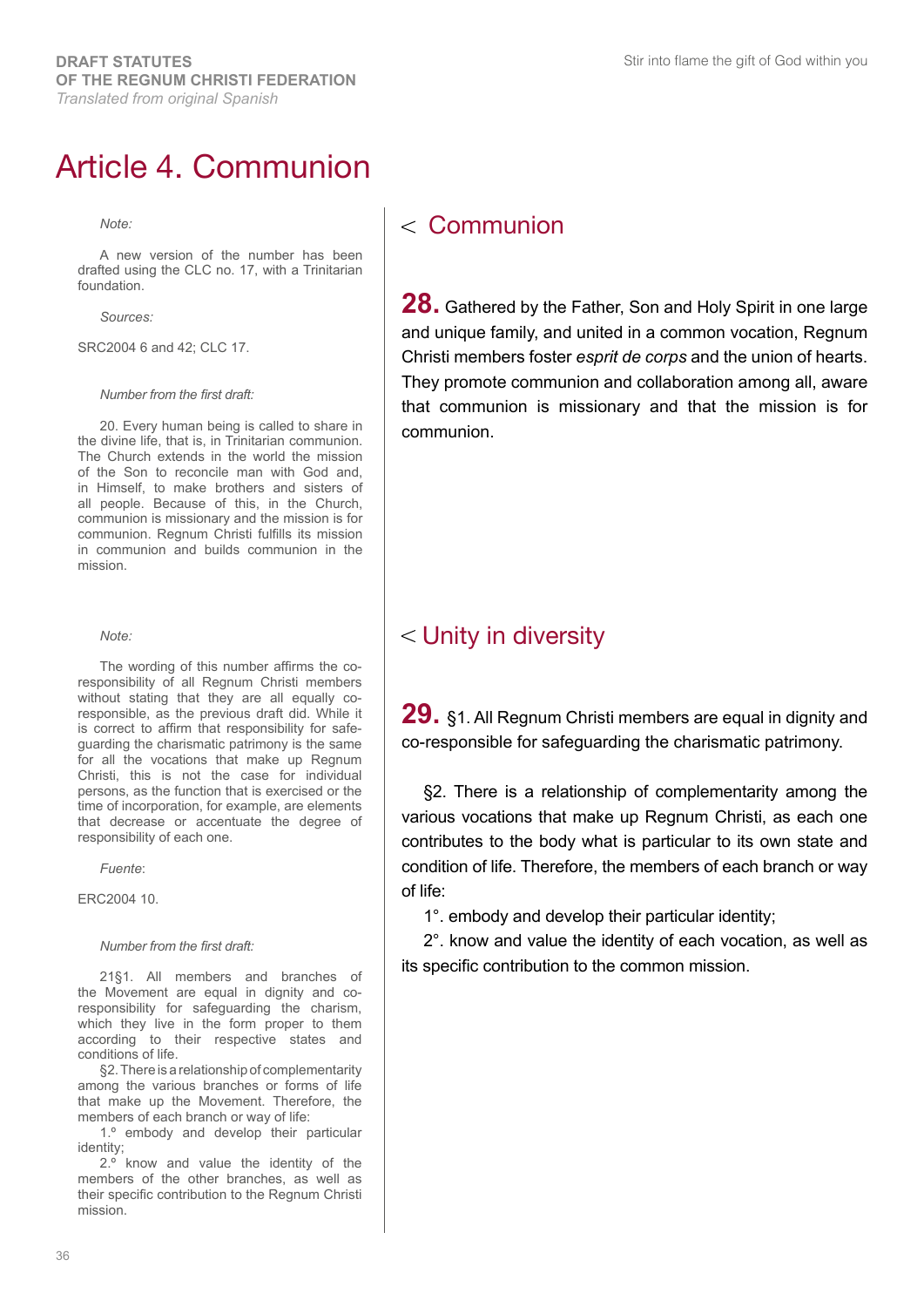### Means for communion

**30.** §1. Promoting authentic communion requires all Regnum Christi members to cultivate:

1°. persevering prayer, united to that of Christ praying to the Father that "they may all be one" (Jn. 17:21);

2°. listening and valuing dialogue as a path desired by God for the mission of the Church and the Federation, according to the relational nature of the person;

3°. mature fraternal relationships that recognize the presence of God in the other, make the joys and sufferings of others their own, appreciate others' personal gifts, and carry one another's burdens with love (see Col. 3:13) while rejecting rivalry, mistrust and envy;

4°. appreciation for authority as a service to the community and the development of the mission; respect for it and collaboration with those who exercise it.

5°. internationality as a sign of the universality of the Kingdom and a force for evangelization in a globalized world.

§2. Encounters among members of different vocations are a way of fostering communion at the local, territorial and general levels. These occasions can be of a spiritual nature, or for the purpose of formation, apostolate or fraternal sharing.

.

*Sources:* 

SRC2004 43 and 44; SRRC 57-68.

#### *Number from the first draft:*

22. The charismatic nature of the Movement requires that its members cultivate a spirituality of communion that includes:

1.º listening and valuing dialogue as a path desired by God for living the mission of the Church and the Movement, according to the relational nature of the person;

2.º maturing fraternal relationships and recognizing the presence of God in the other. It also includes making the joys and sufferings of others their own, appreciating their personal gifts and bearing one another's burdens with love, while rejecting competitiveness, mistrust and envy;

3.º respect for authority, which is a service to the community necessary for the development of the life of Regnum Christi;

4.º concrete expressions of communion at local, territorial and general levels. These expressions include the spiritual, fraternal, formative and apostolic dimensions.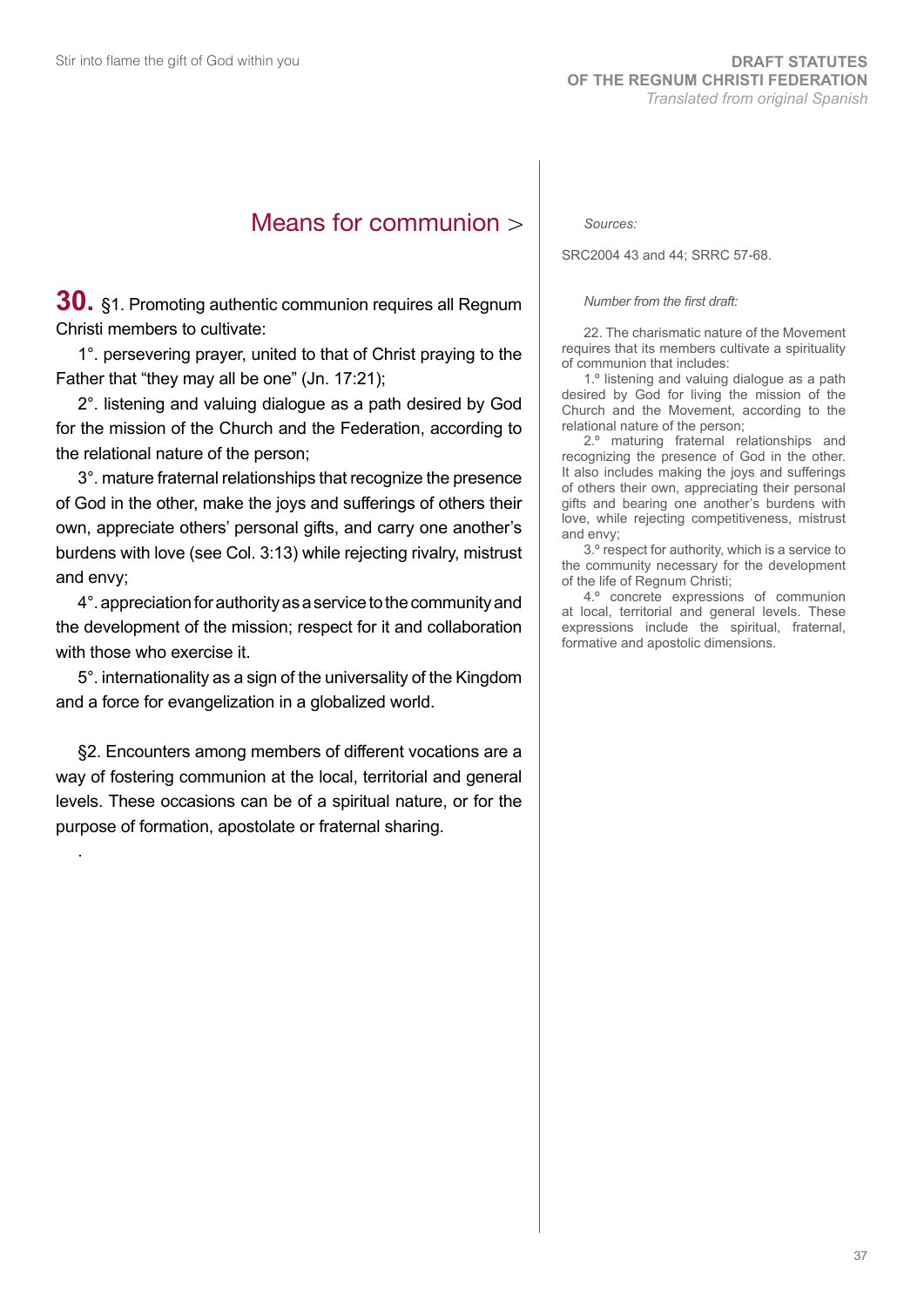*Note:*

The §3 from the previous number is moved to the Regulations.

*Sources:* 

SCRC 54; CLC 58 and 96; SLCRC 33 and 34.

#### *Number from the first draft:*

23 §1. Sharing a charism requires adequate formation for this reality. Therefore, in the Regnum Christi Movement, the formation of the members, by the action of the Holy Spirit, is aimed at discovering in Christ the full meaning of their lives, being configured to Him and fulfilling the mission of witnessing to Him. Formation should be integral and embrace the spiritual, human, apostolic and intellectual dimensions.

§2. The formation of the members of all branches must take into account the contents expressed in these Statutes.

§3. In accordance with the Movement's general formation plan, the territorial governments must establish a formation plan for their territory that includes means of implementation on the local level.

### Formation for the common mission

**31.** §1. Sharing a spirit and mission requires that the formation of all members take into account their characteristic features and requirements. The Federation sets forth a formation aimed at having Regnum Christi members discover in Christ the full meaning of their lives, and be configured to him, fulfilling their mission. Formation should be integral and embrace the spiritual, human, apostolic and intellectual dimensions.

§2. The formation of the members of all branches must take into account the contents expressed in the proper law of the Federation.

## Article 5. Patrons

*Sources:* 

SRC2004 5.

#### *Number from the first draft:*

30. All Movement members take refuge in the maternal protection of the Blessed Virgin Mary. They recognize Saint Paul the Apostle and Saint John the Evangelist as special intercessors and patrons.

### $<$  Patrons

**32.** All Regnum Christi members take refuge in the maternal protection of the Blessed Virgin Mary. They recognize Saint Paul the Apostle and Saint John the Evangelist as special intercessors and patrons.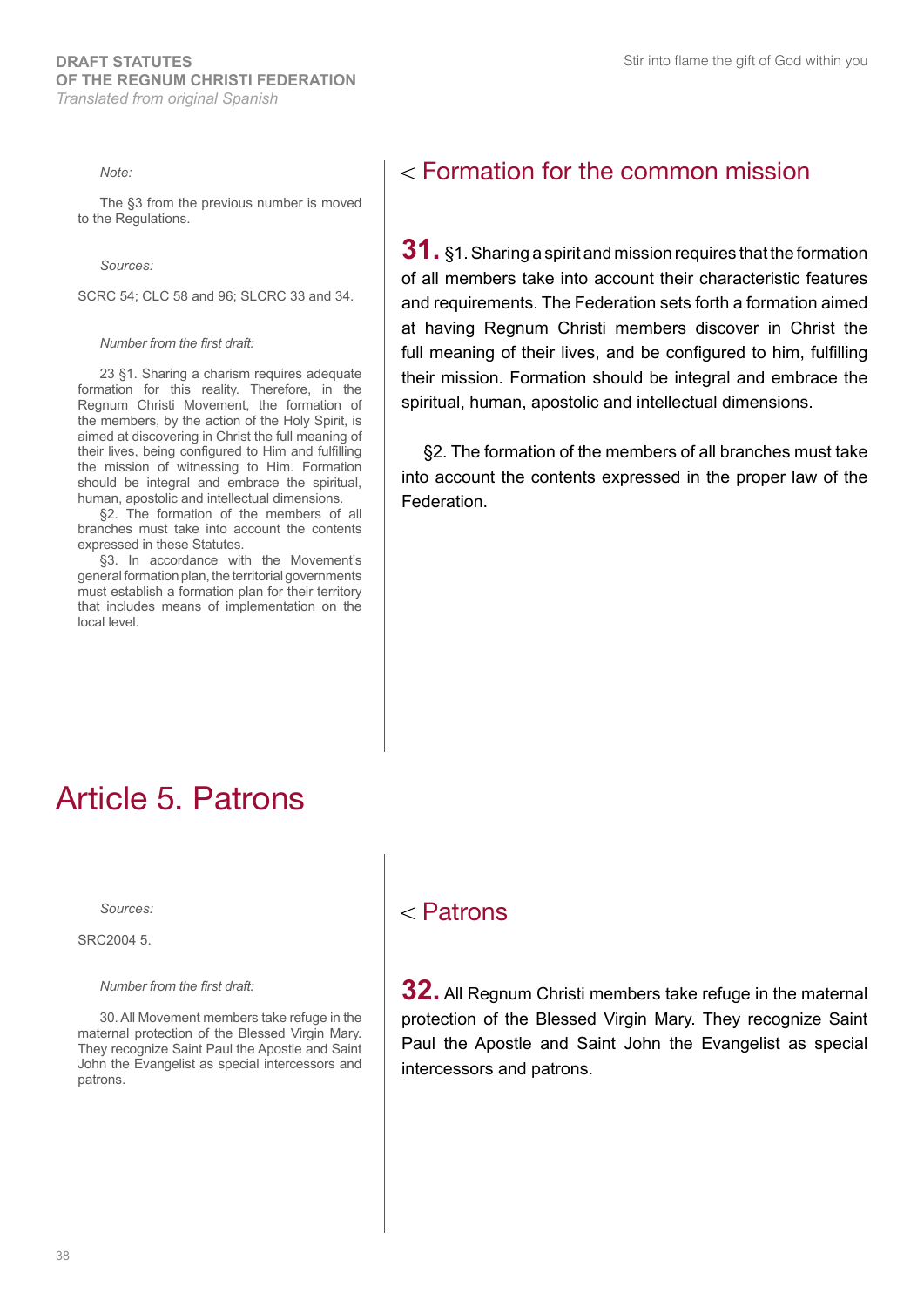# CHAPTER 4

# The apostolic activity of the Regnum Christi Federation

Contributions from the territorial assemblies show that the articles in the previous draft text on "Conditions for effectiveness in evangelization" and "Characteristic features of apostolic activity" had a confusing structure, and it was not clear why some numbers were in the first article and others in the second.

This new article presents the principles of the apostolic activity of the Regnum Christi Federation. Most of these principles are from the previous draft, and others have been added at the request of the territorial assemblies. The main ideas from the "Conditions for effectiveness in evangelization" article of the previous version have been collected in a new number entitled "Apostolic fruitfulness".

The previous number on "Social commitment" has been removed because, as it was written, it did not clearly present the social dimension of an authentic evangelization, which is not only the conversion of hearts but also the transformation of temporal realities according to the Gospel. The aspiration to transform society is already present throughout this text, especially in nos. 10 and 11.

The number on "Dependence on ecclesiastical authority" has been removed because it is a norm of universal law.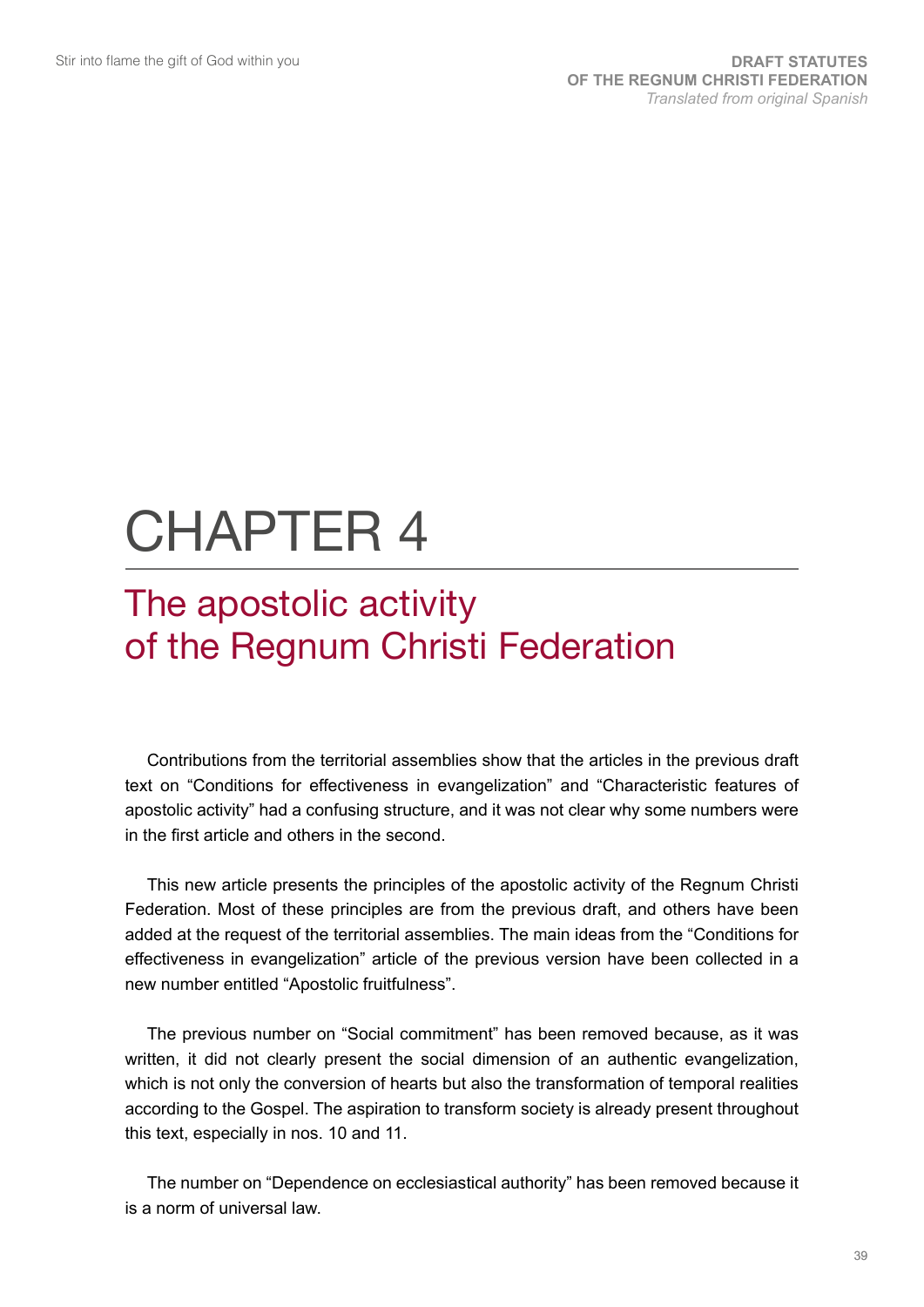# Article 1. Principles of apostolic action

*Sources:* 

SRC2004 45; CLC 47.

*Sources:* 

SRC2004 36.

*Sources:*

SRRC 103, 104 and 111; SCRC 6; RCMH 338-342.

*Number from the first draft:*

37. Because of their desire to bring the Gospel to those closest to them, both friends and strangers, Movement members always favor a personal approach in carrying out their apostolic activities.

### Apostolic fruitfulness

**33.**With the awareness that the Kingdom of Christ is a gift we receive and cannot build by our own strength, Regnum Christi members seek to always remain in communion with Christ in his Church, like a branch in the vine (see *Jn. 15:5)*. As followers and collaborators of Christ the Apostle, they know that prayer, participation in the cross, gratuitous love in the service of others, and the witness of an authentically Christian life must precede and accompany every apostolic action.

### Introduction to the principles of apostolic action

**34.** Regnum Christi members are moved by the desire to make Christ's Kingdom present among us so as to renew society. They are aware that God counts on people's free collaboration to carry out his plan of salvation. Therefore, they adopt certain principles that guide their choice of apostolic activities and the way they carry them out.

### Person to person

**35.** Christ not only preached to the crowds, but also reached out to meet each person where they were at. Regnum Christi members therefore give priority to activities and ways of carrying them out that favor personal contact.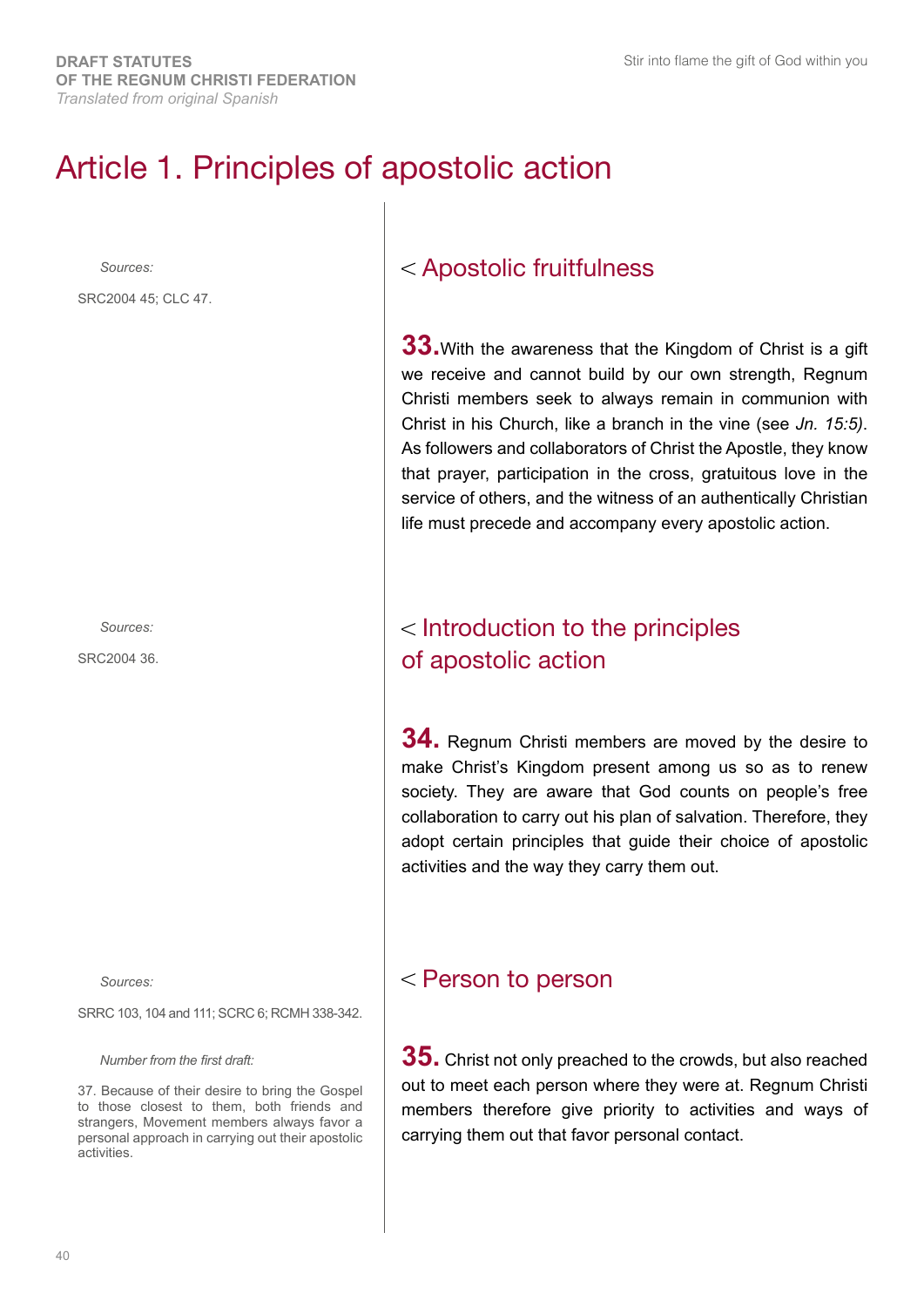### Accompaniment

**36.** §1.Accompaniment is required to form convinced apostles who aspire to the fullness of life in Christ. Accompaniment is understood as close, constant and generous personal attention. It seeks to help the other be open to the action of grace and give their own human collaboration, so they can respond to the questions and challenges they encounter on their path of human and spiritual growth.

§2. For the Regnum Christi member, spiritual direction is a privileged form of accompaniment.

### Formation of formators

**37.** Regnum Christi members seek to form formators because they are aware that people who are able to form, guide and inspire others are essential for deep, lasting and dynamic apostolic action.

#### *Sources:*

ICL 28; Regnum Christi Schools Principles 53.

#### *Number from the first draft:*

38. The mission of forming convinced apostles who aspire to the fullness of life in Christ requires accompaniment. In Regnum Christi, accompaniment is understood as close, constant and generous personal attention. It is meant to help people be open to grace and collaborate with it so they can respond to the questions and challenges they face. Both the one who accompanies and the one accompanied seek God, who comes to meet us on our path in each other.

*Note:* 

This is a new number. The formation of formators has been added as a principle of apostolic action at the request of various territorial assemblies.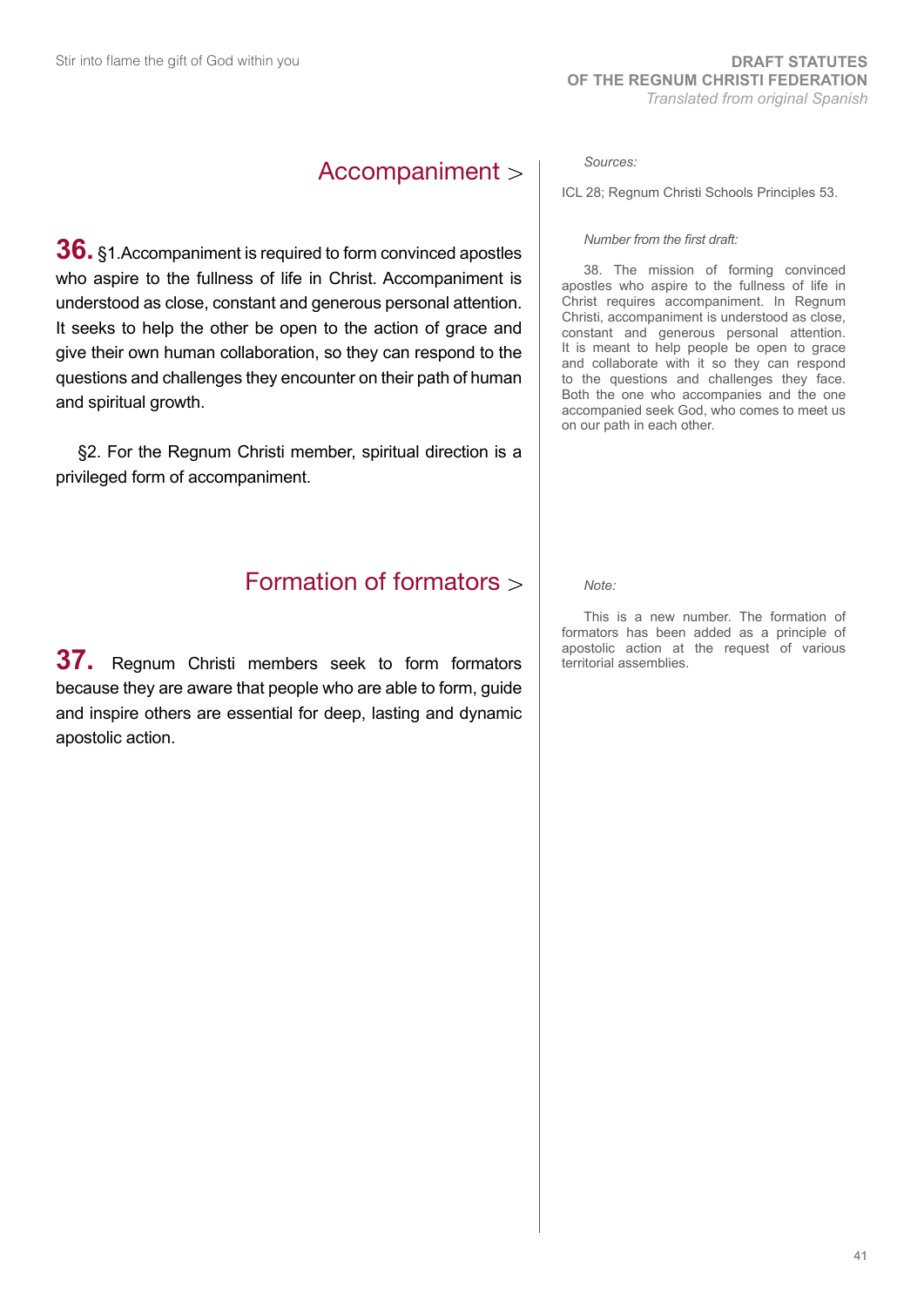*Note:* 

This number has been simplified and the word "leadership" has been included in the number itself. The warnings against possible errors or dangers have been removed.

*Sources:* 

ICL 5; CLC 4; SCRC 6; SRC2004 3; SRRC 93.

#### *Number from the first draft:*

39. Regnum Christi members aim to be disciples of Christ and to be apostles like him, sent to proclaim the Gospel to all humanity. Because they want the Kingdom of God to be present and to renew society:

1.° they seek to develop and put into practice their capacity to inspire, guide, or form others, following Christ's example;

2.° in their apostolic activity they seek to help others develop that same capacity;

3.° to the extent of their possibilities they evangelize the people who influence society in various areas, trying to be simple and selfless in their dealings with them and always giving testimony to the truth;

4.º in the exercise of their social duties, they bear witness to the new life of the Gospel, serving the common good with Christian charity.

*Sources:* 

SRRC 104; RCMH 354

#### *Number from the first draft:*

33 §1. Evangelization is only complete when it brings the Gospel to life in the culture of those who receive it. Because of this, Regnum Christi as an institution and its individual members should work toward having their apostolate and life inculturate faith in their social environment, according to Church criteria for a correct inculturation of the Gospel.

§2. The apostolic action of the Movement must constantly adapt to the needs and conditions of time and place, and use the most suitable methods for relating to particular cultures.

### Leadership

**38.** In their mission to form apostles, Regnum Christi members:

1.° develop their own leadership, understood as the capacity to inspire, guide, or form others, and the service of doing this, following Christ's example;

2.° in their apostolic activity seek to help others develop that same capacity.

3.° in accordance with their possibilities, they also evangelize people who bear particular responsibility in different social environments;

4.° in the exercise of their social duties and authority, they bear witness to the truth and new life of the Gospel, serving the common good with Christian charity.

### Adaptation to times and places

**39.** Regnum Christi members, attentive to the needs of the Church and the world, seek to adapt their apostolic activity to the circumstances of time and place, adopting in each case the most suitable methods and forms for evangelization.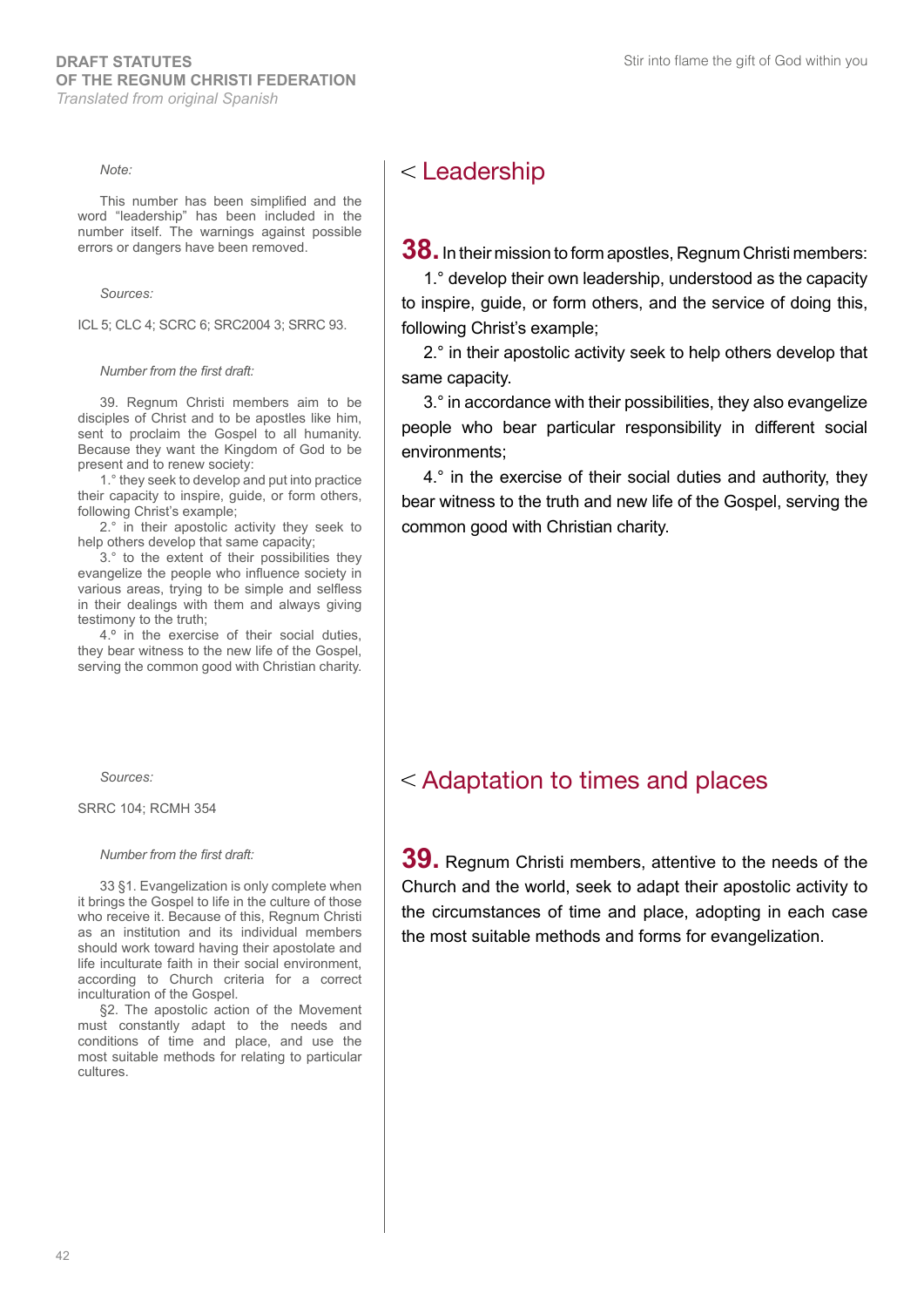### Effectiveness and team work

**40.** Inspired by Christ's charity, Regnum Christi members carry out their apostolate in an organized and efficient way. To do so:

1.° they always have their mission and goals in mind in any activity they undertake.

2.° they work in an orderly way, having programs with clear, demanding, and realistic objectives and means.

3.° they work as a team, seeking to put their best at the service of the mission, and to make the most of the synergy that comes from the complementarity of personalities, views and experiences. They apply the methodological principle "do, help others do and let others do".

### Scope and depth

**41.** In choosing apostolic initiatives, Regnum Christi members seek to undertake those that convey Christ's message with the greatest possible scope and depth.

*Sources:*

SRRC 96, 106; RCMH 326-327, 331, 343-346, 351-353.

#### *Number from the first draft:*

40. Regnum Christi members carry out their apostolate in personal and communal action, in teamwork and in an organized and efficient way. They make use of the methodological principle "do, help others do, and let others do".

*Note:*

As requested by various territorial assemblies, this new number has been added as a principle of apostolic action.

*Sources:*

RCMH 328-329; SRRC 105.

# Article 2. Some general guidelines and norms for apostolic activity

### The common mission and apostolic activity

**42.** The branches of the Federation and the faithful who are associated to it acknowledge what is established in no. 10 of these Statutes as their mission, and they orient their apostolic activity toward it.

*Number from the first draft:*

43. All branches and members in the Movement accept the mission laid out in number 3 of these Statutes as their own and they direct their apostolic activity toward it.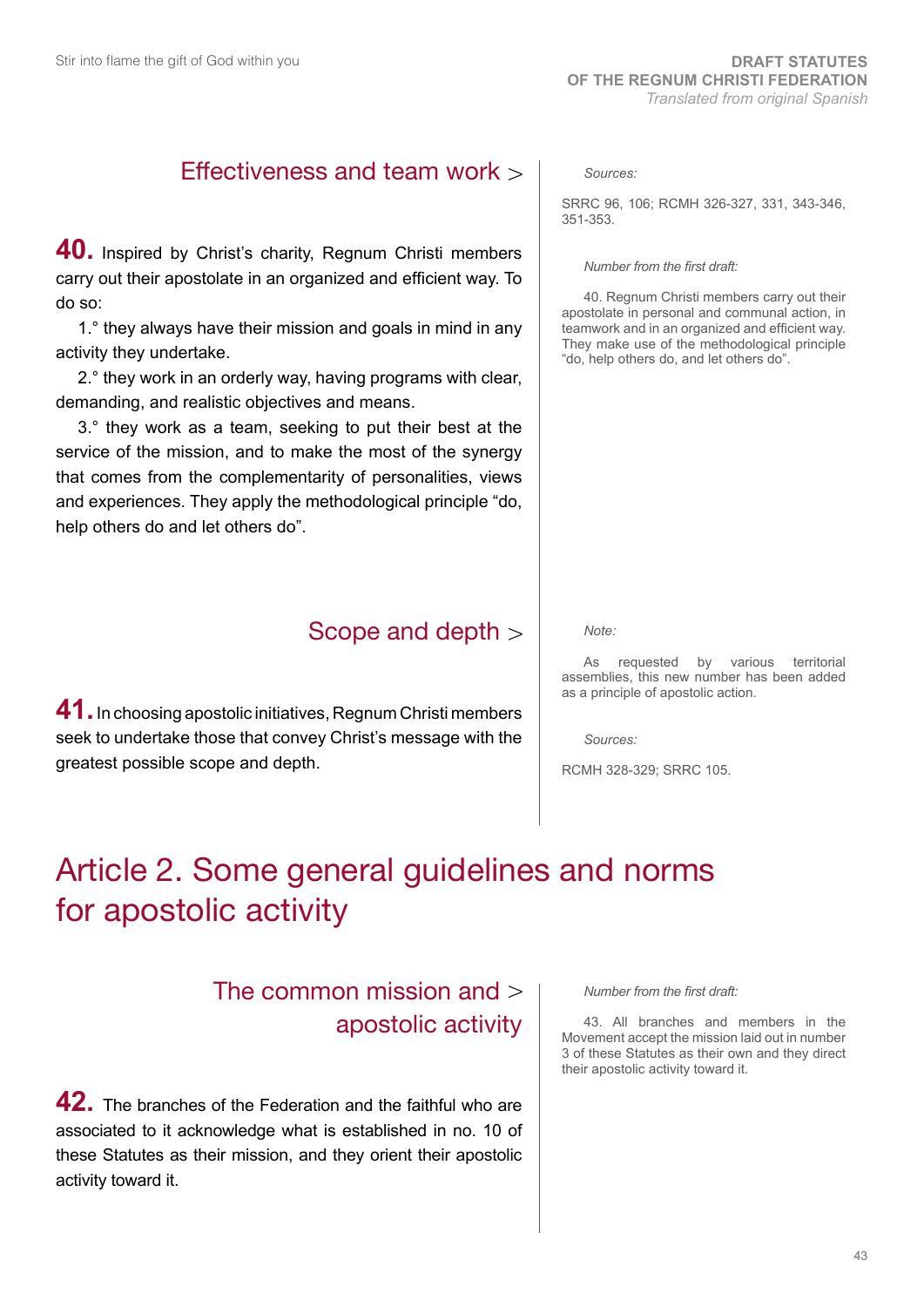#### *Number from the first draft:*

44§1. Apostolic activity can be carried out on the personal level, in accord with one's state in life, or on the institutional level, in the name of Regnum Christi.

44§2. Institutional apostolic activity springs primarily from the sections, apostolic programs and works of apostolate.

81§1. An institutional apostolic activity (see no. 44) may be dependent either on the Federation or a specific consecrated branch.

44§3. Any apostolic activity considered institutional must be explicitly ordered or authorized by the corresponding Regnum Christi director, as laid out in the proper law of the Federation.

*Note:*

All the territorial assemblies have been favorable to the Statutes allowing apostolic activity of both the Federation and the branch, as established in §3. On the other hand, regarding the allocation of existing apostolic activity to the Federation or to the branches, the territorial assemblies show that there is not yet consensus on this topic. This will be one of the topics for reflection in the first session of the Chapter and general assemblies in April 2018. For more information, see the Presentation to this draft (pages 6,10-11).

### < Institutional apostolic activity

**43.** §1. Apostolic activity can be carried out on the personal level—individually or as a group—in accord with one's state in life, or in the name of the institution.

§2. Institutional apostolic activity takes place primarily from ECYD, the sections of the Regnum Christi laypeople and their apostolic programs, as well as in the works of apostolate.

§3. An institutional apostolic activity may be of the Federation or one of the branches of the Federation.

§4.To be considered institutional, an apostolic activity must have the express authorization of the competent director at the level on which the activity is being carried out, as laid out in the proper law of the Federation.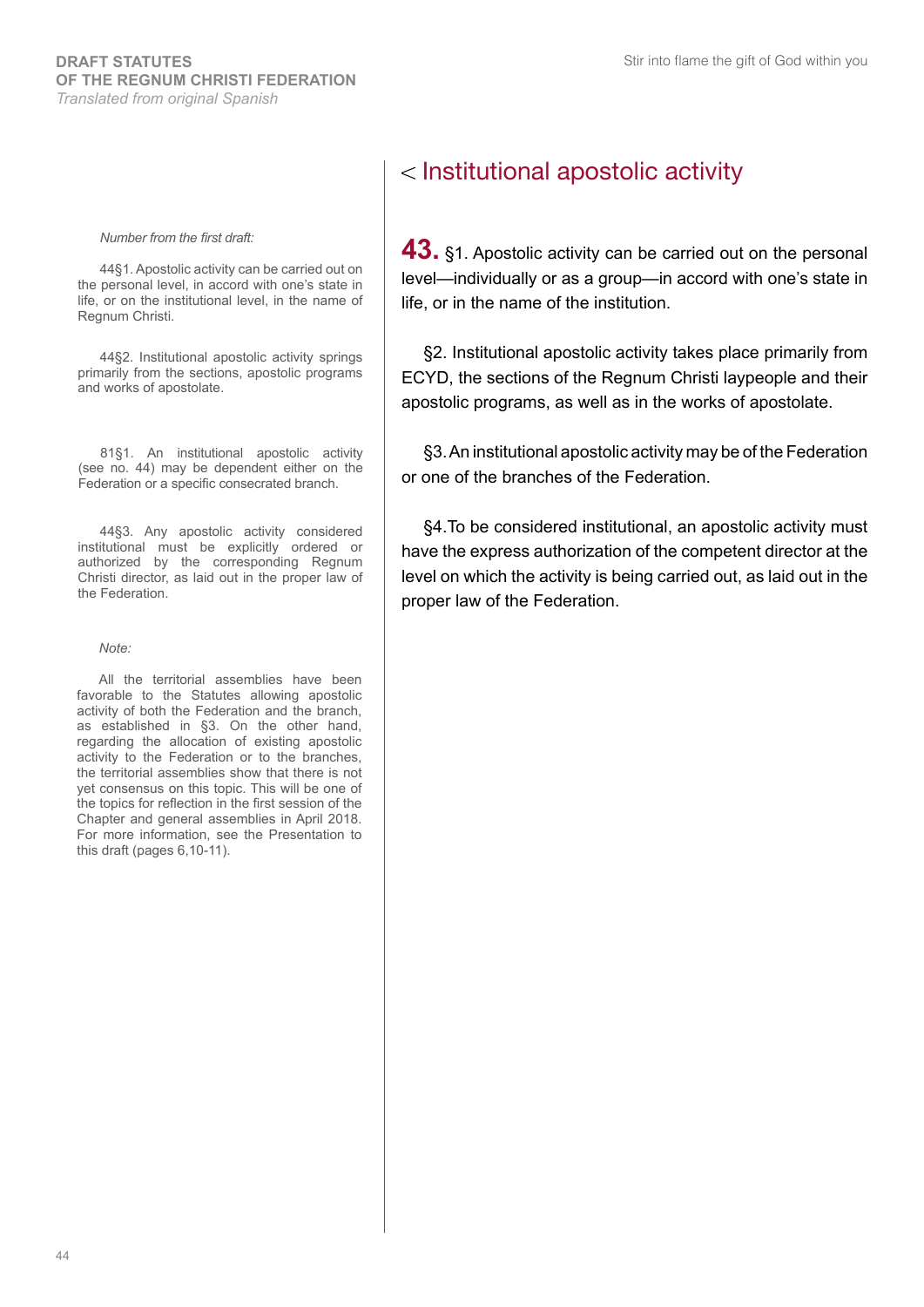### The ability to authorize the opening or closing of an institutional apostolic activity

**44.** §1. Local directors, having listened to the counsel of the local committee, can authorize the opening or closing of an institutional apostolic activity of the Federation that operates exclusively in the geographical area of the locality and within the limits established in secondary codes.

 §2. Territorial directors, with the consent of the territorial committee, can authorize the opening or closing of an institutional apostolic activity of the Federation that operates at a territorial level. They can also approve the corresponding statutes.

§3.Only the general director, with the consent of the general committee, and having listened to the counsel of the relevant territorial directors, can authorize the opening or closing of an institutional apostolic activity of the Federation that operates on an inter-territorial level. They can also approve the corresponding statutes.

§ 4. In order for a branch to open or close an institutional apostolic activity, it must listen to the counsel of the competent Federation director and their committee.

### Apostolic programs

**45.** Apostolic programs are initiatives of evangelization that ordinarily depend on the sections of Regnum Christi laypeople and are part of their life.

#### *Note:*

45§5 of the previous version has been eliminated in this version. Whenever an activity of the Federation requires the stable dedication of consecrated members, the director of the Federation must necessarily consult the director of the respective branch, who is the only one that directs its members.

#### *Number from the first draft:*

45§1. Local directors, having listened to the counsel of their committee, can authorize an institutional apostolic activity of the Federation that operates exclusively in the geographical area of the locality and does not involve civil liability nor goods of the Federation.

§2. Territorial directors, with the consent of their committee, can authorize the opening or closing of an institutional apostolic activity of the Federation that operates at a national or territorial level. They can also approve the corresponding statutes.

§3. Only the general director, with the consent of his committee and having heard the opinion of the relevant territorial directors, can authorize the opening or closing of an institutional apostolic activity of the Federation that operates on an international or inter-territorial level. He can also approve the corresponding statutes.

§4. In order for a consecrated branch to open or close an apostolic activity, it must listen to the counsel of the competent Federation director and their committee.

§5. If an institutional apostolic activity of the Federation will involve consecrated members, it needs the consent of the corresponding director of the respective branch.

*Number from the first draft:* 

46. Apostolic programs are initiatives of evangelization that ordinarily depend on the sections and are part of their life.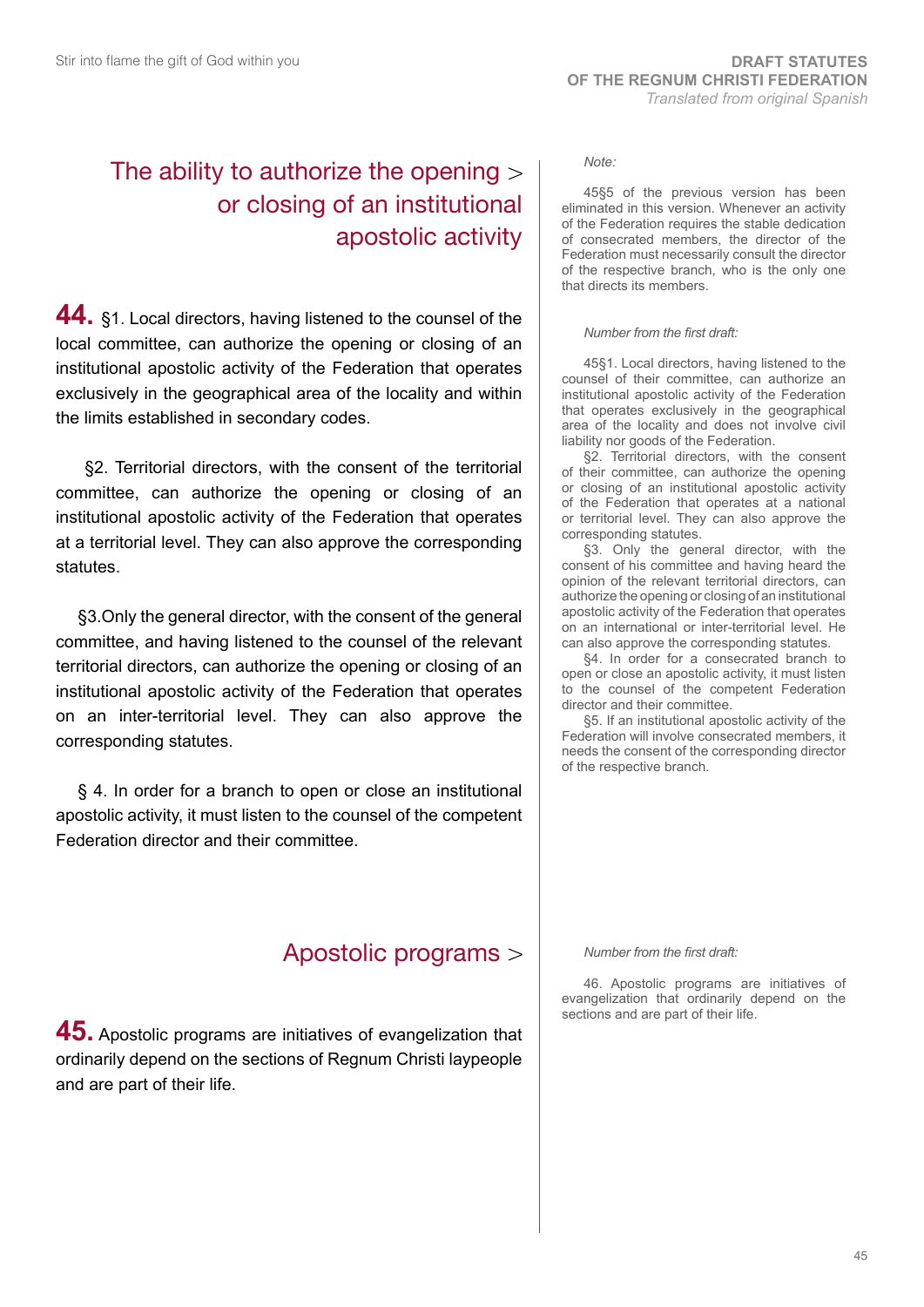*Number from the first draft:*

47§1. An apostolic work of the Movement is an institution dedicated to evangelization according to the Regnum Christi charism and has Statutes approved by the competent authority.

§2. Regnum Christi apostolic works are those works whose owner, promoter or governing body is the Federation, as well as those works whose owner, promoter or governing body is a consecrated branch.

§3. All Regnum Christi apostolic works serve the common mission and collaborate in their respective fields with the various bodies of the Movement.

*Note:* 

This is a number about ECYD as an organization directed by the Federation and not about ECYD members, since they are not members of Regnum Christi, although they do share its charism. See the ECYD Statutes at this [link.](http://www.regnumchristi.org/rcstatutes/wp-content/uploads/2018/02/24-ECYD-Statutes.pdf)



*Sources:*

ECYD Statutes 2.

*Number from the first draft:* 

9§1. ECYD members are adolescents who live the Movement's charism according to their age.

§2. ECYD is part of the Regnum Christi Movement, depends on it for its governance and structure, and is governed by its own Statutes.

### Apostolic works

**46.** §1. An apostolic work is an institution dedicated to evangelization according to the common mission, and has statutes approved by the competent authority.

 §2. All of the works whose owner, promoter or governing body is the Federation, as well as those works whose owner, promoter or governing body is a branch, participate in the common mission.

§3. All of the apostolic works serve the common mission and must collaborate with the various bodies of the Federation in their respective fields.

### Youth work in ECYD

**47.** §1. The Federation, in its work for the evangelization and formation of youth, directs an organization called ECYD (*Encounters, Convictions, Your Decisions*), in which adolescents live the charism according to their age.

o<sub>23</sub> comparison of the S2. ECYD is governed by its own Statutes.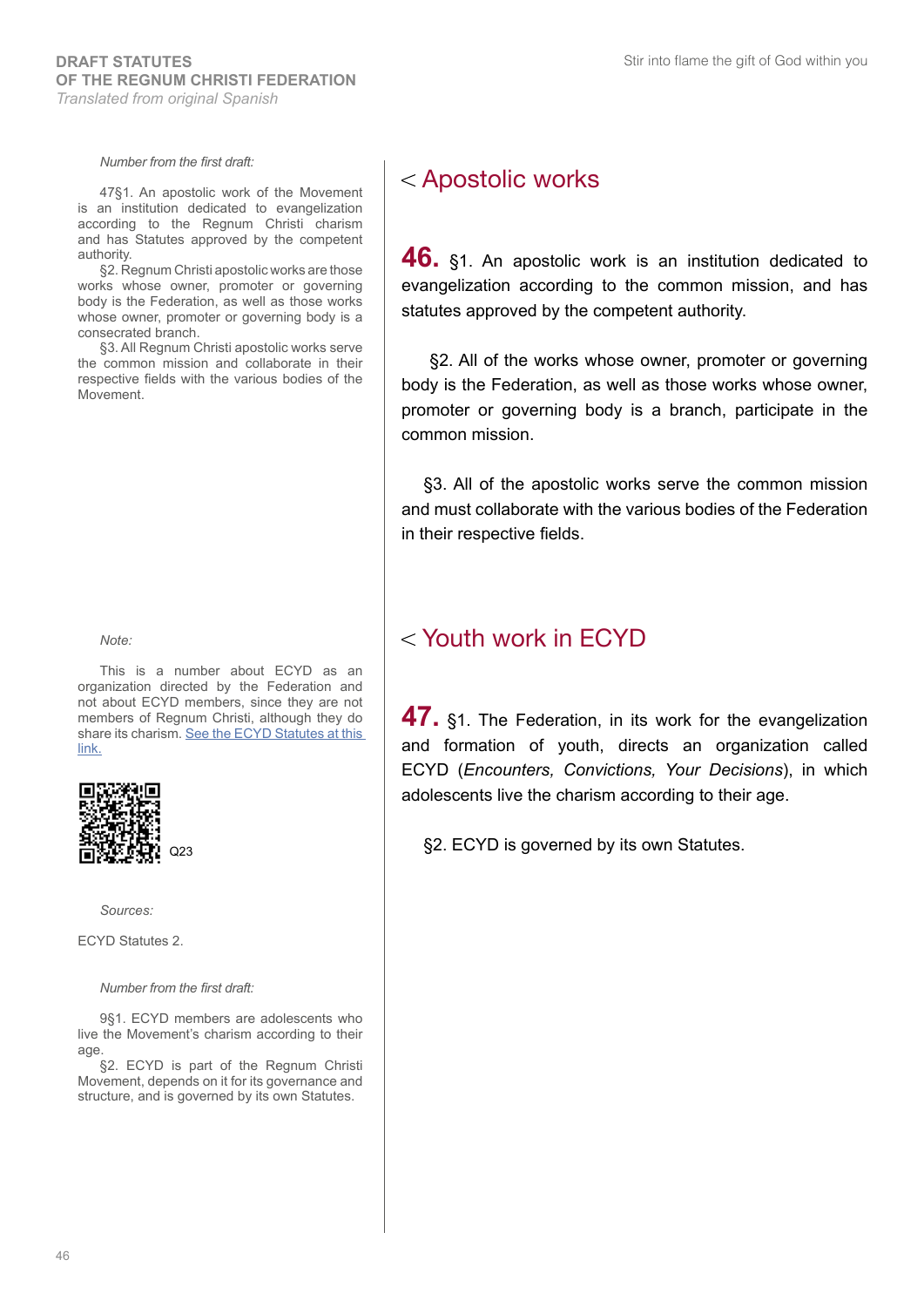### Vocational promotion

**48.** §1. Regnum Christi aspires to be fertile ground for people to find the fullness of their vocations through accepting the universal call to holiness and discovering God's specific plan for their lives. Therefore, all members must collaborate to create an environment that fosters the understanding of life as a vocation, and enables vocational discovery and acceptance. They must know, value and foster all of the Christian vocations.

§2. The promotion of new vocations to the priesthood and to consecration by assuming the evangelical counsels is a necessity and priority in the life of the Church. Therefore, Regnum Christi members foster these vocations through their prayer, witness and apostolic activity.

§3. Regarding vocational promotion in the Federation:

1.° The promotion of a branch's specific vocation, and the accompaniment in discernment of it, are the responsibility of the branch.

2.° Those responsible for the vocational promotion of each branch work in communion with the local Church and local bodies of the Federation.

3.° All Regnum Christi members must support the vocational promotion of the branches, as much as they are able.

### Establishing networks

**49.** §1. In order to imbue diverse social and cultural environments with the Christian spirit, and to promote specific initiatives for them, Regnum Christi members may establish national or international networks of people who share the same profession or field of interest, or join other existing ones.

§2. A network is a group of people or institutions with common interests who unite to support each other in the planning and implementation of evangelization projects in an area of society.

#### *Note:*

The concept of vocational ministry has been removed from here, since we do not understand it as a specific activity but as a "vocationalization" of all pastoral work. Regarding the expression "to vocationalize pastoral work", see *[New](http://www.vatican.va/roman_curia/congregations/ccatheduc/documents/rc_con_ccatheduc_doc_13021998_new-vocations_en.html) [Vocations for a New Europe](http://www.vatican.va/roman_curia/congregations/ccatheduc/documents/rc_con_ccatheduc_doc_13021998_new-vocations_en.html).*



Q24

#### *Number from the first draft:*

48. The following principles are established with a view to fostering Regnum Christi life and activity as fertile ground for Christian vocations:

1.° Vocational work, understood as the creation of a culture that fosters the vocational fullness of each person, is a shared responsibility and therefore one of the priorities for the governing bodies of the Federation.

2.° Vocational promotion, understood as presenting the specific vocation of a consecrated branch and accompanying those who discern that call, is the responsibility of the respective directors of the consecrated branches.

3.° All members are to understand, value and foster vocations to the other branches, and not just to their own.

4.° The directors of the consecrated branches must ensure that those responsible for vocational promotion work in communion with the local authorities of Regnum Christi and the local Church.

5.° The local and territorial levels must present and promote all vocations, and collaborate with the vocational promoters of the consecrated branches.

*Sources:*

ICL 27; SRRC 32.

#### *Number from the first draft:*

50§1. In order to imbue diverse social and cultural environments with the Christian spirit, and to promote specific initiatives for it, members may establish national or international networks of people who share the same profession or field of interest, or join existing ones.

§2. A network is a group of people or institutions with common interests who unite to support the planning and implementation of evangelization projects in an area of society.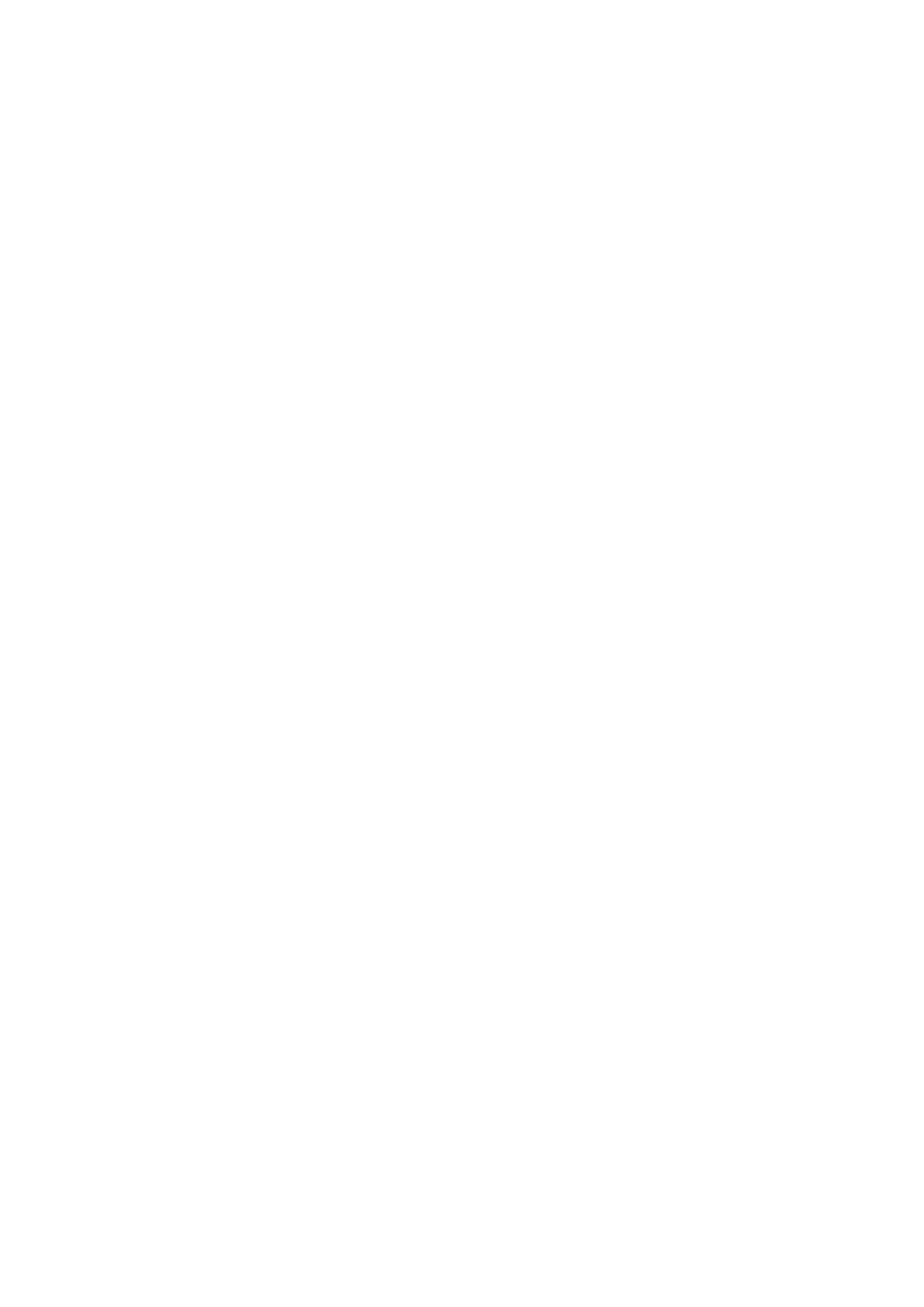# Second Part

Organization, governance and administration of the Regnum Christi Federation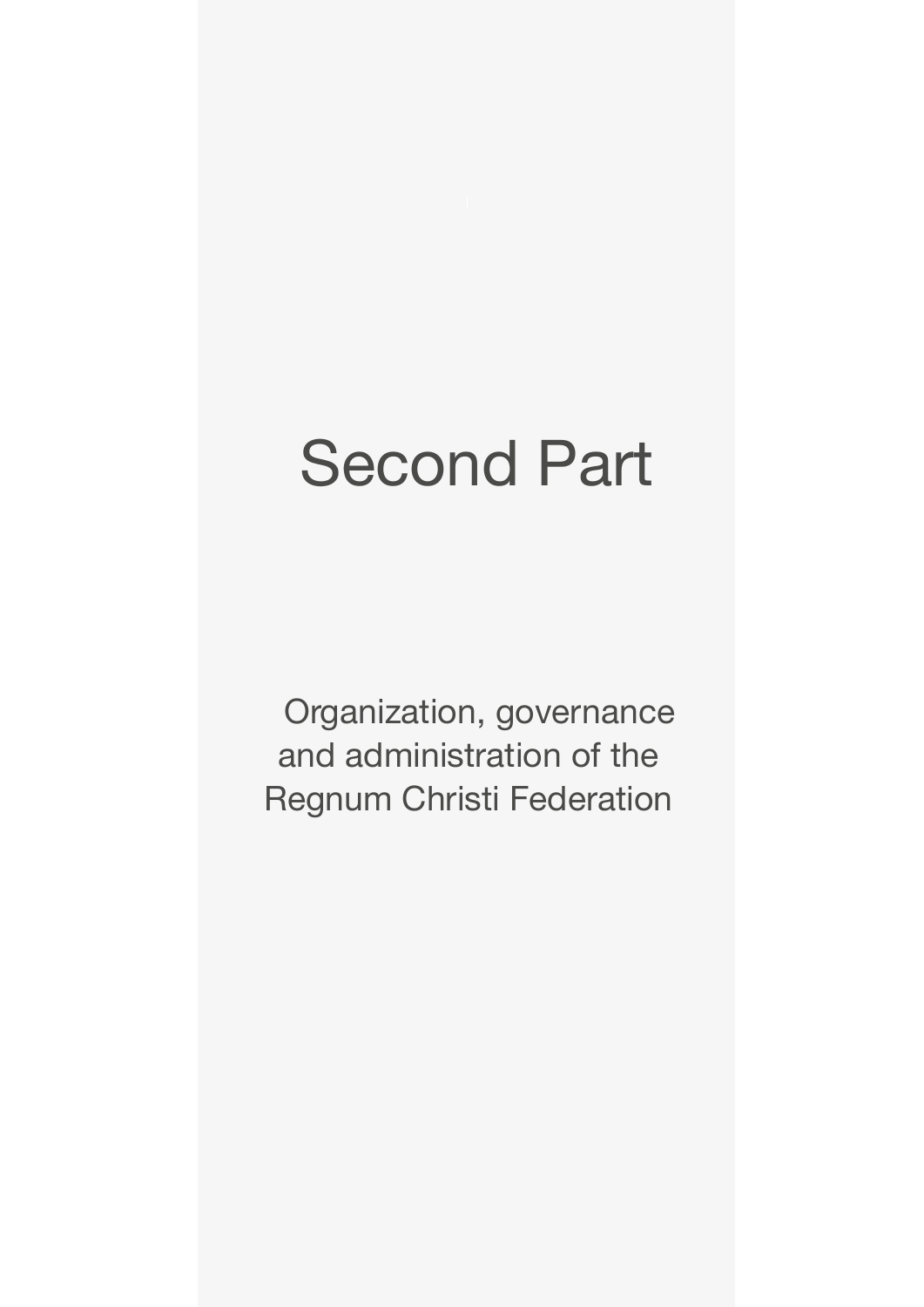# CHAPTER 5

# The branches in the Regnum Christi Federation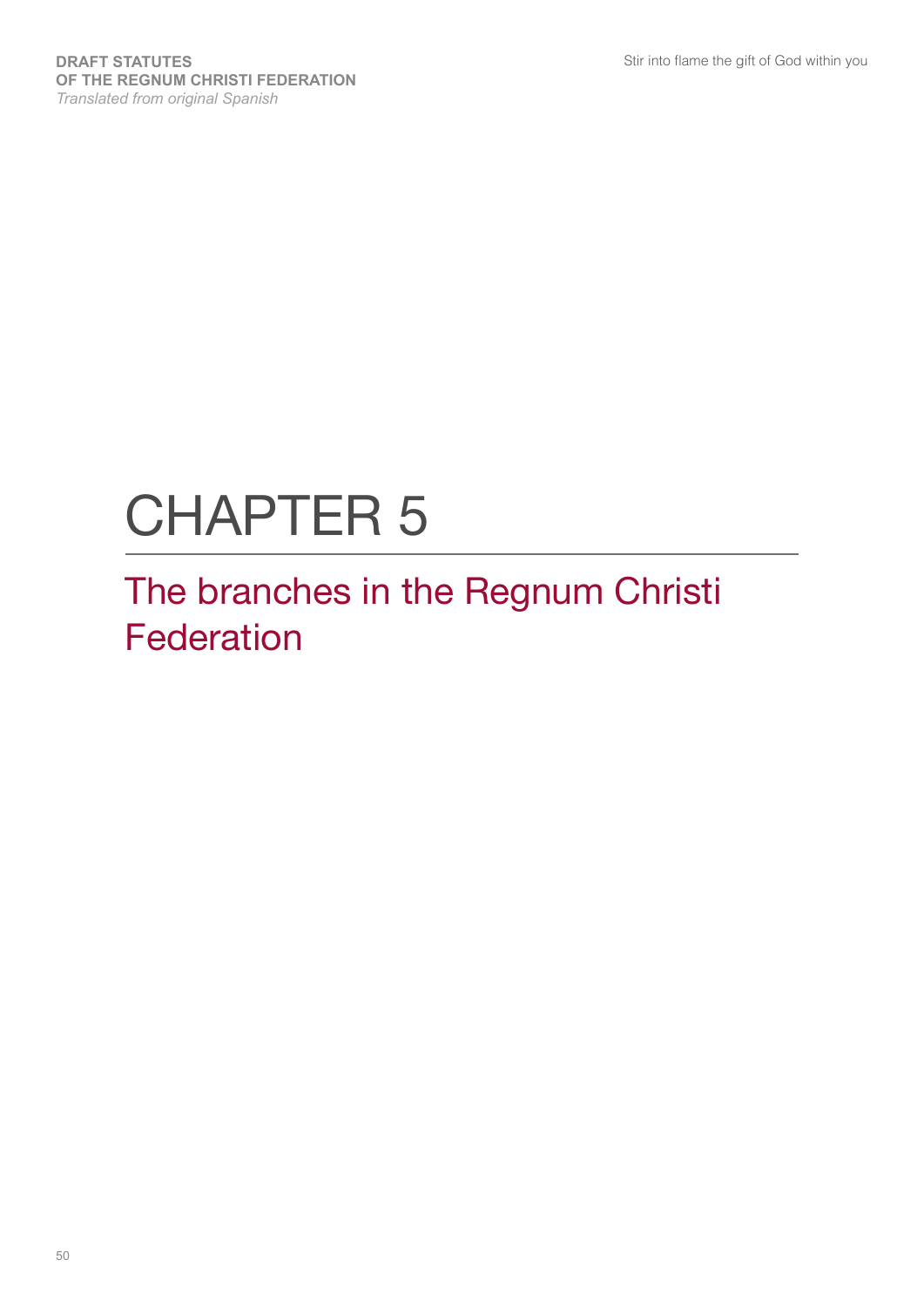## Article 1. The relationship between the branches and the Federation

### Culture of dialogue and respect for competencies

**50.** The search for the common good of Regnum Christi requires a culture of dialogue and fraternal spirit among the various bodies as well as absolute respect for the respective areas of competence.

### Role of the major directors of the branches in the Federation

#### **51.** The general or territorial moderator of a branch:

1.° is an *ex officio* member of the corresponding general or territorial committee of the Federation, representing their branch and serving the common mission;

2.° promotes communion and collaboration among the branches;

3.° oversees the progress of the apostolic activity that the members of their branch carry out in the Federation in conjunction with the directives given by the Federation authorities;

4.° oversees the integration of the apostolic activity of their branch in the common mission;

5.° appoints and accompany the superiors of their branch keeping in mind the good of their branch and of the Federation;

6.° assigns missions to the members of their branch in accordance with the proper law of the Federation;

7.° oversees the formation of their branch's members for the common mission.

*Note:*

In this version, the content of nos. 78 and 79 has been moved to chapter 1.

#### *Number from the first draft:*

78§3 Those with authority in the consecrated branches should carry out the duties corresponding to their responsibilities, respecting the proper law of the Federation and in dialogue with those who hold positions of authority in the Federation. They should maintain a fraternal spirit in relation to the other branches.

#### *Note:*

This number has been retouched to clarify the specific function of a branch director in relation to the Federation. Several territorial assemblies have requested the addition of other functions, but they are not included here as this number is about the role of the directors in their relationship to the Federation and not a list of their functions as director of a branch.

#### *Number from the first draft:*

80. The general or territorial moderators of the consecrated branches:

1.° are by office members of the corresponding general or territorial committee of the Federation, as a service to the mission of Regnum Christi;

2.° promote communion and collaboration among the branches of the Movement, helping to align the members and resources of their branch with the vision and plan of the Federation;

3.° ensure the development of the apostolic activity that the members of their branch carry out in the Federation and submit to the directives given by the Federation authorities;

4.° ensure the integration of the apostolic activity of their branch in the common mission;

5.° appoint and accompany the superiors of their branch keeping in mind the good of their branch and of the Movement;

6.° assign missions to the members of their branch in accordance with the proper law of the Federation;

7.° ensure the formation of their branch's members for the common mission;

8.° propel the vocational work and promotion of all the branches and with all the branches.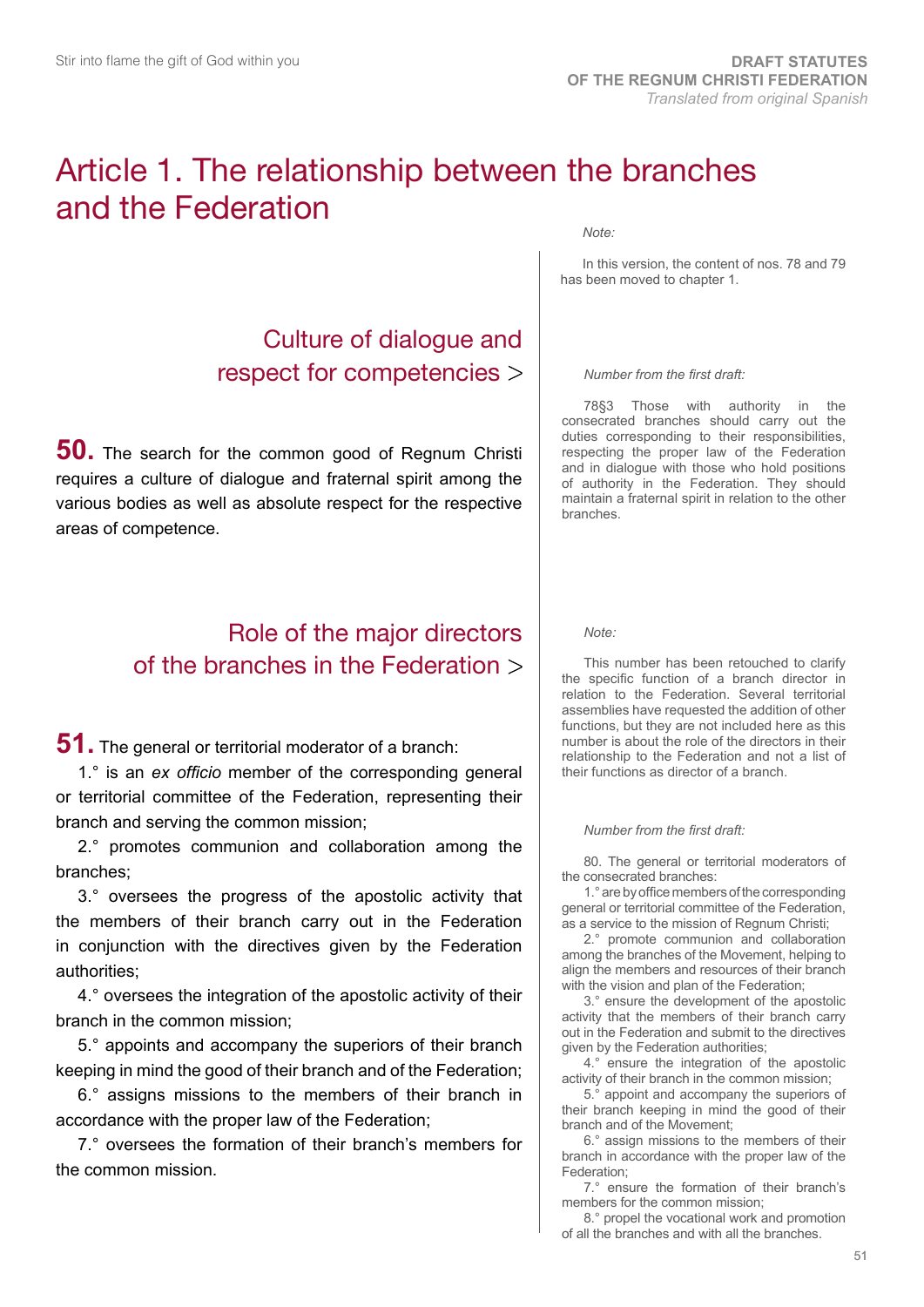#### *Note:*

All the territorial assemblies have been favorable to the Statutes allowing apostolic activity of both the Federation and the branch, as established in 43§3. On the other hand, regarding the allocation of existing apostolic activity to the Federation or to the branches, the territorial assemblies show that there is not yet consensus on this topic. This will be one of the topics for reflection in the first session of the Chapter and general assemblies in April 2018. For more information, see the Presentation to this draft (pages 6, 10-11).

#### *Number from the first draft:*

81§1. An institutional apostolic activity (see no. 44) may be dependent either on the Federation or a specific consecrated branch.

§2. In order to decide whether an apostolic activity should be dependent on the Federation or a specific consecrated branch, the competent authorities should seek above all the good of the mission of Regnum Christi. They should bear in mind above all: whatever best serves the specific purpose of the work in question, promotes collaboration between works and sections at the local level, best facilitates good governance, allows for close accompaniment of the directors of the work and the consecrated members involved in its work, and creates synergy.

#### *Note:*

Paragraphs 2 and 3 are not speaking about transfers of ownership between Federation and branch, but rather a transfer of the direction by the owner, while retaining ownership. The transfer of ownership is not regulated in these Statutes because it is an act between two juridical persons that is already regulated by civil and canon law, according to each case.

#### *Number from the first draft:*

82§1. Directors of institutional apostolic activities have the duty of safeguarding the living of the Regnum Christi charism and ensuring it achieves its goals. In addition they should have the authority to appoint and supervise personnel, approve the program and budget for the work and assume the legal and economic responsibility for the work.

§2. The Federation may cede the direction of an apostolic activity to one of the consecrated branches in mutual agreement with it, so that it becomes part of the branch's apostolic activity in everything described in §1, except in the exercise of patrimonial rights.

### The apostolic activity of the Federation and the branches

**52.** In order to decide whether an apostolic activity should be of the Federation or of a specific branch, the competent authorities should seek the good of the common mission above all, keeping in mind the following criteria: the safeguarding of what is best for the specific purpose of the work in question, the encouragement of collaboration between works and sections at the local level, the facilitation of good governance, allowing the accompaniment of the directors of the activity and of the consecrated members who work in it, and the creation of synergies.

### The direction of an institutional apostolic activity

**53.** §1. The direction of an institutional apostolic activity, whether by the Federation or by a branch, includes the duty to oversee the living out of the common spirit and mission and ensure it achieves its specific goals. In addition it includes the ability to appoint and supervise personnel, approve the program and the budget, and it implies assuming the legal and economic responsibility for the work.

§2. The Federation may cede the direction of an apostolic activity to a branch in mutual agreement with it, so that it becomes part of the branch's apostolic activity in everything described in §1, except in the exercise of patrimonial rights.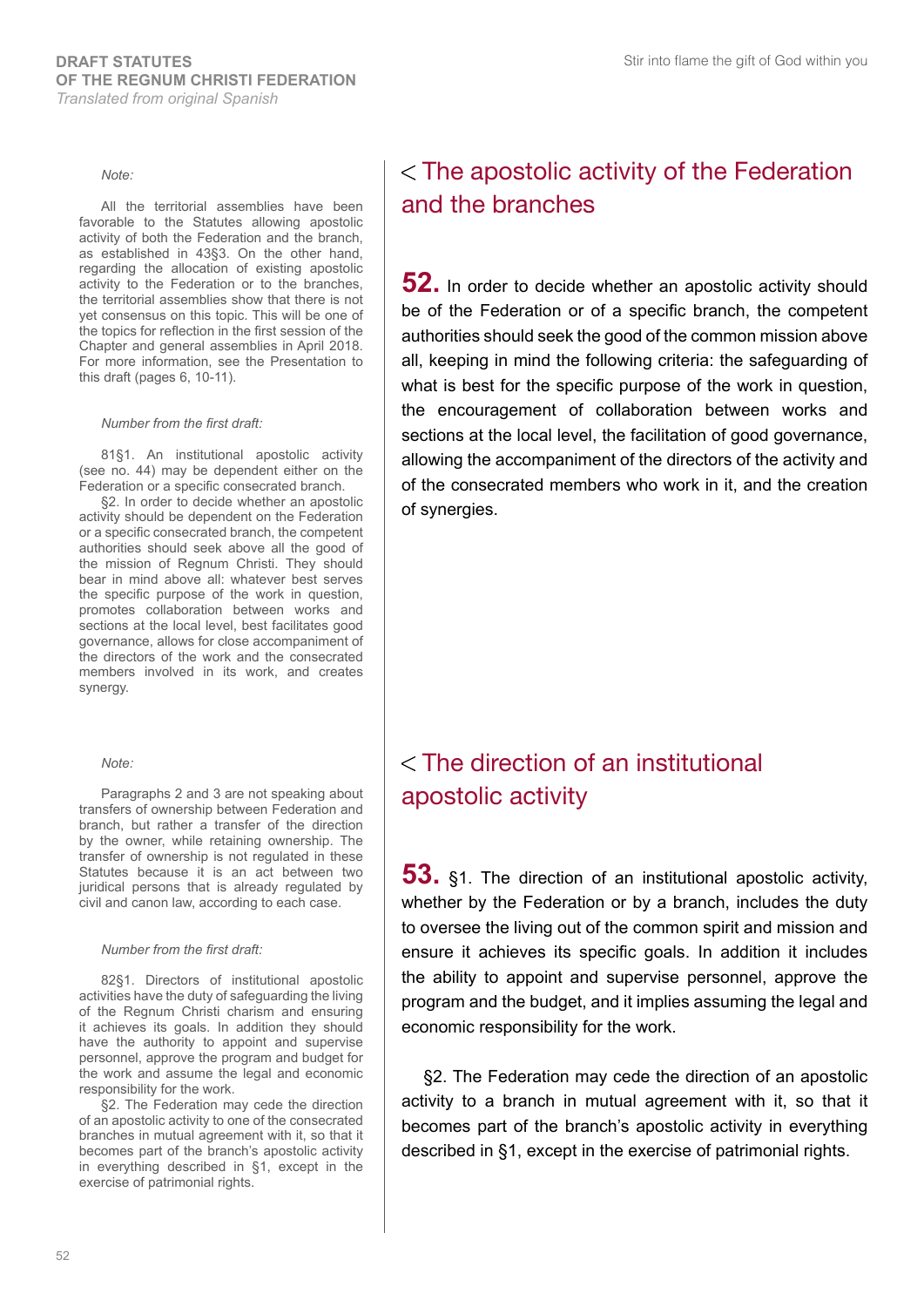§3. The Federation may assume the direction of an apostolic activity from a branch, in mutual agreement, so that it becomes part of the apostolic activity of the Federation in everything described in §1, except in the exercise of patrimonial rights.

§4. The transfer of the direction of an apostolic activity is made by contract, which establishes the duration, conditions and how to proceed in case of revocation. The secondary regulations define how this is done.

### Appointments and mission assignments

**54.** §1. The competent authorities seek to harmonize the good of the person and of the corresponding apostolic activity when making appointments and apostolic assignments.

§2. Appointments for positions in the Federation correspond to the competent authority of the same. For the appointment of the member of one of the branches, the competent authority of that branch must first assign the person to that mission.

§3. With the goal of harmonizing the good of the common mission with the responsibility which the directors of the branches have regarding the apostolic activity of their members, and to simplify procedures, the Federation may delegate its faculty of making appointments in an area overseen by the Federation to the government of a consecrated branch for a determined period of time. This delegation does not convert the corresponding apostolic activity into an apostolic activity of the branch, in accordance with no. 53§1.

§4. The procedures for appointments and for delegations of the same are regulated in the secondary regulations of the Federation.

§3. The Federation may take on the direction of an apostolic activity from a consecrated branch in mutual agreement with it, so that it becomes part of the apostolic activity of the Federation in everything described in §1, except in the exercise of patrimonial rights.

§4. The transfer is made by contract, which establishes the duration, conditions and how to proceed in case of reversion. Secondary legislation defines how this is done.

*Note:*

83 §5 from the first draft has been eliminated and sent to secondary regulations.

#### *Number from the first draft:*

83§1. Appointments correspond to the competent authority of the Federation. For the appointment of a consecrated member, the competent authority of the branch must previously assign the person to that mission.

§2. The competent authorities of the consecrated branches assign missions to their own members according to their proper law. When exercising this faculty, they take into account what is good for the person in question, the corresponding apostolic activity and the mission of Regnum Christi.

§3. In order to harmonize the good of the common mission with the responsibility which the directors of the consecrated branches have regarding the apostolic activity of their members, and to simplify procedures, the Federation may delegate its faculty of making appointments to the government of a consecrated branch. This delegation does not convert the corresponding apostolic activity into an apostolic activity of the branch according to number 82 §1.

§4. The procedures for appointments and for delegations of the same are regulated in the secondary legislation of the Federation.

§5. Even when the Federation has delegated the faculty to make appointments to a consecrated branch, it may, in serious cases and in accordance with secondary legislation, request or even demand the removal of a director from a common activity.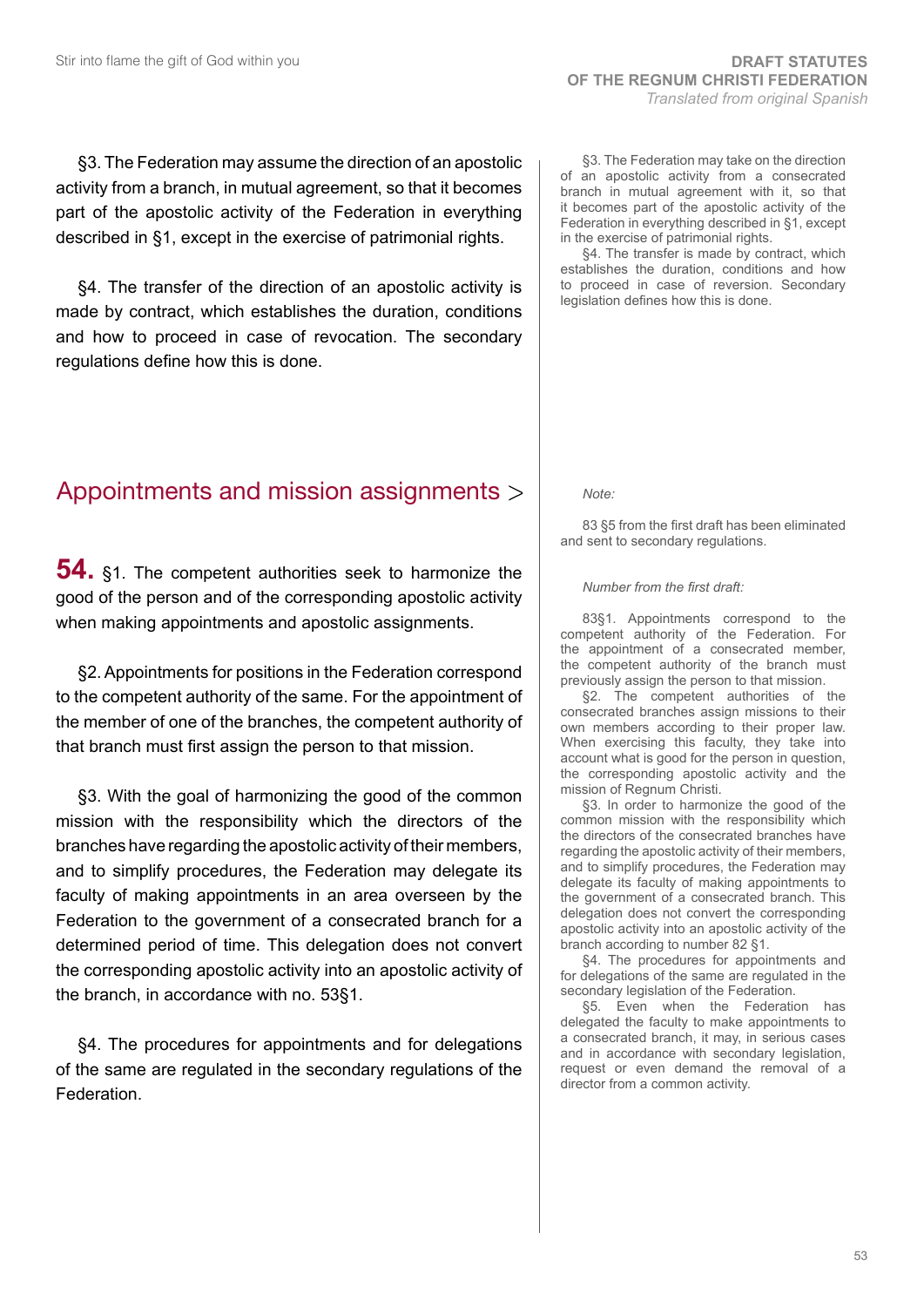*Number from the first draft:*

84§1. If necessary and possible, the Federation may contribute to the economic support of the consecrated branches, as established in secondary legislation.

§2. In a spirit of solidarity, the consecrated branches contribute their surplus to the Federation once their needs have been responsibly met, as stipulated by the proper law of the consecrated branches.

§3. The consecrated branches, when requesting financial aid from the Federation, must report on their economic situation if requested to do so by the competent authority.

#### *Number from the first draft:*

85. Since consecrated communities must be sustained mainly by the work of their members, the service they provide in the sections and apostolic works should ordinarily be remunerated, according to the nature of this service and what is established in the secondary legislation of the Federation.

#### *Number from the first draft:*

86. In the case of conflict between the authorities of the Federation and those of the branches in interpreting the proper law of the Federation:

1.° One of the parties may go to the next higher level of Federation to request mediation or arbitration. In this case, all parties to the conflict must collaborate with the body of the Federation called to resolve the conflict.

### Solidarity between branches and the Federation

**55.** §1. Although the Federation and the branches are autonomous in the administration of their goods, and each has the responsibility to ensure its own sustainability, the relationship between them in economic matters must be based on the principle of solidarity, according to the different needs and possibilities that arise.

§2. If the Federation or a branch request financial aid, they must report on their economic situation.

§3. Criteria and procedures must be established in secondary regulations.

### $<$  Support for members of the branches that work in the Federation

**56.** The Federation remunerates the members of the branches that work in the sections, works and internal bodies, according to the service they provide and in accordance with what is established in secondary regulations.

### Mediation and arbitration

**57.** In the case of conflict between the authorities of the Federation and those of the branches in interpreting the proper law of the Federation:

1.° One of the parties may go to the next higher level of the Federation to request mediation or arbitration. In this case, all parties in the conflict must collaborate with the governing body of the Federation that is named to resolve the conflict.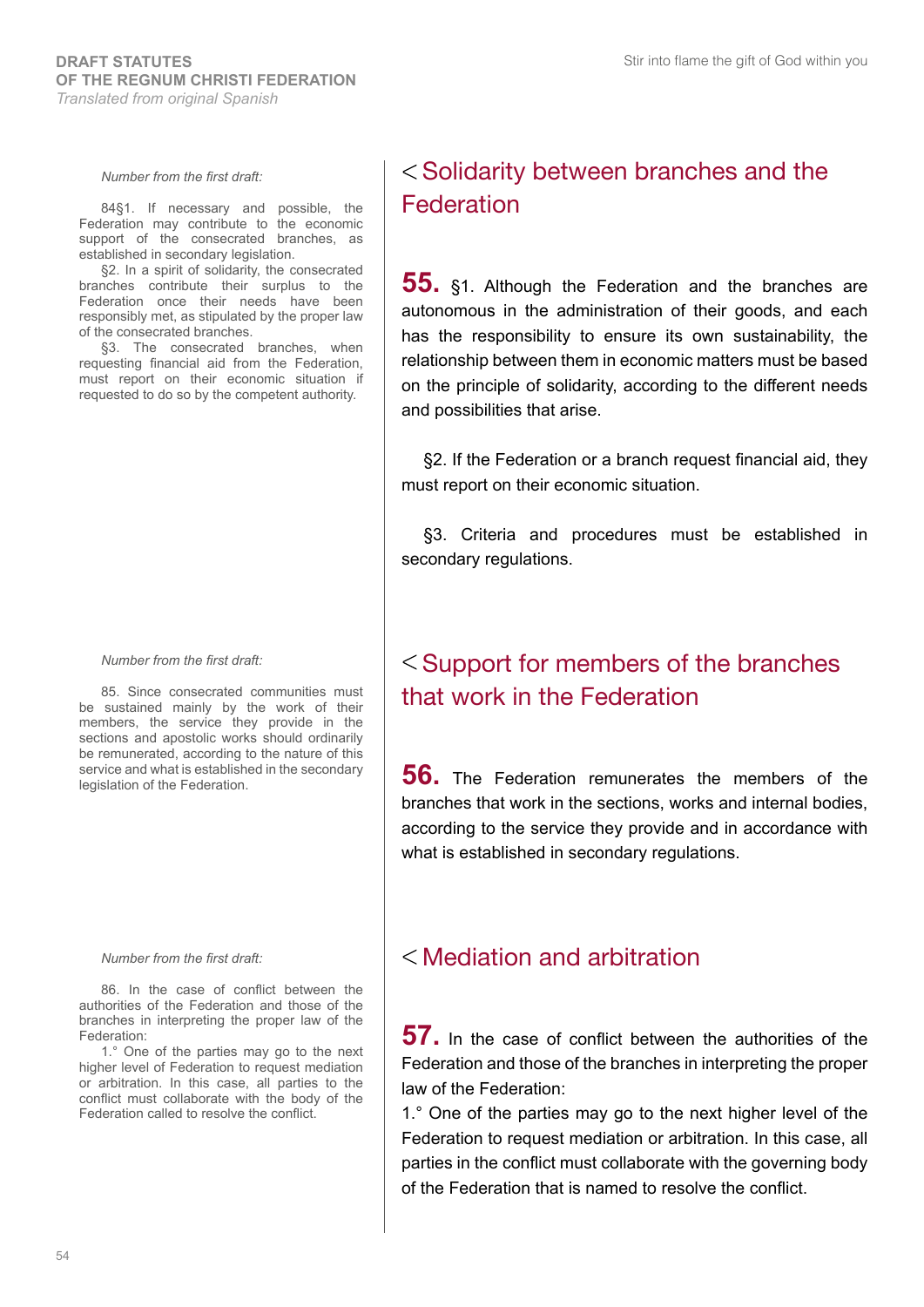2.° If the dispute is not resolved and the case so requires, one of the parties, or the governing body which had been appealed to, may present the case to the general governing body of the Federation. Once all possibilities for appeal within the Federation have been exhausted, the parties in conflict may have recourse to the Holy See if the case so requires.

3.° If the conflict originates at the general level and the case so requires, one of the parties may present the case directly to the Holy See.

2.° If the dispute is not resolved and the case so requires, one of the parties or the same body which had been appealed to may present the case to the general body of the Federation. Once all possibilities for appeal in the Federation have been exhausted, the parties in conflict may have recourse to the Holy See if the case so requires.

3.° If the conflict originates at the general level and the case so requires, one of the parties may present the case directly to the Holy See.

# Article 2. Extension and dissolution of the Federation

### Incorporation of new branches to the Federation

**58.** §1. The incorporation of a new branch that is an expression of the common charism into the Federation requires the approval of the general convention and of the supreme bodies of the federated branches.

§2. The new branch can be accepted as a full member or as an added member.

§3. The incorporation of a new branch is subject to the Holy See approving the relevant changes to the Statutes.

#### *Note:*

58§1 prescribes the approval of the supreme governing bodies of the federated branches as a requirement for the incorporation of new branches into the Federation.

#### *Number from the first draft:*

87§1. The Regnum Christi general convention can approve the constitution of new branches that are an expression of the common charism and were born within the Movement, with a two-thirds majority vote. The Federation welcomes them as members or as affiliated branches.

§2. The integration of a new branch, as a member of the Federation or as an affiliated branch, is subject to the Holy See approving the relevant changes to the Statutes.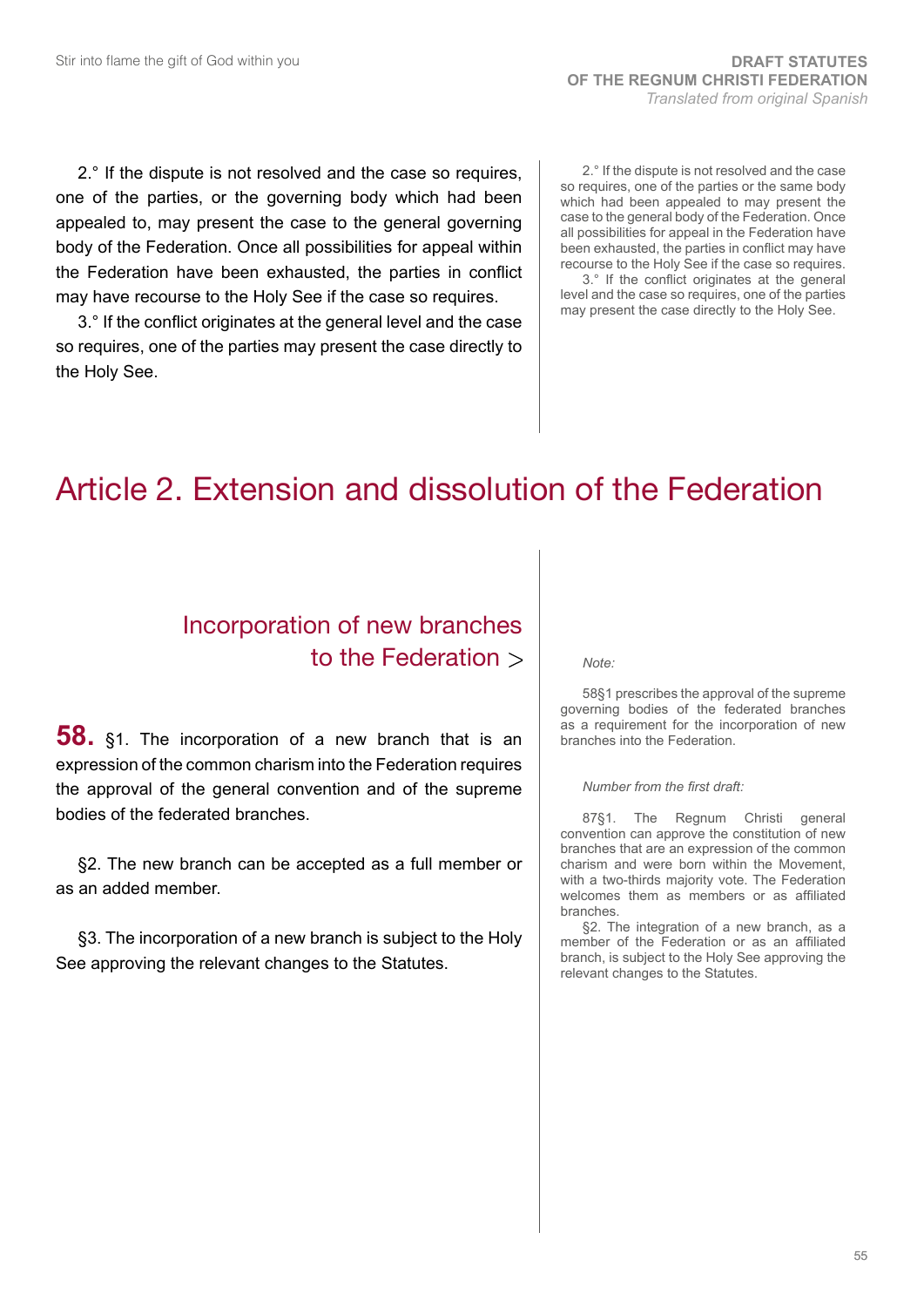#### *Note:*

Some assemblies requested to have this number removed, but it is proposed to keep it here; if the separation of a branch is not regulated, it leaves room for arbitrary action. In fact, the separation of a branch has become more difficult because it now includes the previous consent of the supreme governing bodies of the other branches as a condition for separation.

Several assemblies requested specification of the very serious reasons; this is purposely generic, according to how it is in CIC 691.

#### *Number from the first draft:*

88 §1. The supreme body of a consecrated branch may, after hearing the opinion of the Regnum Christi general convention, petition the Holy See to be separated from the Federation. In this case, it has no right over the goods of the Federation, nor does the Federation have rights over the goods of the branch.

§2. The Regnum Christi general convention may, for very grave reasons, request the Holy See to separate a consecrated branch from the **Federation** 

#### *Number from the first draft:*

89. In the case that a consecrated branch becomes extinct, its goods become goods of the Federation according to the branch›s proper law.

#### *Number from the first draft:*

90§1. The dissolution of the Federation must be approved by the Holy See, at the request of the general convention and the supreme governing bodies of the consecrated branches.

§2. The goods of the Federation will be distributed among the consecrated branches.

### **Separation of a branch** of the Federation

**59.** §1. The supreme body of a branch may, after hearing the opinion of the general convention of the Federation, petition the Holy See to be separated from the Federation. In this case, it has no right over the goods of the Federation, nor does the Federation have rights over the goods of the branch.

§2. The general convention of the Federation may, for very serious reasons and with a two-thirds majority vote, request that the Holy See separate a branch from the Federation, with the prior consent of the supreme bodies of the other branches.

### $\leq$  Extinction of a branch

**60.** In the case that a branch becomes extinct, its goods become goods of the Federation in accordance with the branch's proper law.

### Dissolution of the Federation

**61.** §1. The dissolution of the Federation must be approved by the Holy See, at the request of the general convention and the supreme governing bodies of the branches.

§2. The goods of the Federation will be distributed among the branches.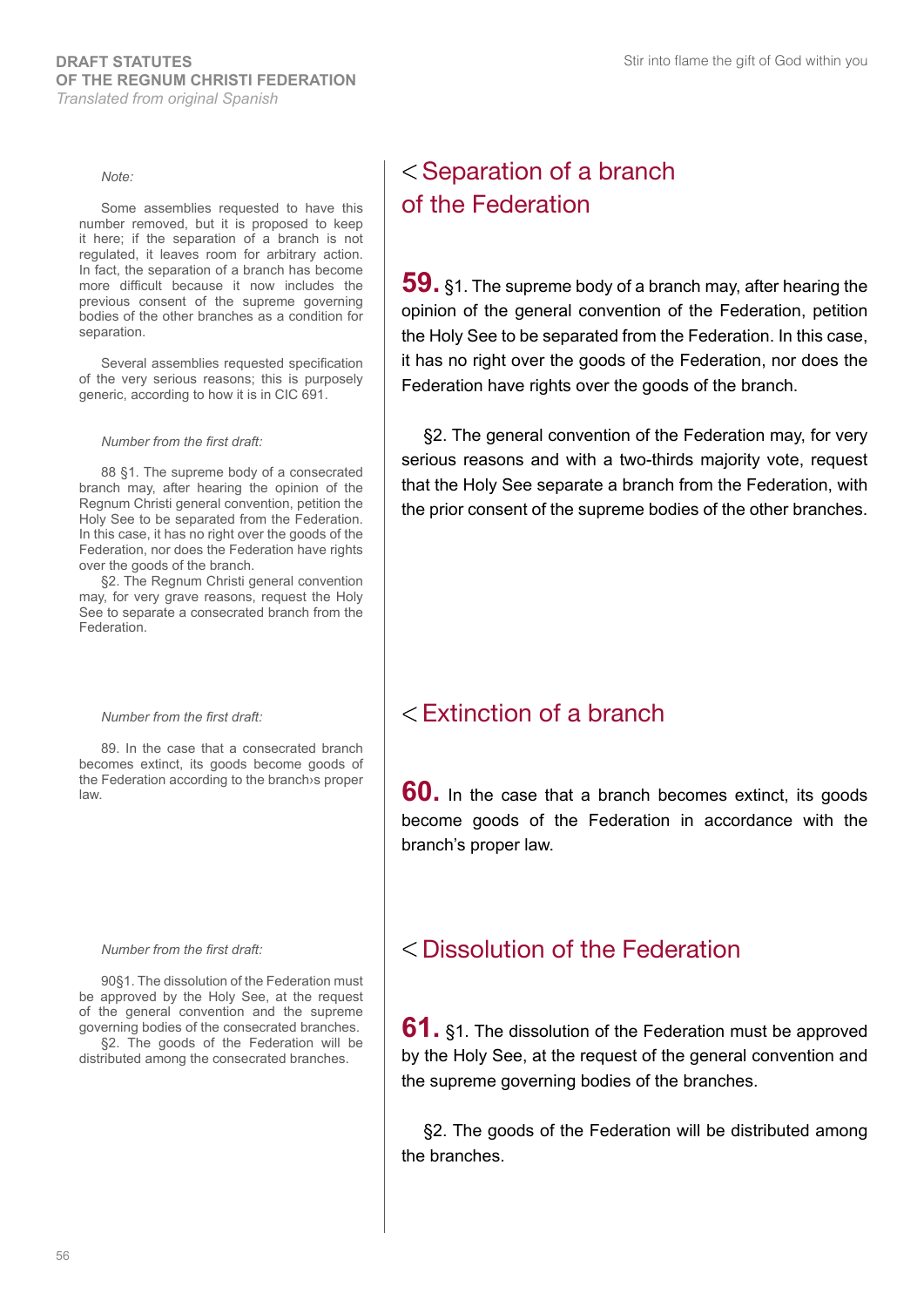# CHAPTER 6

# The governance of the Regnum Christi Federation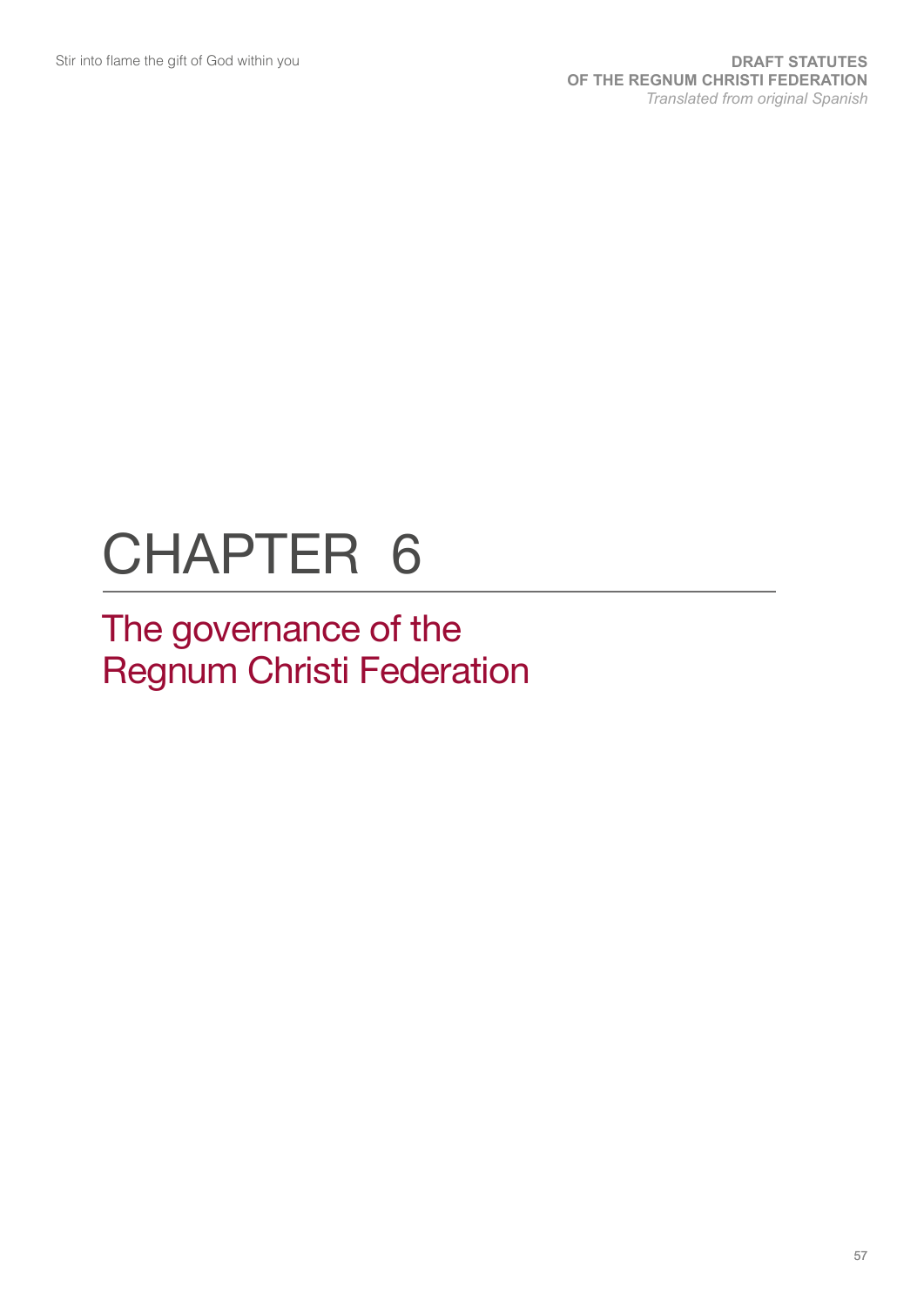## Article 1. General norms

#### *Note:*

All that refers to the sections of the Regnum Christi laypeople, including the figure of the section director, will be given norms in the regulations. For more information, see Appendix 2: "Secondary Codes of the Proper Rule of the Federation"… (Page 112-114)

*Sources:*

CLC 125§1; SLCRC 59§1; SCRC 88§1.

*Number from the first draft:*

99. The directors in the Federation are the general director, the territorial directors, the local directors and the section directors. All of these enjoy the faculties conferred on them by the proper law of the Federation.

#### *Number from the first draft:*

100§1. Directors in the Federation have personal authority in order to better reflect the ecclesial nature of the service of authority, maintain personal responsibility in governance and facilitate agility in resolving issues.

§2. The directors are assisted by a committee whose members collaborate with them in directing the Federation. The proper law of the Federation defines when the committee acts as a college, and when it acts as a council that moderates the director's personal authority by giving its consent or counsel.

§3. The director does not vote together with the committee, except in those cases in which it acts as a college.

§4. Secondary legislation must establish the criteria required for the validity of committee votes at their respective levels.

### The directors of the Federation

**62.** The directors in the Federation are the general director, the territorial directors and the local directors. All of these enjoy the faculties conferred on them by the proper law of the Federation.

### $<$  Personal authority, moderated by a committee

**63.** §1. Directors in the Federation have personal authority in order to better reflect the ecclesial nature of the service of authority, maintain personal responsibility in governance and facilitate agility in resolving issues.

§2. The directors are assisted by a committee whose members collaborate with them in directing the Federation. The proper law of the Federation defines when the committee acts as a council that moderates the director's personal authority by giving its consent or counsel, and when it acts as a college.

§3. The director does not vote together with the committee, except in those cases in which it acts as a college.

§4. Secondary regulations must establish the criteria required for the validity of committee votes at their respective levels.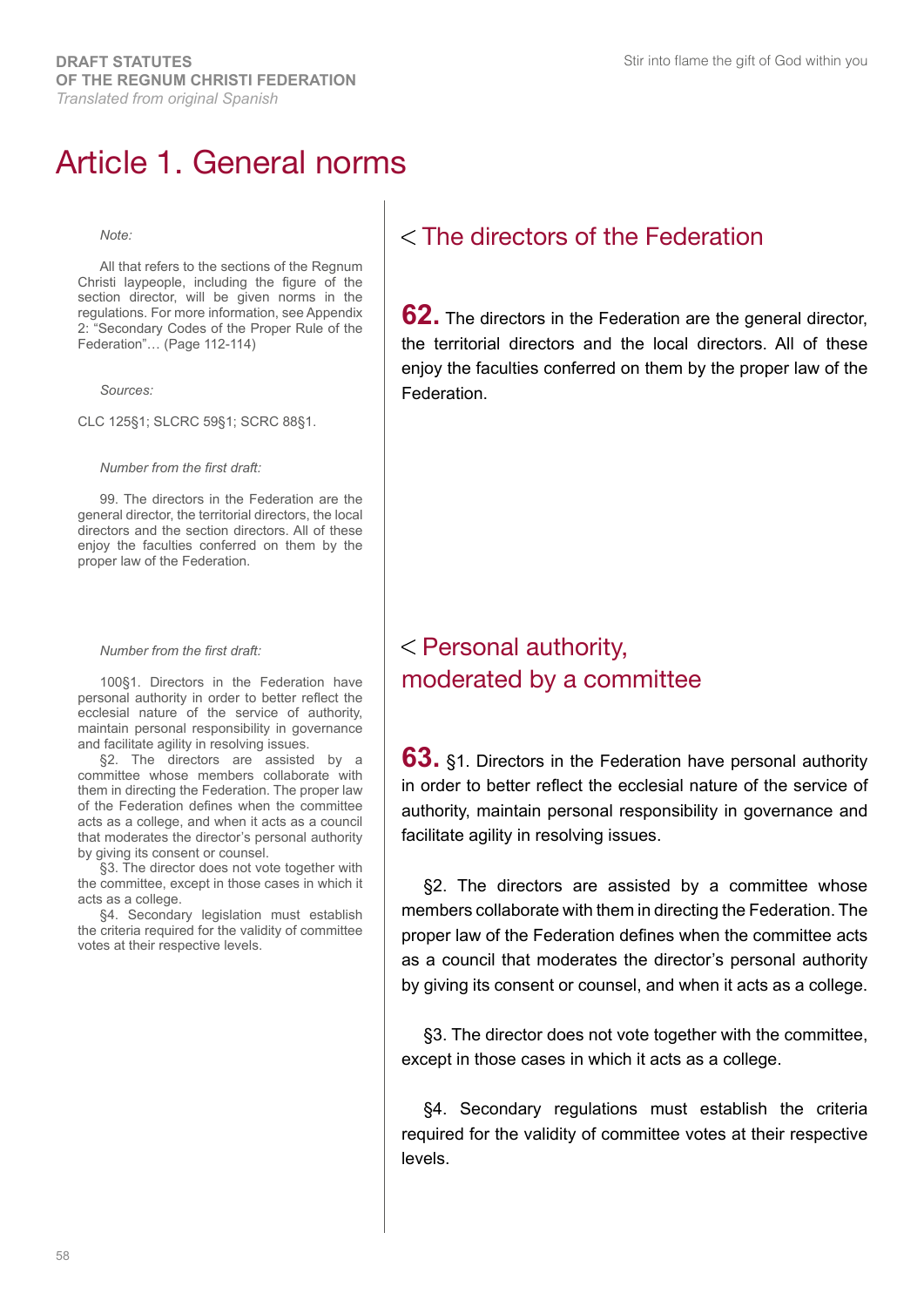§5. Although directors do not have the obligation to follow the opinion of their committees, even when it is unanimous, they must not ignore this opinion without a reason that, in their judgment, is more powerful and which they have pondered carefully before God.

§6. Committee members are obliged to sincerely express their opinion. In serious matters they must carefully respect confidentiality. The director can impose this obligation.

### Values in the service of authority

**64.** §1. The direction of institutions and persons, as well as collaboration with those who direct them, is an expression of love of neighbor, and an exercise of responsibility. In the service of authority, may everyone be enlightened by the mystery of Christ the King, especially in his Passion.

§2. All those who work in the service of authority in the Federation and the branches must be animated by the spirit of communion, which values co-responsibility and complementarity, and always seeks the common good. Therefore, they must provide appropriate information for advancing the mission, with necessary prudence and respect for individuals. Through subsidiarity, they must foster responsible commitment and development of leadership at lower levels, and deal with difficulties primarily through dialogue and the search for shared solutions.

§3. In the service of the common mission, directors and the committees that assist them must foster intercommunication and teamwork among the different entities that depend on their level of authority, as well as collaboration among the directors of the branches.

§5. Although directors do not have the obligation to follow the opinion of their committees, even when the result is unanimous, they should not ignore this opinion without a reason that in their judgment is more powerful and which they have pondered carefully before God.

§6. Committee members are obliged to sincerely express their opinion. In serious matters they must carefully respect confidentiality. The director can impose this obligation.

*Note:* 

101§2 from the old draft is removed; its spirit is contained in paragraph 3.

*Source:*

SCRC 85.

#### *Number from the first draft:*

101§1. The direction of works and persons, as well as collaboration with those who direct them, is an expression of love for neighbor and an exercise in responsibility. The mystery of Christ the King, especially in his Passion, serves as a guiding light for those who exercise the service of authority.

§2. Those who participate in a governing body of the Federation care for the Movement's common good, independently of the branch to which they belong.

§3. All those who work in the service of authority in Regnum Christi should be filled with the spirit of communion which values coresponsibility and complementarity, and always seeks the good of others and of the apostolic works. Therefore, they provide any information necessary or appropriate for advancing the mission, taking into account due prudence and respect for privacy. Through subsidiarity, they promote responsible commitment and development of the leadership at lower levels, and deal with difficulties primarily through dialogue and the search for shared solutions.

§4. In the service of the evangelizing mission of Regnum Christi, directors and the committees that assist them should promote intercommunication and teamwork among the different entities that depend on their level of authority, as well as collaboration among the directors of the consecrated branches.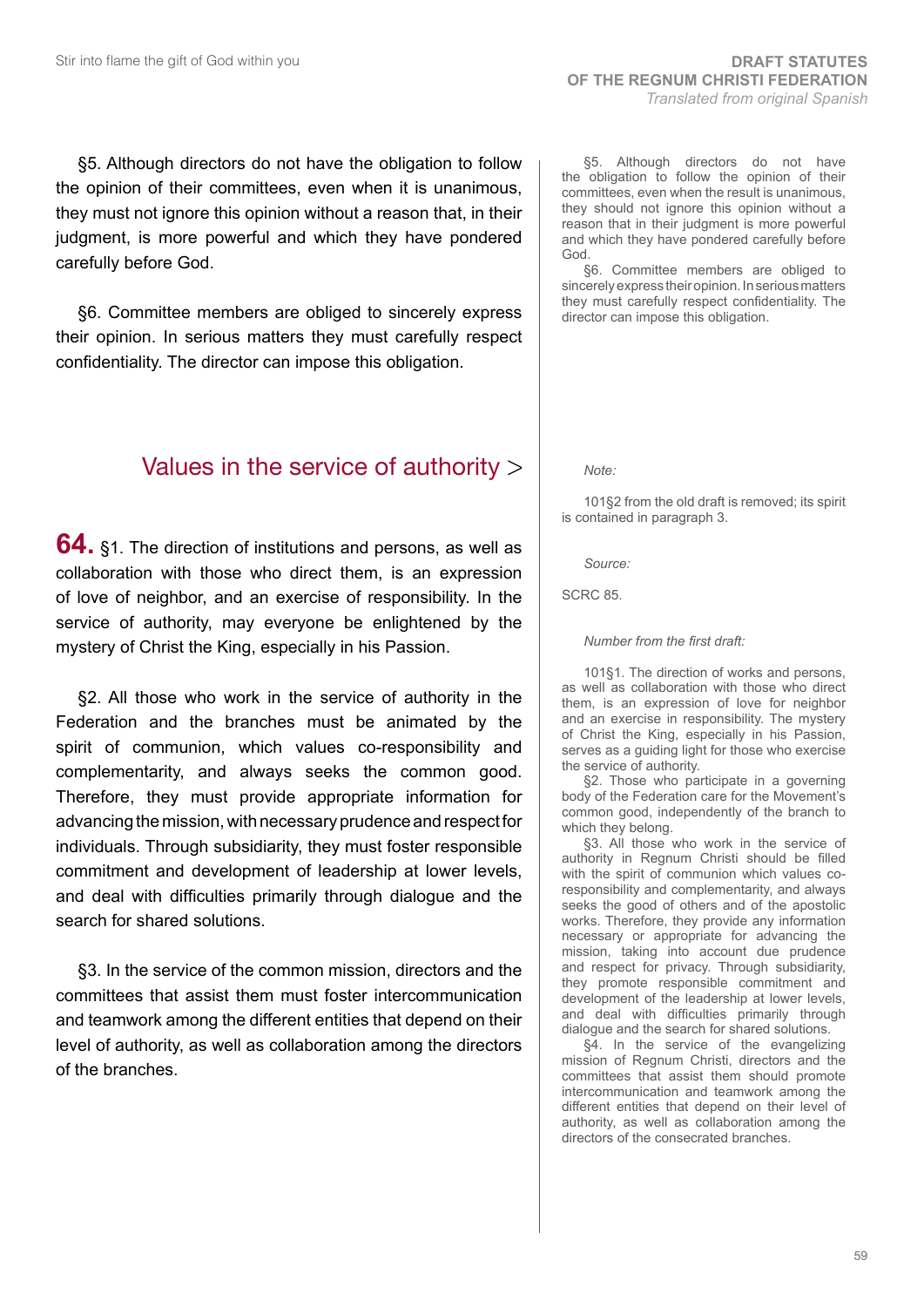#### *Number from the first draft:*

102. In the composition of the governing bodies of the Federation, consideration must be given to complementarity of the various vocations, the participation of the authorities of the consecrated branches and governability.

*Source:*

CLC 126§5; SCRC 88§5; SLCRC 59§4.

*Number from the first draft:*

103. Appropriate consultation should precede the appointments of Federation directors in accordance with the secondary legislation of the Federation.

*Source:*

CLC 190; SLCRC 74.

#### *Number from the first draft:*

105§1. Federation directors may delegate faculties to their collaborators for a specified length of time or *ad casum* [in specific cases], if it is of help in their governance.

§2. They cannot delegate faculties that are linked to the consent of the committees, unless these Statutes explicitly provide for such a possibility and the delegation is done with the consent of the respective committee.

### Composition of the governing bodies of the Federation

**65.** In the composition of the governing bodies of the Federation, consideration must be given to complementarity of the various vocations, the participation of the authorities of the branches and governability.

#### Consultations for appointments

**66.** Appropriate consultation should precede the appointments of directors of the Federation in accordance with the secondary regulation of the Federation.

### Delegation of faculties

**67.** §1. Federation directors may delegate faculties to their collaborators for a specified length of time or *ad casum* [in specific cases], if it is of help in their governance.

§2. They cannot delegate faculties that are linked to the consent of the committees, unless these Statutes explicitly provide for such a possibility, and the delegation is done with the consent of the respective committee.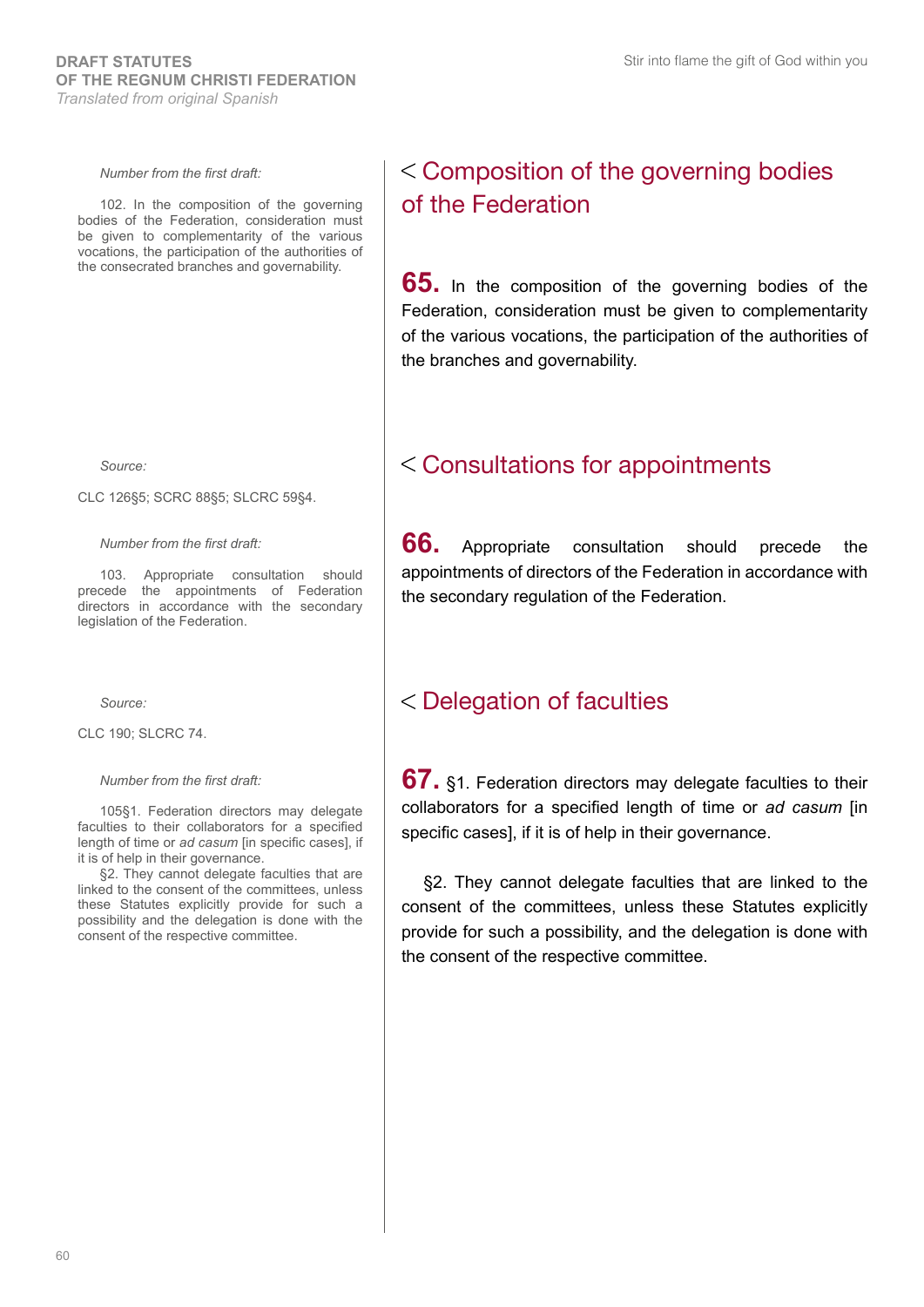# Article 2. The general convention

### Definition >

**68.** The general convention represents the Federation and should be a sign and incarnation of its unity in charity. It has supreme authority over the Federation.

### Ordinary or extraordinary

**69.** §1. The general convention may be ordinary or extraordinary. The ordinary convention is held every six years, at the end of the term of office of the general director and after the celebration of the general chapter of the Legion of Christ and the general assemblies of the Consecrated Women of Regnum Christi and the Lay Consecrated Men of Regnum Christi. In other cases it is extraordinary.

§2. In order to convene an extraordinary, non-elective general convention, the general director must have the consent of the committee and must have heard the opinion of the territorial directors.

§3. The extraordinary non-elective general convention is convened to deal with urgent matters that are particularly important or serious for the life of the whole Federation.

#### *Sources:*

CLC 124§1; SCRC 86§1; SLCRC 58§1.

#### *Number from the first draft:*

106. A general convention of Regnum Christi represents the whole Movement and should be a sign and incarnation of its unity in charity. It has supreme authority over Regnum Christi in the aspects common to the branches, and respects the legitimate autonomy of the branches in accordance with their corresponding Constitutions or Statutes.

#### *Note:*

Reference to the branch is removed from §3, as this is something that is normally the responsibility of the supreme governing body of the branch itself and not the supreme governing body of the Federation. If there is a specific case in which the situation of the branch has become an «urgent matter that is particularly important or serious for the life of the whole Federation,» an extraordinary general convention of the Federation may be convened.

*Sources:*

CLC 129; SCRC 91; SLCRC 61.

*Number from the first draft:*

107§1. The general convention may be ordinary or extraordinary. The ordinary convention is held every six years, at the end of the term of office of the general director and after the celebration of the General Chapter of the Legion of Christ and the General Assemblies of the consecrated women of Regnum Christi and the lay consecrated men of Regnum Christi. In other cases it is extraordinary.

§2. In order to convene an extraordinary non-elective general convention, the general director must have the consent of the committee and have heard the opinion of the territorial directors.

§3. The extraordinary non-elective general convention is convened to deal with urgent matters that are particularly important or serious for the life of the whole Federation or of a branch.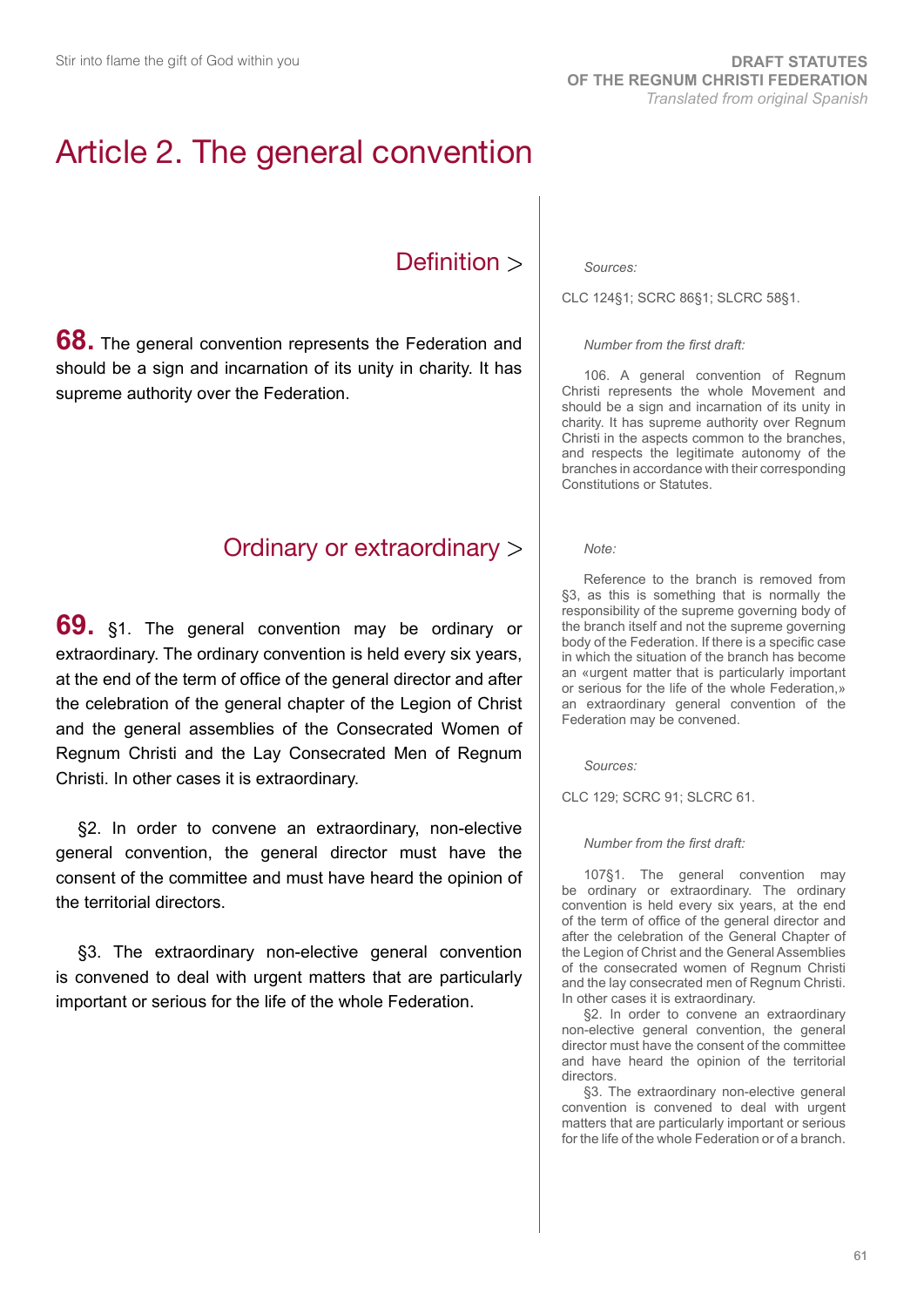*Sources:*

CLC 130; SCRC 90; SLCRC 60.

#### *Number from the first draft:*

108. It is the responsibility of the general convention to:

1.° examine the situation of the world and the Church and how Regnum Christi can better serve their needs in fidelity to its charism; analyze the situation of the Regnum Christi Movement and the most important issues that have been proposed by the territorial conventions and the supreme governing bodies of the consecrated branches;

2.° take the most appropriate measures to safeguard the spirit of the Movement, promote its development and suitable renewal, foster the fulfillment of the mission, confront challenges and address the most important difficulties that arise;

3.° define the priorities of the general government for the next six years;

4.° elect the general government of the Federation, as laid out in the Statutes;

5.° make the necessary amendments to the Statutes, which are submitted to the Holy See for approval; modify or approve the secondary codes of proper law; and give guidelines;

6.° if applicable, make recommendations to any of the consecrated branches with a view to safeguarding the common charism and mission;

7.° establish the criteria for erecting, suppressing, merging and defining the territories; 8.° allocate the goods which form part of the

stable patrimony of the Federation.

### < Purpose and powers

**70.** It is the responsibility of the general convention to:

1.° examine the situation of the world and of the Church and how the Federation can better serve their needs, in creative fidelity to its spirit and mission; analyze the situation of the Federation and the most important issues that have been proposed by the territorial conventions, and by the supreme governing bodies of the branches;

2.° take the most appropriate measures to safeguard the spirit of the Movement, promote its development and appropriate renewal, propel the fulfillment of the mission, confront challenges and address the most important difficulties;

3.° define the priorities of the general government for the next six years;

4.° make the necessary amendments to the Statutes, which must be submitted to the Holy See for approval; modify or approve the secondary codes of proper law; and issue guidelines;

5.° if applicable, make recommendations to any of the branches with a view to safeguarding the common charismatic patrimony;

6.° establish the criteria for erecting, suppressing, merging and defining the territories;

7.° allocate the goods which form part of the stable patrimony of the Federation.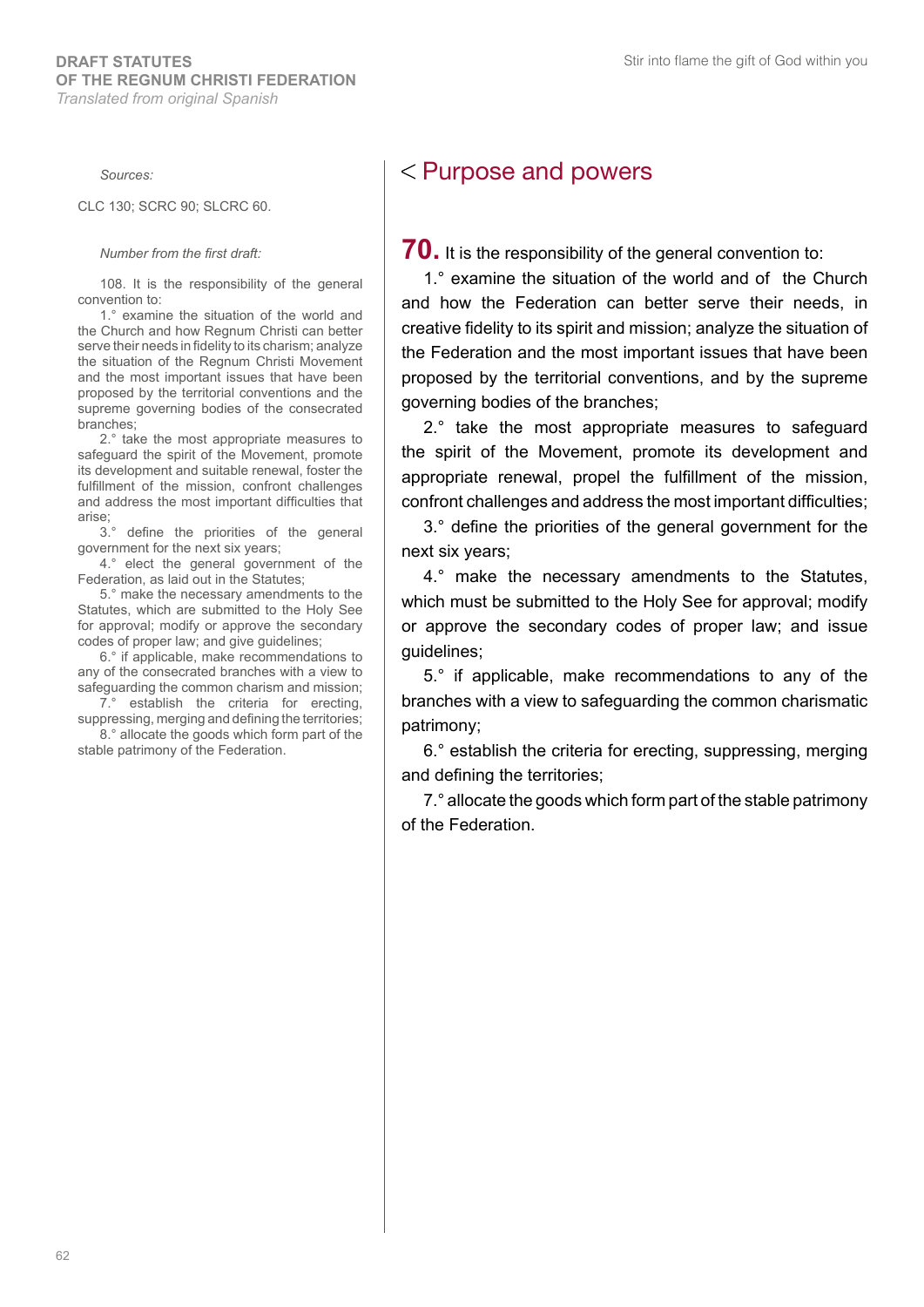### Participants

**71.** §1. The following are convened to the general convention *ex officio*:

1.° the current general director, and the general director from the previous term;

2.° the general moderators of the consecrated branches and their first councilors;

- 3.° the current general committee members;
- 4.° the general administrator;
- 5.° the general secretary;

6.° the territorial directors of the Federation.

§2. A greater number of delegates who are elected participate than those who do so *ex officio*, in accordance with what is established in the procedural regulations of the general convention. The procedural regulations must be approved by the previous general convention.

§3. To ensure adequate representation, the procedural regulations of the general convention shall determine the number of seats for delegates of the associated faithful who participate by election.

§4. For delegates from the branches which participate by election:

1°. each branch is assigned a minimum quota of delegates, as determined by the regulations of the general convention.

2°. the remaining seats are assigned between the branches, proportionally to the total number of members with active voice.

#### *Note:*

Besides being reorganized, this number has a new element: §4, 1º provides for the allocation of a minimum quota of seats for each of the branches, to ensure that all can send at least one elected delegate to the convention. If the composition of the convention was governed only by the criterion of proportionality, a branch with few members would have no elected delegates.

*Sources:*

CLC 132; SCRC 93; SLCRC 63.

*Number from the first draft:*

109§1. The following are convened to the general convention *ex officio*:

1.° the acting general director and the general director from the previous term;

2.° the general moderators of the consecrated branches and their first councilors;

- 3.° the acting general committee members;
- 4.° the general administrator;
- 5.° the general secretary;
- 6.° the Regnum Christi territorial directors.

§2. A number of members greater than that of those who participate *ex officio* participate by election, in accordance with the regulations approved by the previous general convention.

§3. For the consecrated members, each branch is assigned a quota proportional to the total number of members with active voice, as determined by the regulations approved by the previous general convention. The regulations should ensure adequate representation by the lay members.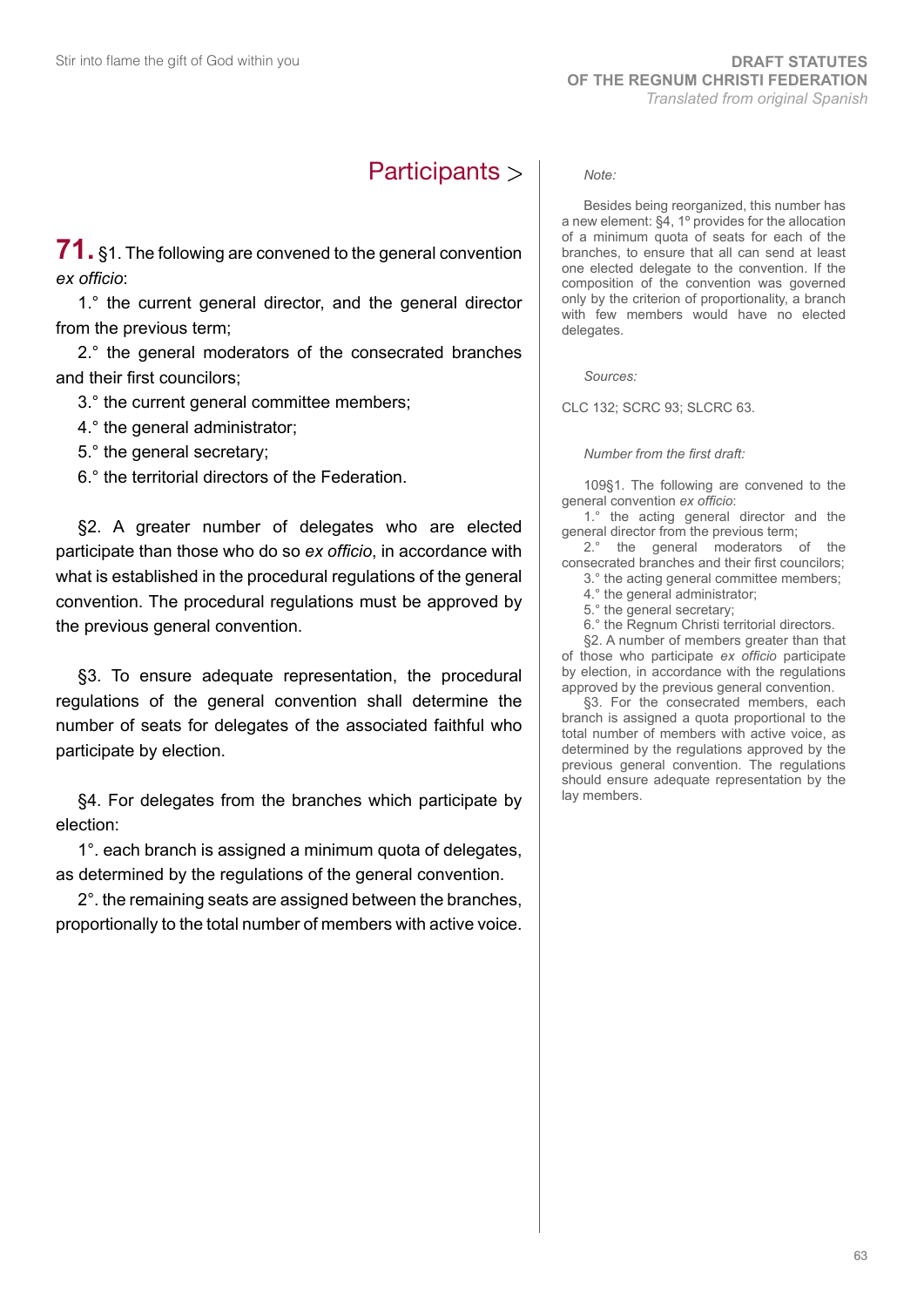Stir into flame the gift of God within you

#### *Sources:*

CLC 131; SCRC 92; SLCRC 62.

*Number from the first draft:*

110. The general convention is governed by these Statutes and by the regulations approved by the general convention itself.

*Source:*

CLC 133.

*Number from the first draft:*

111. A year before the start of an ordinary general convention, and with sufficient time before an extraordinary, the general director, or in the case of vacancy the general vice-director, announces the celebration of the convention and its starting date to the whole Movement.

*Note:*

In this new number, the territorial conventions are only prescribed previous to an ordinary general convention.

*Sources:*

CLC 134; SCRC 94; SLCRC 64.

*Number from the first draft:*

112§1. Before the celebration of an ordinary or extraordinary general convention, a territorial convention is to be held in each territory. It should identify, think through and prepare proposals the territory has for the general convention, as determined by the proper law of the Federation.

§2. Each member may freely send their wishes and suggestions to the territorial convention.

### $<$ Functioning

**72.** The general convention is governed by these Statutes, and by the regulations approved by the general convention itself.

### Announcement of the General Convention

**73.** The general director, or in case of vacancy, the vice general-director, announces the start date of the celebration of the ordinary general convention to Regnum Christi members a year before it begins, and announces an extraordinary general convention with sufficient time in advance.

### Territorial conventions

**74.** §1. Before the celebration of an ordinary general convention, a territorial convention is to be held in each territory as determined by the proper law of the Federation. It should identify, think through, and prepare the proposals the territory has for the general convention.

§2. Each Regnum Christi member may send their wishes and suggestions to the territorial convention.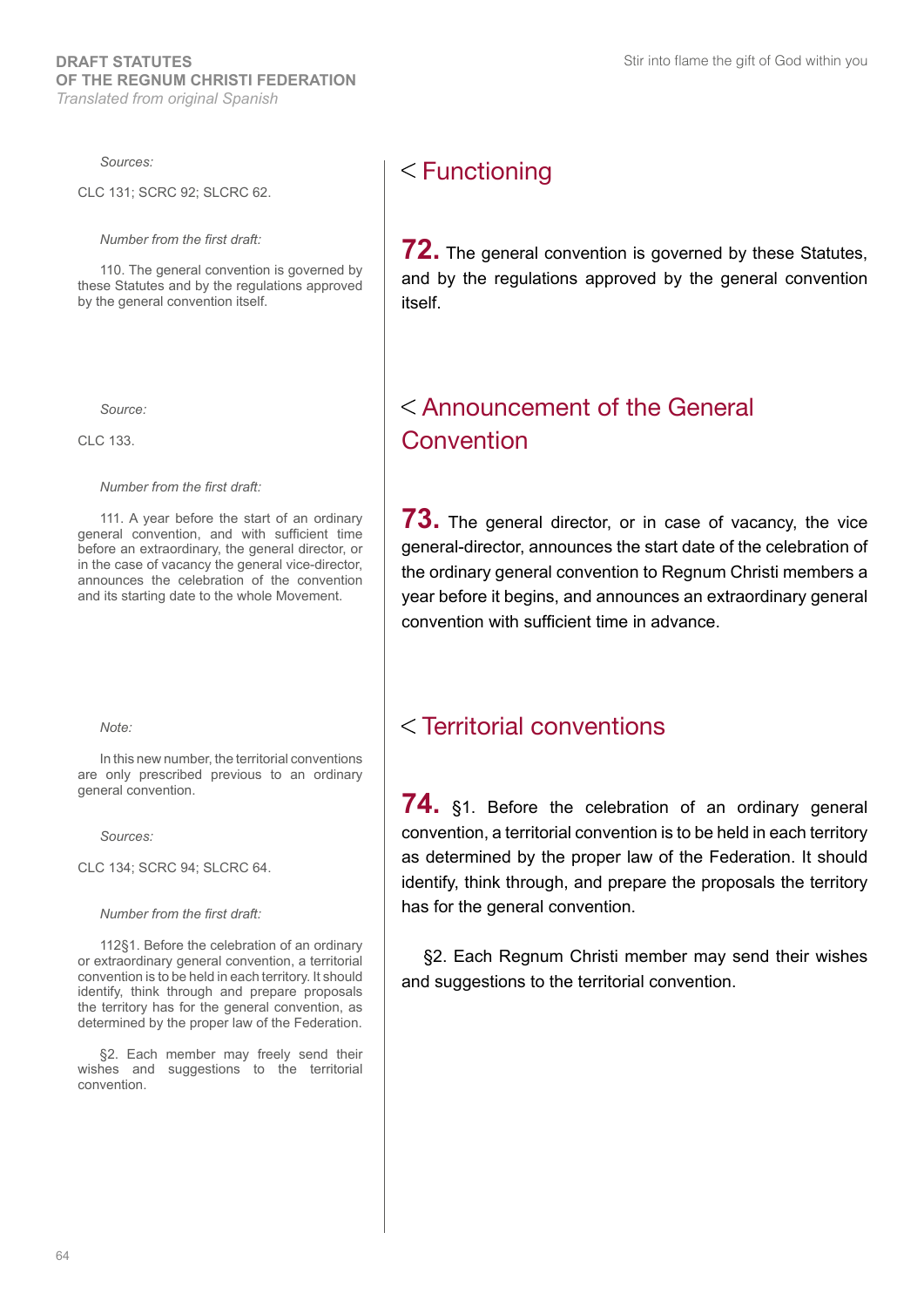### Convocation of the General Convention

**75.** §1. The general director officially convenes an ordinary general convention three months in advance by sending the list of participants and designating the exact starting date and the place where it will be held.

§2. The general director can move up or push back the beginning of the convention by three months, for just cause and with the consent of the general committee.

### Validity of the assembled convention

**76.** The general convention and territorial conventions are considered validly assembled if at least two thirds of the delegates from the branches are present in their place on the day it begins.

### Validity of elections and votes

**77.** In order to be valid, the election of the general government requires the presence of at least two thirds of the delegates from the branches.

*Source:*

CLC 136.

#### *Number from the first draft:*

113§1. The general director officially convenes an ordinary general convention three months in advance by sending the list of participants and designating the exact starting date and place where it will be held.

§2. The general director can move up or push back the beginning of the convention by three months for just cause and with the consent of their committee.

#### *Note:*

As per [CIVCSVA guidelines](http://www.regnumchristi.org/rcstatutes/wp-content/uploads/2017/12/DG-LC-797-2017-English_Translation.pdf), the two thirds are calculated from the branch delegates.



*Source:*

CLC 137.

*Number from the first draft:*

114. The general convention and territorial conventions are considered validly assembled if at least two thirds of the delegates are present in its place on the day it begins.

*Note:*

As per [CIVCSVA guidelines](http://www.regnumchristi.org/rcstatutes/wp-content/uploads/2017/12/DG-LC-797-2017-English_Translation.pdf), the two thirds are calculated from the branch delegates.

*Source:*



 $O26$ 

 $O25$ 

CLC 138.

*Number from the first draft:*

115. In order to be valid, the election of the general government requires the presence of at least two thirds of the delegates of the convention.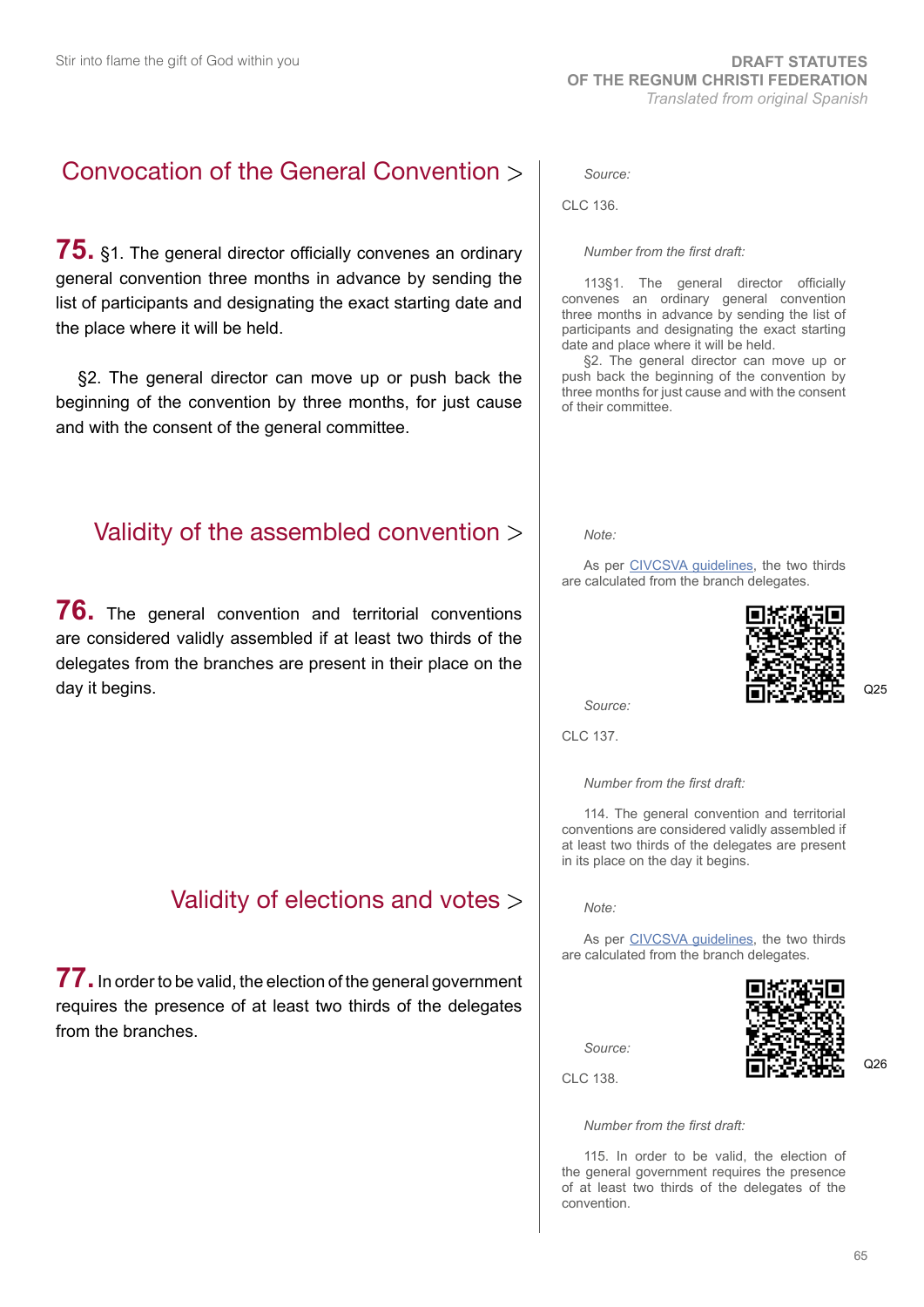*Source:*

CLC 139.

#### *Number from the first draft:*

116§1. Under universal law, in the case of an election, the vote is null and void if it was not free, secret, certain, absolute and determined.

§2. They should abstain from any abuse or partiality, and considering only God and the good of the Movement, elect those whom they consider to be truly worthy and capable.

§3. In elections, procurement of votes either directly or indirectly for oneself or for others is prohibited. Nevertheless, it is not prohibited to discreetly inquire about the abilities or gifts of members that seem suitable for the positions.

§4. No one can licitly vote for themselves.

*Source:*

CLC 142.

#### *Number from the first draft:*

118. All issues analyzed and discussed in the general convention are be resolved in an atmosphere of prayer, discernment and respectful dialogue.

*Sources:*

CLC 143; ECRC 95.

#### *Number from the first draft:*

119§1. General convention resolutions are approved by an absolute majority vote. However, any amendments to the Statutes that the general convention wishes to present to the Holy See must be approved by a two-thirds majority vote.

§2. With an absolute majority vote, the general convention can order that the general director, with the consent of their committee, decide on a particular matter and communicate it by general decree.

**78.** §1. Under universal law, in the case of an election, the vote is null and void if it was not free, secret, certain, absolute and determined.

§2. All should abstain from any abuse or partiality and consider only God and the good of the Federation in electing those whom they consider to be truly worthy and capable.

§3. In the elections, procurement of votes, either directly or indirectly, for oneself or for others, is prohibited. Nevertheless, it is not prohibited to discreetly inquire about the abilities or gifts of members that seem suitable for the positions.

§4. No one can licitly vote for themselves.

### **K** Resolutions of the General Convention

**79.** All issues analyzed and discussed in the general convention are to be resolved in an atmosphere of prayer, discernment and respectful dialogue.

**80.** §1. General convention resolutions are approved by an absolute majority vote. However, any amendments to the Statutes that the general convention wishes to present to the Holy See must be approved by a two-thirds majority vote.

§2. With an absolute majority vote, the general convention can mandate that the general director, with the consent of the general committee, decide on a particular matter and communicate it by general decree.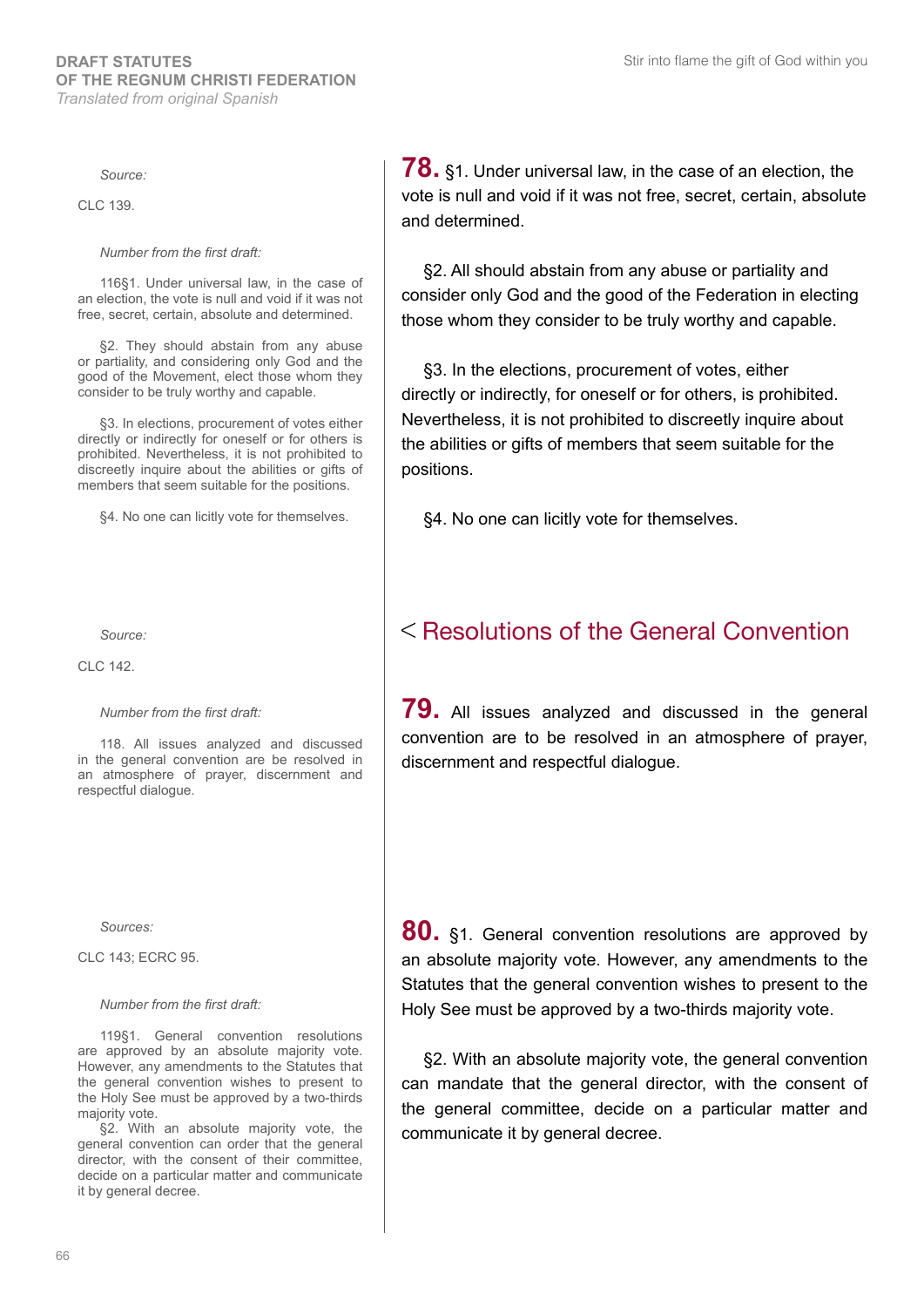### Promulgation of decrees and communiqués of the General Conventio

81. §1. The general director promulgates the general convention's resolutions by means of the general convention's decrees.

§2. Decrees can only be modified or abrogated by successive general conventions.

§3. All other provisions and exhortations that the general convention considers appropriate to be made known to all members of the branches and associated faithful are to be published in communiqués of the convention.

*Source:*

CLC 144.

*Number from the first draft:*

120§1. The general director promulgates general convention resolutions by means of general convention decrees.

§2. Decrees can only be modified or abrogated by successive general conventions.

§3. All other provisions and exhortations the general convention considers should be made known to all Regnum Christi members are published in communiqués of the convention.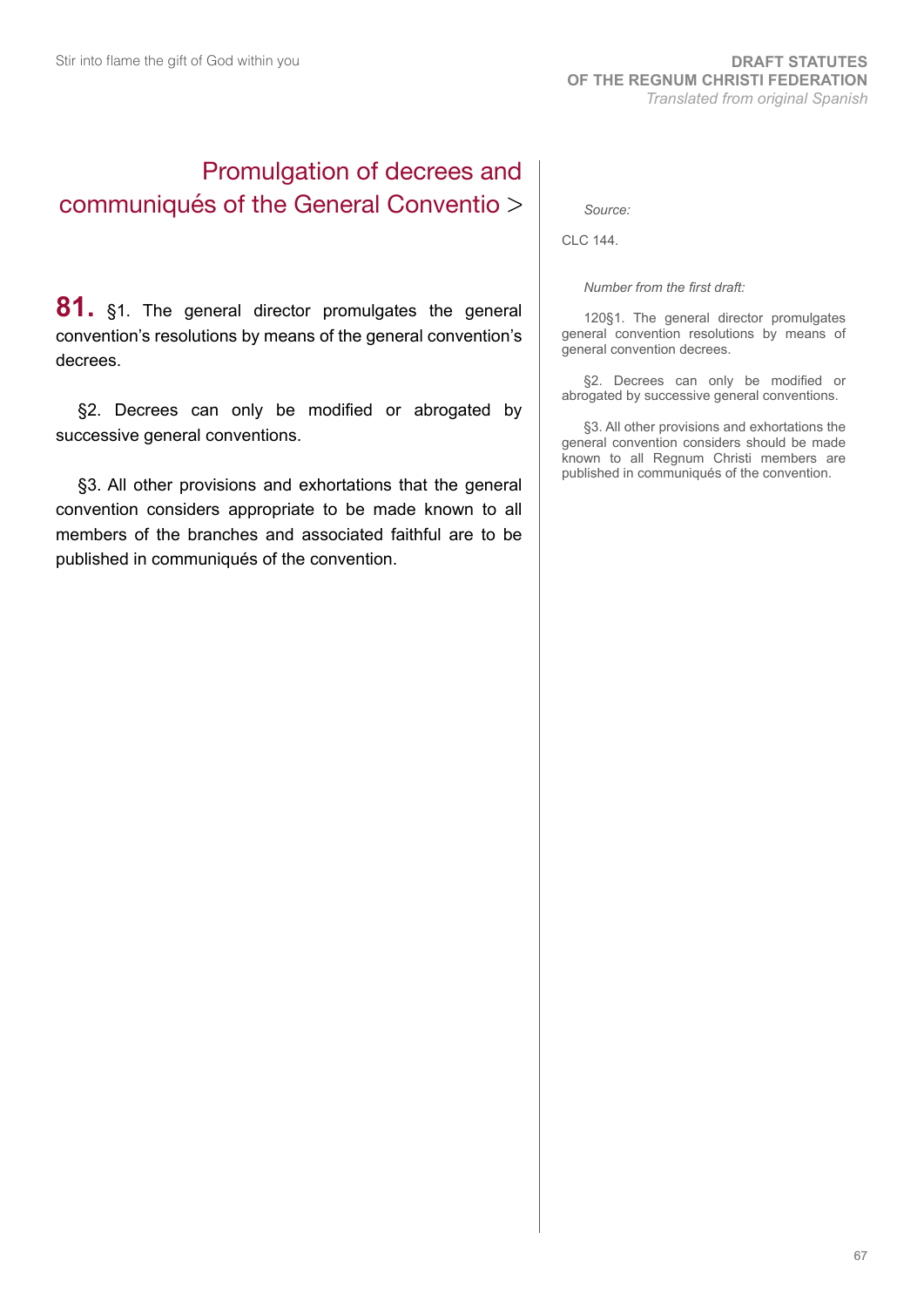# Article 3. The general government

#### *Note:*

The territorial assemblies did not show consensus in their responses regarding the person of the general director; there are different, and even mutually exclusive, views, and the lack of consensus shows that this topic still needs reflection and dialogue. Therefore, this draft preserves the five original options, so that they can be discussed at the first session of the General Chapter and Assemblies (April 2018), with a view towards a deliberative discussion at the second session of the Chapter and Assemblies (November 2018).

Once the figure of the general director is defined, it will be necessary to write the numbers on modalities of election, requirements for the position and procedures for resignation, removal or deposition.

*Sources:*

CLC 145-147; SCRC 96; SLCRC 66.

*Number from the first draft:*

121. [For the duration of the approval *ad experimentum* of the Statutes, the Regnum Christi general director is *ex officio* the general director of the Legionaries of Christ. The general governments of the branches of the lay consecrated men and the consecrated women of Regnum Christi will be consulted to submit names and other considerations to the Legion of Christ's general chapter. Before the final approval of the Statutes, the general convention will assess whether to maintain or modify this formula, after hearing the opinion of the supreme governing bodies of the consecrated branches].

*Sources:*

CLC 145-147; SCRC 99; SLCRC 68.

### $<$  The general director

**82.** Option 1: The general director of the Federation is *ex officio* the general director of the Legion of Christ.

Option 2: The general director of the Federation is *ex officio* the general director of the most numerous consecrated branch.

Option 3: The general director of the Federation is one of the three general moderators of the branches, elected by the general convention.

Option 4: The general director of the Federation is a Legionary of Christ, elected by the general convention.

Option 5: The general director of the Federation is a member of one of the branches, elected by the general convention.

### $<$  Qualities

83. The general director must:

1.º be a (man or woman) of God, able to foster communion in Regnum Christi, and fidelity to the Church;

2.º have extensive knowledge of the life of Regnum Christi and experience in the apostolate

3.º have the traits needed to govern, especially prudence, honesty, fortitude, the ability to inspire, motivate, launch, and project others, and be competent in administrative matters;

4.º be in good physical and mental health;

5 .º enjoy wide esteem in Regnum Christi.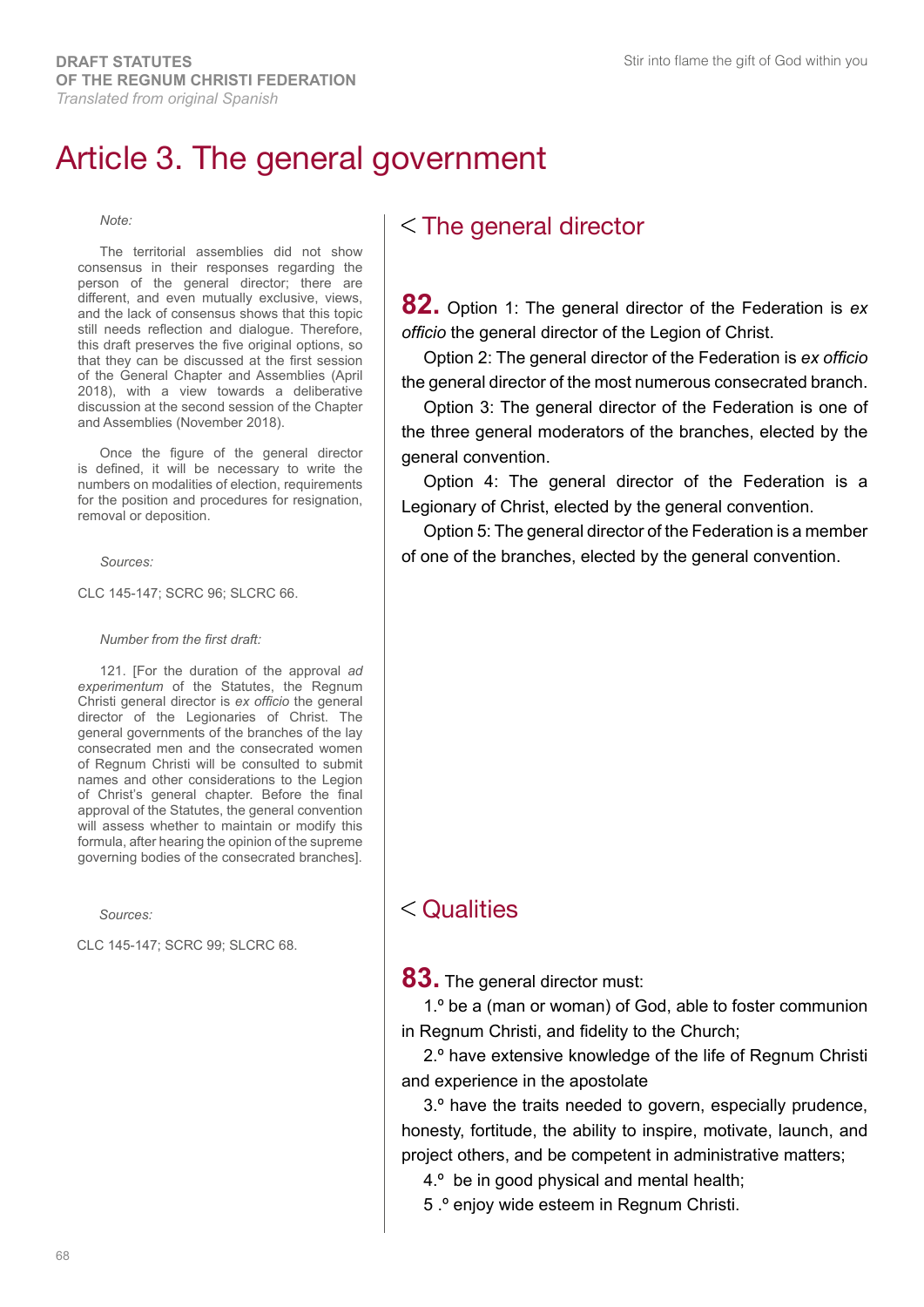### Mission and priorities

**84.** §1. The general director has the mission of directing the Federation in such a way that it safeguards its common charismatic patrimony and carries out its mission in the Church.

§2. Therefore, their priorities are:

1.° foster communion in the Federation;

2.° further the consolidation, projection and development of the apostolic activity of the Federation at the service of evangelization;

3.° promote the deepening and spreading of the spirituality of the Federation;

4.° promote the identity and mission of the Regnum Christi laypeople and ECYD youth;

5.° promote the growth of all branches.

### Functions

**85.** In addressing the priorities mentioned in no. 84, the general director should:

1.° implement the directives and guidelines issued by the general convention;

2.° ensure that everyone, especially the territorial directors, carry out their responsibilities in accordance with proper law;

3.° direct all close collaborators in guiding the consolidation, projection and development of the Federation and its apostolic activity. The general director especially promotes the implementation of international initiatives for members' formation, particularly for formators, and initiatives to promote joint vocational work;

4.° collaborate with the general moderators of the branches;

5.º make themselves present in the territories in order to foster the common mission;

6.° consolidate the patrimony of the Federation, supervise the administration of its goods, and promote a healthy economy based on solidarity;

7.° promote appropriate institutional communication;

8.° maintain relations with the Holy See.

*Sources:* CLC 148; SCRC 100; SLCRC 70.

#### *Number from the first draft:*

122§1. The general director has the mission of directing the Federation in such a way that Regnum Christi safeguards its spiritual charism and carries out its mission in the Church.

§2. Therefore, the priorities of the general director are to:

1.° foster communion in Regnum Christi, ensuring unity among the branches;

2.° further the consolidation, projection and development of the apostolic activity of the Movement at the service of evangelization;

3.° promote the deepening and spreading of the spirituality of the Movement;

4.° promote the identity and mission of the lay members and ECYD members;

5.° promote the growth of all branches of the Movement and ECYD.

#### *Sources:*

CLC 149; SCRC 101; SLCRC 71.

*Number from the first draft:*

123. In addressing the priorities mentioned in n. 122, the general director should:

1.° implement the directives and guidelines issued by the general convention;

2.° ensure that everyone -especially the territorial directors- carry out their responsibilities in accordance with proper law;

3.° direct all close collaborators in guiding the consolidation, projection and development of the Movement and its apostolic activity. The general director promotes in a special way the implementation of international initiatives for members' formation, particularly of formators, and initiatives to promote joint vocational work among all vocations to the Movement;

4.° collaborate with the general moderators of the consecrated branches;

5.° visit the territories in order to foster the mission of the Movement;

6.° consolidate the patrimony of the Movement, supervise the administration of its goods and promote a healthy economy based on solidarity;<br>7.° promote

suitable institutional communication;

8.° maintain relations with the Holy See.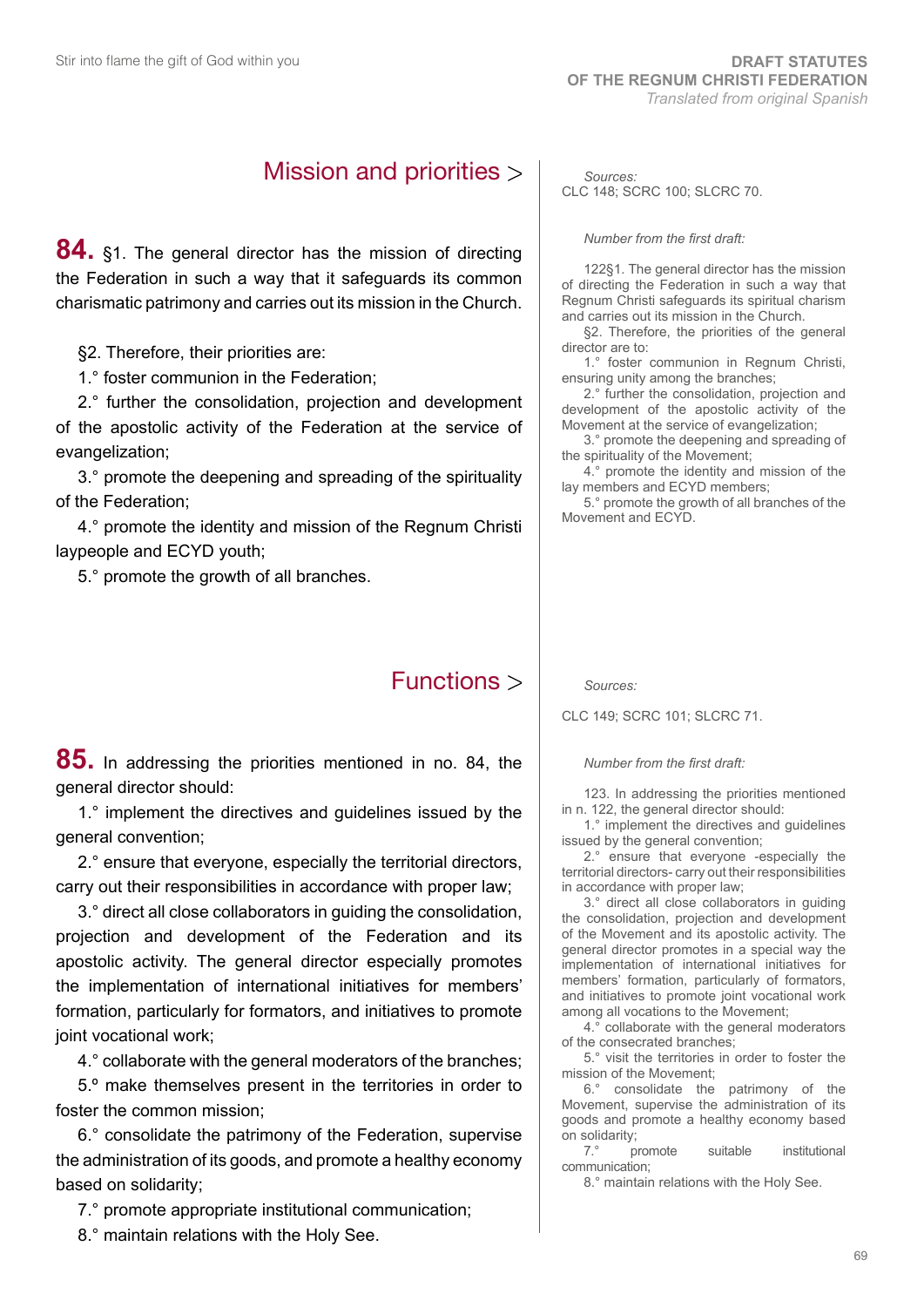#### *Note:*

In this number, the method of appointment of the members of the general committee is changed with respect to the previous draft. This change is to respect the authority of the general moderator of the branch over the members of their own council. It also favors the possibility of choosing the most suitable persons among all the general councilors, given that the delegates of the general convention will often not have sufficient knowledge of the members of the other branches.

#### *Number from the first draft:*

126. The general committee is composed of:

1.° the general director of the consecrated women of Regnum Christi;

2.° the general director of the lay consecrated men of Regnum Christ;

3.° two lay members elected by the general convention;

4.° five members elected by the general convention from among the general councilors of the consecrated branches, as established by the convention regulations. The number of representatives from the various branches should be proportional to the number of their members.

*Sources:*

CLC 155; SCRC 105; SLCRC 73§1.

#### *Number from the first draft:*

127§1. General committee members should be exemplary in virtue; prudent; profoundly knowledgeable in regard to the Movement and the human heart; devoted to the common good; filled with apostolic zeal; experienced in human affairs and relationships; and especially gifted in working as a team with the general director and the other members.

§2. General committee members must be Movement members and have completed at least the thirty-fifth year of age. If they are a consecrated member, they should have completed at least the fifth year of perpetual profession or final vows. If they are a layperson, they should have completed at least ten years of incorporation in the Movement.

§3. Consecrated members on the general committee must have their residence in the city of Rome.

### Composition of the general committee

**86.** The general committee is composed of:

1.° [the general director of the Legion of Christ];

2.° "the general director of the Consecrated Women of Regnum Christi;

3.° the general director of the Lay Consecrated Men of Regnum Christi;

4.° four or five members from among the general councilors of the branches. These are chosen by common consent among the general moderators and the general director of the Federation, seeking suitable representation of the branches and in accordance with the proper law of the Federation. They are appointed by the general moderator of their respective branch, with the consent of the general council and in accordance with the procedures established in the proper law of the branch;

5.° two of the associated faithful, elected as established in secondary regulations.

### Qualities and requirements

**87.** §1. General committee members must be examples of virtue; prudent; deeply knowledgeable in regard to the life of Regnum Christi and the human heart; devoted to the common good; filled with apostolic zeal; experienced in interpersonal skills and relationships; and especially gifted in working as a team with the general director and the other members.

§2. General committee members who belong to a branch must have their residence in Rome.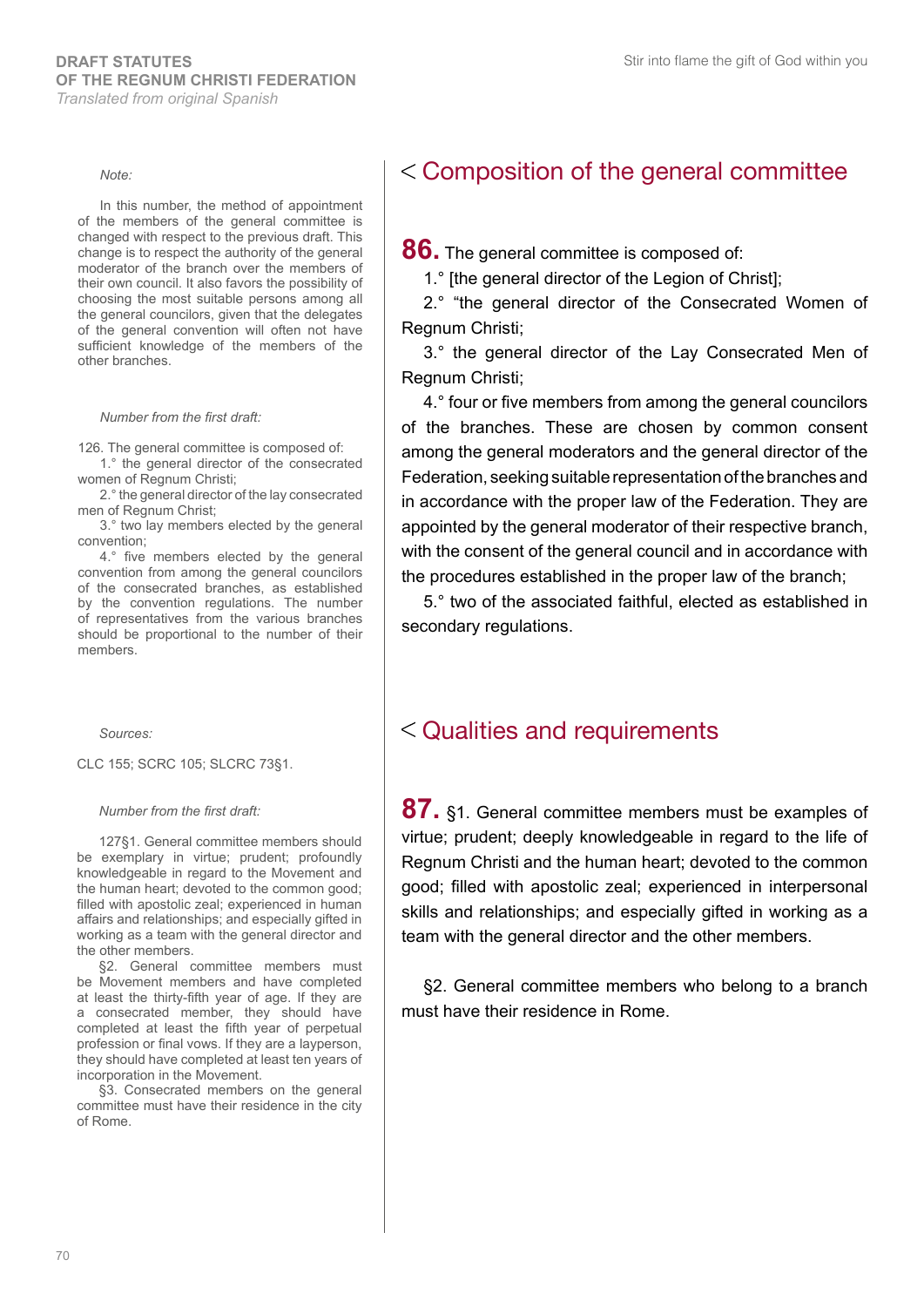### Acts which require the consent of the general committee

**88.** In accordance with these Statutes, the general director must have the consent of the general committee to:

1.° authorize the opening or closing of an institutional apostolic activity of the Federation that operates on an interterritorial level (see no. 44§3);

2.° approve the statutes of an institutional apostolic activity of the Federation that operates on an inter-territorial level (see no. 44§3);

3.° delegate faculties in accordance with the provisions of no. 67§2;

4.° convene an extraordinary non-elective general convention (see no. 69§2);

5.° move up or delay the start of the general convention for three months (see no. 75§2);

6.° decide on the drafting of the decrees from the general convention (see no. 80§2);

7.° appoint the general administrator (see no. 93§1);

8.° appoint a new general administrator, if this post becomes vacant (see no. 93§4);

9.° appoint the general secretary (see no. 96§1);

10.° appoint territorial administrators (see no. 107§1);

11.° dispose of property in the territories to finance needs and projects of the Federation (see no. 122);

12.° perform acts of alienation of the patrimony of the Federation that are goods of the Federation and exceed the amount determined by secondary regulations (see no. 123§1,2°);

13.° authorize acts of extraordinary administration with regard to goods of the Federation (see no. 124§2,1°);

14.° authorize the acceptance of donations with obligations or conditions attached (see no. 127).

#### *Number from the first draft:*

128. In accordance with these Statutes, the general director must have the consent of the general committee to:

1.° authorize the opening or closing of an institutional apostolic activity of the Federation that operates on an international or interterritorial level (see no. 45§3);

2.° approve the Statutes of an institutional apostolic activity of the Federation that operates on an international or inter-territorial level (see no. 45§3);

3.° delegate faculties in accordance with the provisions of no. 105§2;

4.° convene an extraordinary non-elective general convention (see no. 107§2);

5.° move up or delay the start of the general convention for three months (see no. 113§2);

6.° decide on the drafting of the decrees from the general convention (see no. 119§2);

7.° convene the general plenary meeting (see no. 124§1);

8.° invite lay members to participate in the general plenary meeting (see no. 124§2,6°);

9.° appoint a new general administrator, if this post becomes vacant (see no. 133§4);

10.° appoint the general secretary (see no. 136§1);

11.° appoint territorial directors (see no. 138);

12.° appoint territorial administrators (see no. 146§1);

13.° dispose of property in the territories to finance needs and projects of the Federation (see no. 163);

14.° perform acts of alienation of the patrimony of the Federation that are goods of the Federation and exceed the amount determined by secondary legislation (see no. 164§1,2°);

15.° authorize acts of extraordinary administration with regard to goods of the Federation (see no. 165§2,1°);

16.° authorize the acceptance of donations with obligations or conditions attached (see no. 168);

17.° approve territorial regulations containing exceptions to proper law in organizational matters (see no. 171§4).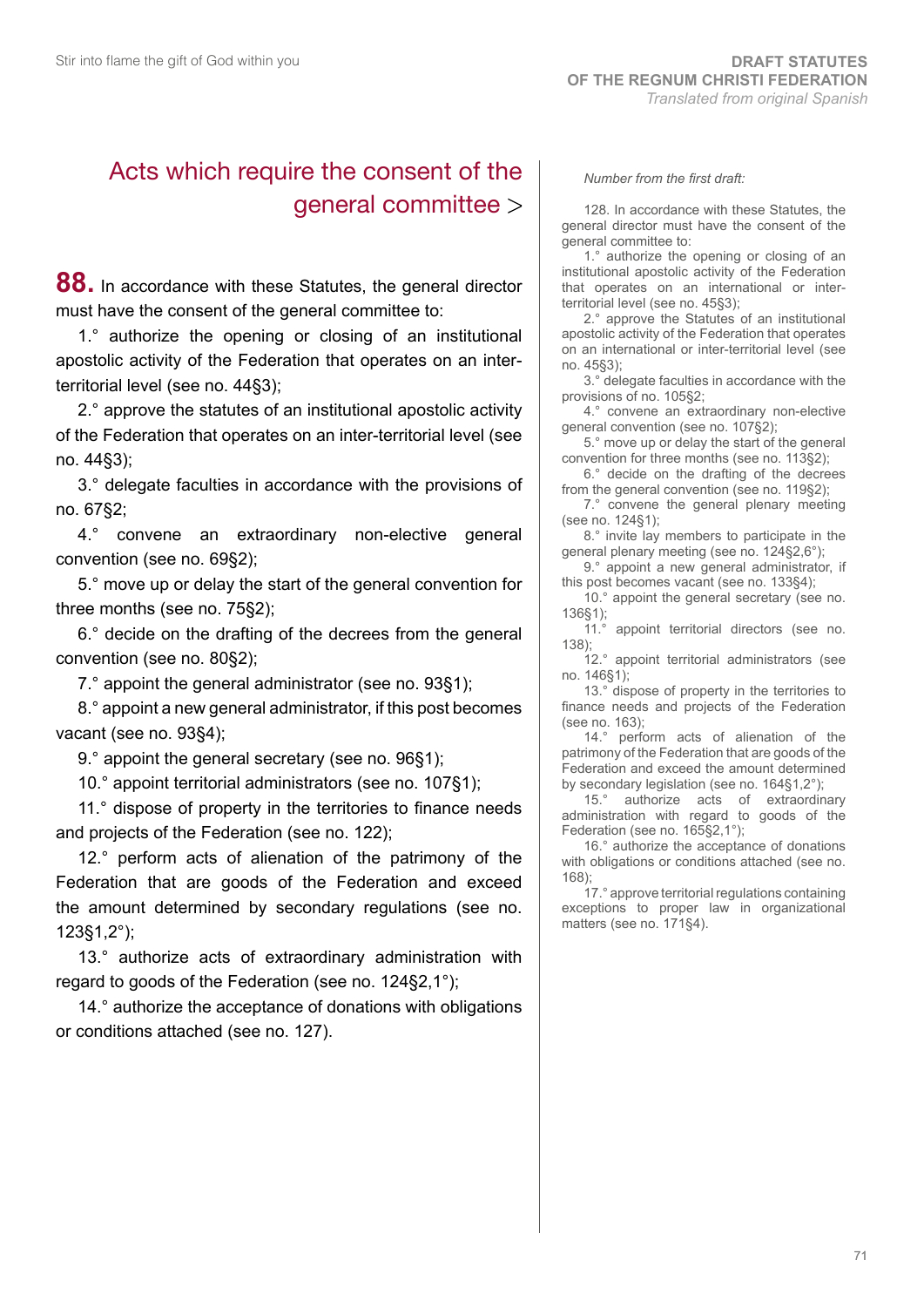*Sources:*

CLC 165; SCRC 106; SLCRC 76.

#### *Number from the first draft:*

130§1. The general director may accept or reject the resignation of a general committee member after hearing the counsel of the other general committee members.

§2. For a grave cause, elected general committee members (see nos. 126 3.° y 4.°) may be removed or exonerated from their position at the petition of the general director or of more than half of the committee members by collegial vote.

§3. In case of the death of a committee member and in the cases mentioned in the preceding paragraphs, the general committee must elect a new member to fill the vacant office by collegial vote.

### Acts which require the counsel of the general committee

**89.** In accordance with these Statutes, the general director must have the counsel of the general committee to:

1.° approve acts of extraordinary administration proposed by the territorial director regarding goods of the territory (see no. 124§2,1°);

2.° dispense from the observance of a norm of proper law (see no. 129§2).

### **K** Resignation or substitution

**90.** §1. The general moderator of the respective branch may accept or reject the resignation of a general committee member, after hearing the counsel of the other general committee members.

§2. For a grave reason, general committee members appointed in accordance with no. 86 4.° and 5.° may be removed or dismissed from their position at the request of the general director or more than half of the committee members, by a collegial vote of the committee.

§3. In the case of the death of a committee member and in the cases mentioned in the preceding paragraphs, a substitute is appointed in accordance with no. 86 4.° and 5.°.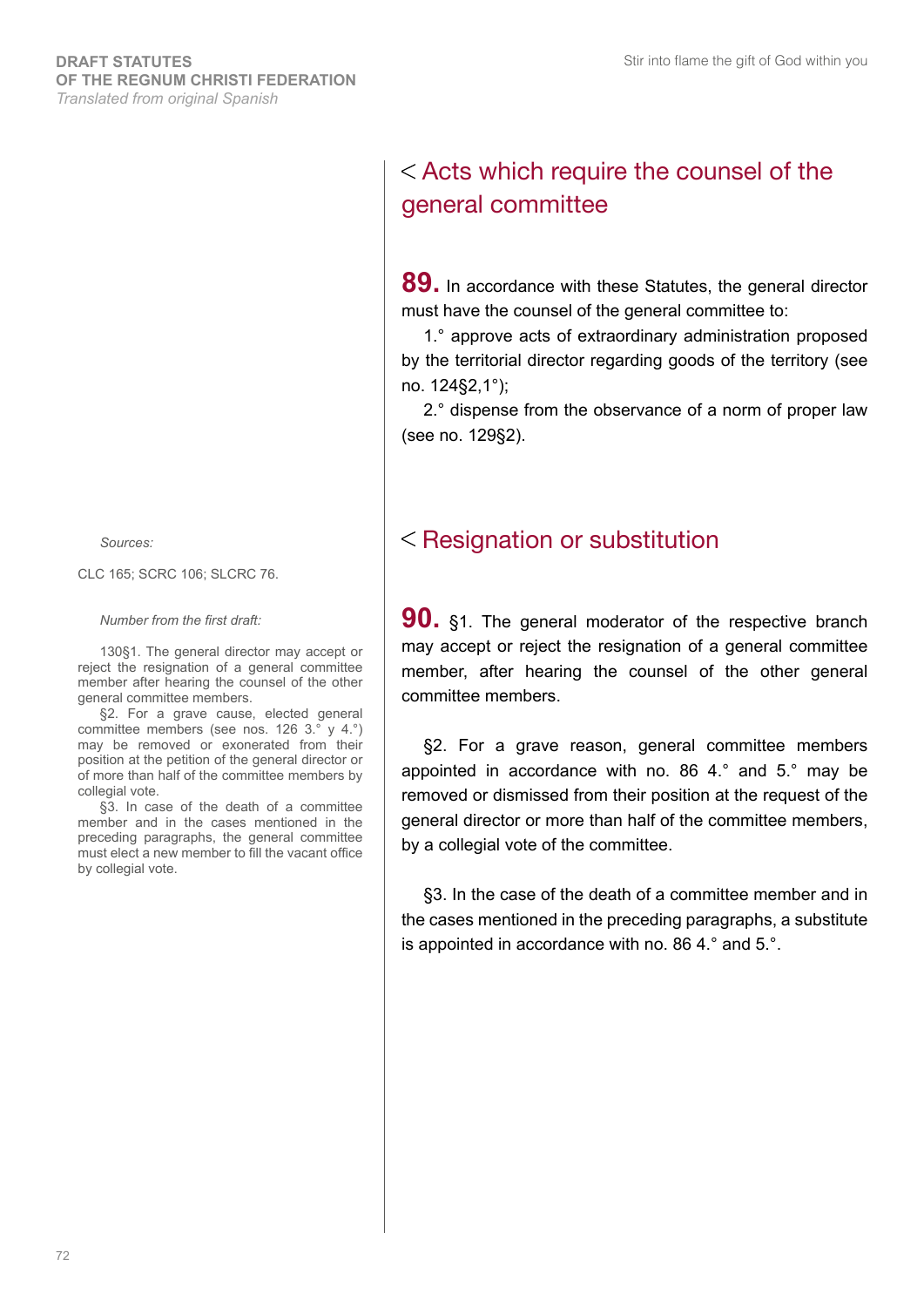## The general vice-director

**91.** §1. The general vice-director is elected by the general convention from among the general committee members, once the latter has been formed.

§2. When the general director is impeded or the office is vacant, the general vice-director:

1.º assumes all the obligations and rights of the office of general director;

2.º is forbidden to make any innovations in the governance of the Federation while in office.

## Elective general convention in the case of vacancy  $>$

**92.** [While the general director of the Federation is *ex officio* the general director of the Legion of Christ, if the office of general director becomes vacant, once the extraordinary elective general chapter of the Legion of Christ is held, a general convention to form the new general committee must also be held].

*Sources:*

CLC 166-169; SLCRC 75.

*Number from the first draft:*

131§1. The general vice-director is elected by the general convention from among the general committee members, once the latter has been formed.

§2. When the general director is impeded or the office is vacant, the general vice-director:

1.° assumes all the obligations and rights of the office of general director;

2.° is forbidden to make any innovations in the governance of the Federation while in office.

*Note:*

This number must be formulated according to what is decided for the figure of the general director.

#### *Number from the first draft:*

132. [While the Regnum Christi general director is *ex officio* the general director of the Legion of Christ, if the office of general director becomes vacant, once the next extraordinary elective general chapter is held a general convention to form the new general committee must also be held].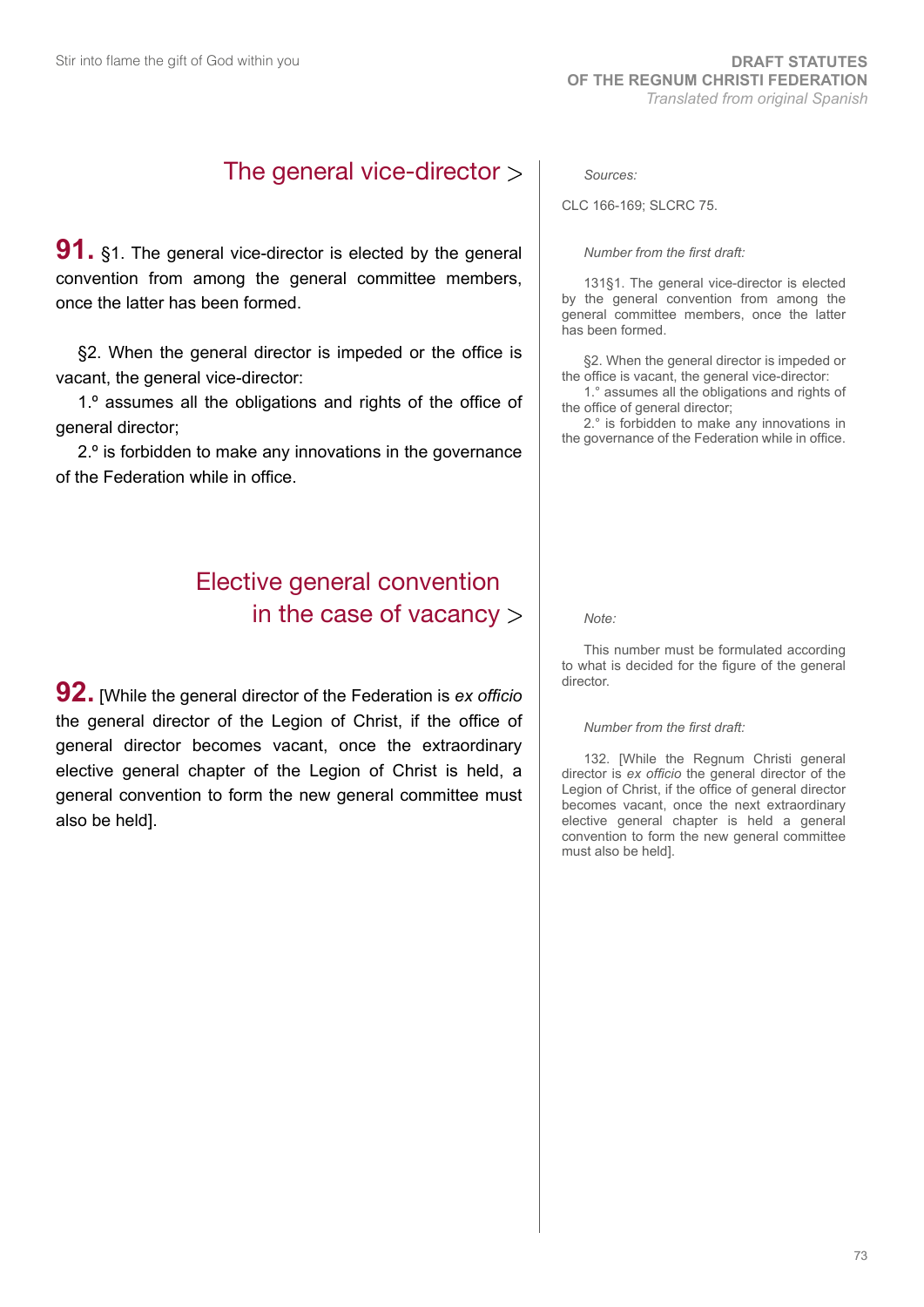#### *Note:*

In this number, the method of designating the general administrator is changed with respect to the previous draft. This change seeks to facilitate the selection of the most suitable person, given that the delegates of the general convention will often not have sufficient knowledge of the members of the other branches.

*Sources:*

CLC 173; SCRC 127; SLCRC 92.

#### *Number from the first draft:*

133§1. General administrators are elected by the general convention for a six-year term. When this term is over, they can be reelected more than once.

§2. They must be a member who is competent in administration, prudent, humble, patient and helpful, skilled in human relations and experienced in business management.

§3. The general administrator must be a consecrated member who has completed at least the thirty-fifth year of age and the fifth year of perpetual profession or final vows.

§4. If for some reason this position becomes vacant, the general director is to appoint a new general administrator with the consent of the committee.

§5. The general administrator must have their residence in Rome.

*Sources:*

CLC 174; SCRC 127§2; SLCRC 92§2.

*Number from the first draft:*

134. General administrators cannot be general committee members. They ordinarily participate in general committee meetings.

## $<$  The general administrator

**93.** §1. The general administrator is appointed by the general director, with the consent of the general committee, for a threeyear term. When this term is over, they can be re-appointed to this position more than once.

§2. They must be a member who is competent in administration, prudent, humble, patient, helpful, possessing good interpersonal skills, and experienced in business management.

§3. The general administrator must be a member of one of the branches who is at least thirty-five years old, and have made their perpetual profession or final vows at least five years prior.

§4. If for some reason this position becomes vacant, the general director is to appoint a new general administrator with the consent of the committee.

§5. The general administrator must have their residence in Rome.

**94.** General administrators cannot be general committee members. They ordinarily participate in the meetings of the general committee.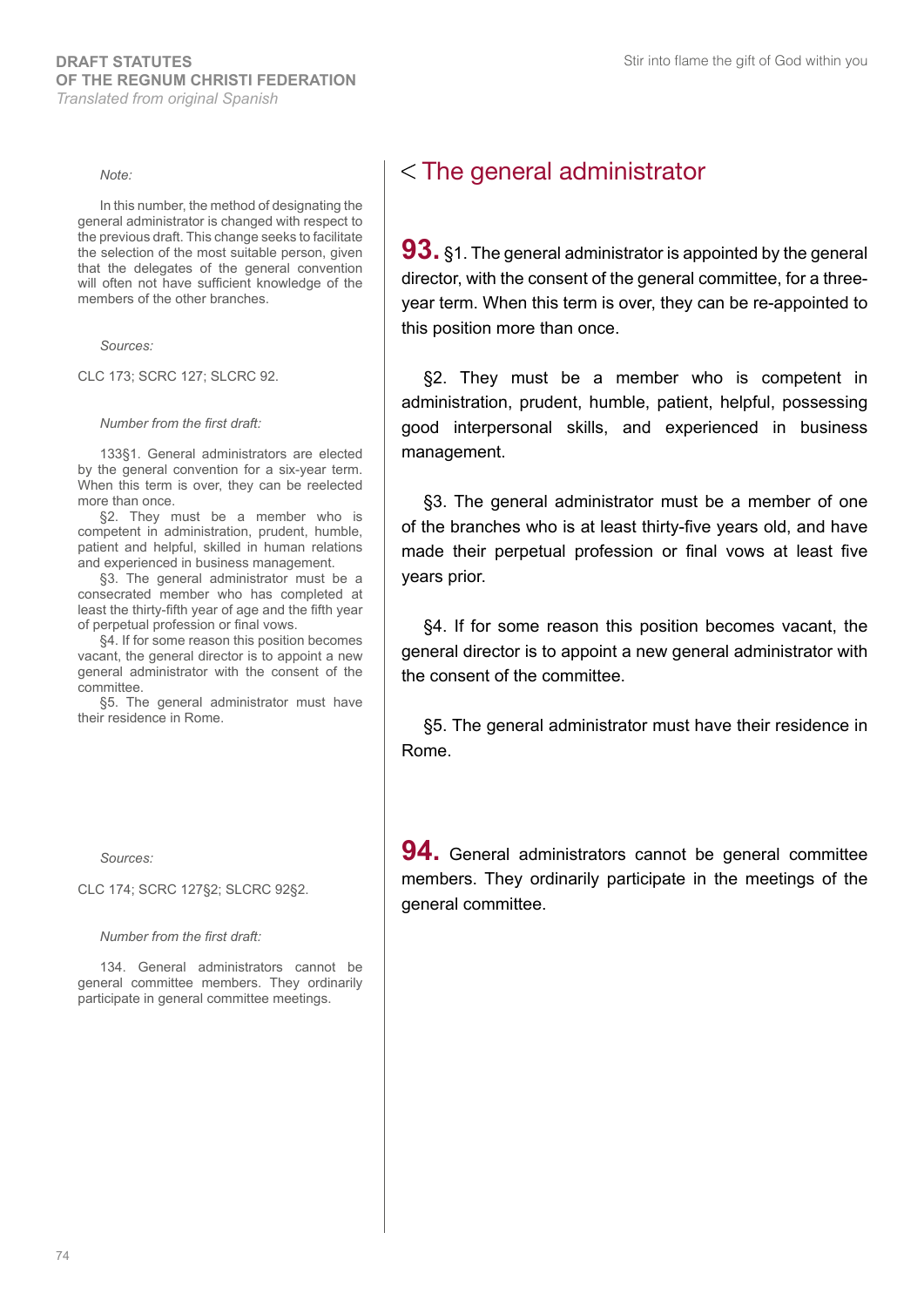## Duties and faculties of the general administrator

**95.** §1. The general administrator is responsible for the ordinary administration of the goods of the Federation under the authority of the general director, and in accordance with universal, proper and civil law.

§2. Besides abiding by canon 1284 of the Code of Canon Law, the general administrator should in particular:

1.º assist the general director in the increase and distribution of available goods—especially the revenue from the patrimonial goods of the Federation— in accordance with the established purposes;

2.º ensure that the goods of the Federation are not damaged or diminished;

3.º assist the administrators, particularly the territorial administrators, and supervise their work;

4.º organize the documentation relating to the administration of the Federation and ensure it is kept up to date;

5.º carry out or oversee audits;

6.º keep the general director and the general committee regularly informed on the state of the administration, above all with an annual financial report.

*Sources:*

CLC 175; SCRC 127; SLCRC 92.

*Number from the first draft:*

135§1. The general administrator is responsible for the ordinary administration of the goods of the Federation under the authority of the general director and in accordance with universal, proper and civil law.

§2. Besides abiding by canon 1284 of the Code of Canon Law, the general administrator should in particular:

1.° help the general director in the increase and distribution of available goods—especially the revenue from the patrimonial goods of the Federation—according to the established purposes;

2.º ensure that the goods of the Federation are not damaged;

3.º assist the administrators, particularly the territorial administrators, and supervise their work;

4.º organize the documentation relating to the administration of the Federation and ensure it is kept up to date;

5.° carry out or oversee audits;

6.º keep the general director and the general committee regularly informed on the state of the administration, above all with an annual financial report.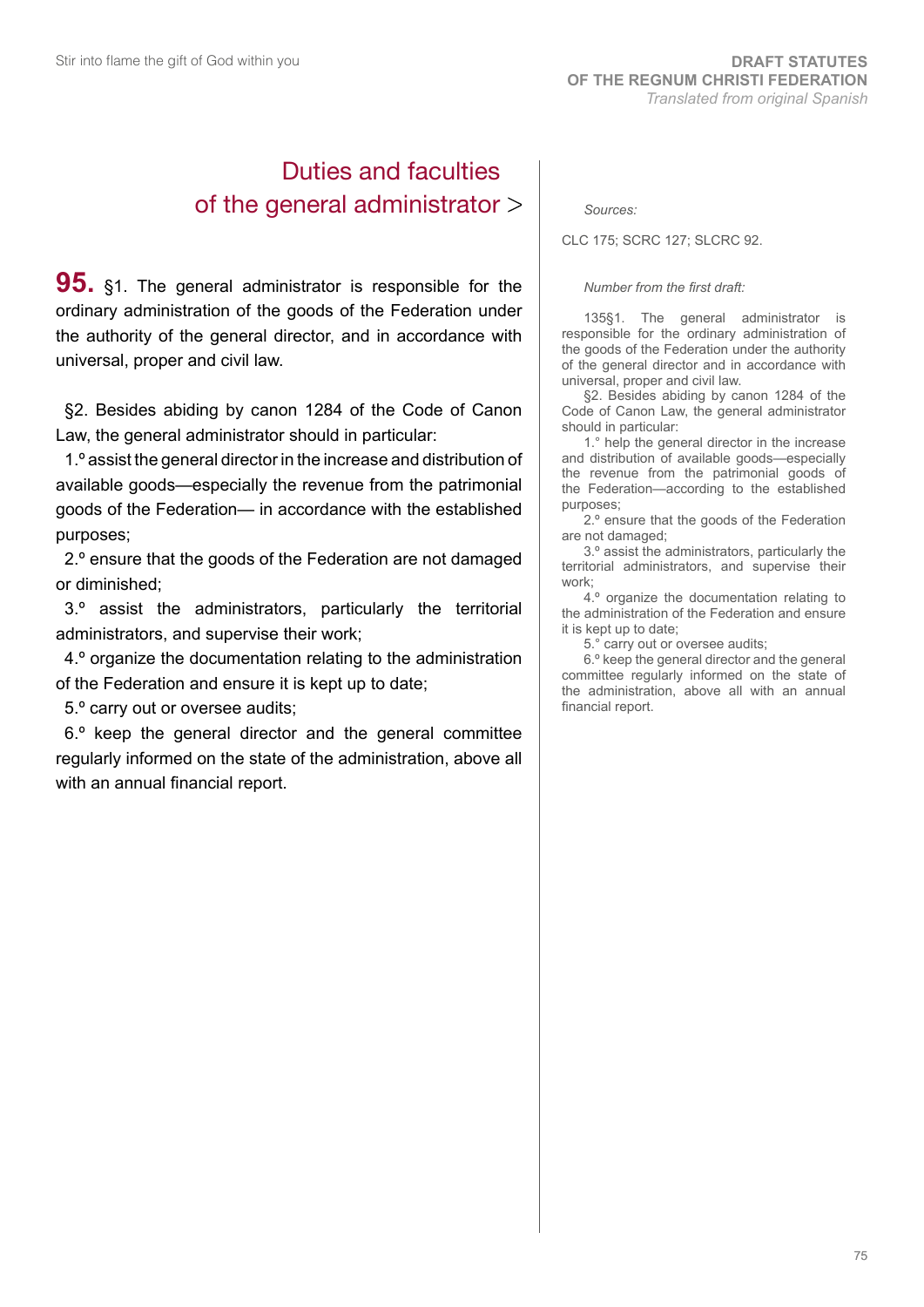*Sources:*

CLC 177; SCRC 107.

#### *Number from the first draft:*

136§1. The general secretary is appointed by the general director with the consent of the committee for a six-year term. They can be reappointed to this position for a maximum of twelve years in total.

§2. The general secretary must be a Movement member who has completed at least the thirtieth year of age. If they are consecrated members, they should have completed at least the fifth year of perpetual profession or final vows. If they are a layperson, they should have completed at least ten years of incorporation in the Movement.

§3. They must be competent for their duties, discreet, attentive, patient and helpful, and with experience in human relations. They should be good at organizing and teamwork, and experienced in business management.

§4. The general secretary must have their residence in Rome.

*Sources:*

CLC 178; SCRC 107.

#### *Number from the first draft:*

137§1. The general secretary is responsible for helping the general director in managing the affairs of government entrusted to them, preparing and publishing communications from the government, and keeping the archives of the Federation up to date.

§2. The general secretary ordinarily serves as secretary of the general committee meetings.

§3. The general secretary is obliged to inform the general director of each and every matter related to the Federation that is intended for the general director.

#### $<$  The general secretary

**96.** §1. The general secretary is appointed by the general director with the consent of the general committee for a threeyear term. They can be re-appointed to this position for a maximum of twelve years in total.

§2. The general secretary must be a member of one of the branches or one of the faithful associated to the Federation, who is at least thirty years old. If they are a member of one of the branches, they must have made their perpetual profession or final vows at least five years prior. If they are one of the associated faithful, they must have been associated to the Federation at least ten years prior.

§3. They must be competent for their duties, discreet, attentive, patient, helpful, and possessing good interpersonal skills. They must be have the capacity for organizing and teamwork and be experienced in business management.

§4. The general secretary must have their residence in Rome.

#### $<$ Functions

**97.** §1. The general secretary is responsible for helping the general director manage the affairs of government entrusted to them, preparing and publishing communications from the government, and keeping the archives of the Federation up to date.

§2. The general secretary ordinarily serves as secretary of the general committee meetings.

§3. The general secretary is obliged to inform the general director of each and every matter related to the Federation that is intended for the general director.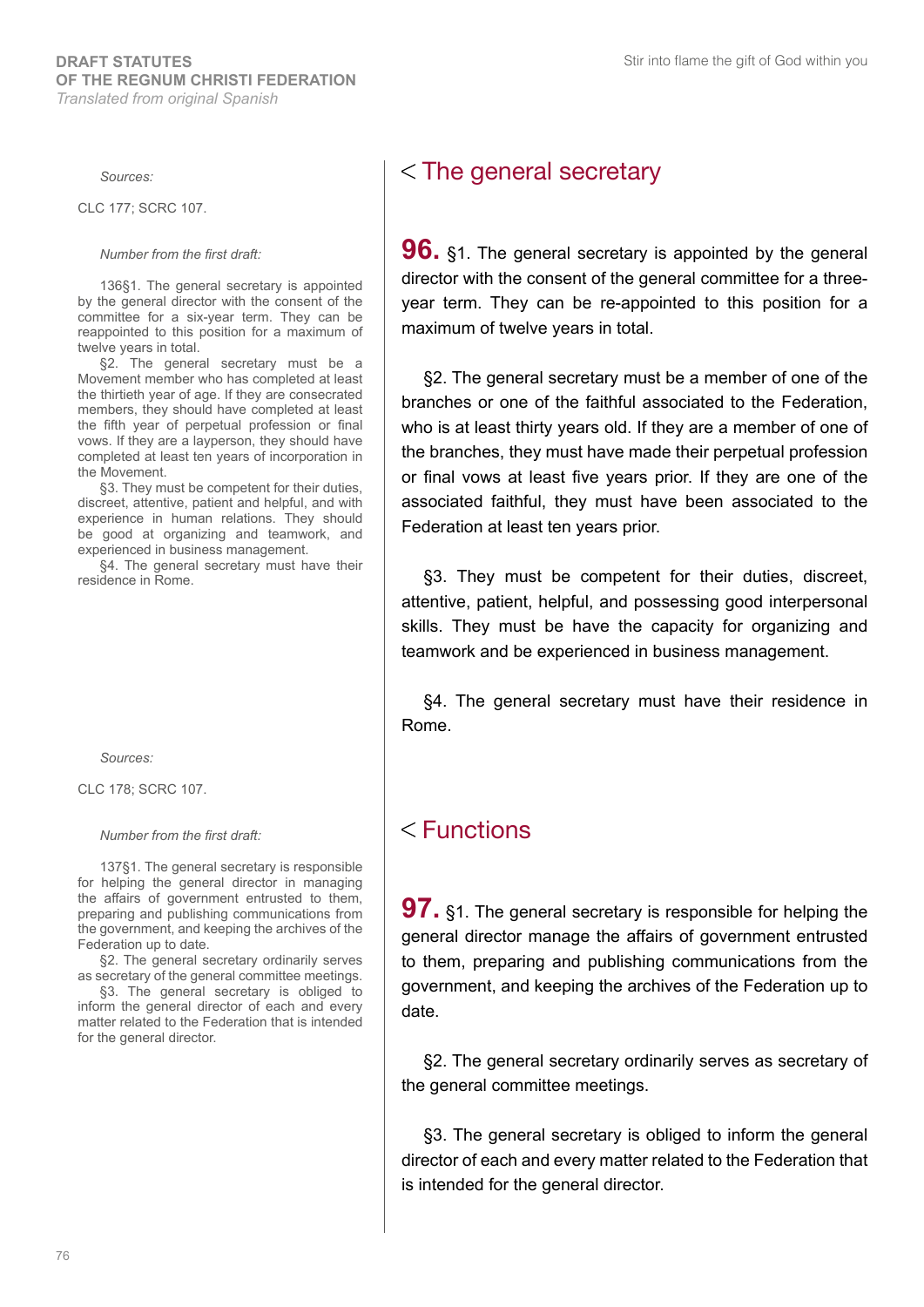## Article 4. The territorial government

## Definition and delimitation of a territory

**98.** §1. The Federation is organized by territories, according to its needs and development.

§2. A territory is a group of localities, under the direction of the same territorial director.

§3. The general director has the power to erect, define, merge and suppress territories, in accordance with proper law, and following the directives of the general convention.

## The territorial director

**99.** §1. [Option 1]: The territorial director of the Federation is a member of one of the branches, appointed by the general director of the Federation, with the consent of the general committee.

[Option 2]: The territorial director of the Federation is ex officio the territorial director of the Legion of Christ.

[Option 3]: The territorial director of the Federation is ex officio the territorial director of the most numerous branch in that territory.

[Option 4]: The territorial director of the Federation is one of the three territorial moderators of the branches, appointed by the general director of the Federation, with the consent of the general committee.

[Option 5]: The territorial director of the Federation is a Legionary of Christ, appointed by the general director of the Federation, with the consent of the general committee.

§2. The territorial director is appointed for a three-year term. When this term is over, they may be re-appointed for a second term and exceptionally for a third.

#### *Note:*

It will be necessary to specify the relationship between the territories of the Federation and the branches in secondary regulations, for example, establishing that territories of the Federation ordinarily coincide with those of the most numerous branch.

*Sources:*

CLC 181; SCRC 109 and 110; SLCRC 77 and 78.

*Number from the first draft:*

98§1. The Federation is organized by territories, according to the needs and development of the Movement.

§2. A territory is a group of localities, under the direction of a territorial director.

§3. The erection, limits, fusion and suppression of territories is the competence of the general director, according to proper law and following the guidelines of the general convention.

*Note:*

The territorial assemblies did not show consensus in their responses regarding the person of the territorial director; there are different, and even mutually exclusive, views, and the lack of consensus shows that this topic still needs reflection and dialogue. Therefore, this draft preserves the five original options, so that they can be discussed at the first session of the General Chapter and Assemblies (April 2018), with a view towards a deliberative discussion at the second session of the Chapter and Assemblies (November 2018).

The content of §2 must be outlined once the figure of the territorial director is defined.

*Sources:*

CLC 182; ECRC 111; ELCRC 79.

#### *Number from the first draft:*

138. For the governance of each territory, the general director is to appoint territorial directors for a three-year term, with the consent of his committee. When this term is over, they may be reappointed for a second term and exceptionally for a third.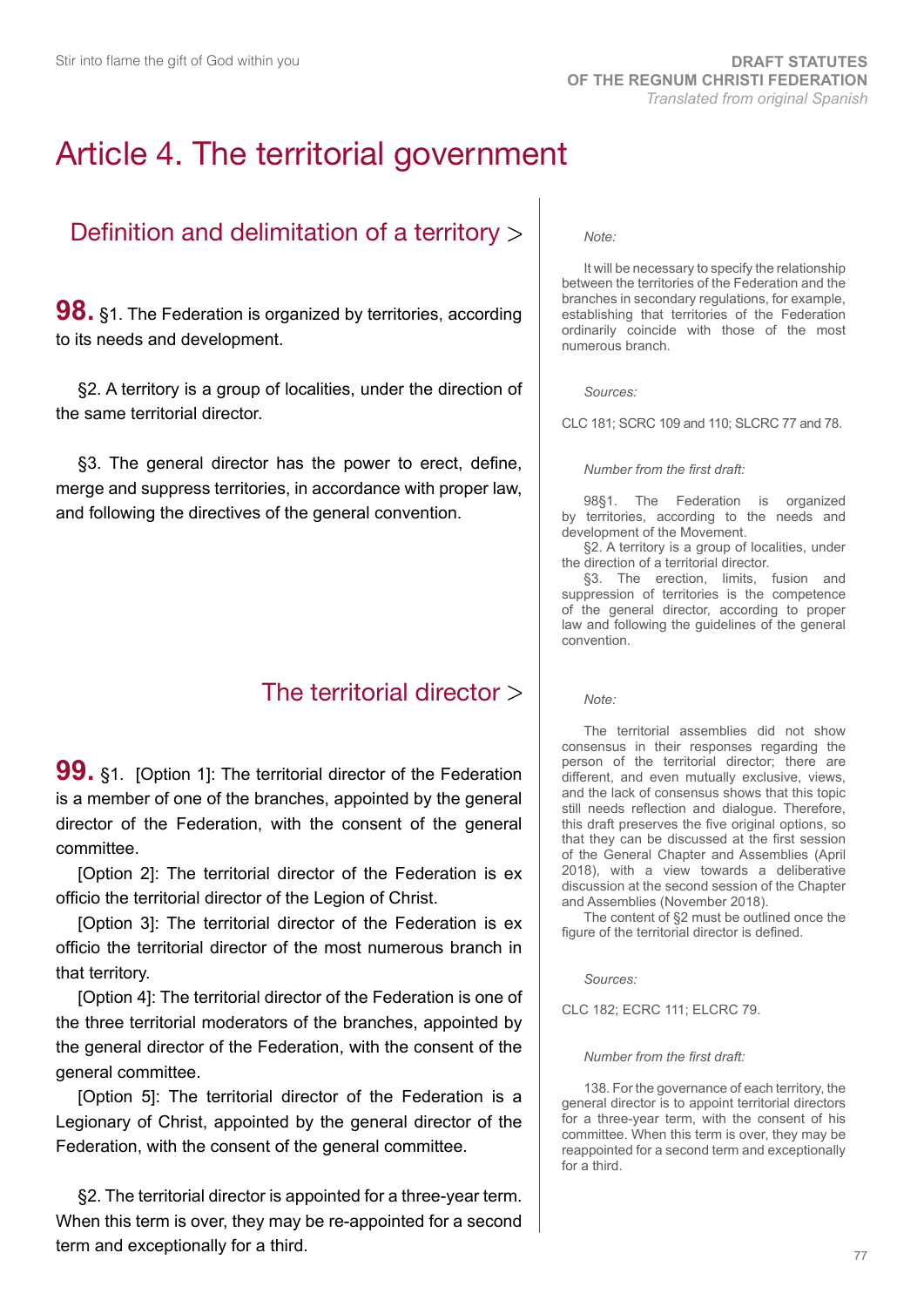#### *Comentario:*

*This number must be adjusted according to the option determined for no. 99.*

*Sources:*

CLC 183; SCRC 112; SLCRC 80.

*Number from the first draft:*

139. The territorial director should be a Movement member and have completed at least the thirty-fifth year of age. If they are a consecrated member, they should have completed at least the fifth year of perpetual profession or final vows. If they are a layperson, they should have completed at least ten years of incorporation in the Movement.

*Sources:*

CLC 147 and 184; SCRC 112; SLCRC 81.

*Number from the first draft:*

140. The territorial director should:

1.° be a man or woman of God, able to foster communion within the Movement and fidelity to the Church;

2.° have extensive knowledge of the Movement and experience in its apostolate, and have shown they have the traits needed to govern, especially prudence, honesty and fortitude;

3.° be in good physical and mental health.

### $<$  Requirements

**100.** The territorial director must be a member of one of the branches, who is at least thirty-five years old, and who has made their perpetual profession or final vows at least five years prior.

#### $<$  Qualities

**101.** When appointing territorial directors, consider, in addition to the qualities mentioned for the general director, their capacity to work in communion with the general director and with the Regnum Christi members in their territory, as well as if they are sufficiently capable of management and follow-up.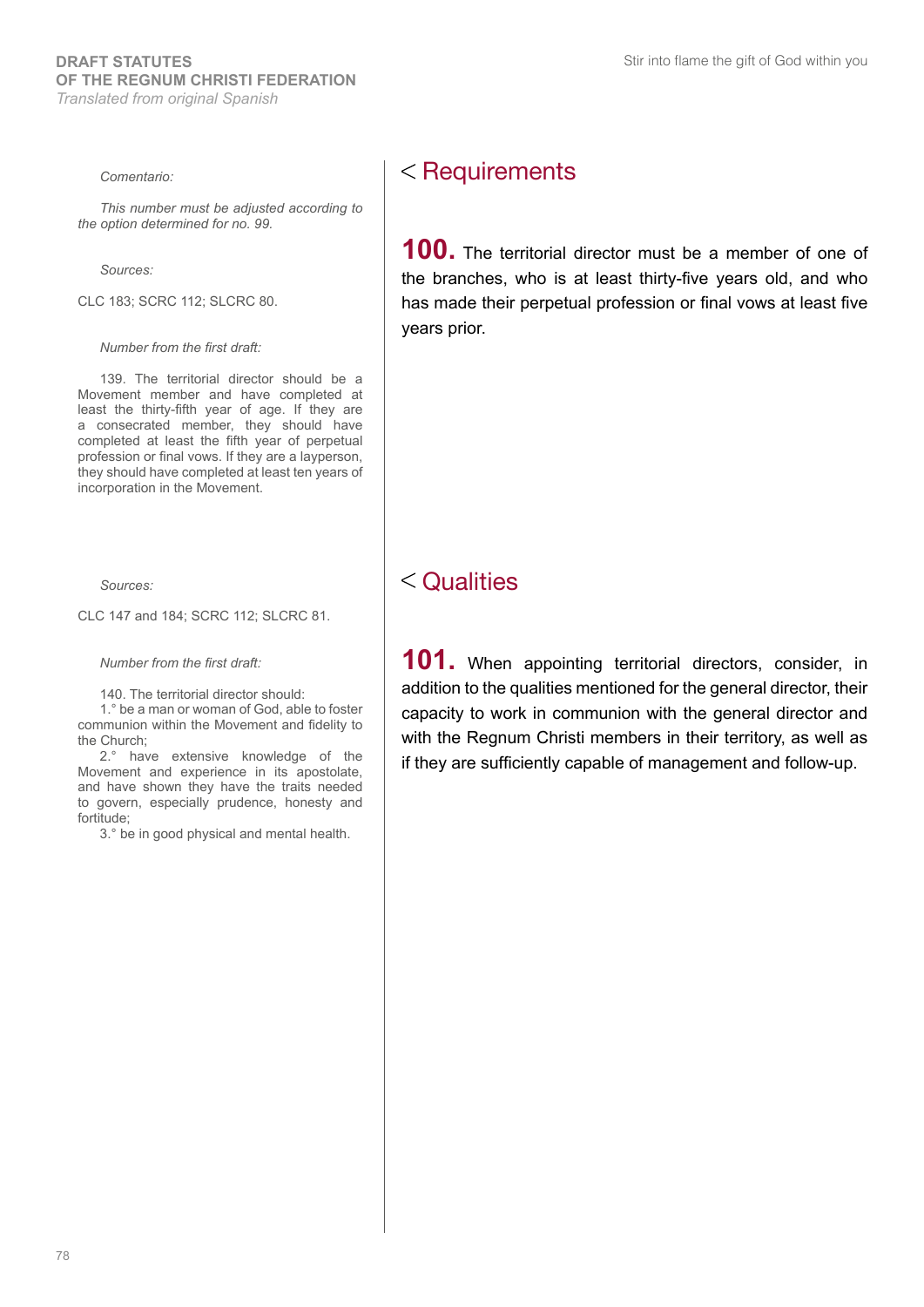## Mission and priorities

**102.** §1. The territorial director has the mission of directing the Federation in such a way that it safeguards its common charismatic patrimony and carries out its mission in the Church.

§2. Besides supporting and applying the priorities of the general director mentioned in no. 84 of these Statutes in their territory, it is the responsibility of the territorial director, in their governance, to:

1.º direct their close collaborators in guiding the consolidation, projection and development of the Federation and its apostolic activity. In a special way, they should promote the implementation of territorial initiatives for the formation of the members, particularly for formators, and initiatives to promote joint vocational work;

2.° supervise, direct, and attentively accompany the local directors, and the directors of the apostolic works of the Federation.

3.º make themselves present in the localities to foster the common mission;

4.º know and constantly analyze the ecclesial, cultural and social context of the territory;

5.° realistically assess the resources available to give continuity to apostolic activities and to project new ones;

6.° collaborate with the territorial moderators of the branches;

7.° foster communion and oversee relations with the Church hierarchy;

8.° consolidate the patrimony of the Federation, supervise the administration of its goods and promote a healthy economy based on solidarity;

9.° promote appropriate institutional communication.

#### *Sources:*

CLC 185; SCRC 114; SLCRC 82.

#### *Number from the first draft:*

141§1. The territorial director has the mission of directing the Federation in their territory in such a way that Regnum Christi safeguards its spiritual charism and carries out its mission in accordance with the needs of the Church.

§2. Besides seconding and applying in their territory the priorities of the general director mentioned in n. 122 of these Statutes, it pertains to the territorial director in their governance to:

1.° direct their close collaborators in guiding the consolidation, projection and development of the Movement and its apostolic activity. In a special way they should promote the implementation of territorial initiatives for the formation of lay members, particularly of formators, and initiatives to promote joint vocational work among all vocations to the Movement;

2.° supervise, direct and attentively accompany the local directors and directors of apostolic works of the Federation.

3.º visit the localities to foster the mission of the Movement;

4.º know and constantly analyze the ecclesial, cultural and social context of the territory;<br> $5.^\circ$ 

5.° realistically assess the resources available to give continuity to apostolic activities and project new ones;

6.° collaborate with the territorial moderators of the consecrated branches;

7.° foster communion and make sure relations with the Church hierarchy are well managed;

8.° consolidate the patrimony of the Federation, supervise the administration of its goods and promote a healthy economy based

on solidarity;<br>9.° promote suitable institutional communication.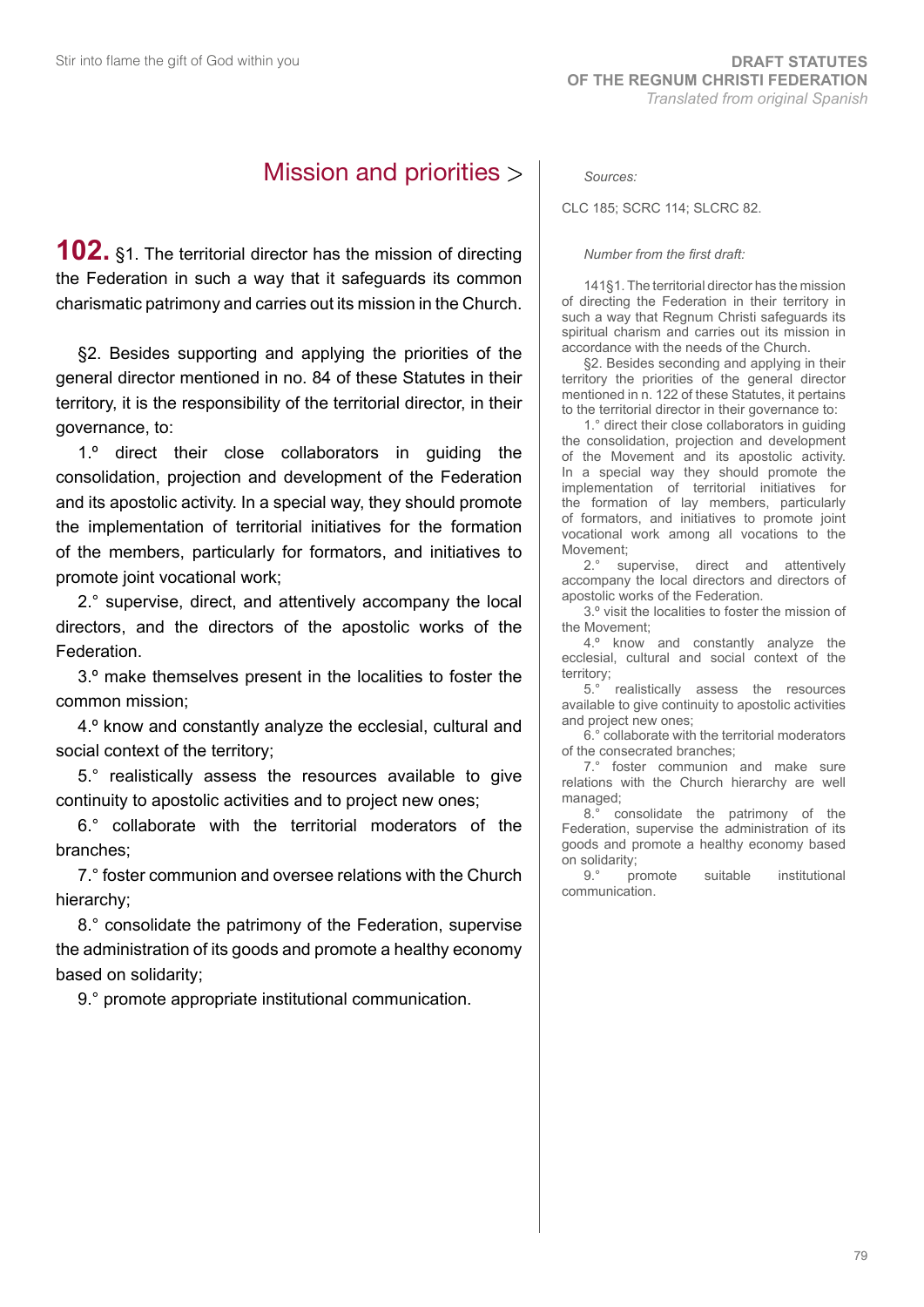*Note:*

The number of consecrated members on the territorial committee has been reduced to facilitate governance.

Secondary regulations may establish that one of the requirements for being a member of the committee is to be a councilor of a branch.

*Sources:*

CLC 188; SCRC 115; SLCRC 83.

#### *Number from the first draft:*

142. The territorial committee is composed of:

1.° the territorial moderators of the consecrated branches in the territory, in accordance with secondary legislation;

2.° six to eight other members. The number of representatives from each branch present in the territory should be proportional to the number of their members and in accordance with secondary legislation.

*Source:*

CLC 155; SCRC 105; SLCRC 73§1.

*Number from the first draft:*

143§1. As far as possible, those chosen as territorial committee members should have the qualities mentioned in number 127 of these Statutes for general committee members, and whose profiles meet the needs of the territory.

§2. Territorial committee members should be Movement members and have completed at least thirty-five years of age. If they are consecrated members, they should have completed at least the fifth year of perpetual profession or final vows. If they are laypeople, they should have completed at least ten years of incorporation in the Movement.

## $<$  The composition of the territorial committee

**103.** The territorial committee is composed of:

1°. the territorial moderators of the branches in the territory, in accordance with secondary regulations;

2°. two to four other members of the branches, seeking an adequate representation of the branches present in the territory, in accordance with secondary regulations, ensuring that the total number of members of the branches on the territorial committee is an odd number.

3°. two of the associated faithful, in accordance with secondary regulations.

#### Qualities and requirements

**104.** §1. Territorial committee members must be examples of virtue; prudent; deeply knowledgeable in regard to the life of Regnum Christi and the human heart; devoted to the common good; filled with apostolic zeal,; experienced in interpersonal skills and relationships; and especially gifted in working as a team with the territorial director and the other members.

§2. Territorial committee members must be members of one of the branches or of the faithful associated to the Federation, who are at least thirty-five years old. If they are members of one of the branches, they must have made their perpetual profession or final vows at least five years prior. If they are of the associated faithful, they must have been associated to the Federation at least ten years prior.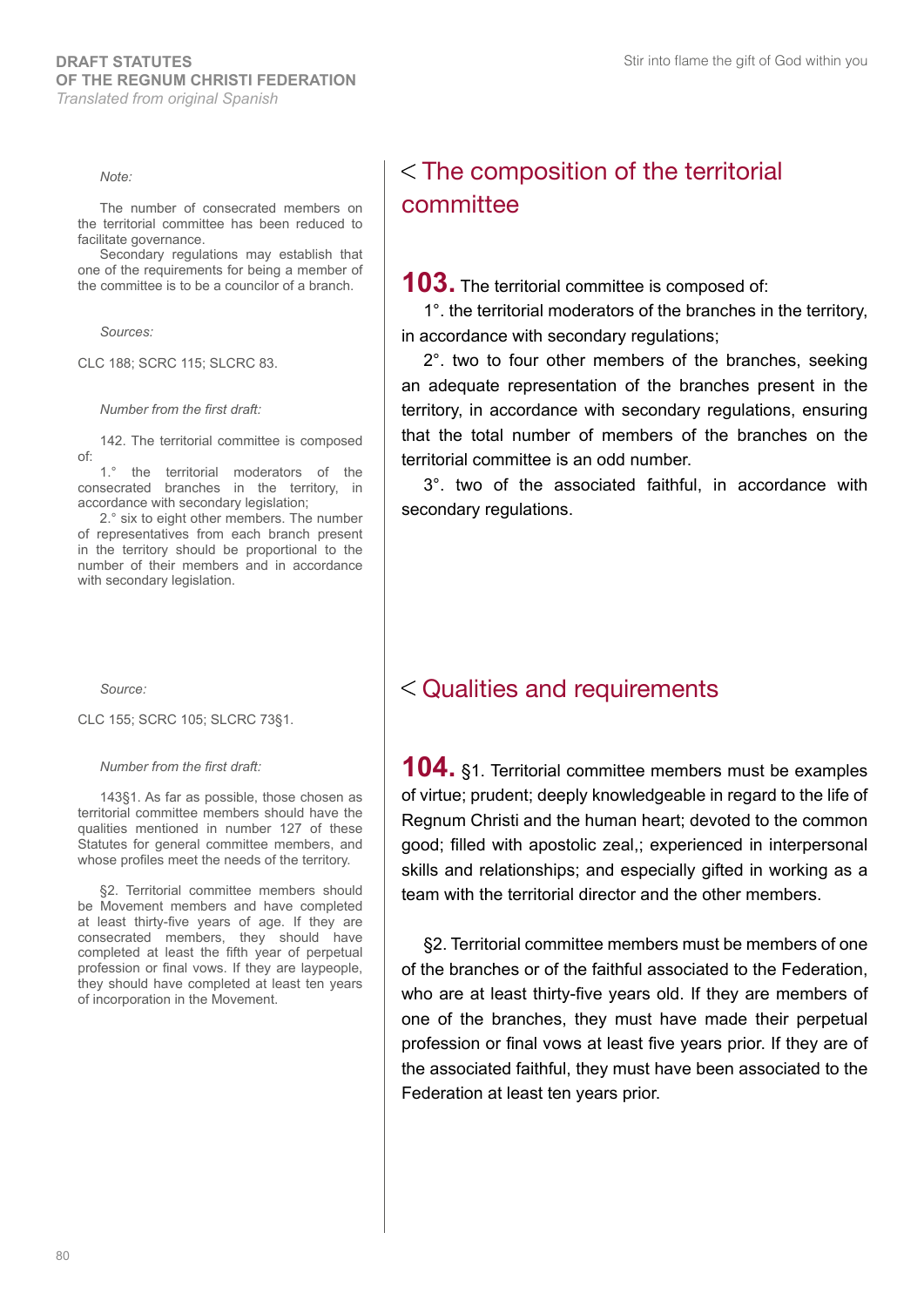## Acts that require the consent of the territorial committee

**105.** In accordance with these Statutes, the territorial director needs the consent of the territorial committee to:

1.° authorize the opening or closing of an institutional apostolic work of the Federation that operates on a national or territorial level (see no. 44§2);

2.° approve the statutes of an institutional apostolic activity of the Federation that operates at a national or territorial level (see no. 44§2);

3.° delegate faculties in accordance with the provisions of no. 67§2;

4.° appoint the territorial secretary (see no. 110§1);

5.° create, merge or suppress the localities of the territory (see no. 111§4);

6.° appoint a local director (see no. 112§1);

7.° grant the local committee the faculties of a local director (see no. 116);

8.° perform acts of alienation of the patrimony of the Federation for goods of the territory that exceed the amount determined by secondary regulations (see no. 123§1,1.°);

9.° authorize acts of extraordinary administration in regard to goods of the territory (see no. 124§2,2.°);

10.° authorize the acceptance of donations that have obligations or conditions attached to them (see no. 127).

## Acts that require the counsel of the territorial committee

**106.** In accordance with these Statutes, the territorial director needs the counsel of the territorial committee to dispense from the observance of a norm of proper law (see no. 129§2).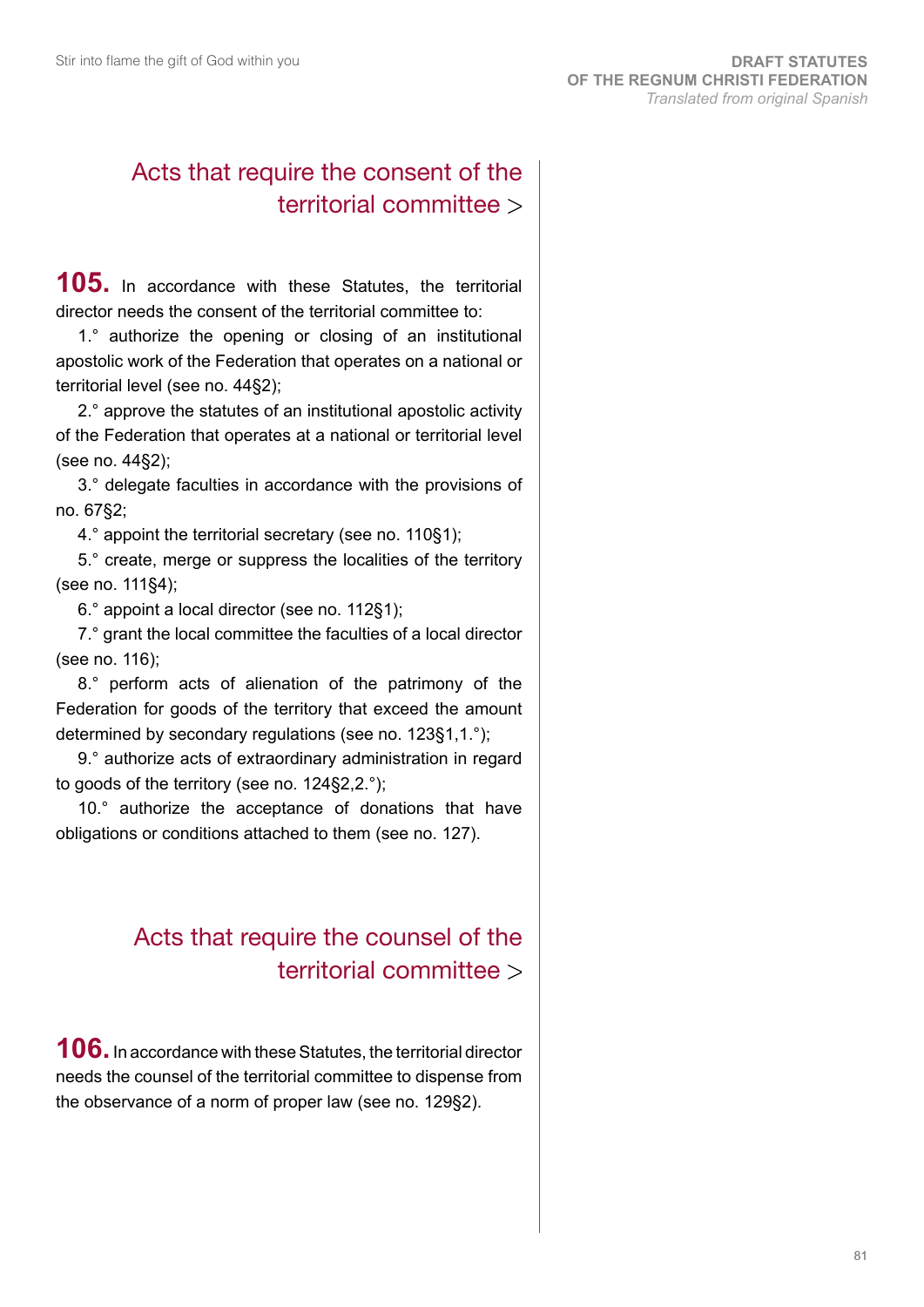*Sources:*

CLC 198 and 199; SCRC 128; SLCRC 93.

#### *Number from the first draft:*

146§1. The territorial administrator is appointed by the general director with the consent of the general committee.

§2. The territorial administrator should be a member who is competent in administration, prudent, humble, patient and helpful, skilled in human relations, experienced in business management and knowledgeable about the social and cultural realities of the territory.

§3. Territorial administrators must be consecrated members who have completed at least their thirty-fifth year of age and their fifth of perpetual profession or final vows.

§4. Territorial administrators cannot be territorial committee members. When matters relating to the administration of goods are dealt with in sessions of the committee, the territorial administrator should ordinarily be summoned to give their opinion.

*Source:*

CLC 200.

*Number from the first draft:*

147. The ordinary administration of the goods entrusted to their care pertains to the territorial administrators under the authority of the territorial director and in accordance with proper and civil law.

## The territorial administrator

**107.** §1. The territorial administrator is appointed by the general director, with the consent of the general committee, for a three-year term. When this term is over, they can be reappointed more than once.

§2. The territorial administrator must be a member who is competent in matters of administration and knows how to work with a team. They are prudent, humble, patient, and helpful. They must possess good interpersonal skills, be experienced in business management, and be knowledgeable about the social and cultural realities of the territory.

§3. The territorial administrator must be a member of one of the branches who is at least thirty-five years old, and who has made their perpetual profession or final vows at least five years prior.

§4. The territorial administrator cannot be a member of the territorial committee. Ordinarily, when the committee deals with matters relating to the administration of goods, the territorial administrator is summoned to give their opinion.

#### Functions and powers

**108.** The territorial administrator is responsible for the ordinary administration of the goods entrusted to their care, under the authority of the territorial director, and in accordance with proper and civil law.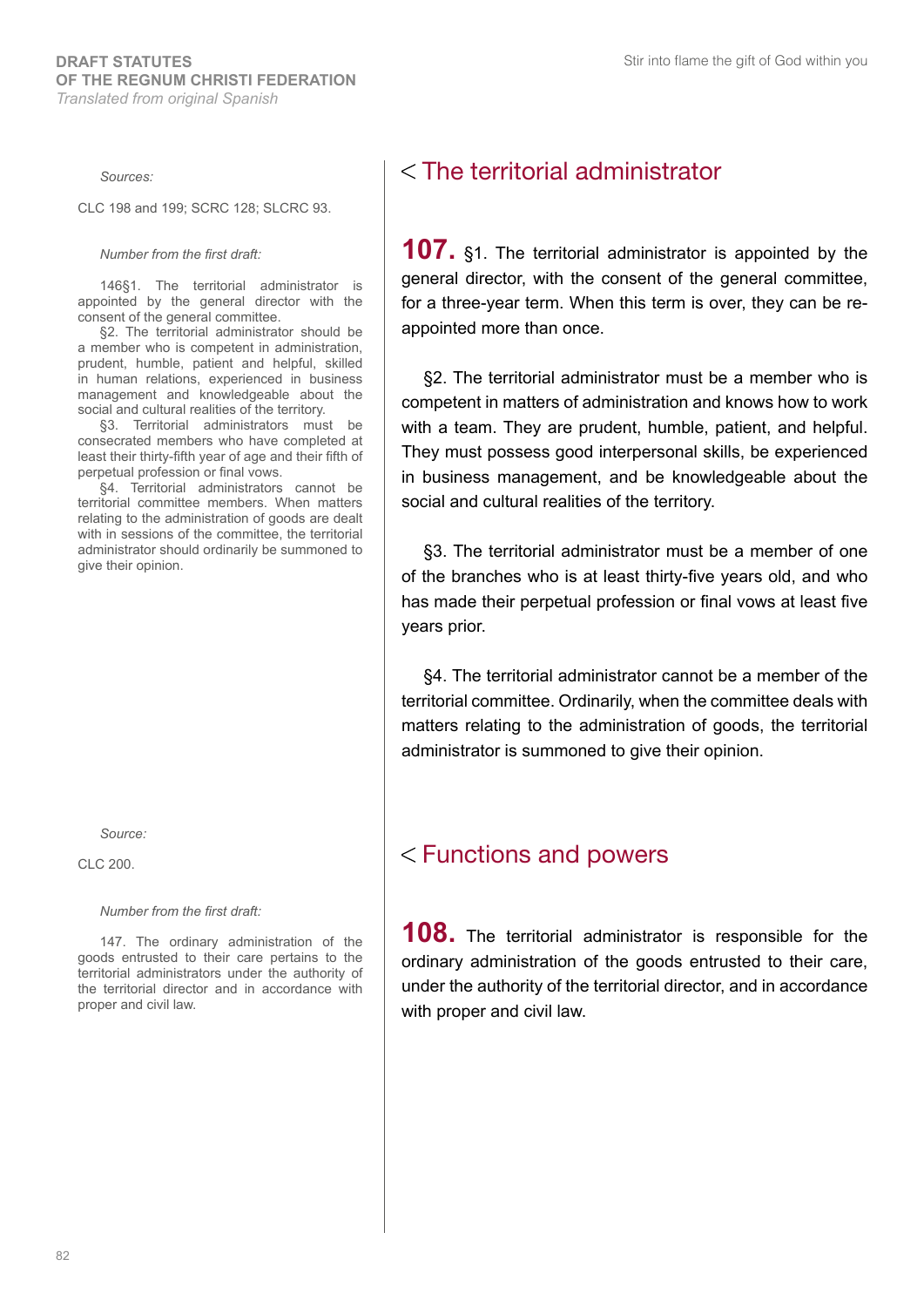**109.** In addition to abiding by canon 1284 of the Code of Canon Law, the territorial administrator should:

1.º assist the directors and their administrators in the efficient management of goods;

2.º carry out or oversee audits;

3.º keep the territorial director and their committee informed of the state of the administration, through regular financial and budget reports.

## The territorial secretary  $>$

**110.** §1. In each territory, the territorial director is to appoint a territorial secretary with the consent of the territorial committee.

§2. The territorial secretary must be competent in their functions, discreet, attentive, patient, helpful, and have good interpersonal skills. They should be competent in organizing and teamwork, and experienced in management.

§3. The territorial secretary must be a member of one of the branches or one of the faithful associated to the Federation, who is at least thirty years old. If they are a member of one of the branches, they must have made their perpetual profession or final vows at least five years prior. If they are one of the associated faithful, they must have been associated to the Federation at least five years prior.

§4. The territorial secretary is responsible for helping the territorial director in managing the affairs of government entrusted to them, keeping an up-to-date database of the associated faithful, preparing and publishing communications from the government, and keeping the territory's archives up to date.

§5. The territorial secretary ordinarily acts as secretary for the territorial committee meetings.

§6. The territorial secretary is obliged to inform the territorial director of each and every matter related to the Federation that is intended for the territorial director.

*Source:*

CLC 201.

*Number from the first draft:*

148. Besides abiding by canon 1284 of the Code of Canon Law, territorial administrators should:

1.º assist the directors and their administrators in the efficient management of goods;

2.º carry out or oversee audits;

3.º keep the territorial director and their committee informed of the state of the administration, above all with regular financial and budget reports.

*Sources:*

CLC 202 and 203.

*Number from the first draft:*

149§1. In each territory, the territorial director is to appoint a territorial secretary for a threeyear term, with the consent of their committee.

§2. The territorial secretary should be competent in their functions, discreet, attentive, patient and helpful, and skilled in human relations. They should be good at organizing and at teamwork, and experienced in business management.

§3. The territorial secretary must be a member of the Movement who has completed at least their thirtieth year of age. If they are a consecrated member, they should have completed at least the fifth year of perpetual profession or final vows. If they are a layperson, they should have completed at least ten years of incorporation in the Movement.

§4. The territorial secretary is responsible for helping the territorial director in managing the affairs of government entrusted to them, keeping an up to date database of the incorporated lay members, preparing and publishing communications from the government and keeping the territory archives up to date.

§5. The territorial secretary ordinarily acts as secretary for the territorial committee meetings.

§6. The territorial secretary is obliged to inform the territorial director of each and every matter related to the Federation that is intended for the territorial director.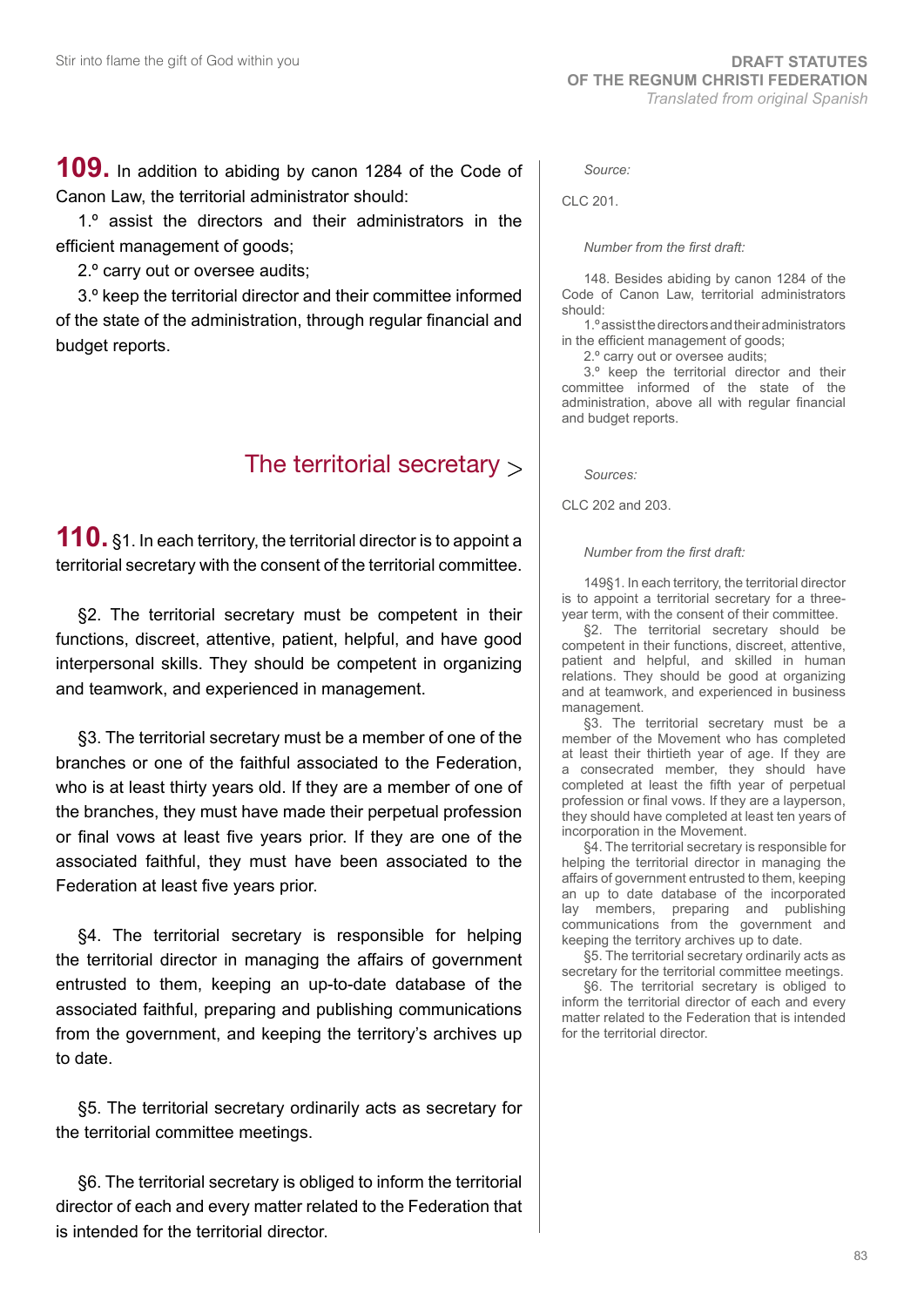## Article 5. The local government

*Number from the first draft:*

97§1. The territory is organized into localities, according to the needs and expansion of the Movement.

§2. The locality is a community of Regnum Christi apostles established in a geographical area and headed by a local director.

§3. It is ordinarily composed of:

1.° Movement members and other people who participate in the Regnum Christi life and mission;

2.° sections, communities of consecrated members, apostolic works and apostolates present in this geographical area;

3.° the parishes entrusted to the Legionaries of Christ, according to their nature.

§4. The territorial director is the competent authority for the creation, merging and suppression of localities, according to proper law.

*Note:*

The local director is a figure oriented to the management of locality affairs, and their faculties, which will be defined in the Regulations, are related to coordinating the apostolic activity and directing the sections of Regnum Christi laypeople.

#### *Number from the first draft:*

150§1. For each locality, the territorial director, with the consent of their committee and after adequate consultation, appoints the local director for a period of three years, with the possibility of renewal. In exceptional cases the appointment can be made for a period of one or two years.

§2. The local director must be a Regnum Christi member who ordinarily has at least five years of incorporation into the Movement, and not less than three.

## Definition and delimitation of a locality

**111.** § 1. The territory is organized into localities, according to the needs and expansion of the Federation.

§2. The locality is a community of Regnum Christi members established in a geographical area and headed by a local director.

§3. Those who participate in the life of the locality are:

1.° Regnum Christi members and other people who participate in its life and mission;

2.° sections of the Regnum Christi laypeople, communities of members of the branches, apostolic works and programs present in this geographical area;

3.° the parishes entrusted to the Legionaries of Christ, according to their nature.

§4. The territorial director is the competent authority for the creation, merging and suppression of localities, in accordance with secondary regulations.

## $<$ The local director

**112.** §1. For each locality, the territorial director appoints the local director, with the consent of the territorial committee, for a three-year term with the possibility of renewal. In exceptional cases the appointment can be made for a period of one or two years.

§2. The local director must be a member of one of the branches or one of the faithful associated to the Federation. If they are a member of one of the branches, they must have made their perpetual profession or final vows. If they are one of the associated faithful, they ordinarily must have at least five years of association to the Federation, and not less than three.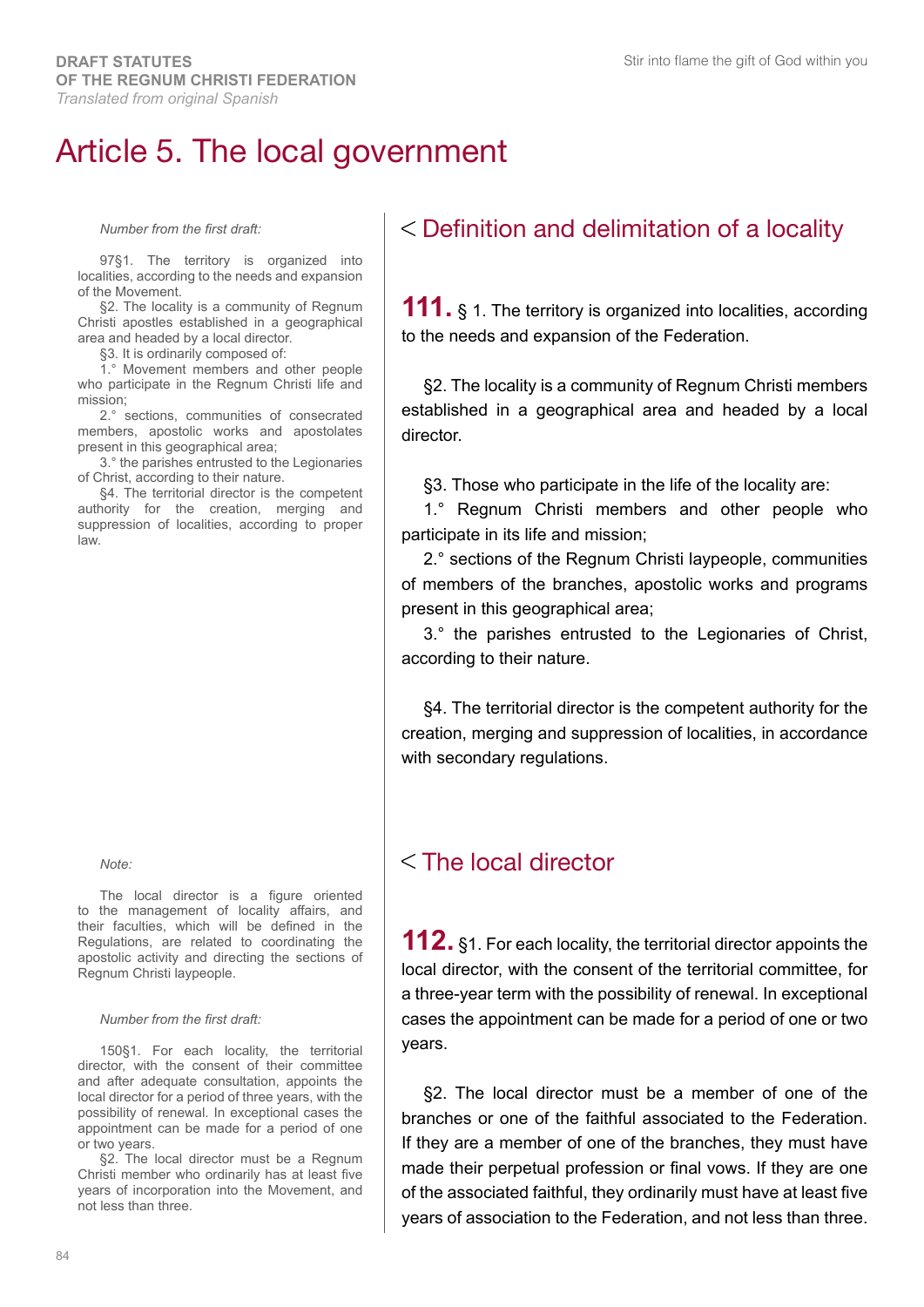## Requirements and qualities

**113.** §1. The local director must know and be committed to the evangelizing mission of Regnum Christi. They must be able to foster communion, collaboration and dialogue; encourage apostolic zeal and personal initiative; and project the common mission. They must know well the locality they are called to direct.

§2. A local director may hold another position in the locality simultaneously, if this commitment does not impede them in responsibly carrying out their mission as local director.

## Mission >

**114.** §1. The local director directs the life and common mission in the locality.

§2. The local director's faculties and functions are specified in secondary regulations.

*Number from the first draft:*

151. The local director may simultaneously have another position in the locality, if these commitments do not impede the responsible performance of their mission as local director.

152. Local directors must know and love the evangelizing mission of Regnum Christi. They must be able to foster communion, collaboration and dialogue, encourage apostolic zeal and personal initiative, and project the Movement's mission. They must have sufficient knowledge of the locality they are called to direct.

*Note:*

§2 of the previous version is not included in this version, as it is matter for secondary regulations.

*Number from the first draft:*

153§1. The local directors' mission is to direct the apostolic activity of the Federation in the locality so that Regnum Christi can safeguard and develop its spiritual charism and fulfill its mission.

§2. Besides supporting and applying the territorial director's guidelines in the locality, the local director:

1.º directs the drafting and implementation of the locality plan;

2.º directs, accompanies and coordinates the section directors in the locality, while respecting their proper functions and authority;

3.º promotes and coordinates teamwork among sections, apostolic works and programs, and parishes;

4.º keeps communication with the superiors of the consecrated communities regarding the suitable participation of their community in the life of the Movement and the apostolic work of their members;

5.º ensures communion within the Movement and with the local Church.

§3. The local director's faculties and responsibilities are specified in proper law.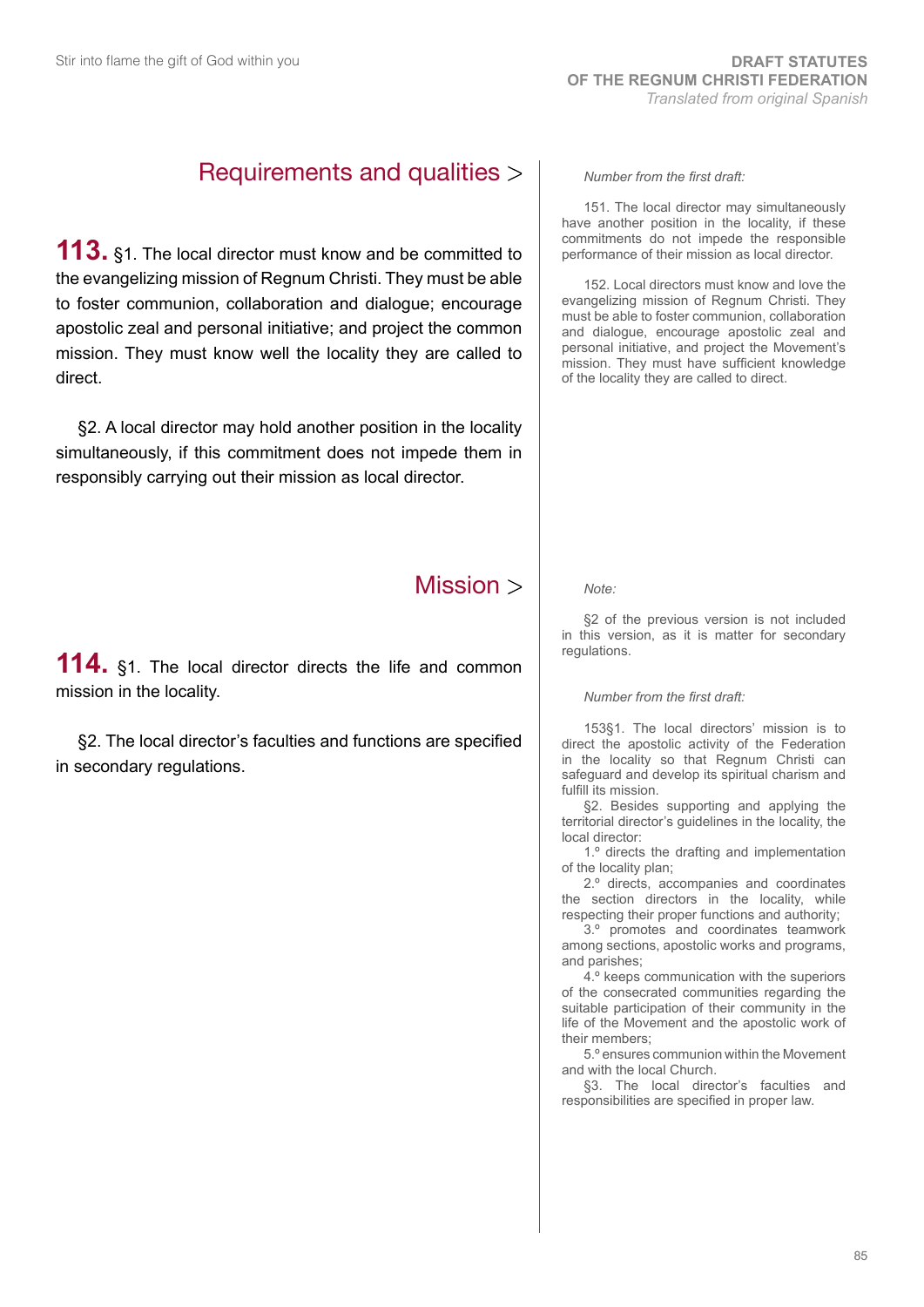#### *Number from the first draft:*

154. The secondary legislation of the Federation determines the composition and appointment of the members of the local committee. The local committee should have members representing all the branches present in the locality. Those who ordinarily belong to the committee are the superiors and directors of the consecrated branches and the section and school directors.

#### *Number from the first draft:*

155. The territorial director, with the consent of their committee, can grant the faculties of a local director to the local committee. In such a case, the local committee would serve as a college presided over by the local director.

#### Composition of the local committee

**115.** The secondary regulations of the Federation determine the composition and appointment of the members of the local committee. The local committee should have members representing all the branches and the principal apostolic realities present in the locality. Those who ordinarily belong to the committee are the superiors and directors of the branches, section directors of the Regnum Christi laypeople and directors of educational institutions.

#### The local committee as a college

**116.** The territorial director, with the consent of the territorial committee, can grant the faculties of the local director to the local committee. In such a case, the local committee would serve as a college, presided over by the local director.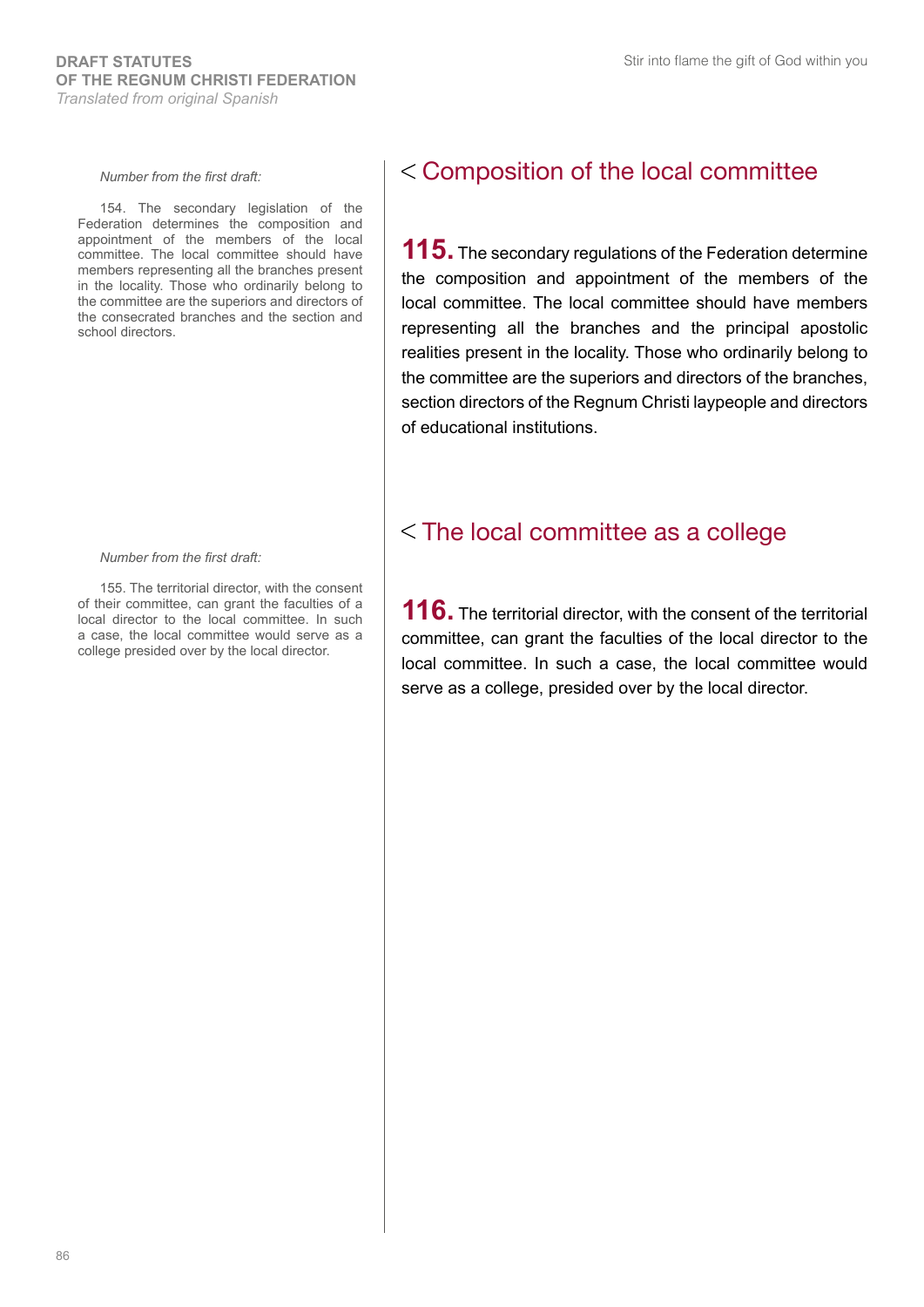# CHAPTER 7

## Administration in the Regnum Christi **Federation**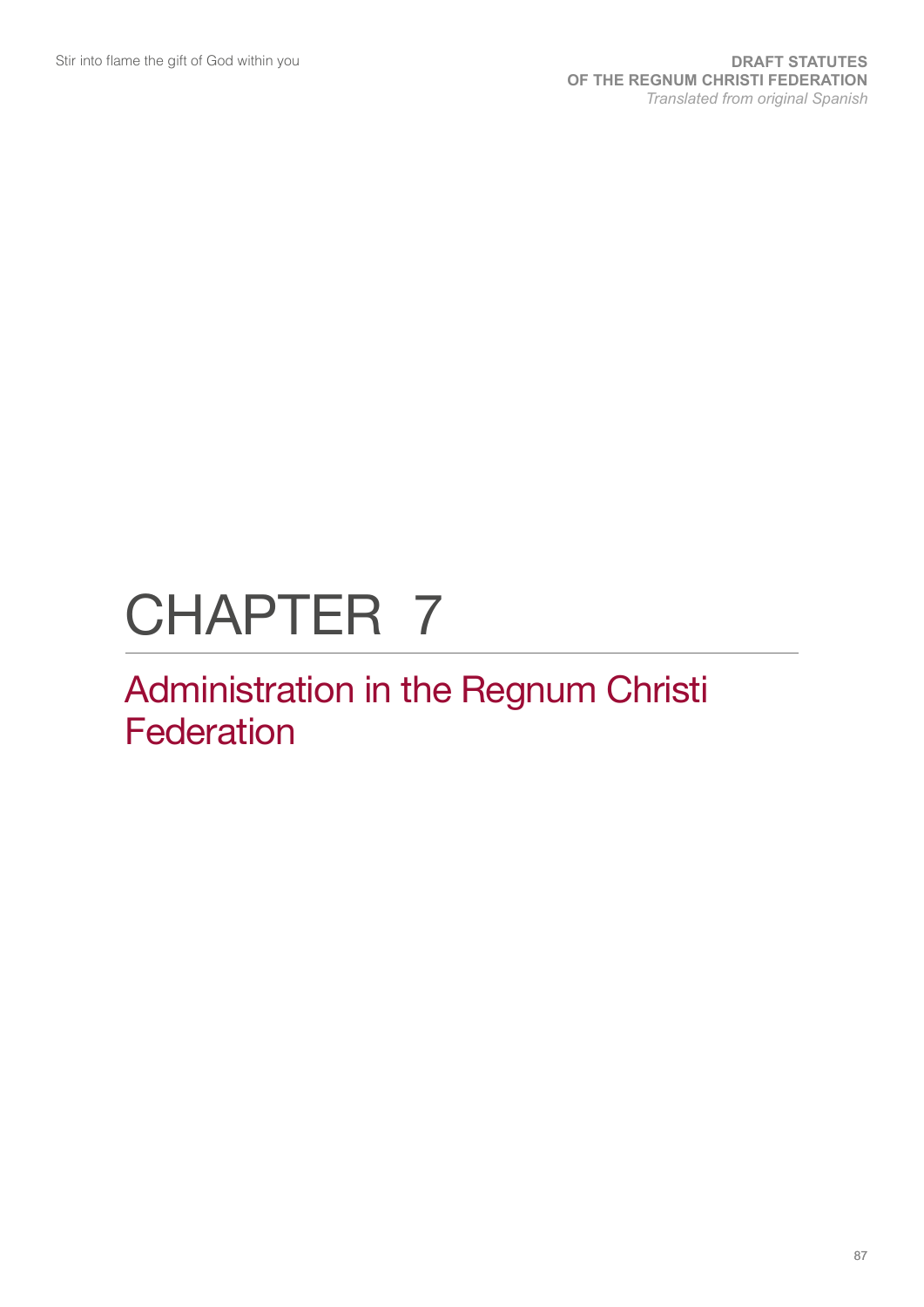#### *Sources:*

CLC 220; SCRC 123; SLCRC 96.

*Number from the first draft:*

158. The Federation and the territories, insofar as they are public juridical persons, are capable of acquiring, possessing, administering and alienating temporal goods in accordance with universal and proper law. All such goods are ecclesiastical goods.

*Note:*

The reference to the economic security of branches has been removed, since this responsibility falls directly on them; the principle of solidarity affirmed in no. 55 remains.

*Sources:*

CLC 221; CIC 114§3.

*Number from the first draft:*

159. All movable and immovable, financial and economic goods intended through lawful designation, in accordance with proper law, to ensure economic security of the branches and the Federation, constitute the stable patrimony.

*Sources:*

CLC 222; SCRC 126.

*Number from the first draft:*

160. The principal purposes for which the goods of the Federation should be used are:

1.° to promote and develop the apostolate;

2.° to contribute toward the financing of the consecrated branches;

3.° to support the needs of the Church and charitable works for the most needy.

## Capacity to possess and administer

**117.** The Federation and the territories, insofar as they are public juridical persons, have the right to acquire, possess, administer and alienate temporal goods in accordance with universal and proper law. All such goods are ecclesiastical goods.

#### $<$  Specifying the stable patrimony

**118.** The stable patrimony includes all movable and immovable goods, and all financial and economic goods intended through legitimate designation, in accordance with proper law, to ensure economic security of the Federation.

#### Purpose of goods

**119.** The principal purposes for which the goods of the Federation should be used are:

1.° to promote and develop apostolic activity;

2.° to contribute toward the financing of the branches;

3.° to support the needs of the Church and charitable works for the most in need.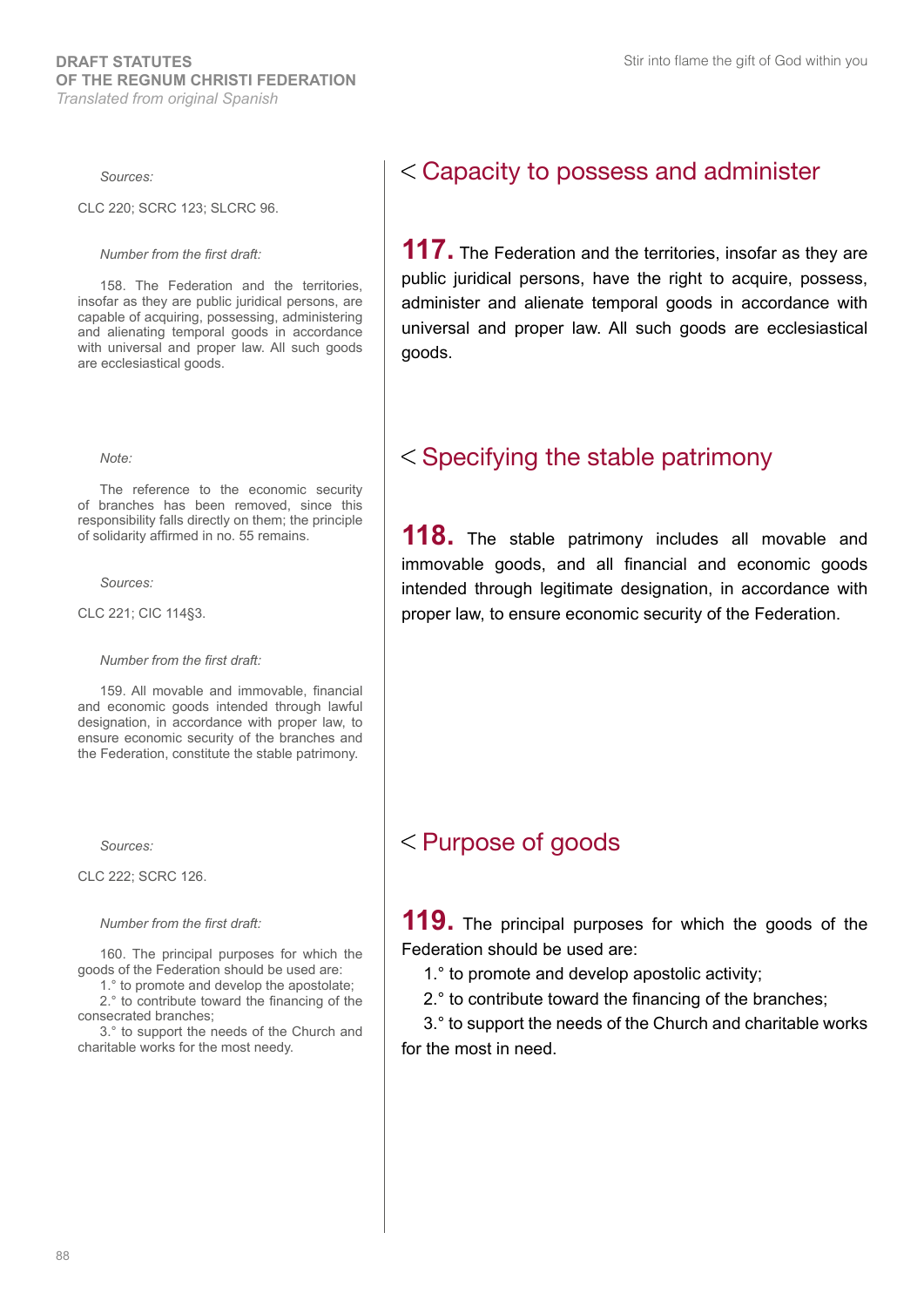## General obligations of the administrators

**120.** §1. All those who administer goods must observe the norms of universal law, as well as the directives of proper law, and the applicable civil law.

§2. They must regularly report on their administration to the corresponding director and help them prepare the respective reports for the appropriate authorities of the Federation, the civil and ecclesiastical authorities, benefactors and others who should be informed.

## Secure and efficient administration

**121.** The responsible use of goods and the spirit of poverty require a secure and efficient administration carried out in a spirit of service.

## Criteria of Subordination

**122.** The ownership and administration of the goods of the territories are intended for the overall good of the Federation. Therefore, in case of need, the general director, with the consent of the general committee and having listened to the relevant authorities, can make use of these goods to finance needs and projects of the Federation, always respecting the donor's intentions.

*Source:*

CLC 223.

#### *Number from the first draft:*

161§1. All those who administer goods should observe the norms of universal law, as well as the directives of proper law and the applicable civil law.

§2. They should regularly report on their administration to the corresponding director and help them prepare the respective reports for the appropriate authorities of the Federation, the civil and ecclesiastical authorities, benefactors and others who should be informed.

*Sources:*

CLC 224; SLCRC 91.

*Number from the first draft:*

162. The responsible use of goods and the sense of poverty require a secure and efficient administration carried out in a spirit of service.

*Source:*

CLC 225.

*Number from the first draft:*

163. The ownership and administration of the goods of the territories are intended for the overall good of the entire Movement. Therefore, in case of need, the general director, with the consent of the general committee and having listened to the relevant authorities, can make use of these goods to finance needs and projects of the Federation, always respecting the donor's intentions.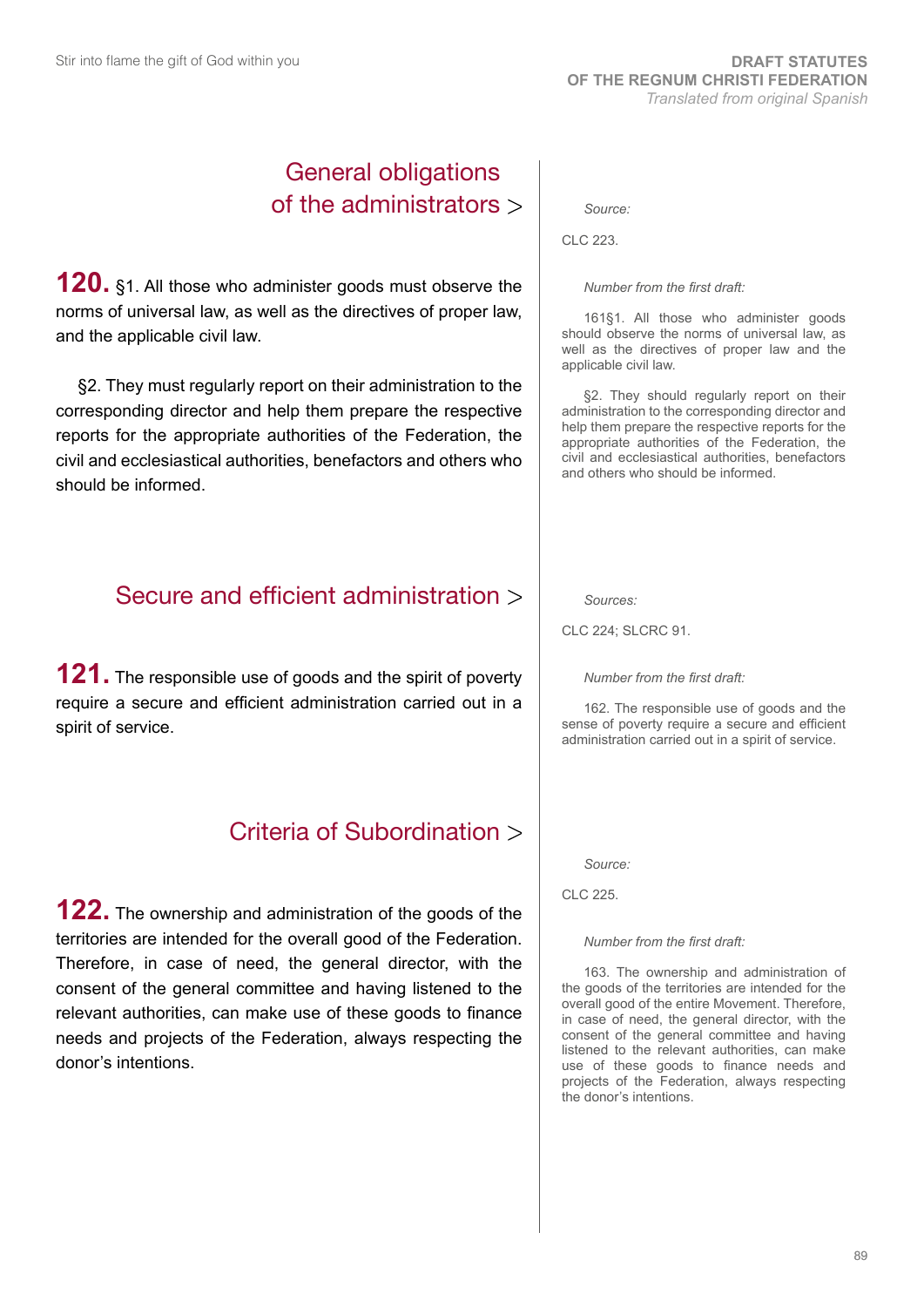#### *Source:*

CLC 226.

#### *Number from the first draft:*

164§1. Making acts of alienation of the stable patrimony of the Federation whose value exceeds the sum determined by secondary legislation:

1.° concerning the goods of the territory, pertains to the territorial directors with the consent of their committee and the approval of the general director;

2.° concerning the goods of the Federation, pertains to the general director with the consent of the general committee.

§2. In the case of a transaction that exceeds the amount defined by the Holy See for each region, of goods donated to the Church through a vow or of goods which are especially valuable due to their artistic or historical value, the permission of the Holy See is also required.

*Source:*

CLC 227.

#### *Number from the first draft:*

165§1. It pertains to the general convention to determine the acts of extraordinary administration at the general, territorial and local level in accordance with canon 1281 of the Code of Canon Law.

§2. In accordance with secondary legislation, the following are competent to authorize acts of extraordinary administration:

1.° concerning the goods of the Federation, the general director with the consent of the general committee;

2.° concerning the goods of the territory, the territorial director, with the consent of the territorial committee and the approval of the general director who has heard the counsel of the general committee.

## Alienation of goods

**123.** §1. Making acts of alienation of the stable patrimony of the Federation whose value exceeds the sum determined by secondary regulations:

1.° concerning the goods of the territory, is the responsibility of the territorial director, with the consent of the territorial committee and the approval of the general director;

2.° concerning the goods of the Federation, is the responsibility of the general director, with the consent of the general committee.

§2. In the case of a transaction which exceeds the amount defined by the Holy See for each region, or which involves goods donated to the Church through a vow, or of goods which are especially valuable due to their artistic or historical value, the permission of the Holy See is also required.

#### Acts of extraordinary administration

**124.** §1. It pertains to the general convention to determine the acts of extraordinary administration at the general, territorial and local level in accordance with canon 1281 of the Code of Canon Law.

§2. In accordance with secondary regulations, the following are competent to authorize acts of extraordinary administration:

1.° concerning the goods of the Federation, the general director, with the consent of the general committee;

2.° concerning the goods of the territory, the territorial director, with the consent of the territorial committee and the approval of the general director, who has heard the counsel of the general committee.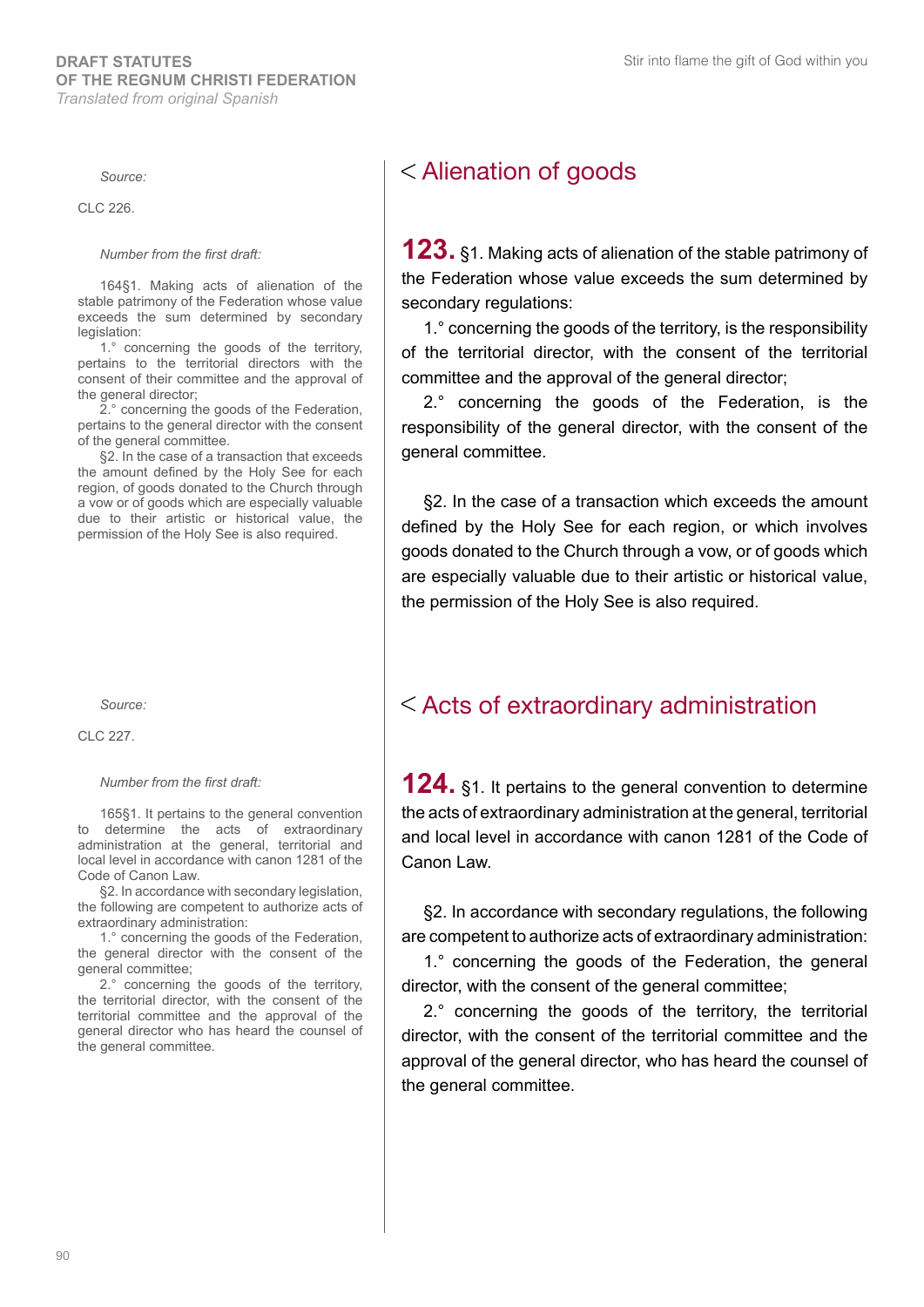## Budget-based administration

**125.** The administration of the territories and works of apostolate must always follow a budget approved by the competent authority, in accordance with proper law.

## Financing and sustainability

**126.** §1. When establishing territories or localities, or establishing works of apostolate, or any kind of apostolic activity, their financing and sustainability must be guaranteed.

§2. The territories must contribute toward financing the costs of the general directorate, in accordance with secondary regulations.

§3. The localities and works of apostolate must contribute toward the financing of territorial expenses, in accordance with secondary regulations.

§4. The sections and apostolic works must, ordinarily, be self-sustaining and contribute to financing the expenses of the locality, in accordance with secondary regulations.

## Donations involving burdens

**127.** Without written authorization of the territorial or general director, and the consent of the corresponding committee, no one is permitted to accept donations that involve obligations or burdens, unless they are of small importance or short duration.

*Note:*

The reference to the budgets of the localities and sections of Regnum Christi laypeople is a matter for secondary regulations.

*Source:*

CLC 228.

*Number from the first draft:*

166. The administration of the territories, localities, sections and works of apostolate must always follow a budget approved by the competent authority, in accordance with proper law.

*Source:*

CLC 229.

*Number from the first draft:*

167§1. When establishing territories or localities or establishing works of apostolate or any kind of apostolic activity, their financing and sustainability must be guaranteed.

§2. The territories should contribute toward financing the costs of the general directorate, in accordance with secondary legislation.

§3. The localities and works of apostolate should contribute toward financing territorial expenses, in accordance with secondary legislation.

§4. The sections and apostolic works should contribute to financing locality expenses, in accordance with secondary legislation.

*Source:*

CLC 230.

#### *Number from the first draft:*

168. Without written authorization of the territorial or general director and the consent of the corresponding committee, no one is permitted to accept donations that involve obligations or burdens, unless they are of small importance or short duration.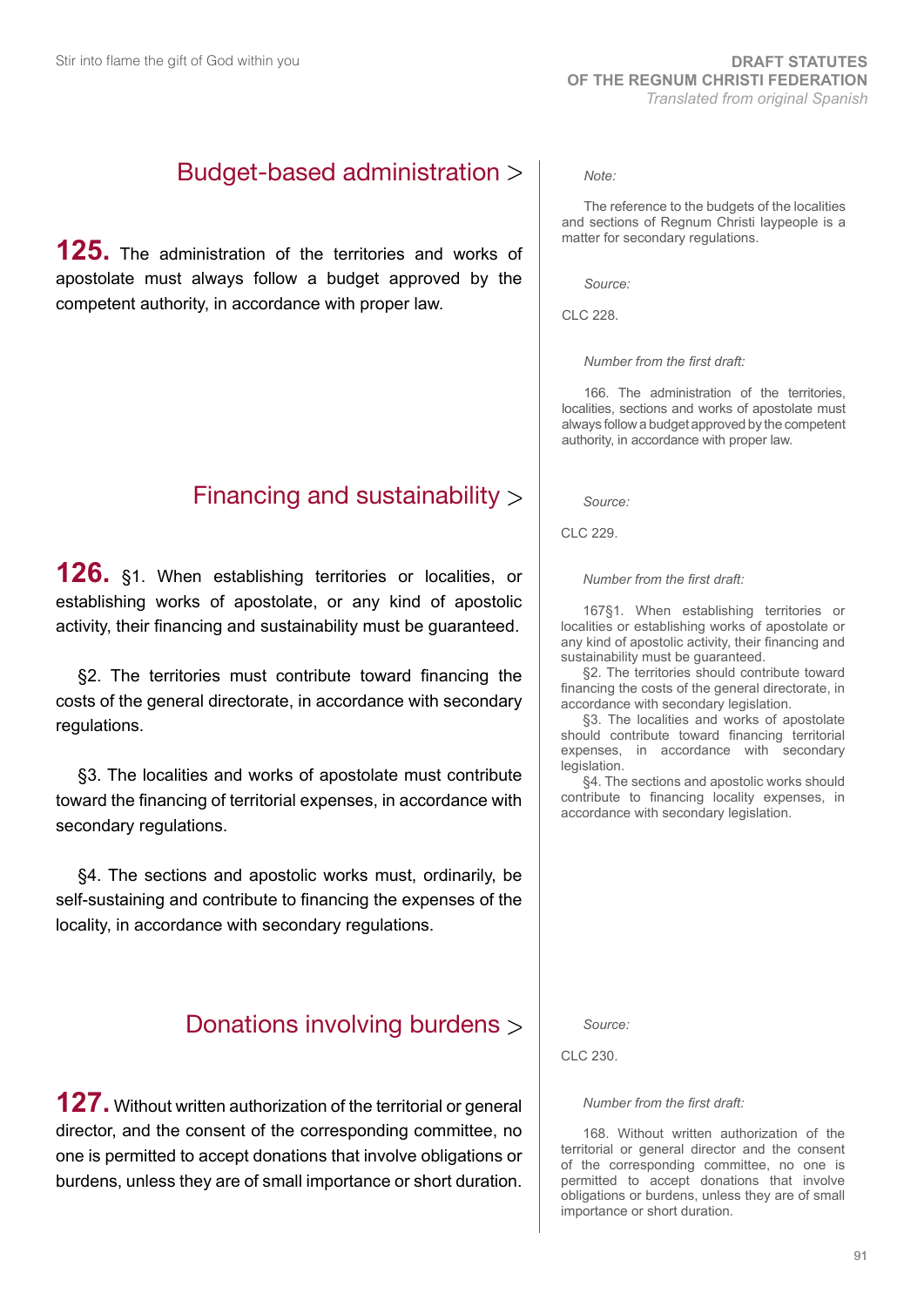# CHAPTER 8

# The obligation of proper law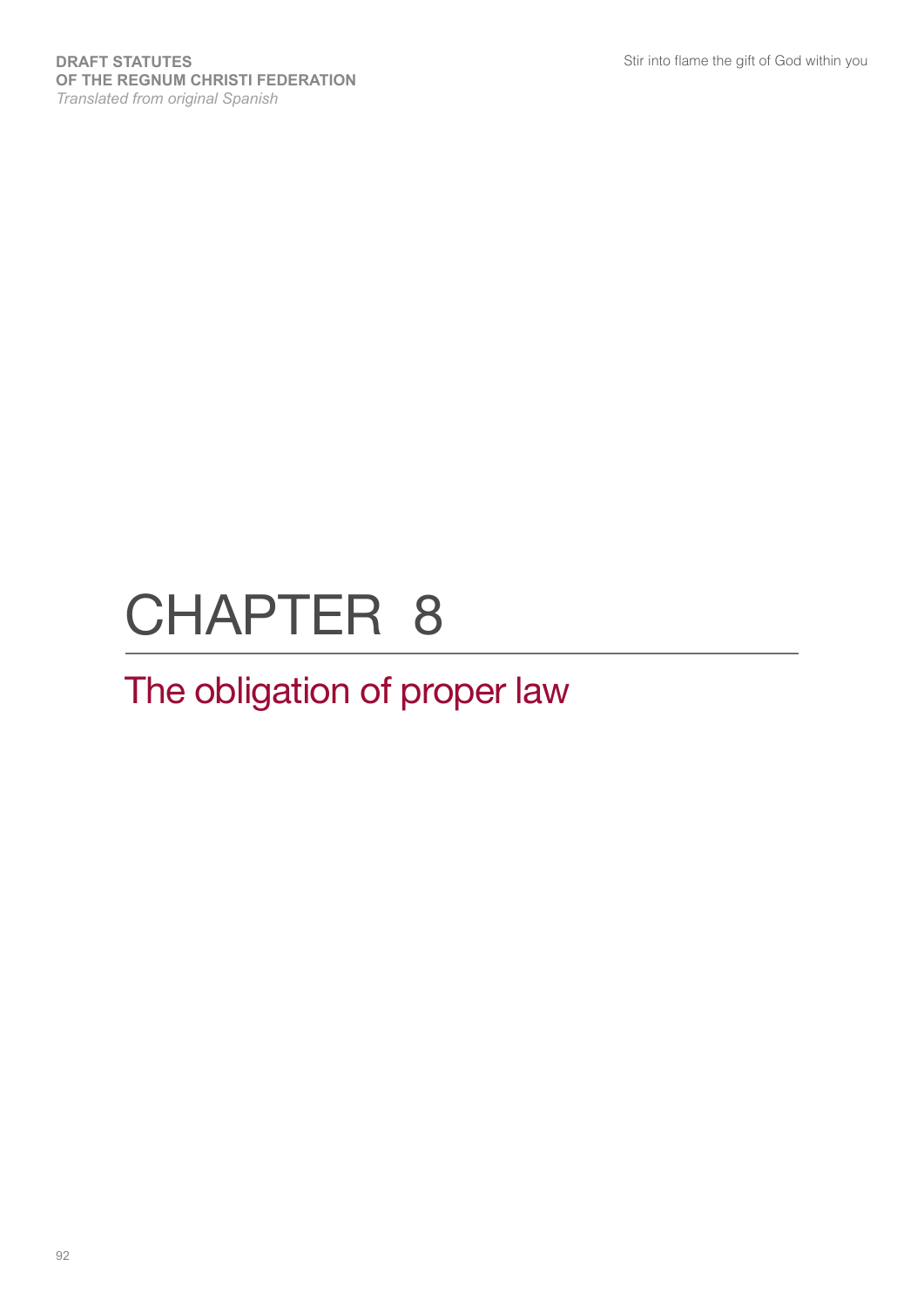## Proper law

**128.** The Statutes and secondary codes, properly promulgated, comprise the proper law of the Federation, which all members must observe.

## Responsibility of the directors

**129.** §1. Directors must foster the knowledge and observance of the Statutes and secondary codes through their testimony of life, and their governance.

§2. In particular cases and for just cause, the general director and territorial directors, after having received the counsel of their respective committees, can dispense from the observance of a norm in proper law.

§3. The general director, with the consent of the general committee, can approve territorial regulations that contain exceptions to proper law in organizational matters.

*Note:*

170§2 from the previous version is eliminated as it is already included in §1 of nos. 4, 5 and 6 of the present version.

*Sources:*

CLC 232; SCRC 131 and 132; SLCRC 98.

*Number from the first draft:*

170§1. The Statutes and the secondary codes properly promulgated comprise the proper law of the Federation, which all members are obliged to observe.

§2. The consecrated members are obliged to observe the proper law of the Federation by virtue of their branch belonging to the Federation.

*Note:*

171§3 of the previous version is a matter for secondary regulations.

*Sources:*

CLC 234; SCRC 133; SLCRC 99.

*Number from the first draft:*

171§1. Directors are obliged to foster the knowledge and observance of the Statutes through their testimony of life and governance.

§2. In particular cases and for just cause, the general director and territorial directors, after having received the counsel of their respective committees, can dispense from the observance of a norm in proper law.

§3. In particular cases, the local director and the section director may dispense the lay members from the observance of a norm in the second part of these Statutes or in one of the secondary codes that apply to them, for a just cause.

§4. The general director, with the consent of the general committee, can approve territorial regulations that contain exceptions to proper law in organizational matters.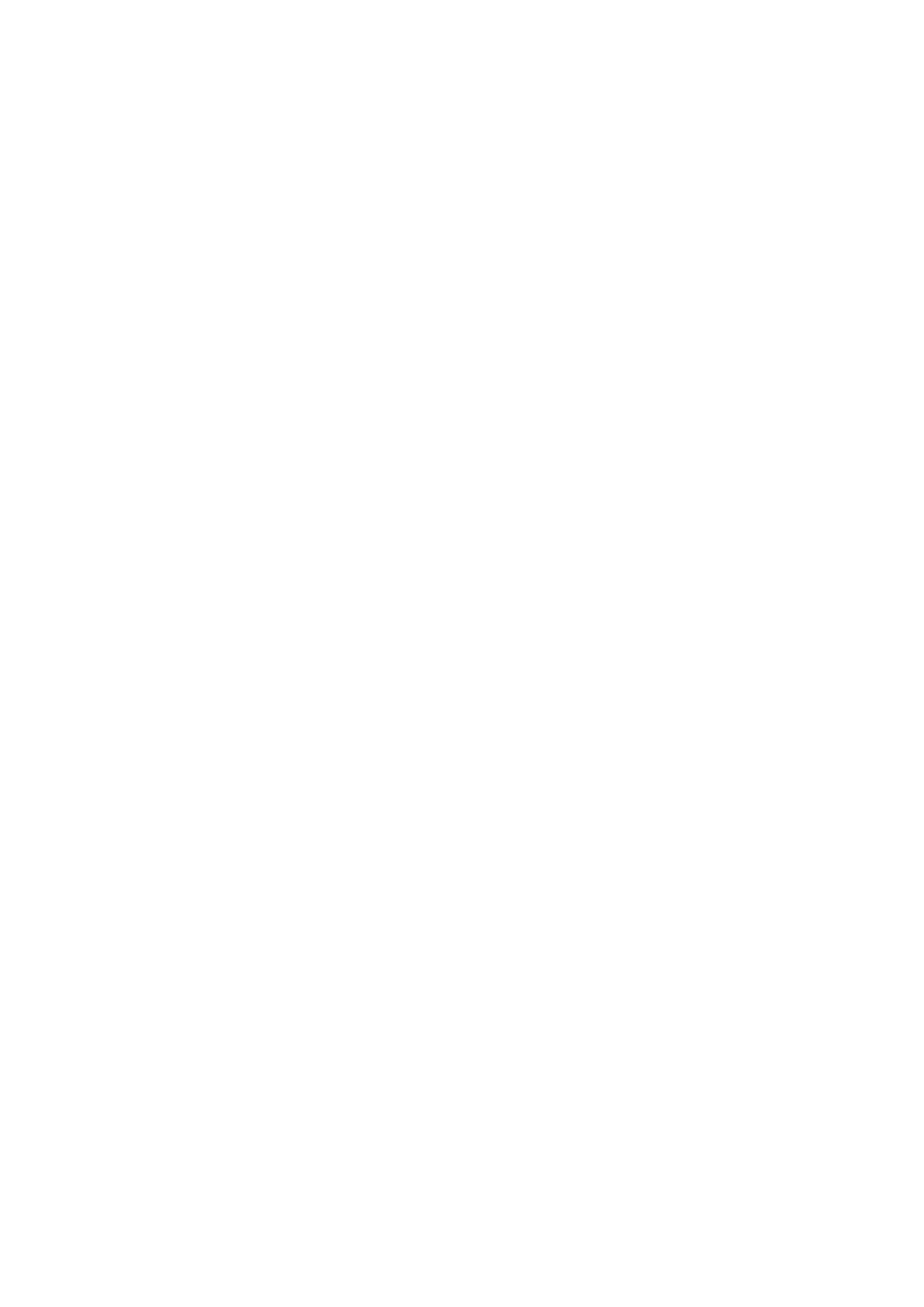# **Complementary** material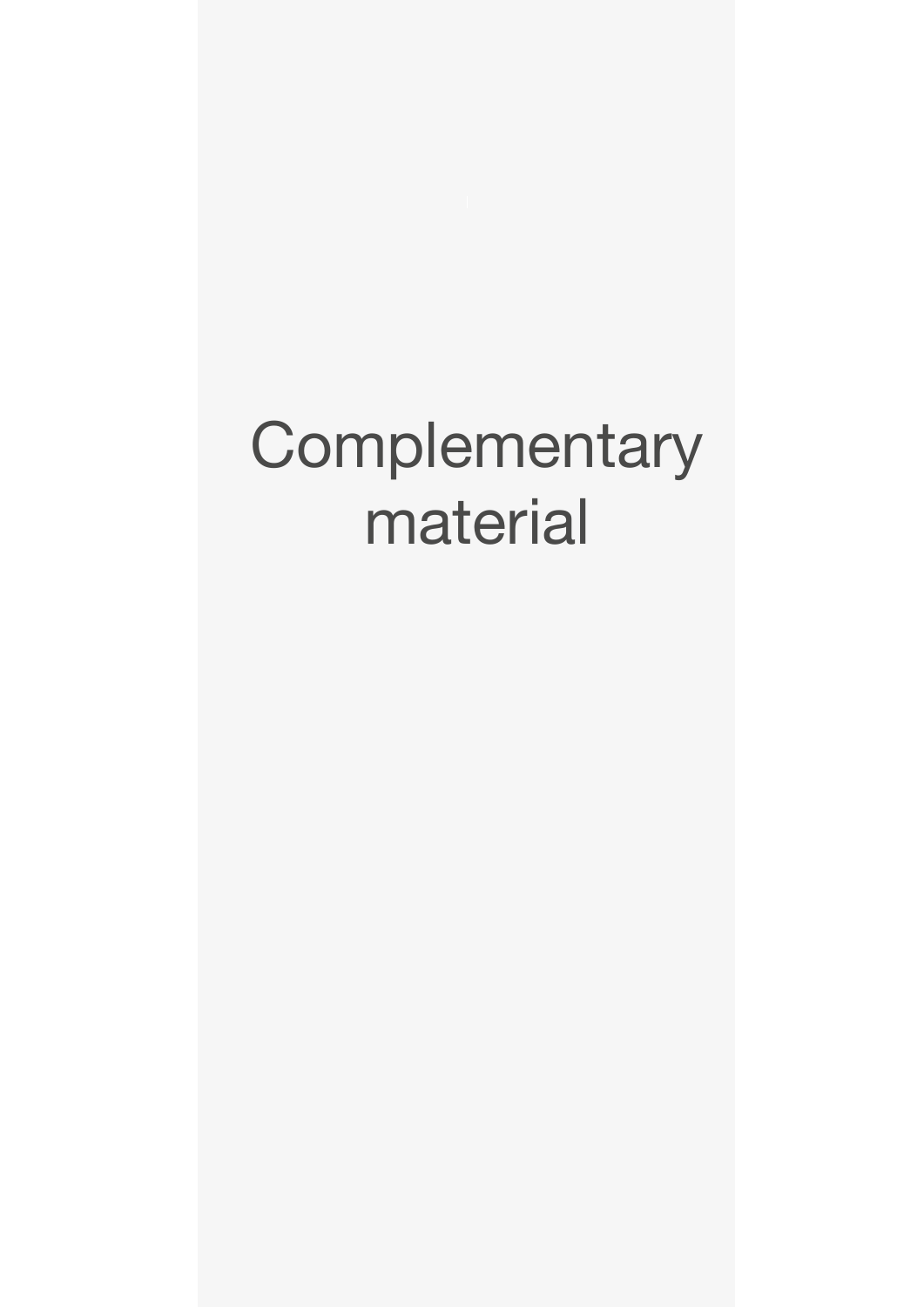# Appendix 1

## Appendix 1. Alternatives for the canonical configuration of Regnum **Christi**

## Index

| 2. Presuppositions for the presentation of alternative options 98       |
|-------------------------------------------------------------------------|
|                                                                         |
| 2.2. Viable alternatives within the framework of current canon law  99  |
| 3. Option 1: a federation between the Legion, Consecrated Women         |
|                                                                         |
|                                                                         |
| 3.2. Specific characteristics of the Federation proposed                |
|                                                                         |
| 3.3. Alternatives for the Regnum Christi laypeople in this figure 101   |
| 4. Option 2: an international association of the faithful, under the    |
|                                                                         |
| 4.1. An association composed only of Regnum Christi laypeople,          |
| which would enter into relationship with the consecrated                |
|                                                                         |
| 4.2. An association in which the Legionaries of Christ, consecrated     |
| women, lay consecrated men and Regnum Christi laypeople                 |
|                                                                         |
|                                                                         |
| 5.1. General characteristics of the canonical figure of aggregation 109 |
|                                                                         |
|                                                                         |
| 6. Option 4: an "ecclesial family" without juridical form 111           |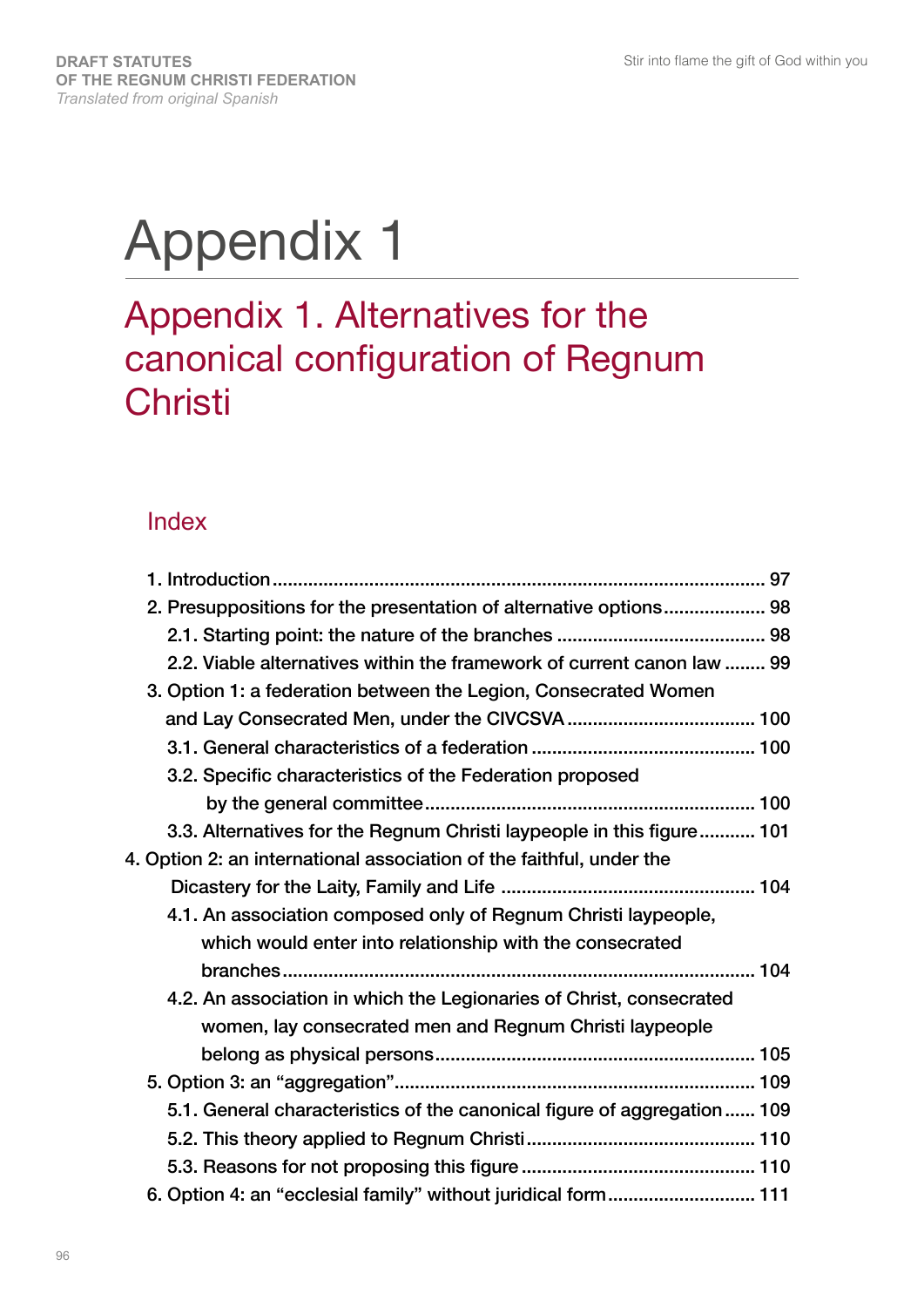### 1. Introduction

Some participants of the territorial assemblies have requested a deeper study on the possible alternatives for the canonical configuration of Regnum Christi, so that the decision made by the Chapter and general assemblies may be as well informed as possible. Responding to this request, the present appendix presents the possible configuration alternatives that are canonically viable today for Regnum Christi as a whole. It also considers the choices made by each branch and by the Regnum Christi laypeople during this process, as well as the conversations held with those responsible in the CIVCSVA.

Appendix 2 of the first draft ("[Opting for a Federation](http://www.regnumchristi.org/rcstatutes/wp-content/uploads/2017/07/BEGRC-170727-DG-RC-0370-2017.pdf)") explained the path of reflection and selection by which it was proposed that Regnum Christi take the juridical status of a federation between the three branches, to which the Regnum Christi laypeople who do not take on the evangelical counsels by a sacred bond would join individually. That text followed deductive

reasoning based on charismatic principles<sup>1</sup>. It then established generic juridical elements<sup>2</sup> that seem necessary for Regnum Christi and should therefore be possible in any proposed canonical configuration. It then analyzed four figures (association of the faithful, "new form of consecrated life", "charismatic family" without juridical form and federation) that were considered possible options to give institutional form to Regnum Christi as a whole. The text then concluded that the federation seems to be the option that best expresses the before defined necessary charismatic principles and juridical elements.

Considering the novelties that emerged from the [conversations with](http://www.regnumchristi.org/rcstatutes/wp-content/uploads/2017/12/DG-LC-797-2017-English_Translation.pdf)  [those responsible in the CIVCSVA](http://www.regnumchristi.org/rcstatutes/wp-content/uploads/2017/12/DG-LC-797-2017-English_Translation.pdf) last December and what was discussed [in the territorial assemblies](http://www.regnumchristi.org/rcstatutes/es/resultados-de-las-asambleas-territoriales-comunes/), the general committee reviewed again the various possible alternatives. After the general plenary meeting in January 2018, which addressed this issue, the general committee concluded that it maintains its initial position: that the best option is a federation among the three branches to which Regnum Christi laypeople are individually associated.









Q28

Q27

<sup>1</sup> See DGSRC 1, p. 273: "There is a charism of Regnum Christi, and it is a divine gift which is lived according to different states of life. Each branch of Regnum Christi has its own identity, which must be safeguarded and promoted. Together we form a single Movement which shares a spirituality and mission. The common mission shares: the intention (…) the fields of action; and the action itself, in that the various branches cooperate in an organized way under an apostolic authority recognized by all (…)". 2 See DGSRC 1, p. 275: to respect the identity, autonomy and juridical person of each consecrated branch; that that Regnum Christi be a juridical person so as to exist as a whole in a form recognized by the Church, in order to act as an apostolic body in the Church and therefore have governing bodies; and that all the components depend on only one entity in the Holy See.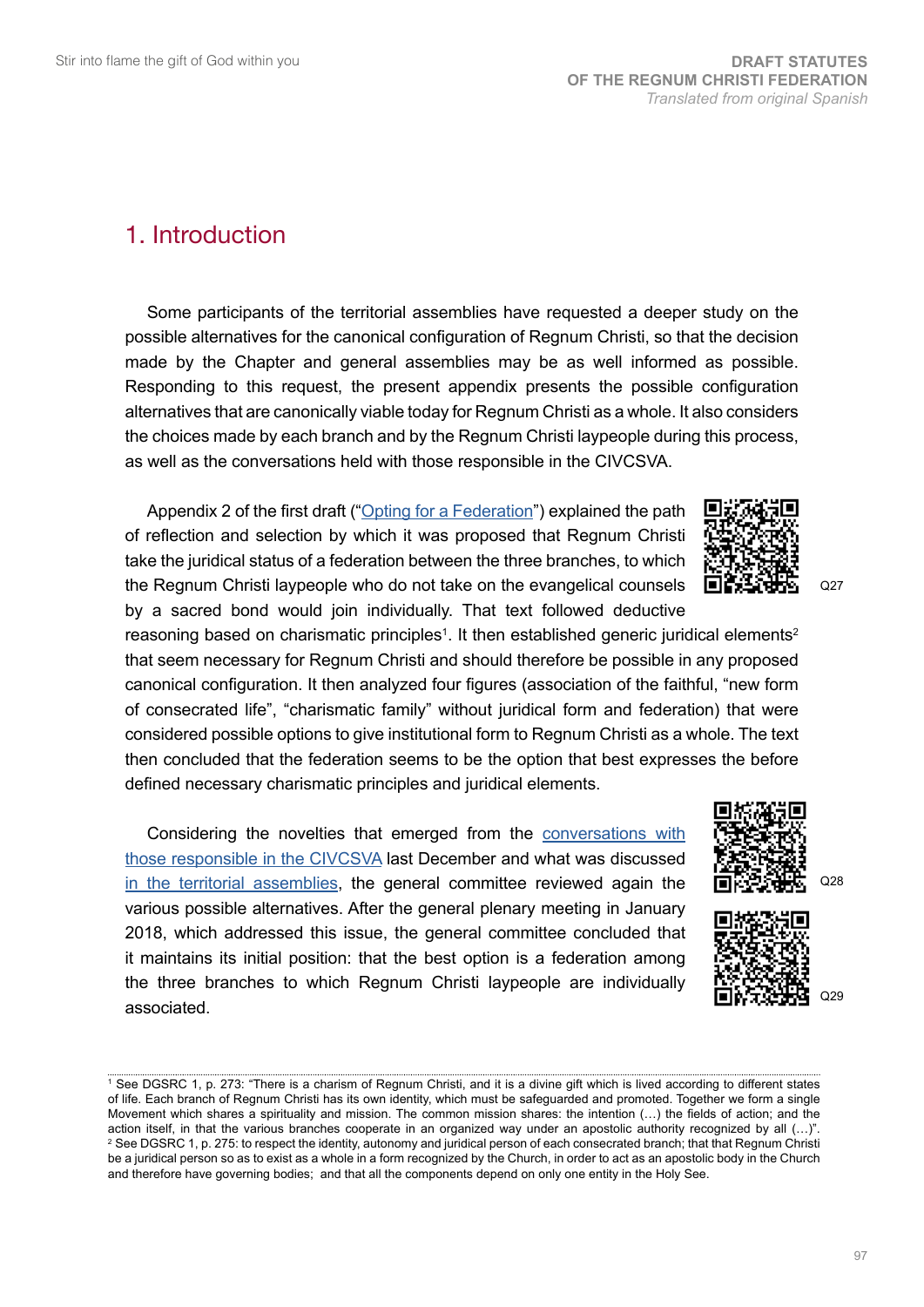## 2. Presuppositions for the presentation of alternative options

#### **2.1. Starting point: The nature of the branches**

The starting point in looking for a suitable canonical configuration should be the nature of the groups that consider themselves part of Regnum Christi and a specific way of living the common charism:

- the Congregation of the Legionaries of Christ, a clerical religious institute;

- the Lay Consecrated Men of Regnum Christi, a private association of the faithful, who, at their [Extraordinary General Assembly](http://laicosconsagradosrc.org/comunicado-asamblea-general-extraordinaria/) from December 27, 2017 to January 3, 2018, decided to petition the Holy See for their constitution as a society of apostolic life;

- the Consecrated Women of Regnum Christi, a private association of the faithful, [which will decide at its coming Extraordinary General Assembly](http://www.regnumchristi.org/rcstatutes/wp-content/uploads/2018/02/Prot-DG-CRC-2098-2017-Sobre-la-configuracion-juridica-CRC.pdf)  whether to petition the Holy See for their constitution as a society of apostolic life, as proposed by the general government;

- the Regnum Christi laypeople, who:

• belong to Regnum Christi, under the definition of the 2004 Statutes;

• at the [international convention of lay members in 2016](http://www.regnumchristi.org/rcstatutes/wp-content/uploads/2016/06/Acta_convencion_internacional_160610.pdf), which completed the first stage of the Statutes revision process, expressed their desire to belong individually to the juridical figure given to Regnum Christi as a whole and to participate in its governing bodies.

The analysis that follows presupposes that the Lay Consecrated Men and Consecrated Women are in fact approved as societies of apostolic life. If they should decide to continue being associations of the faithful, the alternatives for both groups would be: configuration as associations of the faithful, according to canon 303, under the higher direction of the Congregation of the Legionaries of Christ (in which case they could be approved by the CIVCSVA), or configuration as associations of the faithful, according to canon 298 (this approval would depend on the Dicastery for the Laity, Family and Life).





Q31





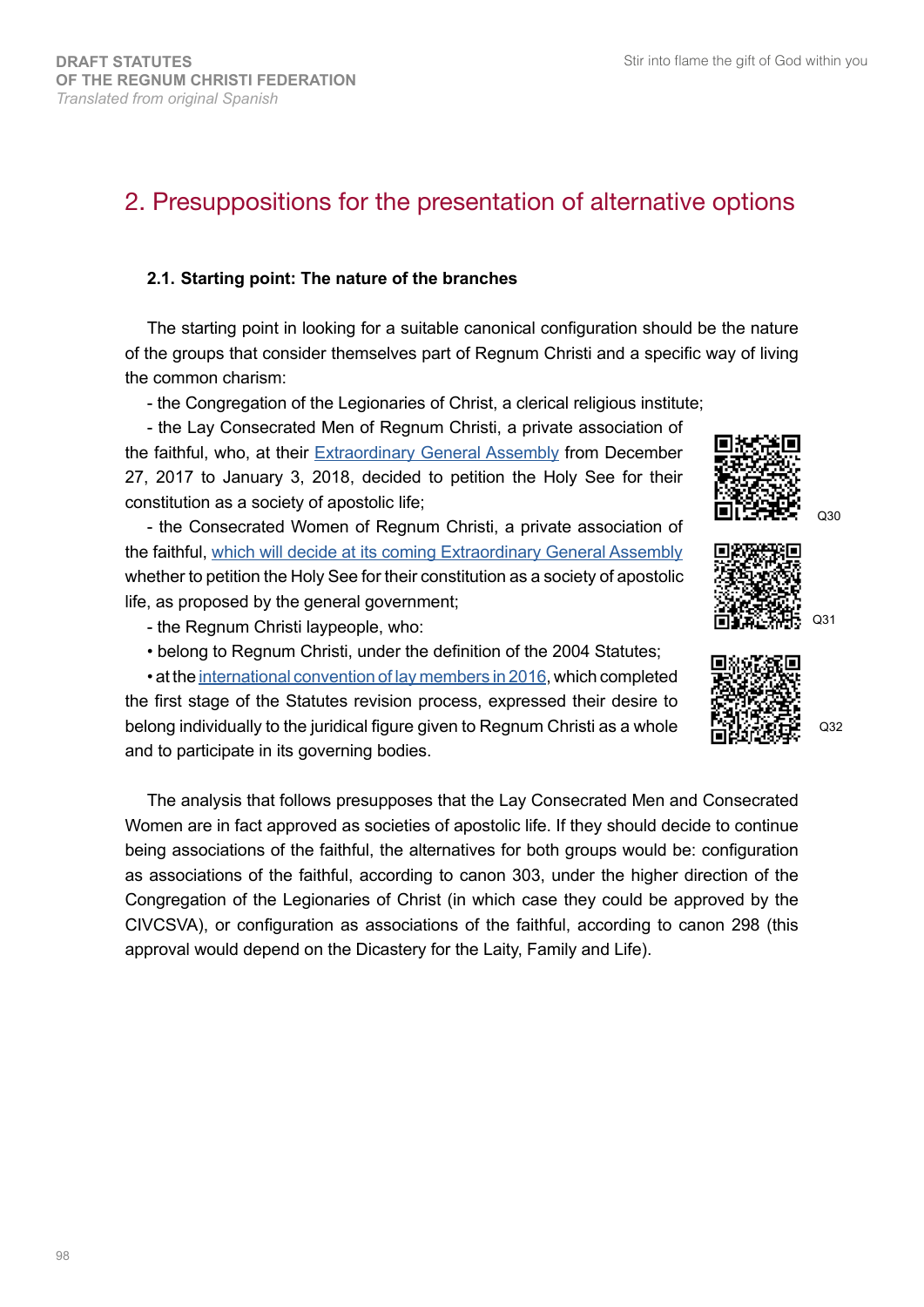These alternatives had already been presented by the Pontifical Delegate during the illuminative phase in 2012, but were discarded both in the illuminative phase and in the respective general assemblies of 2013. For this reason, although they have been suggested by the CIVCSVA at different times, and with varying degrees of formality from 2014 to date, the governments of both branches have not considered it an option that expresses their identity<sup>3</sup> .

Another viable alternative for the Consecrated Women and Lay Consecrated Men would be configuration as secular institutes. The Lay Consecrated Men already ruled this out in their Extraordinary General Assembly, and the Consecrated Women, in turn, will analyze it at their upcoming Extraordinary General Assembly. In any case, whether they are societies of apostolic life or secular institutes does not affect the process of canonical configuration of Regnum Christi as a federation, since in both cases the CIVCSVA would be responsible for their approval.

For all the above reasons, this appendix does not consider the theoretically viable alternative that the three branches would not have their own juridical entity and that their members become part of a new unique juridical entity that is Regnum Christi itself, for example, as a single institute of consecrated life, under canon 605.

#### **2.2. Viable alternatives within the framework of current canon law**

This text only considers alternatives based on figures provided in the Code of Canon Law or in the jurisprudence of the Holy See; it does not elaborate hypotheses about figures unknown in the Code nor does it change the nature of the various figures defined in it<sup>4</sup>. An example of the latter would be the theory of a third order that includes members of the first order.

Many ecclesial groups also face the challenge of uniting members from different states of life who share a charism in a single reality. With the tools that canon law currently offers, they have been finding solutions "made to measure", which are not perfect but are sufficient to continue developing their mission. If the future evolution of canon law offers better solutions for the coexistence of different states of life within the same reality, Regnum Christi will, of course, be able to change its configuration.

<sup>&</sup>lt;sup>3</sup> See Prot. DG-CRC 2098/2017, <u>[Letter from Gloria Rodríguez, December 19, 2017 \(only in Spanish](http://www.regnumchristi.org/rcstatutes/wp-content/uploads/2018/02/Prot-DG-CRC-2098-2017-Sobre-la-configuracion-juridica-CRC.pdf)</u>) to all the consecra-ted women regarding the juridical configuration of the Consecrated Women of Regnum Christi. See [Communiqué of the Ext](http://www.regnumchristi.org/rcstatutes/wp-content/uploads/2018/02/Prot-DG-CRC-2098-2017-Sobre-la-configuracion-juridica-CRC.pdf)[raordinary General Assembly of the Lay Consecrated Men of Regnum Christi \(only in Spanish\)](http://www.regnumchristi.org/rcstatutes/wp-content/uploads/2018/02/Prot-DG-CRC-2098-2017-Sobre-la-configuracion-juridica-CRC.pdf) from January 3, 2017. <sup>4</sup>See *[Iuvenescit ecclesia](http://www.vatican.va/roman_curia/congregations/cfaith/documents/rc_con_cfaith_doc_20160516_iuvenescit-ecclesia_en.html)* 23: "The present Code of Canon Law provides different juridical means of recognition for the new ecclesial entities that pertain to the charismatic gifts. These means should be attentively considered, avoiding precedents that do not give adequate consideration to both fundamental principles of law and the nature and particularity of the diverse charismatic entities."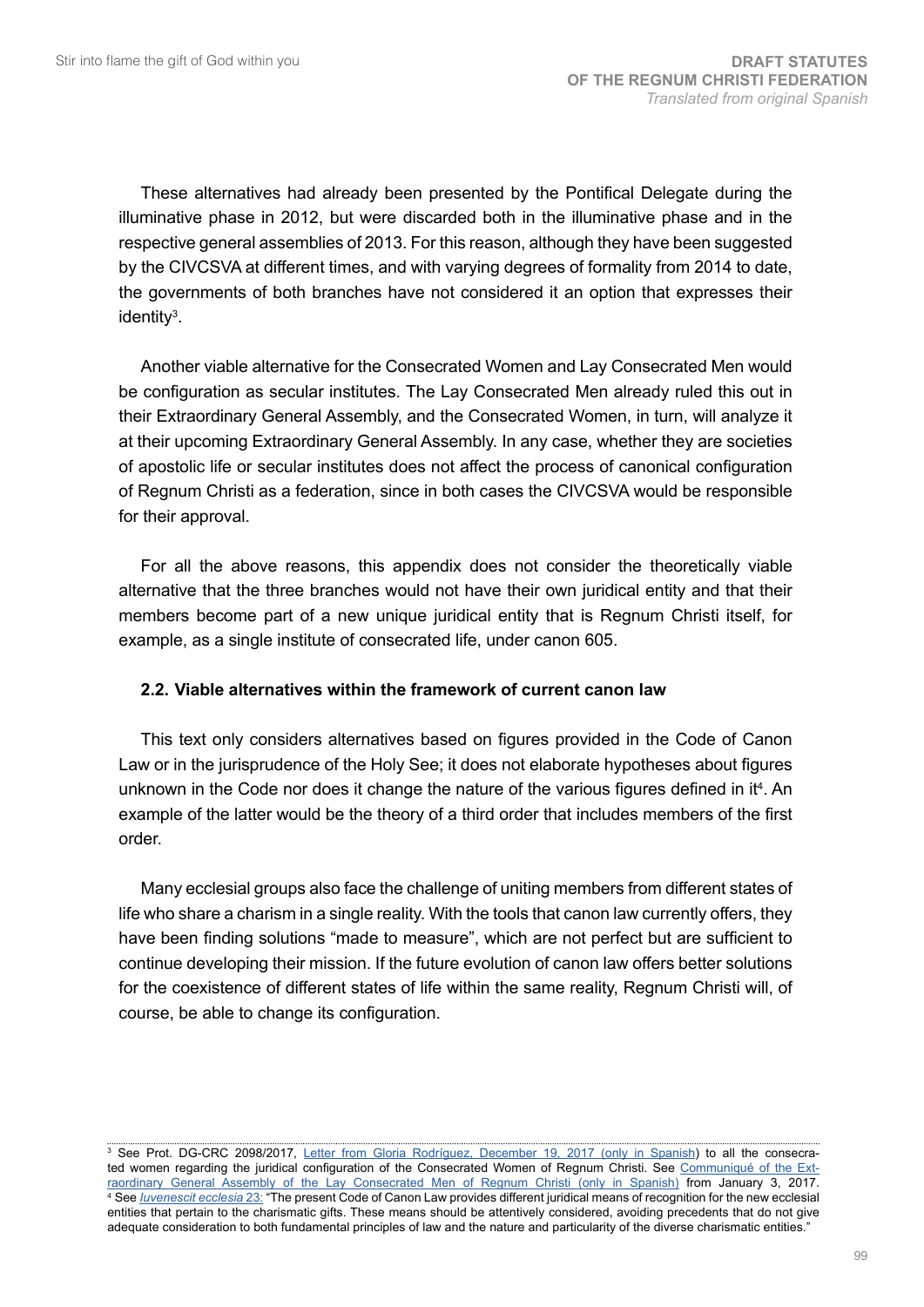## 3. Option 1: a federation between the Legion, Consecrated Women and Lay Consecrated Men, under the CIVCSVA

This is the current proposal from the general committee of Regnum Christi.

#### **3.1. General characteristics of a federation**

- It is an associative form that unites juridical persons in what these persons define. Federations are usually between entities that are on the same juridical level.

- The physical persons belong to the federation through the juridical person to which they directly belong.

- The nature of the federated entities does not change and therefore they retain their identity, proper law and autonomy.

- The federated entities maintain their direct dependence on the ecclesiastical authority, which can intervene directly on them without going through the federation, as well as intervene directly on the federation.

- The governing bodies of the federation have authority over those matters that the federated entities define in the statutes of the federation, and therefore in a strict sense they do not have authority over the federated juridical persons.

#### **3.2. Specific characteristics of the Federation proposed by the general committee**

- The Federation would be the juridical form that Regnum Christi takes on to act and express itself, as explained in the presentation (pages 7-9).

- The branches, in themselves, are fully autonomous. By determination of their supreme governing bodies, they are federated for the purposes defined in the statutes: to jointly safeguard the common charismatic patrimony, have common governing bodies with participation of members of all vocations capable of representing Regnum Christi and directing the common apostolic activity, and promote the vocation of the Regnum Christi laypeople.

- The branch authorities have full authority over their members and they freely assign them to Federation or branch activities.

- The Federation directs that portion of the existing apostolic activity that the involved entities legitimately agree on and determine. Once constituted, the Federation may initiate new activities and works, according to the norms of the Federation's statutes.

- The Federation, through a bond determined in the statutes, associates other faithful who are called to live the charism of Regnum Christi.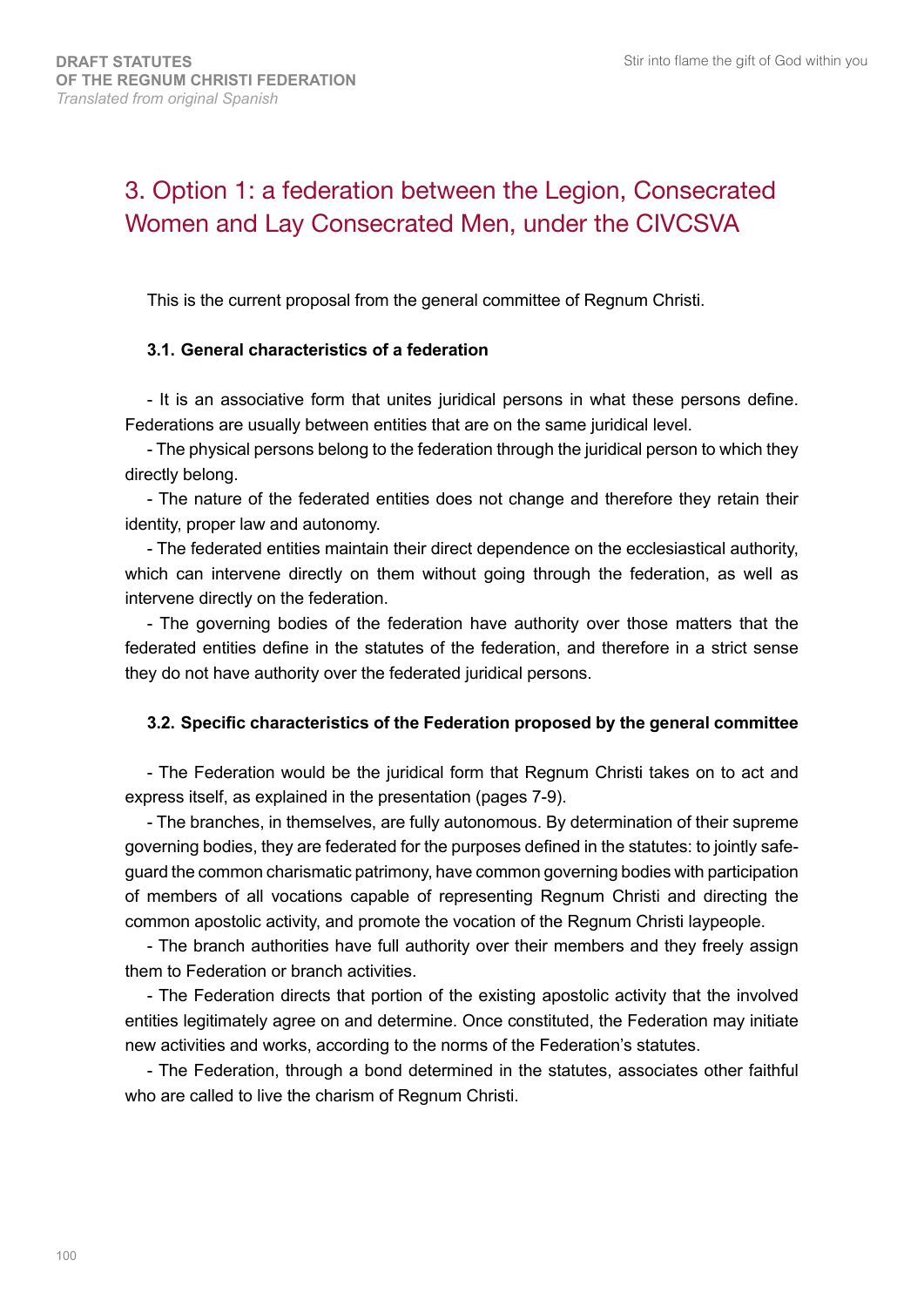- The associated faithful, although they are Regnum Christi members, would not be Federation members with full rights and, therefore, could only participate by consultative vote in the general and territorial governing bodies of the Federation.

- The Federation must define the way the Regnum Christi laypeople live the charism in specific regulations and after appropriate consultation.

#### **3.3. Alternatives for the Regnum Christi laypeople in this figure**

There are two other alternatives for the Regnum Christi laypeople which still consider the figure of a federation of three branches approved by the CIVCSVA, besides the one in the previous point. This will be one of the topics for analysis by the Regnum Christi lay delegates in the Extraordinary General Assembly, in order to determine which of the various alternatives is preferable.

3.3.1. Remain under the 2004 Statutes



3.3.1.1. Characteristics of the [2004 Statutes](http://www.regnumchristi.org/rcstatutes/wp-content/uploads/2017/05/[40]%202004%20Statutes%20of%20Regnum%20Christi.pdf)

The 2004 Statutes do not clearly define the canonical nature of Regnum Christi. The Decree of approval and the Statutes themselves provide the following elements, without reference to any part of the Code of Canon Law:

- The Decree of approval defines Regnum Christi as "an instrument of apostolate specific to the Legion of Christ, to which it is united in an indivisible way".

- Statute no. 6 describes Regnum Christi as an associative reality<sup>5</sup>, but the same Statutes do not provide for governing bodies or other ways for members to participate in developing the associative life.

- The authority over the Association, according to the 2004 Statutes, falls on the person of the general director of the Legion of Christ (and within their scope, on the territorial directors of the Legion of Christ), without any moderation by a council and without being subject to an assembly.

3.3.1.2. Difficulties in making amendments to the 2004 Statutes

One territorial assembly proposed that instead of constituting a federation, the necessary amendments be made to the 2004 Statutes. Such amendments could recognize the existence of the new juridical persons of the Lay Consecrated Men and Consecrated Women, equip Regnum Christi with participatory bodies, etc.

<sup>5</sup> SRC 2004 6: "The Regnum Christi Movement is made up of Christian faithful who, following the millennial tradition of the Church and in full exercise of their freedom, come together in order to respond faithfully to the universal call to holiness and to cooperate actively in the task of proclaiming the Gospel."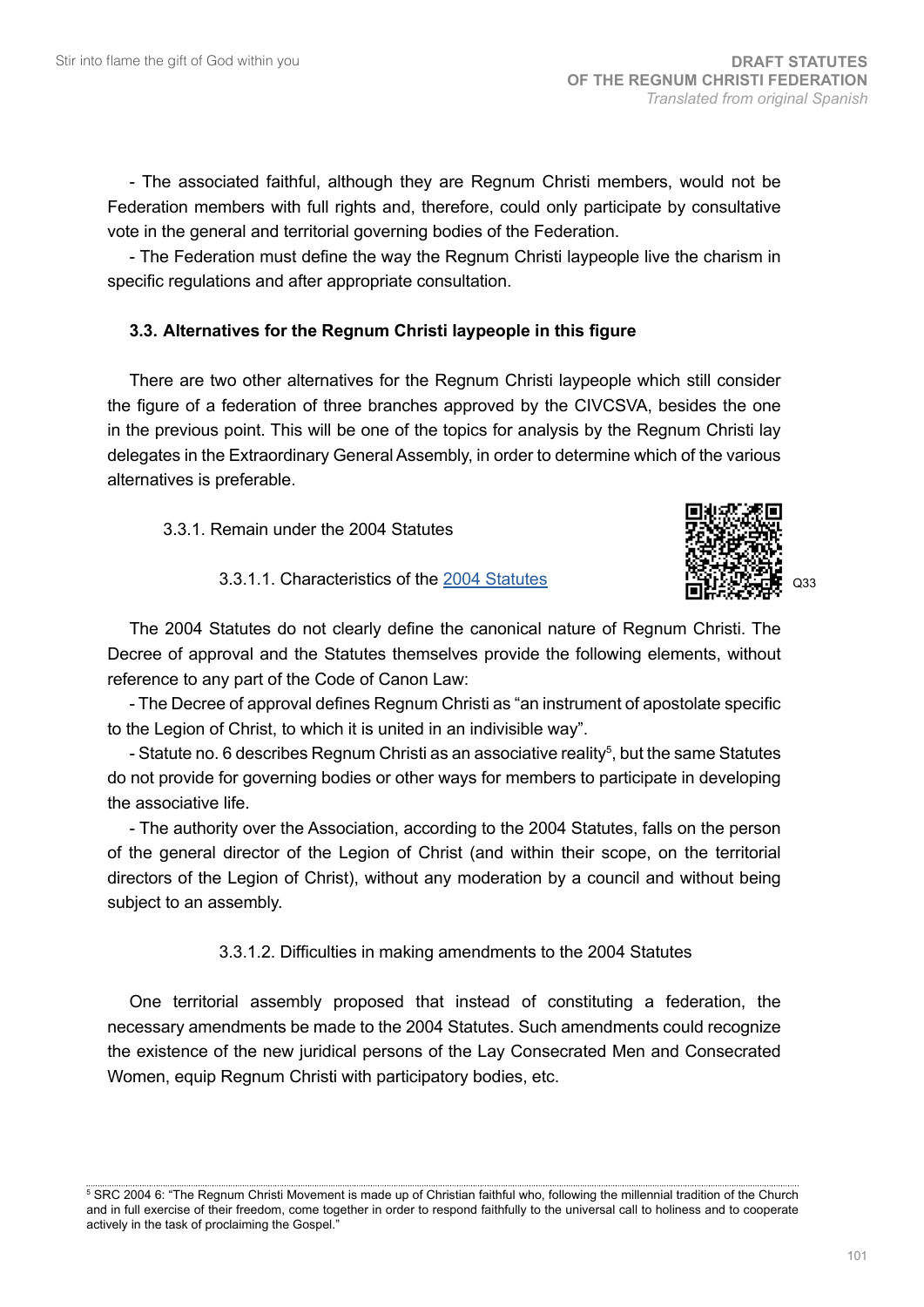This proposal does not seem feasible, because proposing changes to the 2004 Statutes and presenting them for approval to the Holy See raises the inevitable question about the nature of this associative reality. A choice would then need to be made between the possibilities offered by canon law: an association according to canon 303 under the higher direction of the Legion of Christ, or an association of the faithful according to canon 298, with statutes approved by the Dicastery for the Laity, Family and Life. In both cases, the lay members would have to associate with each other and, in any case, the association could not be part of the Federation as a full member.

3.3.1.3. Implications in opting that the statutes for the Regnum Christi laypeople be the 2004 Statutes without amendments.

- All the authority over the Regnum Christi laypeople would reside in the person of the general director of the Legion of Christ and, in their jurisdiction, in the territorial directors of the Legion of Christ. Any act of government, for example the approval of regulations to make adjustments to their lifestyle or to create modes of participation in government, would be responsibility of the general director.

- The "Regnum Christi Movement" would include only the laypeople, since the Statutes do not include legionaries, consecrated women or lay consecrated men.

- The laypeople would not be bonded individually to the eventual Federation, but to the Legion of Christ, and therefore, although they could participate as advisers in the Federation's governing bodies, the Federation would not have the capacity to legislate directly regarding the laypeople.

- The branches of the Consecrated Women and Lay Consecrated Men would have no juridical bond with the Regnum Christi laypeople.

3.3.2. Form an association according to canon 303, under the higher direction of the Congregation of the Legionaries of Christ.

3.3.2.1. General characteristics of associations according to canon 303

*«Associations whose members share in the spirit of some religious institute while in secular life, lead an apostolic life, and strive for Christian perfection under the higher direction of the same institute are called third orders or some other appropriate name»*<sup>6</sup> .

- This canon is within the section on associations of the faithful, which the same canon specifically repeats: they are associations and as such have a complete structure, composed of their own members (general assembly, president and council, etc.)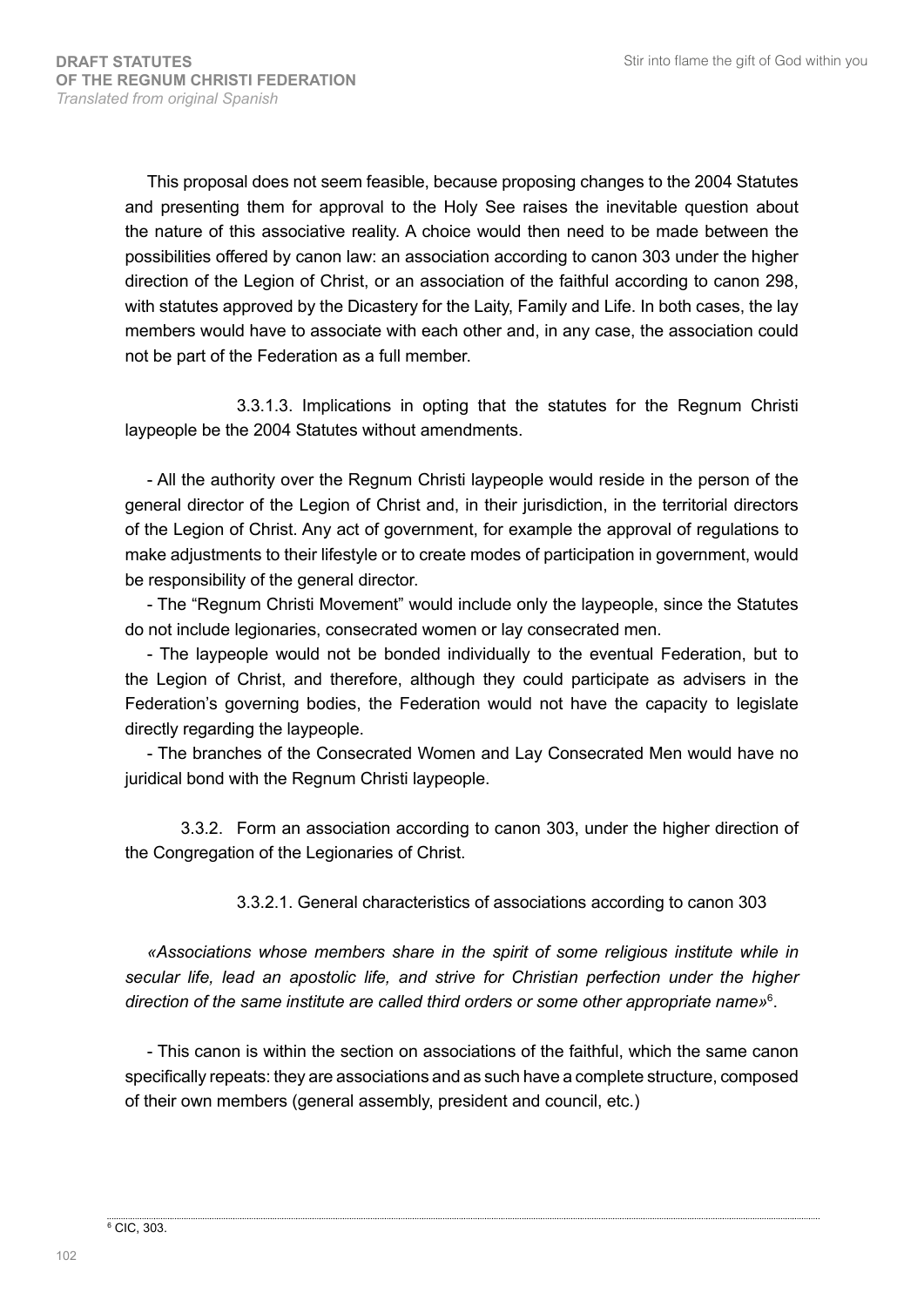- It is possible to avoid the expression "third order", which may sound dated and recall the historical forms in which it began, and look for another name.

- The members of these associations live in the world, dedicate themselves to the apostolate and seek Christian perfection.

- The members participate in the spirit of a religious institute (the "first order" is usually of men and the "second order" of women, hence the term "third"). The third order can apply or adapt the spirit of the first order to the reality of its members; this is precisely its origin and meaning, as explained by the wording of the canon and its historical forms.

- They are under the "higher direction" of the first institute. The nature of this "higher direction" must be defined in the statutes of the association itself and is usually limited to the protection of the charism. It never implies direct government of the association by the authorities of the first order.

3.3.2.2. Reflections about this figure for the Regnum Christi laypeople.

Given that the vast majority of the Regnum Christi laypeople do not wish to form an association among themselves, this does not seem to be a suitable solution. In any case, the following are some difficulties that would arise if the lay members chose to adopt this figure:

- The first and the third order are two distinct entities and, consequently, their respective members do not belong to a single canonical reality, as would be characteristic of movements. In other words, Regnum Christi would be either the third order, or the sum of the various entities united only by the bond with the first order.

- If the statutes of a hypothetical association of the Regnum Christi laypeople provide for it, the members of the three branches could be section directors, but could not be members of that association and, therefore, could not be part of their general, territorial or local governing bodies. There would be an established relationship of collaboration between the association of the Regnum Christi laypeople and the juridical persons of the branches, subject to the mutual agreement of the directors in each case and at each level.

- The association of the lay members would not be part of the Federation, although they could be advisors in its governing bodies. Their bond to Regnum Christi would be through the bond to the Legion of Christ.

- In the theory of a federation between the three branches and the belonging of the laypeople to an association according to canon 303, it would be difficult to speak of a single charism lived by different vocations. On the one hand, there would be the three branches that say they are part of Regnum Christi together with other faithful who share the same charism and, on the other hand, the Regnum Christi laypeople who, as members of an association according to canon 303, would refer to the charism of the Legion of Christ.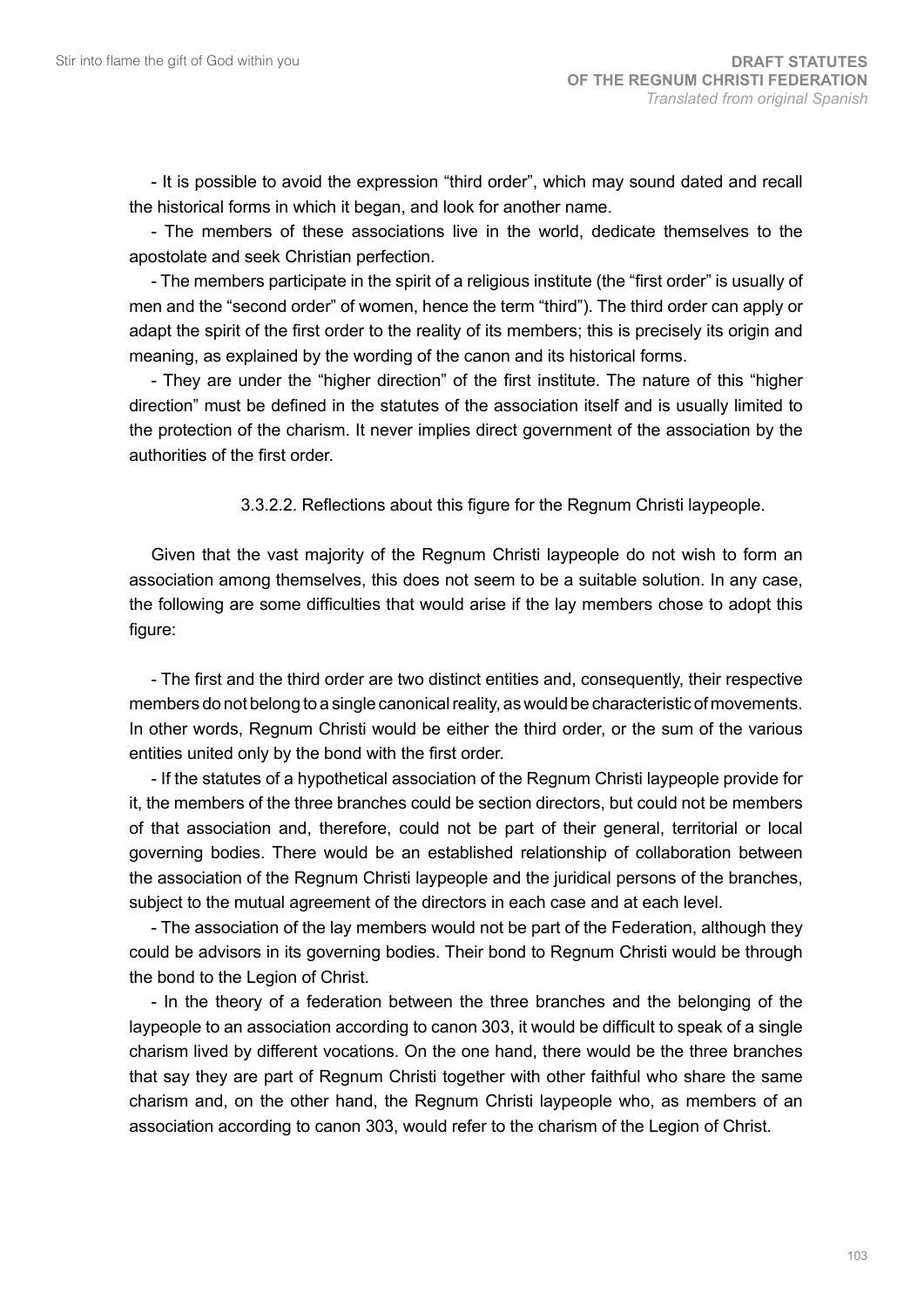If the Lay Consecrated Men and Consecrated Women had chosen in 2013 to take on the figure of an association according to canon 303, under the higher direction of the Legion of Christ, and later the laypeople had also adopted the same figure, Regnum Christi would be, morally (although not canonically), the result of the union of these four realities: the Legion, the association of the Consecrated Women, the association of the Lay Consecrated Men and the association of the laypeople. It would not have been possible to constitute a common canonical figure, since each of the three realities would already have an intrinsic relationship with the Legion, and would not be on the same canonical level. There would be no common bodies capable of acting on behalf of the entire Movement, but rather only coordination between the different entities. The works of apostolate would remain in each of the entities, there being no fourth reality that oversees what is common (the equivalent of the Federation in the current proposal).

## 4. Option 2: an international association of the faithful, under the Dicastery for the Laity, Family and Life

Regnum Christi could be an international association of the faithful (private or public) approved by the Dicastery for the Laity, Family and Life.

*«In the Church there are associations distinct from institutes of consecrated life and societies of apostolic life; in these associations the Christian faithful, whether clerics, lay persons, or clerics and lay persons together, strive in a common endeavor to foster a more perfect life, to promote public worship or Christian doctrine, or to exercise other works of the apostolate such as initiatives of evangelization, works of piety or charity, and those which animate the temporal order with a Christian spirit»*<sup>7</sup> *.*

For Regnum Christi, there would be two alternatives:

#### **4.1. An association composed only of Regnum Christi laypeople, which would enter into relationship with the consecrated branches.**

In this case, the "Regnum Christi Movement" would be only laypeople, or they would have to adopt another name, such as "Association of the Regnum Christi Laypeople". Regnum Christi would be the sum of the juridical persons who refer to the charism of the Regnum Christi, without having a canonical approval of the whole, as the diverse entities would depend on different dicasteries.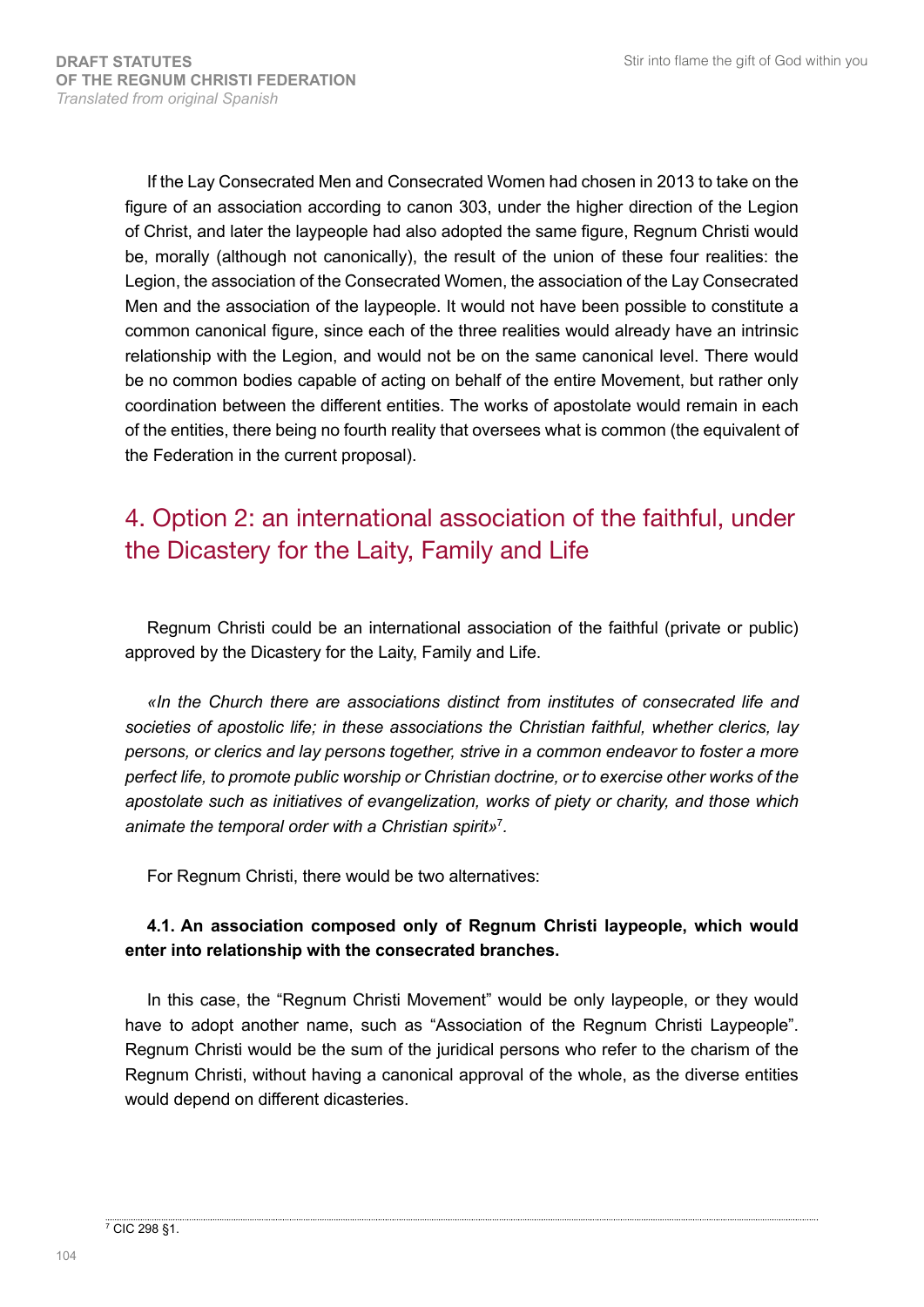#### **4.2. An association to which the Legionaries of Christ, consecrated women, lay consecrated men and Regnum Christi laypeople belong as physical persons.**

#### 4.2.1. General characteristics

Ecclesial movements ordinarily take the juridical form of associations of the faithful, since it permits physical persons to be members in equal conditions, although they belong to different states and forms of life.

Associations of the faithful are a very flexible canonical figure; the Code of Canon Law establishes only a few general norms for their configuration.

#### 4.2.2. Examples

The following are two ecclesial realities that are configured as associations of the faithful, approved by the Dicastery for the Laity and have members that belong at the same time to juridical entities that fall under the jurisdiction of other dicasteries.

a. The "Union of Catholic Apostolate" is the association that brings together all the people who live the charism of St. Vincent Pallotti. Its members include both individuals and juridical entities of societies of apostolic life, women's religious institutes and associations of the faithful.

b. The "Emmanuel Community". The Dicastery for the Clergy recently approved a clerical association that brings together the priest members of Emmanuel; whereas previously, they had to be incardinated in a diocese. Now they are members of both associations of the faithful: the one that unites all the members of the Emmanuel community and the one that unites only the clergy. The statutes of both associations recognize the double membership of the clergy. If a cleric leaves the clerical association, he also loses the bond with the association of the Emmanuel community, and vice versa.

4.2.3. Analysis of this alternative for Regnum Christi and comparison with the proposal for a Federation

#### 4.2.3.1. Unity and equality of members

Everyone, including the laity, would be *pleno iure* members (with full rights) of a single reality. In contrast, in the federation under the CIVCSVA, the Regnum Christi laypeople would not be *pleno iure* members.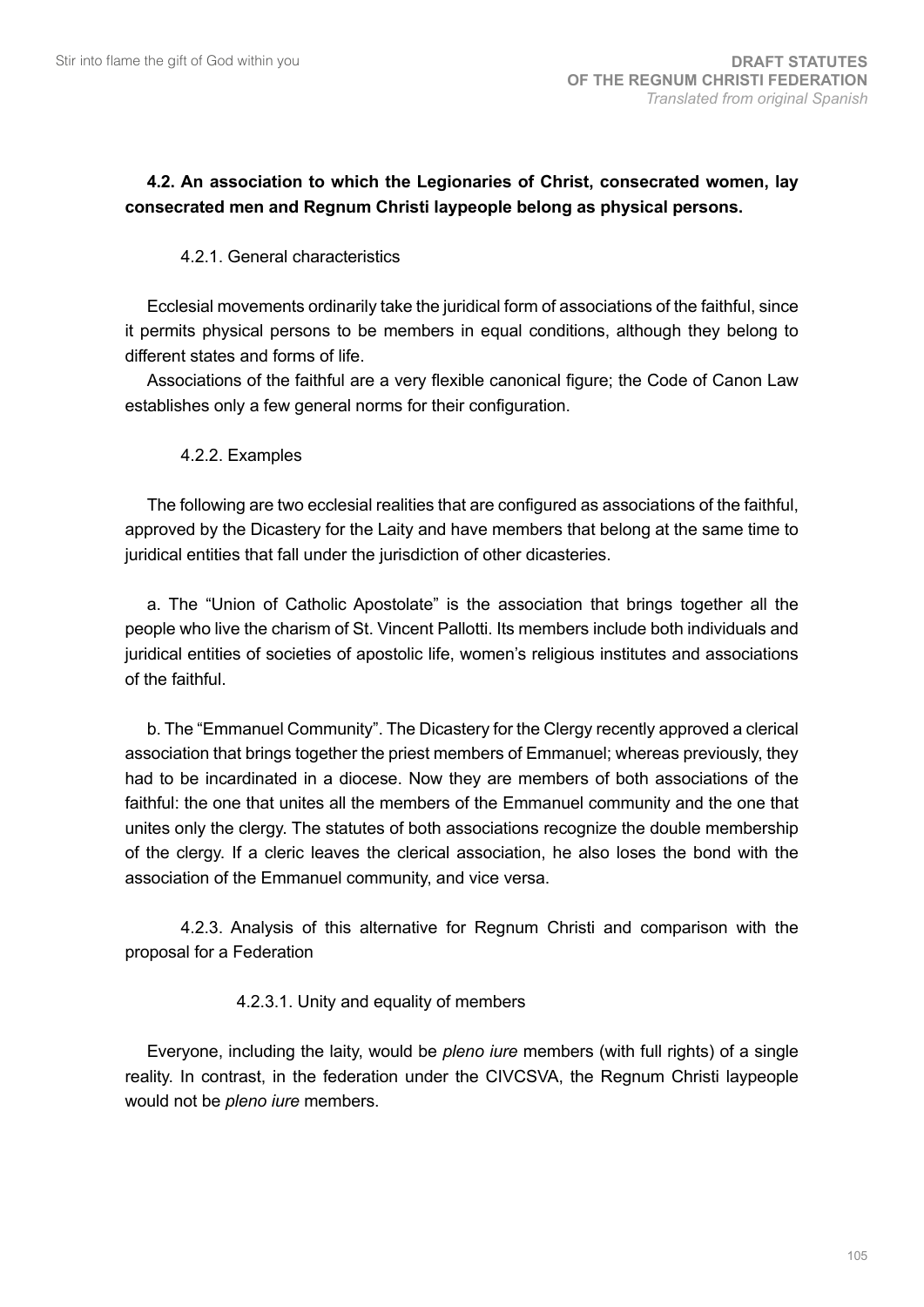#### 4.2.3.2. Dependence on ecclesiastical authority

Regnum Christi would take the canonical form ordinarily assumed by ecclesial movements and would depend on the Dicastery for the Laity, Family and Life, the entity on which movements ordinarily depend<sup>8</sup>. On the other hand, the federation constituted by the three branches would depend on the CIVCSVA, which ordinarily does not deal with ecclesial movements.

In this theory, there would be a "double dependence" because the Association would depend on the Dicastery for the Laity while the branches would depend on the CIVCSVA. The apostolic constitution *[Pastor bonus](https://w2.vatican.va/content/john-paul-ii/en/apost_constitutions/documents/hf_jp-ii_apc_19880628_pastor-bonus.html)* provides in article 21 the possibility of "mixed competences". For this reason, it is theoretically possible that the same ecclesial



reality has interaction with various dicasteries of the Roman curia, as is also shown by the aforementioned examples of the "Union of Catholic Apostolate" and the "Emmanuel Community" (see 3.2.2).

However, the general committee in agreement with the Pontifical Assistant and advised by the secretary of the CIVCSVA, considers it preferable that all the components of Regnum Christi depend on a single dicastery, the CIVCSVA. Mixed dependence poses the operational difficulty of having to institute inter-dicasterial commissions for the cases where both dicasteries have to intervene on an issue. It also poses the structural difficulty of depending "as an ecclesial reality that wishes to be configured as a suitable institutional unity" on two different dicasteries with immediate authority over matters that are sometimes intimately related.

It is also worth remembering the historical relationship established between the CIVCSVA and Regnum Christi: the 2004 Statutes were approved by the CIVCSVA, due to the close bond between the Congregation of the Legionaries of Christ and Regnum Christi. In 2013, the then Pontifical Delegate presented the statutes of the associations of the Consecrated Women and of the Lay Consecrated Men for approval by the CIVCSVA because he considered it advisable that the various components of Regnum Christi depend on the same dicastery. The CIVCSVA later appointed Fr. Gianfranco Ghirlanda, SI as pontifical assistant of the Legion of Christ, with the specific assignment of accompanying Regnum Christi's path of canonical configuration.

§ 2. Con respecto a las terceras órdenes y asociaciones de la vida consagrada secular, se ocupa solamente de las cuestiones relativas a su actividad apostólica».

<sup>8</sup> Statutes of the Dicastery for the Laity, Family and Life, no.7:

<sup>&</sup>quot;§ 1. This Section establishes the right to aggregate of the faithful and lay movements with an international character, approves them or recognizes their Statutes, with due regard for the competence of the Secretariat of State; it likewise treats possible administrative recourse pertaining to the scope of the Dicastery's competence.

<sup>§ 2.</sup> In regard to Third Secular Orders and associations of consecrated life, the Section only handles matters that pertain to their apostolic work."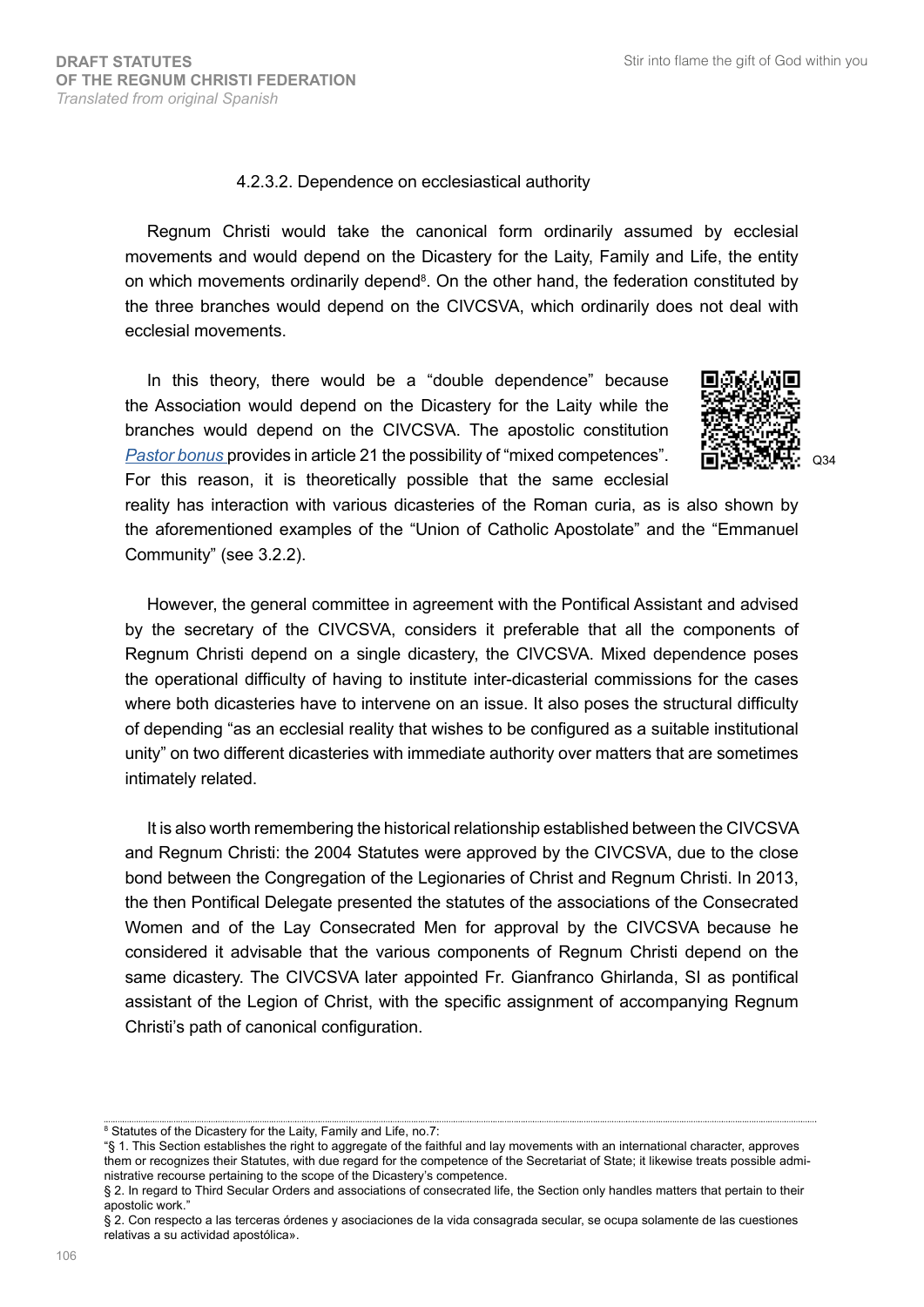#### 4.2.3.3. Membership

The Legionaries, consecrated women and lay consecrated men would have "double membership": they would be members of the "Regnum Christi Association" on the one hand, and members of their respective "Congregation or Society of Apostolic Life" on the other.

Both memberships would be an expression of the member's single vocational identity. In the proposal for a federation, on the other hand, belonging to Regnum Christi would be based on belonging to the juridical person of their branch.

It would be necessary to include in the constitutions of the religious congregation and societies of apostolic life that their members belong *ipso iure* to the association of the faithful Regnum Christi. It would also be necessary to include clauses that define on what matters the association of the faithful is competent in areas that have to do with the life and mission of the members of the religious congregation and societies of apostolic life. It is possible, but not certain, that the CIVCSVA will approve such changes. It is also possible, but not certain, that the Dicastery for the Laity, Family and Life will approve an association that includes all the members of a clerical religious congregation among its members. We do not know of other associations of the faithful that integrate all the members of a clerical religious institute.

4.2.3.4. Distinction between the rights and duties of members according to their specific vocation

All the physical persons that compose an association of the faithful have the same rights and duties, and therefore in principle, the elective processes for the composition of a general assembly or other bodies would not distinguish between different vocations. Consequently, in the composition of the bodies, there could be a general assembly that does not reflect a certain logic of representation and proportionality (for example, one branch could heavily predominate because the delegates were chosen from this branch by the other branches). In addition, it is necessary to consider that the persons would be in the governing bodies simply as members of the association and not as legitimate representatives of the branch. All this creates a disconnection between the life of the branches and the life of the association.

A possible solution to these disadvantages is to include criteria of distinction among the different vocations in the statutes of the association: 1º provide for electoral colleges by branch; and 2º define a different scale of representation for the consecrated members in comparison with the lay members, so that their number is not reduced by sheer proportion with the rest of the association. Since the part of the Code that regulates the associations of the faithful is broad and permits flexibility, it would be possible to introduce these clauses; however, in this case, the statutes would not be very different from the statutes of a federation in that the distinction between the branches is characteristic of the logic of a federation.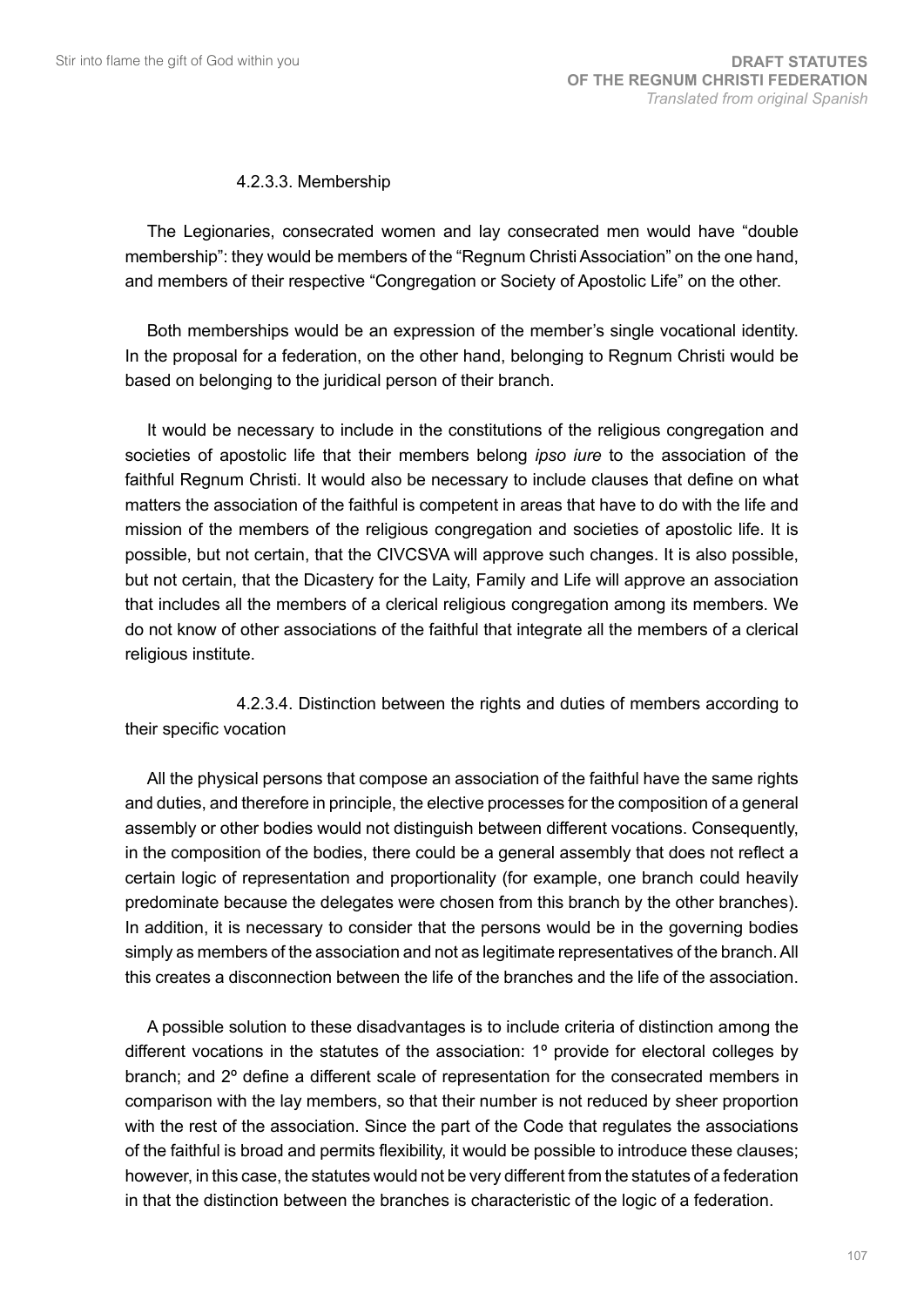An association of the faithful under the Dicastery for the Laity, Family and Life would better express the nature of a movement dedicated to the promotion of the secular vocation of the laity. On the other hand, a federation under the CIVCSVA favors the full integration of the juridical persons of the branches in the Movement and the dedication of its members to its activities and mission. In the federation, the promotion and protection of the vocation of the laity relies in a particular way on the members of the branches. In order to come to the best solution, it is worth asking which of the two solutions is most appropriate for our charism and concrete reality, beyond the possible impact of practical considerations.

#### 4.2.3.5. Apostolic works

If Regnum Christi were an association of the faithful it would be difficult for the works of apostolate to be directed by the common governing bodies, due to the mutual dependence that exists between the apostolic works and the branches. On the one hand, the evangelizing force of many works depends in large part on the service of the branch members; on the other hand, the sustenance of the members depends in good part on their labor in apostolic works. This mutual dependence suggests that there be a strong connection between the government of the works and the government of the branches. In questions of statutes, this connection is more easily identifiable in a federation between the branches than in an association of the faithful, as explained in the previous point.

In the case that it is established that the works be directed by the branches and only very exceptionally by Regnum Christi as a whole, there could be more advantages in an association than in a federation. But, even in this case, it is worth considering if the proposal for a federation is perhaps still more advantageous since it favors the integration of the branches, as juridical persons, in Regnum Christi. In effect, the juridical link between the juridical person of the association and the juridical person of a branch is weaker than the juridical link between the federation and its branches.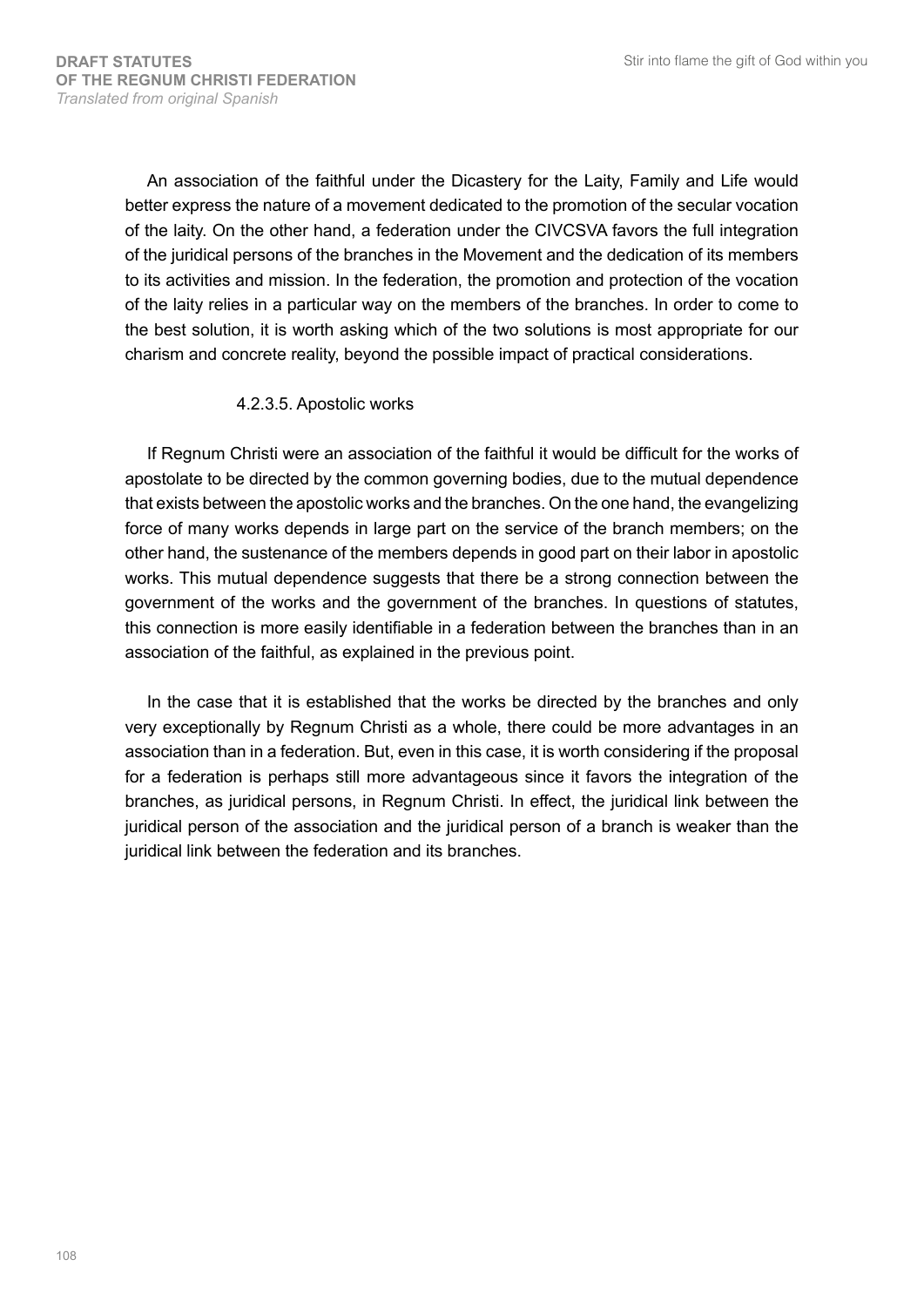### 5. Option 3: an "aggregation"<sup>9</sup>

#### **5.1. General characteristics of the canonical figure of aggregation**

Canon 580 offers a way of "connecting" various institutes of consecrated life with one another: "The aggregation of one institute of consecrated life to another is reserved to the competent authority of the aggregating institute; the canonical autonomy of the aggregated institute is always to be preserved." 10

According to Cardinal Velasio De Paolis regarding this canon, the Code "does not say what aggregation is, it presupposes it. Therefore, we must refer to the preceding Code and, above all, to praxis and jurisprudence."<sup>11</sup>

In praxis and jurisprudence, aggregation is generically defined as the act by which an institute of consecrated life accepts and recognizes "another" as a morally inscribed member<sup>12</sup>. The type of aggregation is specified by the species of the aggregated "other".

Aggregation is first of all defined as the canonical way in which an institute of consecrated life freely and in perpetuity aggregates to itself another institute of similar or equal name, general purpose, spirituality, etc. The essential effect consists in the communication or transfer of all the graces, privileges, and spiritual and communicable indulgences that the aggregating institute legitimately possesses, as well in a certain spiritual protection and help.

The aggregation mainly creates spiritual communion between two institutes, although other types of collaboration are not excluded. According to some canonists, aggregation opens up the possibility of sharing resources, especially human resources, in the preservation and promotion of their spirituality and works, while preserving the different nature and autonomy of each one<sup>13</sup>. Indeed, the aggregated institute always retains full autonomy and is not subject in any way to the authority of the institute that aggregates it.

<sup>9</sup> The presentation of this alternative is based on a personal work by Fr. David Koonce, LC, titled: "The Regnum Christi Movement – towards a new theory of canonical configuration" version from December 6, 2017.

<sup>10</sup> CIC, 580.

<sup>11</sup> V. DE PAOLIS, La vida consagrada en la iglesia, Biblioteca de Autores Cristianos; Instituto de Derecho Canónico "San Dámaso", Madrid 2011, 97. *Draft translation from the Spanish.*

<sup>12 «</sup>L'aggregazione è un atto attraverso il quale un istituto di vita consacrata ammette e riconosce come membro moralmente iscritto, un altro istituto come terz'ordine regolare, o religioso. L'aggregazione ha come effetti iniziali i vantaggi spirituali dell'istituto aggegrante». P. V. PINTO, Commento al Codice di Diritto Canonico, Libreria editrice vaticana, Citta del Vaticano 20012, 352. Translation: "Aggregation is an act by which an institute of consecrated life accepts and recognizes another institute, like a regular third order or religious institute, as a morally inscribed member. The initial effects of aggregation are the spiritual benefits of the aggregating institute"

<sup>&</sup>lt;sup>13</sup> See BEAL – J.A. CORIDEN – T.J. GREEN (edd.), New Commentary on the Code of Canon Law, Paulist Press 2000, 749.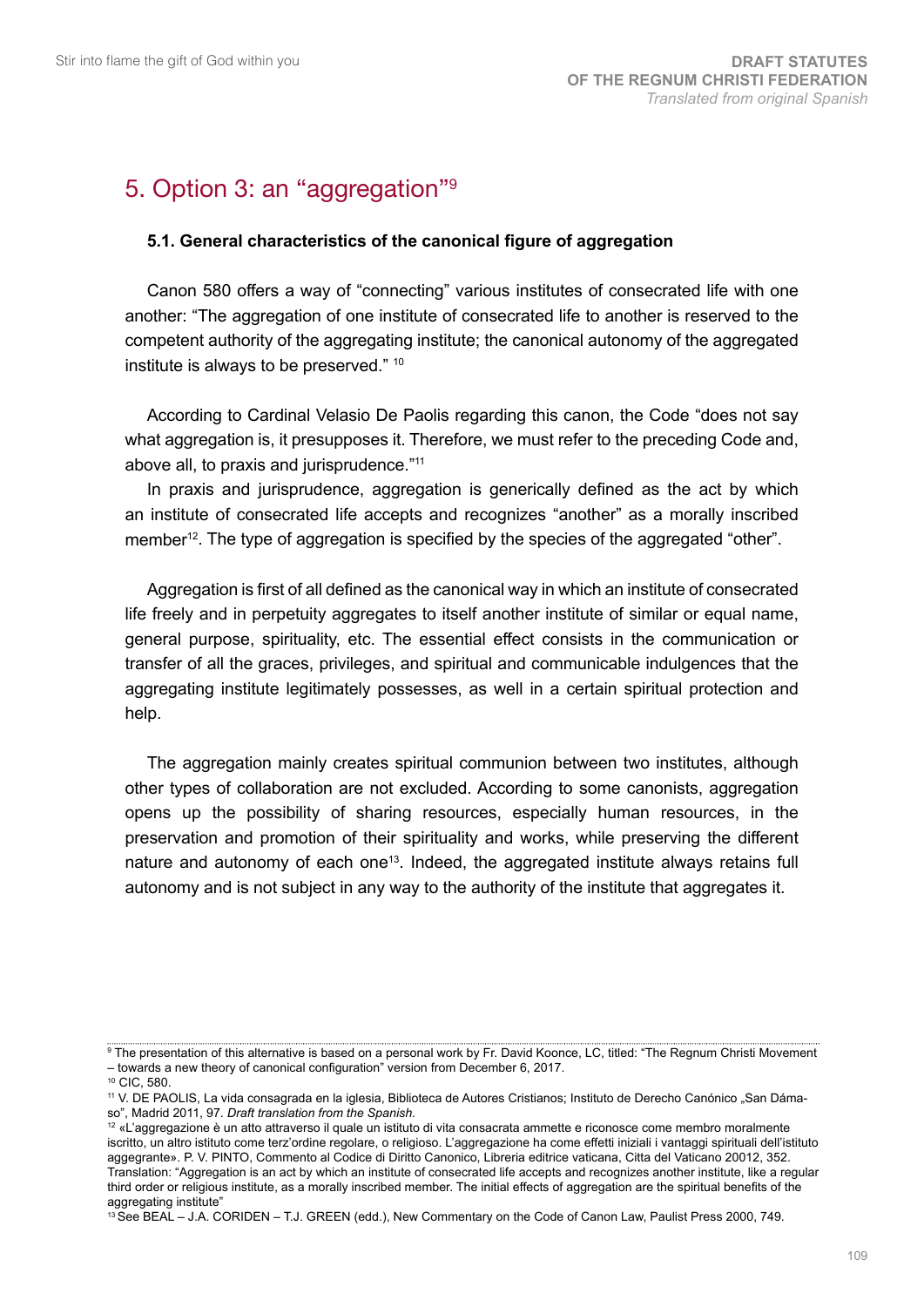In addition to this type of aggregation in which "an institute aggregates another institute as a moral member", the aggregation of individuals has been a common practice in the institutes of consecrated life14. The Code of Canon Law of 1983 does not include this practice when speaking of canon law for religious, but presupposes it. On the other hand, it does speak of it in regard to secular institutes (see CIC 725), although with other terminology.

Who can aggregate? In the case of a juridical person (another institute of consecrated life or another type of association), the competent authority would be the general chapter: the aggregation of one institute to another is reserved to the competent authority of the institute that aggregates . The aggregation of a physical person as a moral member of an institute can be the competence of the supreme moderator; the constitutions may establish other figures<sup>16</sup>.

#### **5.2. This theory applied to Regnum Christi**

Regnum Christi could be understood as the whole of institutes and persons that comes from aggregation by the Legion of Christ.

#### **5.3. Reasons for not proposing this figure**

From a charismatic point of view, the figure of aggregation is similar, although not identical, to that of the third orders. The aggregated institute is recognized by the aggregating institute as a "morally inscribed member", which means that the original holder of the charism is the aggregating institute, and the aggregated institute is considered a participant in the charism of the first. It is the responsibility of the aggregating institute to judge whether the other ecclesial reality participates in its charism. Therefore, at the origin of the figure of aggregation there is not one charism that has inspired and convened different forms of life, but only the charism of the aggregating institute. The relationship between both realities is based on this understanding. In our case, the aggregating institute would be the Legion of Christ, which by an act of the general chapter would recognize that the societies of apostolic life of the Consecrated Women and Lay Consecrated Men and other individual faithful who live its charism in their own form established in their statutes and directed by their own governing bodies. It would depend on the Legion to judge the authenticity of the way others live their (the Legionary) charism. Although it is a solution that can guarantee the autonomy of the consecrated branches and create a certain form of charismatic unity, it does not reflect the awareness expressed by all branches as to who they are.

<sup>14</sup> See F.J. EGAÑA LOIDI, «Agregación de institutos», in C. CORRAL- C.M.C. SALVADOR-J.M.U. EMBIL (edd.). Diccionario de derecho canónico, Tecnos 2000, 51a.

<sup>&</sup>lt;sup>15</sup> Although the Code of Canon Law does not specify which governing body exercises this authority, the most common opinion among canonists is that it is an act reserved to the general chapter. See F.J. EGAÑA LOIDI, «Agregación de institutos», 51. 16 Idem.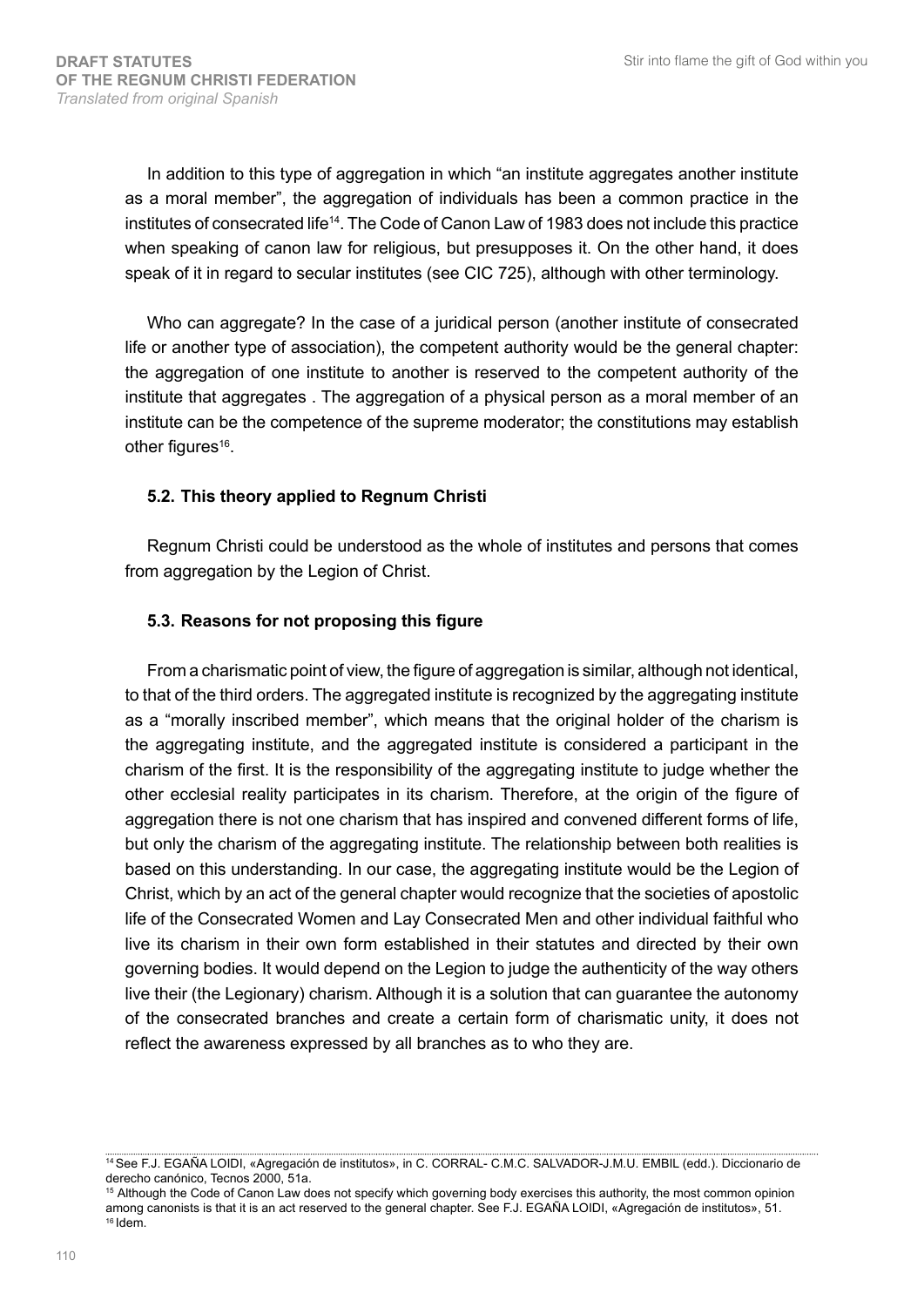In addition, there are three structural reasons that discourage this solution:

- Aggregation unites the "aggregated entities" with the Legion of Christ, but not with each other.

- Aggregation does not endow Regnum Christi with bodies capable of dealing and acting together.

- If Regnum Christi were the set of entities aggregated to the Legion of Christ, the laypeople could not belong to Regnum Christi as a whole, since this would be a moral and not canonical entity.

#### 6. Option 4: an "ecclesial family" without juridical form

There is also the alternative of understanding Regnum Christi as a "family" without any juridical form. This alternative and the reasons why the general committee does not propose this theory, were presented in appendix 2 of the first draft (["Opting for a Federation](http://www.regnumchristi.org/rcstatutes/wp-content/uploads/2017/07/BEGRC-170727-DG-RC-0370-2017.pdf)").

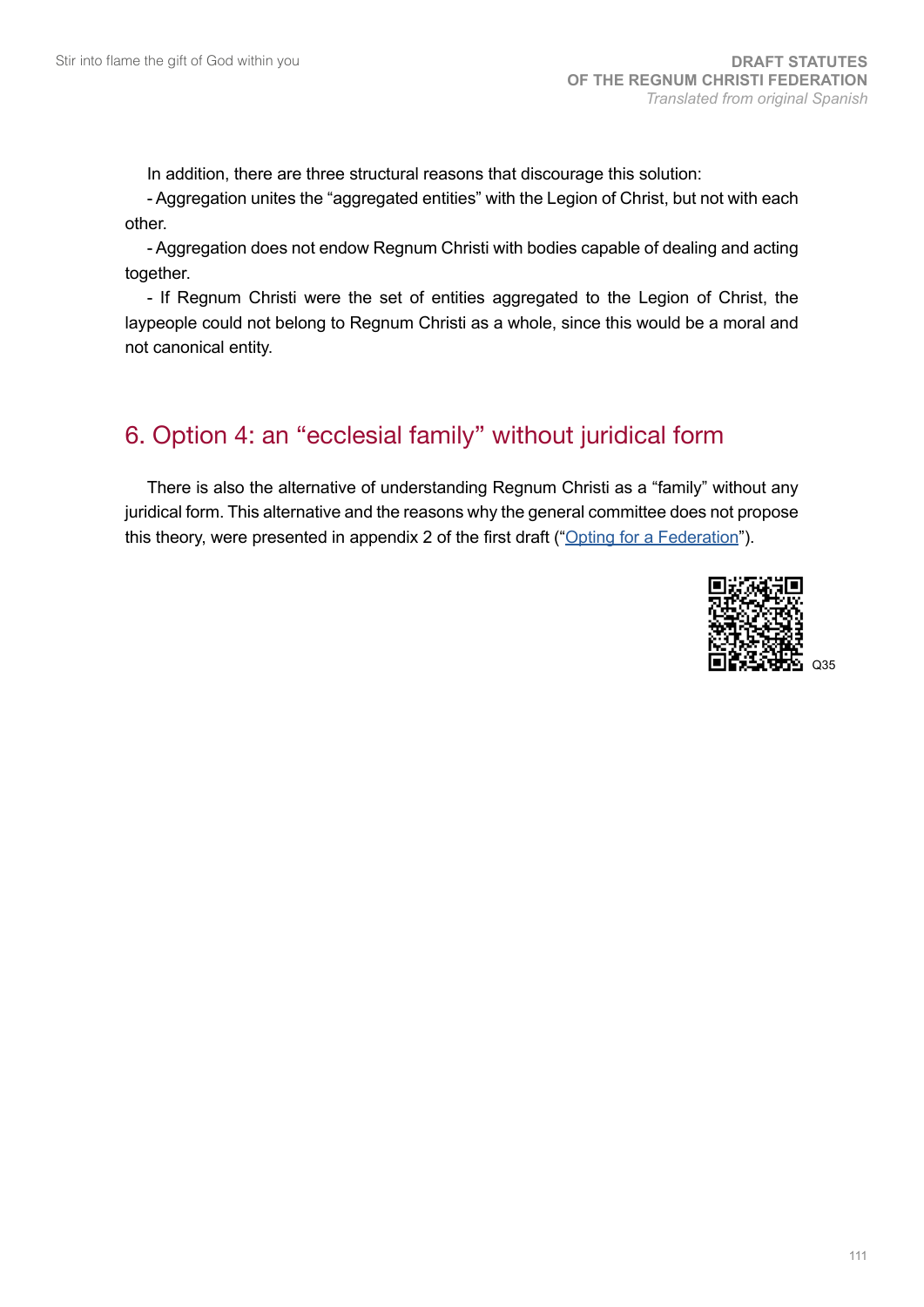# Appendix 2

## Secondary codes in the proper law of the Federation

The Statutes of the Federation are the most important text of the Federation. The norms contained in the Statutes are those necessary for safeguarding the charismatic patrimony, that is, the living of the spirit, fulfillment of the mission, structure, government and administration of the Federation. They are approved by the competent ecclesiastical authority, in this case the CIVCSVA. Future amendments to the Statutes would also require the approval of the CIVCSVA.

From the Statutes are developed the "secondary regulations" or "secondary codes", which are normative documents that contain the implementation, detailing and development of the statutory norms. Together with the Statutes, they constitute the Federation's proper law, and are binding for the members of the Federation. The competent authority for approving or modifying secondary codes is the Federation itself, at its various levels, according to the nature of each secondary code and as determined by the supreme governing body of the **Federation** 

There may be secondary codes that govern the whole Federation which are approved by the general assembly or by the general government, and secondary codes on a territorial level which are approved by the general or territorial government.

The secondary codes which are expected to be written after the approval of the General Statutes are:

### 1. Regulations of the Federation

Teams, groups and sections would be defined and normed in these Regulations.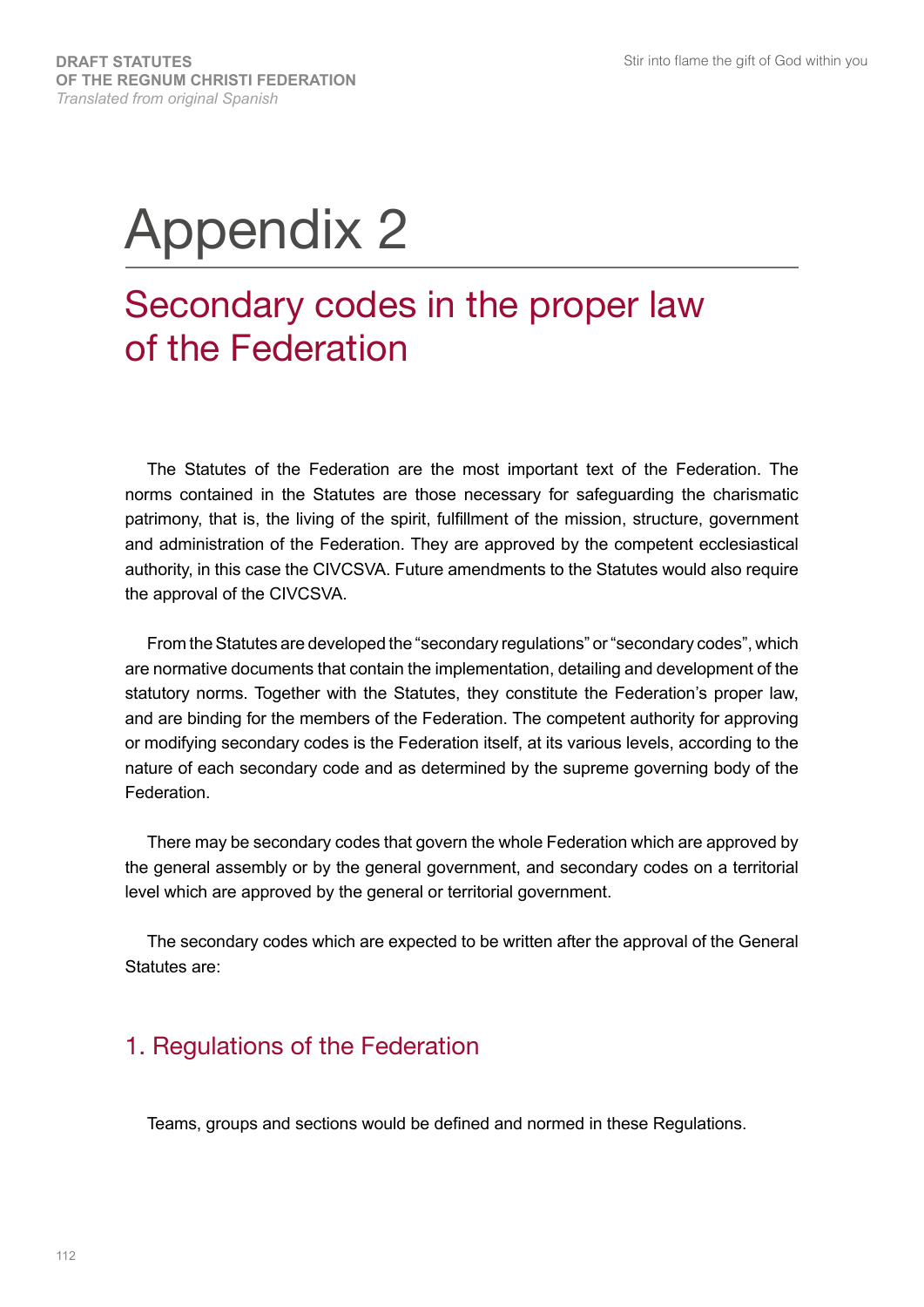This document would contain two main parts: the life of the Regnum Christi laypeople, and the norms necessary for the implementation of the Statutes: procedures, detailing and application of certain principles and criteria, and would be approved by the general convention.

The way in which the Regnum Christi laypeople live the charism, which in the first draft of the Statutes was described mainly in the second part, will become part of the Regulations of the Federation. This is due to a juridical reason, as explained in the Presentation of this text (pages 6-7).

In addition to the above, the Regulations would contain the application norms for the structure of the Federation, procedures for defining organizational structures at the different levels, and the way administration and patrimony are to be managed. It would also include the norms for the participation of the Regnum Christi laypeople in the governing bodies of the Federation.

It is expected that a first draft of these Regulations will be presented to the second session of the Extraordinary General Assembly of 2018, so that the part referring to lay members can enter into effect as soon as possible.

#### 2. Regnum Christi Handbook

This would be a document of the same nature as the previous manuals (the *Regnum Christi Member Handbook* from 2008 and the *Regnum Christi Handbook*, from 1971 and 1990), and therefore of a descriptive-pedagogical nature, and not normative. Its purpose would be to help members know and live their vocation and mission in Regnum Christi.

Although its structure will have to be defined in more detail, it would theoretically include a development of spirituality, guidelines for the living of the mission and apostolic activity, and the lines of formation and guidelines for the commitments of the Regnum Christi laypeople.

This document could be approved by the general convention or, by order of the same, by the general government. It is expected that this handbook will be prepared once the second session of the Extraordinary General Assembly of 2018 has been completed.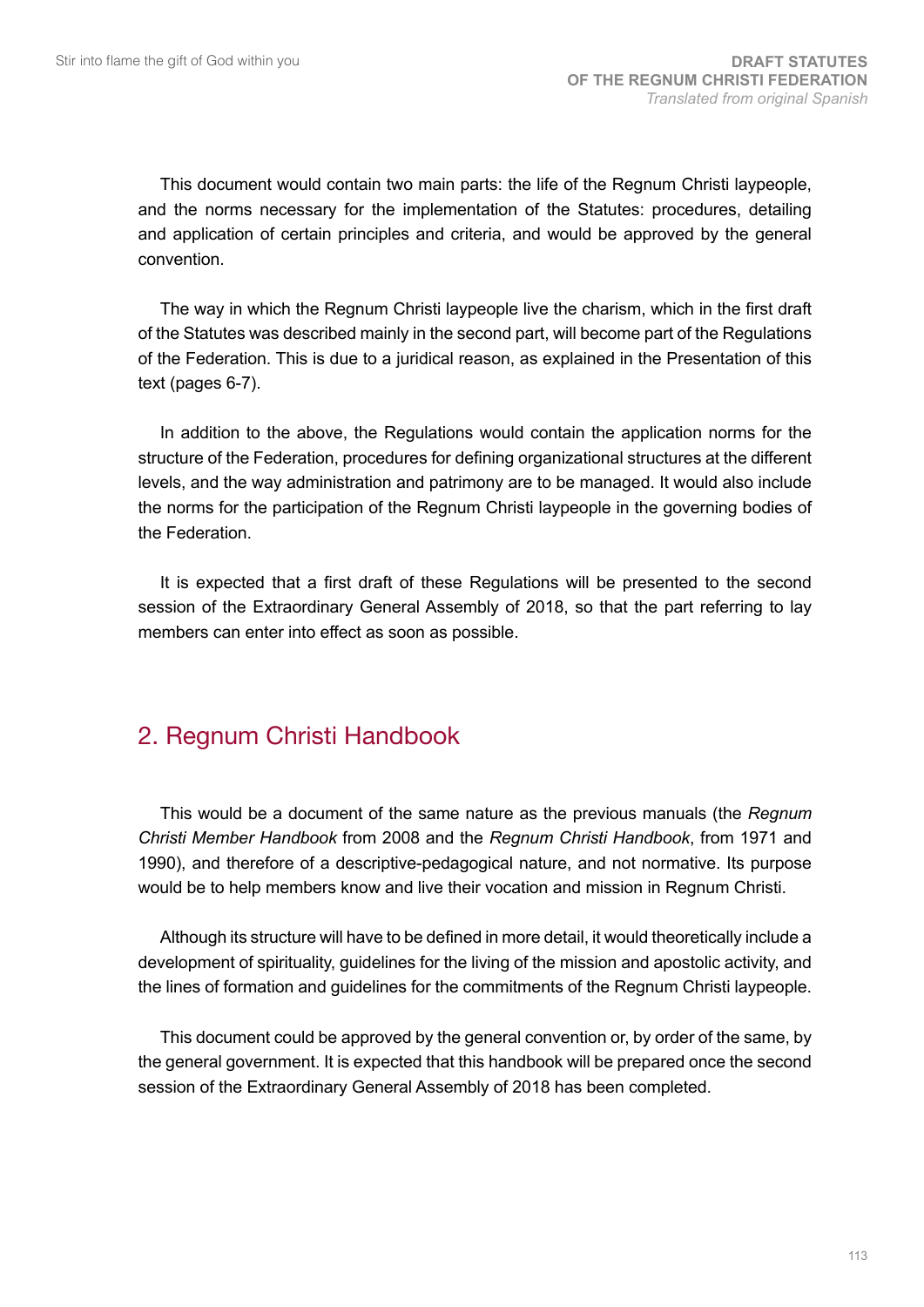#### 3. Prayer book and ritual for the Regnum Christi laypeople

This document would gather the prayers common to all Regnum Christi laypeople and offer texts for the path of spiritual growth.

It would also include the various rites proper to the Regnum Christi laypeople, such as the rite of incorporation, the rite of the promise of availability, etc.

### 4. Regulations, handbooks and manuals

The competent authority would approve the other regulations, handbooks and manuals that would be necessary.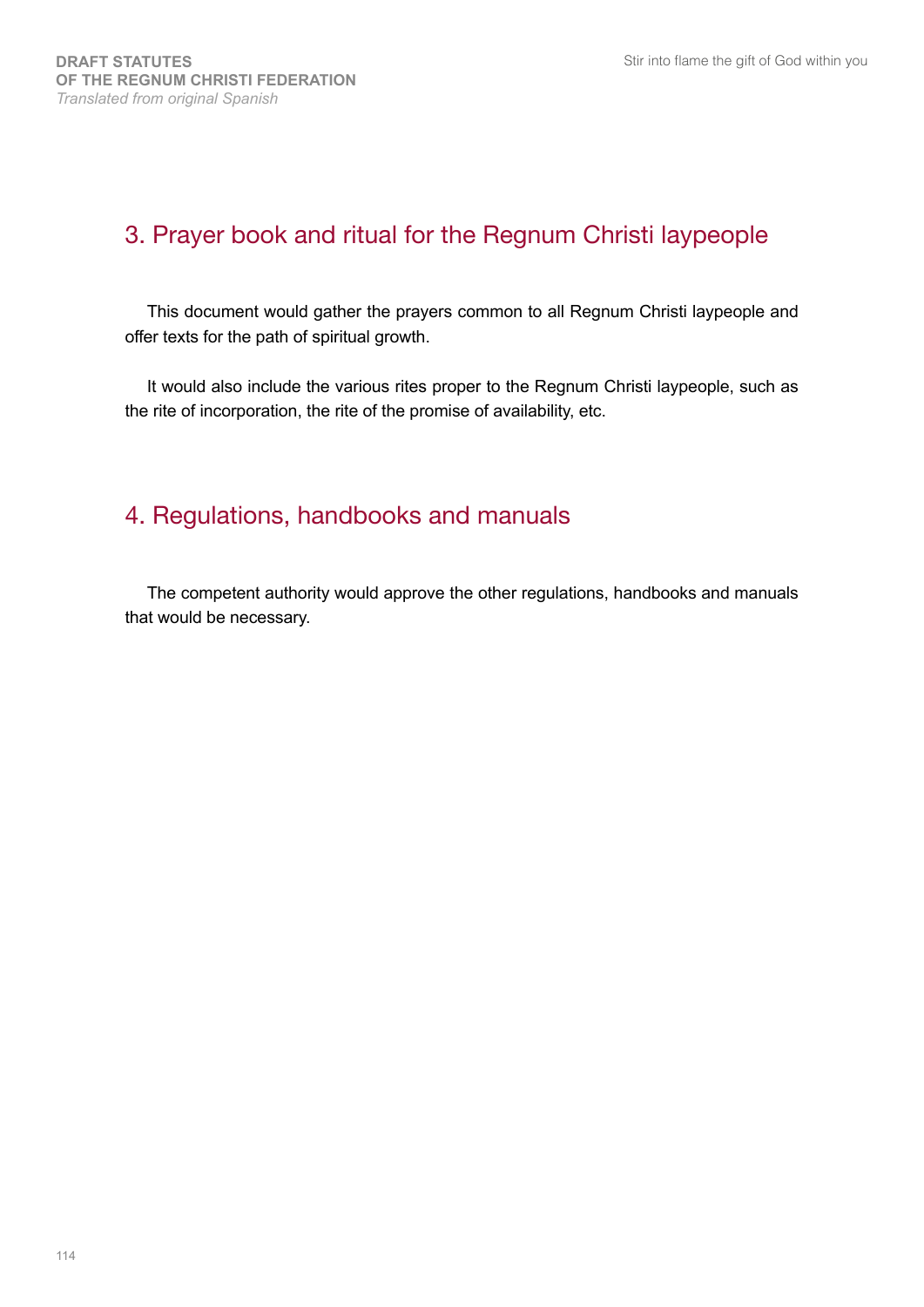# Appendix 3

## Process of revision and approval *ad experimentum* of the draft Statutes of the Federation

This appendix explains the path of revision of the draft Statutes until its eventual approval by the Holy See.

The present draft Statutes will be the basic discussion material for the first session of the Extraordinary Chapter and General Assemblies which will be held in March and April 2018. Since this first session is advisory in nature, the proposed methodology for revising the text will focus on deeper matters instead of reviewing number by number.

The first session will have two different parts. First, there will be the General Chapter of the Legion of Christ and the General Assembly of the Consecrated Women of Regnum Christi. The General Assembly of the Lay Consecrated Men last December delegated its representation in this first moment to the general government. The main purpose of this first session is that the branches confirm or reject the general committee's proposal for the canonical configuration of Regnum Christi. In the case that the proposal of the federation is accepted, each branch will reflect on the general characteristics that they consider the federation should have. After the chapter and branch assemblies, the joint General

Assembly will begin, in which members of the branches and Regnum Christi laypeople will participate. For more information on the composition of the Assembly, see the [decree of convocation](http://www.regnumchristi.org/rcstatutes/wp-content/uploads/2018/02/26-Decree-to-convene-general-assembly-DG-RC-0792-2017-English-translation.pdf). The joint Assembly will also first discuss the canonical configuration and subsequently the characteristics of the eventual federation.



According to the results of the first session, the general committee will make eventual adjustments to the draft Statutes.

Q36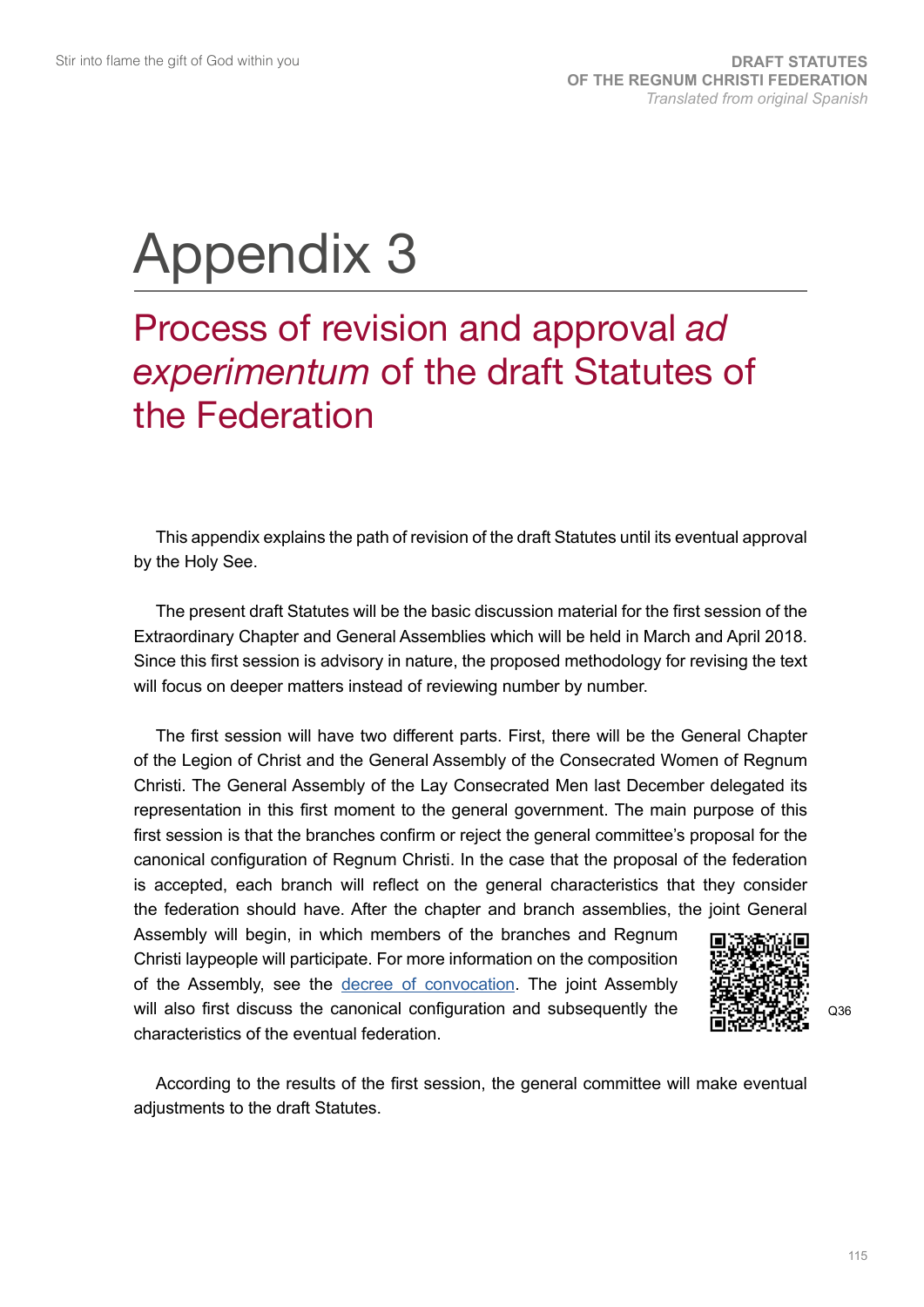The second session, to be held in November and December 2018, will be deliberative, and will vote on each number of the draft Statutes. The participants in the second session will be the same as in the first.

The second session will have three different parts. First, there will be a Chapter of the Legion and the General Assemblies of the Consecrated Women and Lay Consecrated Men, so that each branch can make suggestions on the draft Statutes for the joint General Assembly and decide on the modality in which they will ratify as a branch the draft approved by the joint Assembly. Second, there will be a joint General Assembly, in which the draft Statutes will be voted number by number. Third, the Chapter of the Legion and the General Assemblies of the Consecrated Women and Lay Consecrated Men will ratify what was decided in the joint General Assembly. Once ratified, the Statutes will be presented to the Holy See for approval.

The fourth stage of the process begins when the Statutes are presented to the Holy See. Once the Holy See has approved the Statutes *ad experimentum*, the general committee will prepare a plan for its implementation that, among other things, will include the development of secondary regulations, as explained in appendix 2 (pages 112-114). The Holy See will determine the date when the new Statutes will come into effect and their duration *ad experimentum.*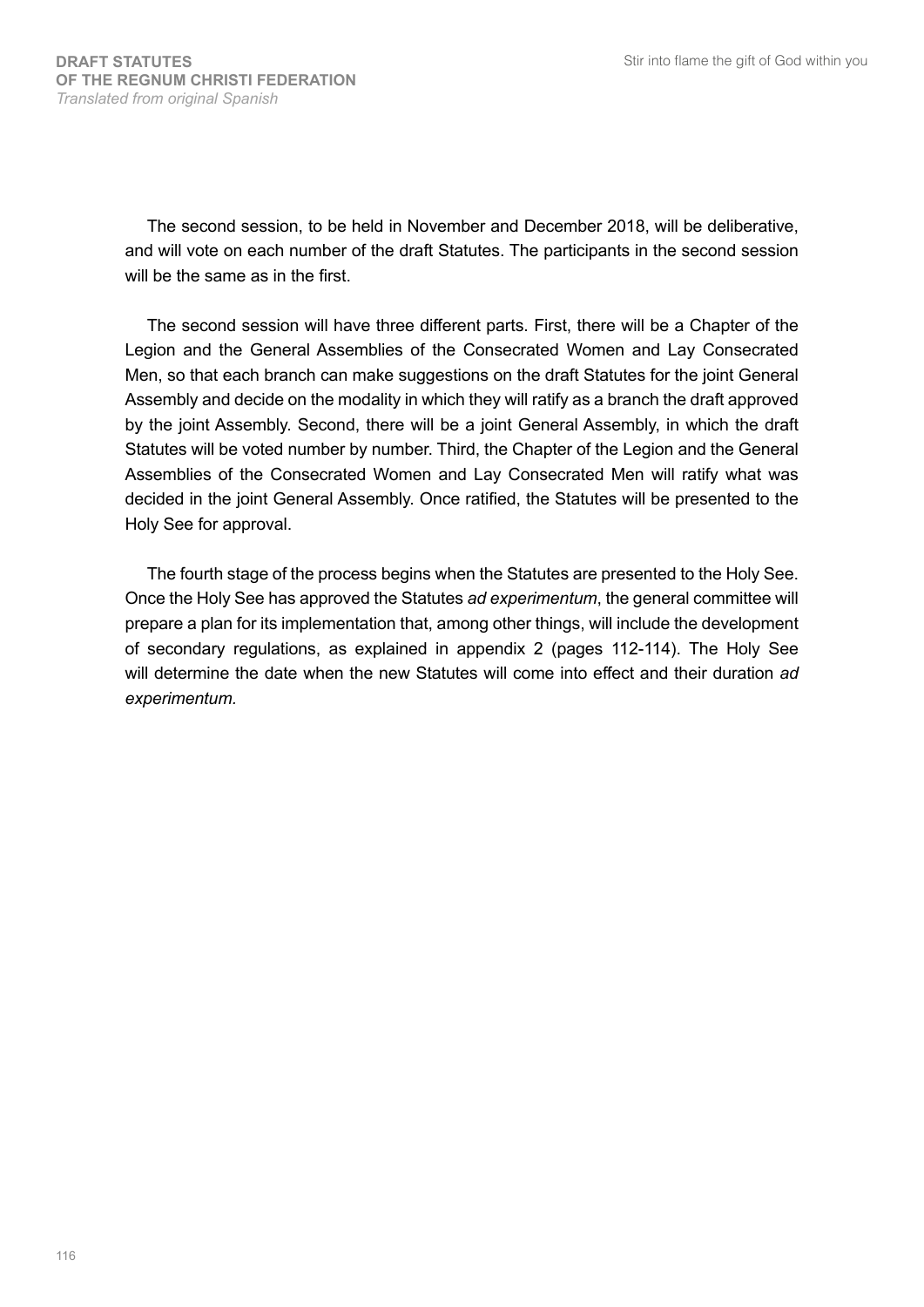## Timeline: preparation process of the **Statutes**

|                        |                                                           |                                        | Discernment lay members |                     |                           |                                                                |  |
|------------------------|-----------------------------------------------------------|----------------------------------------|-------------------------|---------------------|---------------------------|----------------------------------------------------------------|--|
| CRC/LCRC<br>Assemblies | LC Chapter and Provisional<br>Framework of<br>Cooperation | Appointment<br>Pontifical<br>Assistant | Study                   | Local<br>Reflection | Territorial<br>Convention | Phase 1 Phase 2 Phase 3 Phase 4<br>Internacional<br>Convention |  |
| Dec                    | Mar                                                       | Jul                                    | Oct                     | Apr                 | Mar                       | May                                                            |  |
| 2013                   | 2014                                                      | 2014                                   | 2014                    | 2015                | 2016                      | 2016                                                           |  |

Stage I



| Publication of the<br>second draft | First session of<br>General Chapter LC<br>and General Assembly<br><b>CRC</b> | First session of<br>Extraordinary<br><b>General Assembly</b> | Second session of<br><b>General Chapter</b><br>LC and General<br>Assemblies CRC and<br><b>LCRC</b> | Second<br>session,<br>Extraordinary<br><b>General Assembly</b> |
|------------------------------------|------------------------------------------------------------------------------|--------------------------------------------------------------|----------------------------------------------------------------------------------------------------|----------------------------------------------------------------|
| Feb                                | Mar                                                                          | Apr                                                          | Nov                                                                                                | Dec                                                            |
| 2018                               | 2018                                                                         | 2018                                                         | 2018                                                                                               | 2018                                                           |

#### Phase IV

Approval